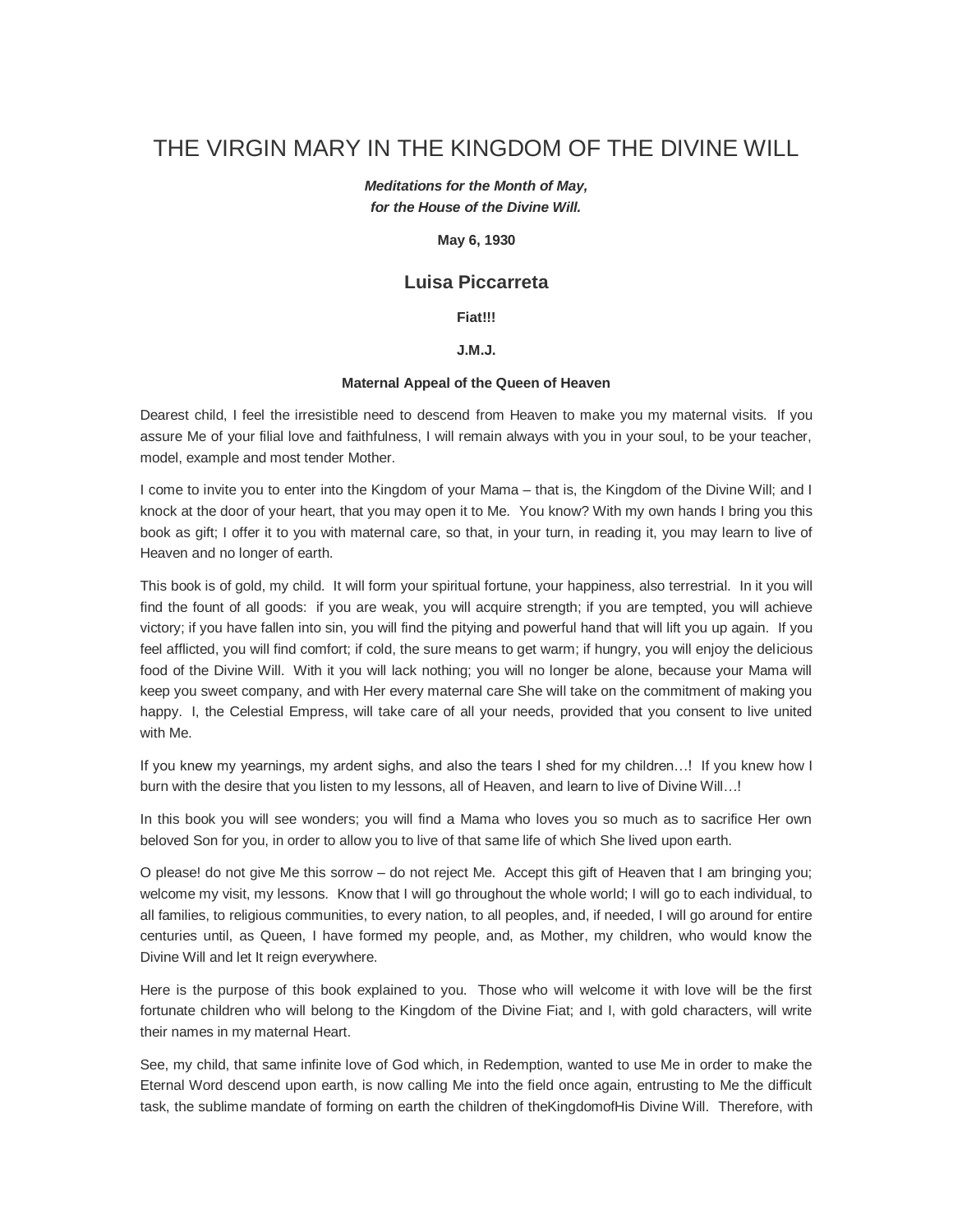maternal care I set to work, and I prepare for you the way which will lead you to this happy Kingdom. For this purpose I will give you sublime and celestial lessons and, finally, I will teach you special and new prayers, through which you will commit the heavens, the sun, the Creation, my very life and that of my Son, and all the acts of the Saints, so that, in your name, they may impetrate the adorable Kingdom of the Divine Will. These prayers are the most powerful, because they bind the very divine operating. By means of them, God will feel disarmed and conquered by the creature. Confident of this help, you will hasten the coming of His most happy Kingdom, and, with Me, you will obtain that the Divine Will be done on earth as It is in Heaven, according to the desire of the Divine Master.

Courage, my child – make Me content, and I will bless you.

## **Prayer to the Celestial Queen for each day of the month of May**

Immaculate Queen, my Celestial Mother, I come onto your maternal knees to abandon myself in your arms as your dear child, and to ask of You, with the most ardent sighs, in this month consecrated to You, the greatest of graces: that You admit me to live in the Kingdom of the Divine Will.

Holy Mama, You who are the Queen of this Kingdom, admit me to live in It as your child, that It may no longer be deserted, but populated by your children. Therefore, Sovereign Queen, I entrust myself to You, that You may lead my steps in the Kingdom of the Divine Will; and as I cling to your maternal hand, You will lead all my being to live perennial life in the Divine Will. You will be my Mama, and to You, as my Mama, I deliver my will, that You may exchange it with the Divine Will, and so I may be sure I will not go out of Its Kingdom. Therefore I pray You to illumine me in order to make me comprehend what *'Will of God'* means. *(Hail Mary)*

### **Little Sacrifice of the Month:**

Each morning,middayand night – three times a day – let us go onto the knees of our Celestial Mama, and say to Her: "My Mama, I love You; and You – love me, and give a sip of Divine Will to my soul. Give me your blessing, that I may do all of my actions under your maternal gaze.

## **Day One The Queen of Heaven in the Kingdom of the Divine Will.**

## **The First Step of the Divine Will in the Immaculate Conception of the Celestial Mama.**

#### **The soul to her Immaculate Queen:**

Here I am, O most sweet Mama, prostrate before You. Today is the first day of the month of May, consecrated to You, in which all your children want to offer You their little flowers to prove to You their love, and to bind your love to love them; and I see You as though descending from the Celestial Fatherland, attended by angelic cohorts, to receive the beautiful roses, the humble violets, the chaste lilies of your children, and requite them with your smiles of love, your graces and blessings. And pressing the gifts of your children to your maternal womb, You bring them with You to Heaven, to keep them as pledges and crowns for the moment of their death.

Celestial Mama, in the midst of many, I, who am the littlest, the neediest of your children, want to come up onto your maternal lap, to bring You, not flowers and roses, but a sun each day. But the Mama must help her child, giving me her lessons of Heaven, to teach me how to form these divine suns, that I may give You the most beautiful homage and the most pure love. Dear Mama, You have understood what your child wants: I want to be taught by You how to live of Divine Will. And I, transforming my acts and all of myself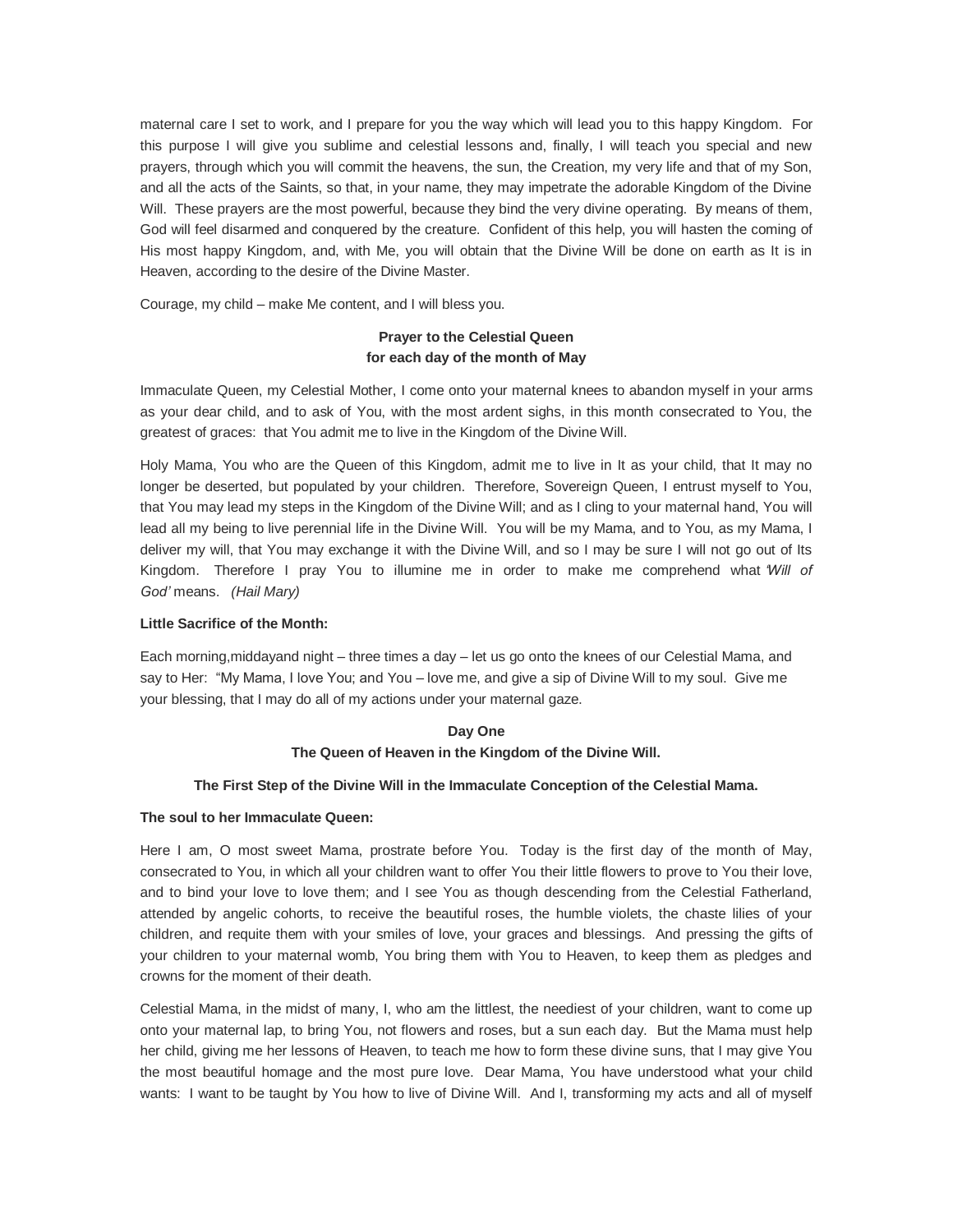into Divine Will according to your teachings, each day, will bring You, onto your lap, all my acts changed into suns.

## **Lesson of the Queen of Heaven:**

Blessed child, your prayer wounded my maternal Heart, and as it draws Me from Heaven, I am already close to my child, to give her my lessons, all of Heaven.

Look at Me, dear child: thousands of Angels surround Me and, reverent, are all in waiting, to hear Me speak of that Divine Fiat whose fount I possess, more than anyone; I know Its admirable secrets, Its infinite joys, Its indescribable happiness and Its incalculable value. To hear my child calling Me, because she wants my lessons on the Divine Will, is the greatest feast for Me – the purest joy; and if you listen to my lessons, I will call Myself fortunate to be your Mama. Oh! how I yearn to have a child who wants to live only of Divine Will. Tell Me, O child, will you make Me content? Will you give Me your heart, your will, all of yourself, into my maternal hands, that I may prepare you, dispose you, fortify you, empty you of everything, so as to be able to fill you completely with the light of the Divine Will, and form in you Its Divine Life? Place your head upon the Heart of your Celestial Mama, and be attentive in listening to Me, so that my sublime lessons may make you decide never to do your will, but always that of God.

My child, listen to Me: it is my maternal Heart that loves you very much, and wants to pour Itself upon you. Know that I have you here, inscribed in my Heart, and that I love you as my true child. But I feel a sorrow, because I do not see you as similar to your Mama. Do you know what renders us dissimilar? Ah! It is your will that takes away from you the freshness of grace, the beauty that enamors your Creator, the strength that conquers and bears everything, the love that consumes everything. In sum, it is not that Will which animates your Celestial Mama.

You must know that I knew my human will only to keep it sacrificed in homage to my Creator. My life was all of Divine Will; from the first instant of my Conception, I was molded, warmed and placed into Its light, which purified my human seed with Its power, in such a way that I was conceived without original sin. Therefore, if my Conception was spotless and so glorious as to form the honor of the Divine Family, it was only because the Omnipotent Fiat poured Itself upon my seed, and I was conceived pure and holy. So, if the Divine Will had not poured Itself upon my seed more than a tender mother, in order to prevent the effects of original sin, I would have encountered the sad destiny of the other creatures, of being conceived with original sin. Therefore, the primary cause was, entirely, the Divine Will; to It be honor, glory, thanksgiving, for my having been conceived without original sin.

Now, child of my Heart, listen to your Mama: banish your human will; content yourself with dying rather than concede to it one act of life. Your Celestial Mama would have been content with dying thousands and thousands of times, rather than do one single act of my will; don't you want to imitate Me? Ah! If you keep it sacrificed in honor of your Creator, the Divine Will will take the first step in your soul, and you will feel molded with a celestial aura, purified and warmed, in such a way as to feel the seeds of your passions being annihilated; and you will feel placed in the first steps of the Kingdom of the Divine Will. Therefore, be attentive; if you are faithful in listening to Me, I will guide you, I will lead you by the hand along the interminable ways of the Divine Fiat; I will keep you sheltered under my blue mantel, and you will be my honor, my glory, my victory and yours.

## **The soul:**

Immaculate Virgin, take me on your maternal knees, and be my mama. With your holy hands, take possession of my will; purify it, mold it, warm it by the touch of your maternal fingers. Teach me to live only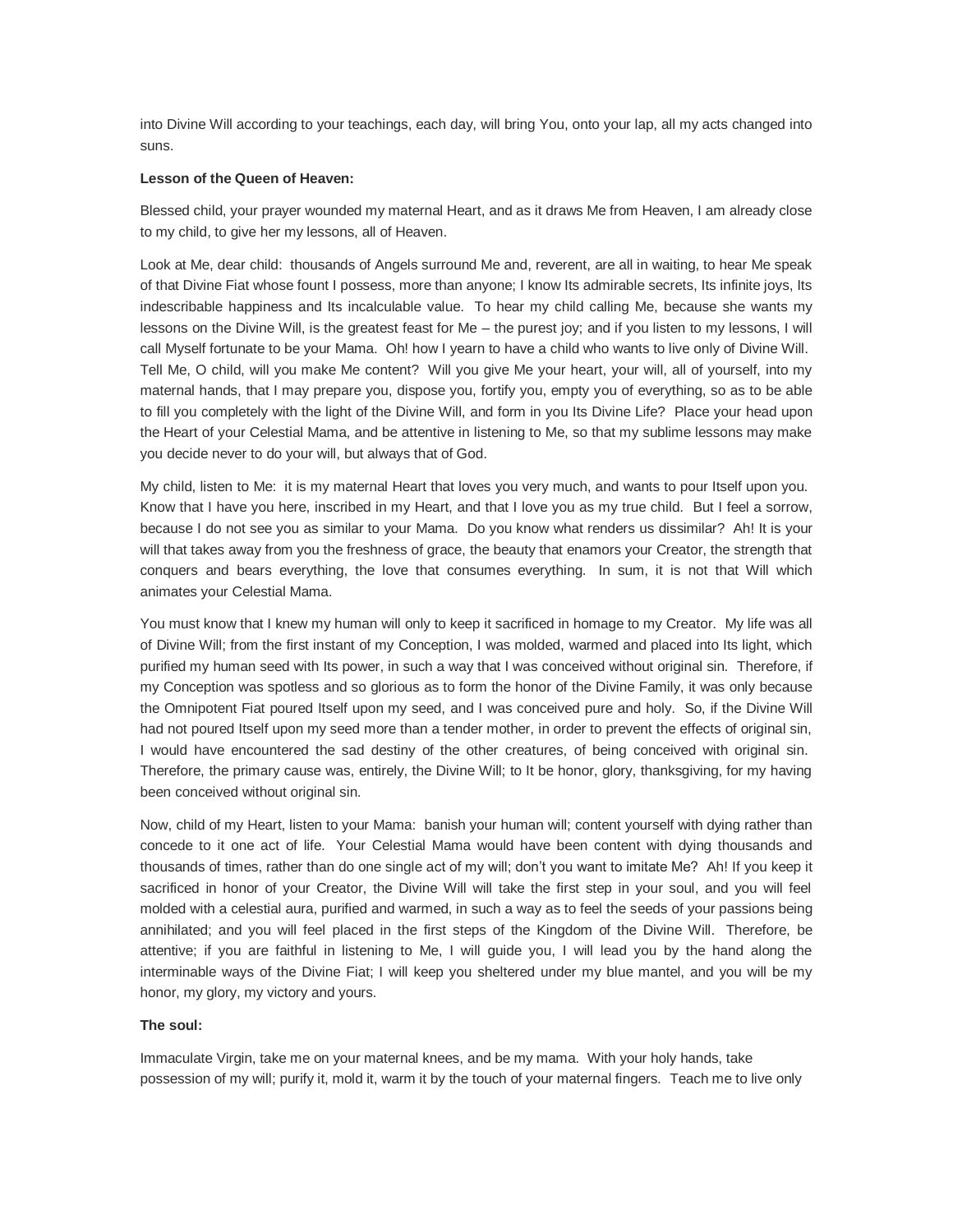## of Divine Will. **Little Sacrifice:**

Today, to honor Me, from the morning, and in all your actions, you will place your will into my hands, saying to Me: "My Mama, You Yourself offer the sacrifice of my will to my Creator."

## **Ejaculatory Prayer:**

My Mama, enclose the Divine Will in my soul, that It may take Its first place, and form in it Its throne and Its dwelling.

## **Day Two**

## **The Second Step of the Divine Will in the Queen of Heaven.**

## **The First Smile of the Sacrosanct Trinity over Her Immaculate Conception.**

## **The soul:**

Here I am again upon your maternal knees, to listen to your lessons. Celestial Mama, this poor child entrusts herself to your power. I am too poor, I know; but I know that You love me as a Mama, and this is enough for me to fling myself into your arms, that You may have compassion for me; and opening the ears of my heart, You will let me hear your most sweet voice, to give me your sublime lessons. You, Holy Mama, will purify my heart by the touch of your maternal fingers, that I may enclose in it the celestial dew of your celestial teachings.

## **Lesson of the Queen of Heaven:**

My child, listen to Me: if you knew how much I love you, you would trust your Mama more, and would let not even a word of mine escape you. You must know that I not only keep you inscribed in my Heart, but inside this Heart I have a maternal fiber that, more than Mother, makes me love my child. Therefore, I want to let you hear the great prodigy that the Supreme Fiat operated in Me, so that you, by imitating Me, may give Me the great honor of being my daughter-queen. How my Heart, drowned in love, yearns to have around Me the noble cohort of my little queens.

So, listen to Me, my beloved child. As soon as the Divine Fiat poured Itself over my human seed in order to prevent the sad effects of sin, the Divinity smiled, It put Itself in feast in seeing, in my seed, that human seed, pure and holy, just as it came out of Their creative hands in the creation of man. So, the Divine Fiat took the second step in Me, by carrying this human seed of mine, purified and sanctified by It, before the Divinity, that It might pour out in torrents upon my littleness in the act of being conceived. And the Divinity, recognizing in Me Their creative work, beautiful and pure, smiled with satisfaction, and wanting to celebrate Me, the Celestial Father poured upon Me seas of power; the Son, seas of wisdom; the Holy Spirit, seas of love. So I was conceived in the interminable light of the Divine Will; and in the midst of these divine seas, as my littleness could not contain them, I formed gigantic waves, to send them back as homage of love and glory to the Father, to the Son, and to the Holy Spirit.

And the Trinity was all eyes upon Me; and so as not to be surpassed by Me in love, smiling at Me and caressing Me, sent Me more seas, which embellished Me so much, that as soon as my little humanity was formed, I acquired the enrapturing virtue of enrapturing my Creator. And He truly let Himself be enraptured; so much so, that between Me and God it was always feast. We denied nothing to each other – I never denied anything to Them, nor did They. But do you know who animated Me with this enrapturing power? The Divine Will, which reigned in Me as life. The power of the Supreme Being was mine, and therefore We had equal power to enrapture each other.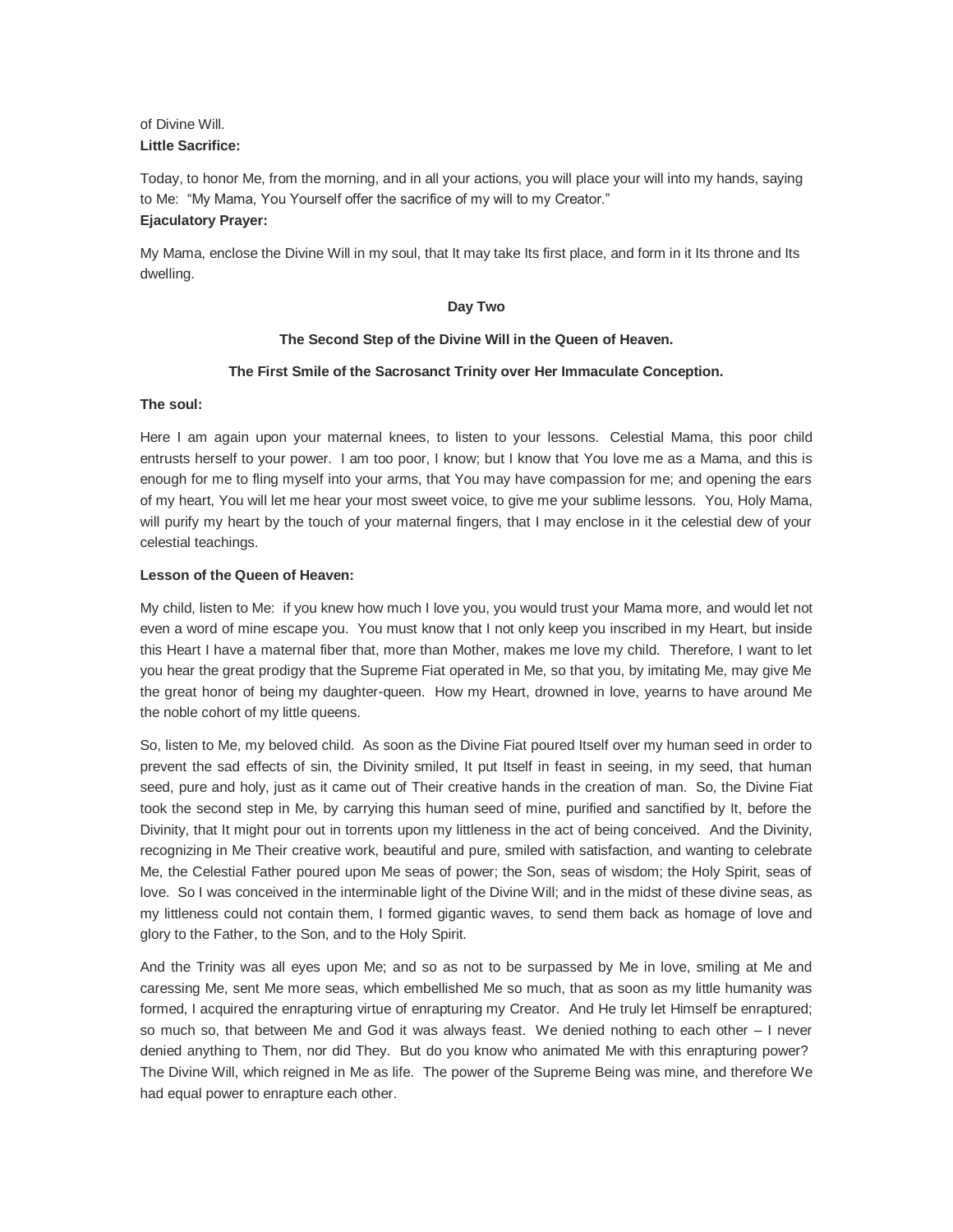Now, my child, listen to your Mama: know that I love you very much, and would like to see your soul filled with my same seas. These seas of mine are swollen, and want to pour themselves out; but in order for them to do this, you must empty yourself of your will, so that the Divine Will may take the second step over you, and constituting Itself as origin of life in your soul, It may call the attention of the Celestial Father, of the Son and of the Holy Spirit, to pour Themselves upon you with Their overflowing seas. But in order to do this, They want to find Their own Will in you, because They do not want to entrust Their seas of power, of wisdom and of unspeakable beauty to your human will

Child most dear to Me, listen to your Mama; place your hand upon your heart and tell Me your secrets: how many times have you been unhappy, tortured, embittered, because you have done your will? Know that you have cast a Divine Will out, and have fallen into the maze of evils. The Divine Will wanted to render you pure and holy, happy and beautiful of an enchanting beauty; and you, by doing your own will, have waged war against It, and, in sorrow, you have cast It out of Its dear dwelling, which is your soul.

Listen, child of my Heart, this is a sorrow for your Mama, as I do not see in you the Sun of the Divine Fiat, but the thick darkness of the night of your human will. But, take courage; if you promise Me to place your will into my hands, I, your Celestial Mama, will take you in my arms; I will place you on my knees, and will reorder in you the life of the Divine Will. And so you too, after so many tears, will form my smile, my feast, and the smile and the feast of the Sacrosanct Trinity.

## **The soul:**

Celestial Mama, if You love me so much, I pray You not to allow me to come down from your maternal knees; and as soon as You see that I am about to do my will, watch over my poor soul, and enclosing me in your Heart, let the power of your love burn up my will. In this way, I will change your tears into smiles of delight.

## **Little Sacrifice:**

Today, to honor Me, as many as three times you will come up on my knees, delivering your will to Me, saying to Me: "My Mama, I want this will of mine to be yours, that You may exchange it with the Divine Will." **Ejaculatory Prayer:**

Sovereign Queen, with your divine empire, knock down my will, so that the seed of the Divine Will may spring up within me.

## **Day Three**

#### **The Third Step of the Divine Will in the Queen of Heaven.**

## **The Smile of all Creation for the Conception of the Celestial Baby.**

#### **The soul to the Virgin:**

Sovereign Mama, this little child of yours, enraptured by your celestial lessons, feels the extreme need to come each day upon your maternal knees, to listen to You and to place your maternal teachings into my heart. Your love, your sweet accent, your pressing me to your Heart, in your arms, infuse courage in me, and the confidence that my Mama will give me the great grace of making me comprehend the great evil of my will, to make me live of Divine Will.

#### **Lesson of the Queen of Heaven:**

My child, listen to Me; it is a heart of mother that speaks to you, and as I see that you want to listen to Me, my Heart rejoices and feels the sure hope that my child will take possession of the Kingdom of the Divine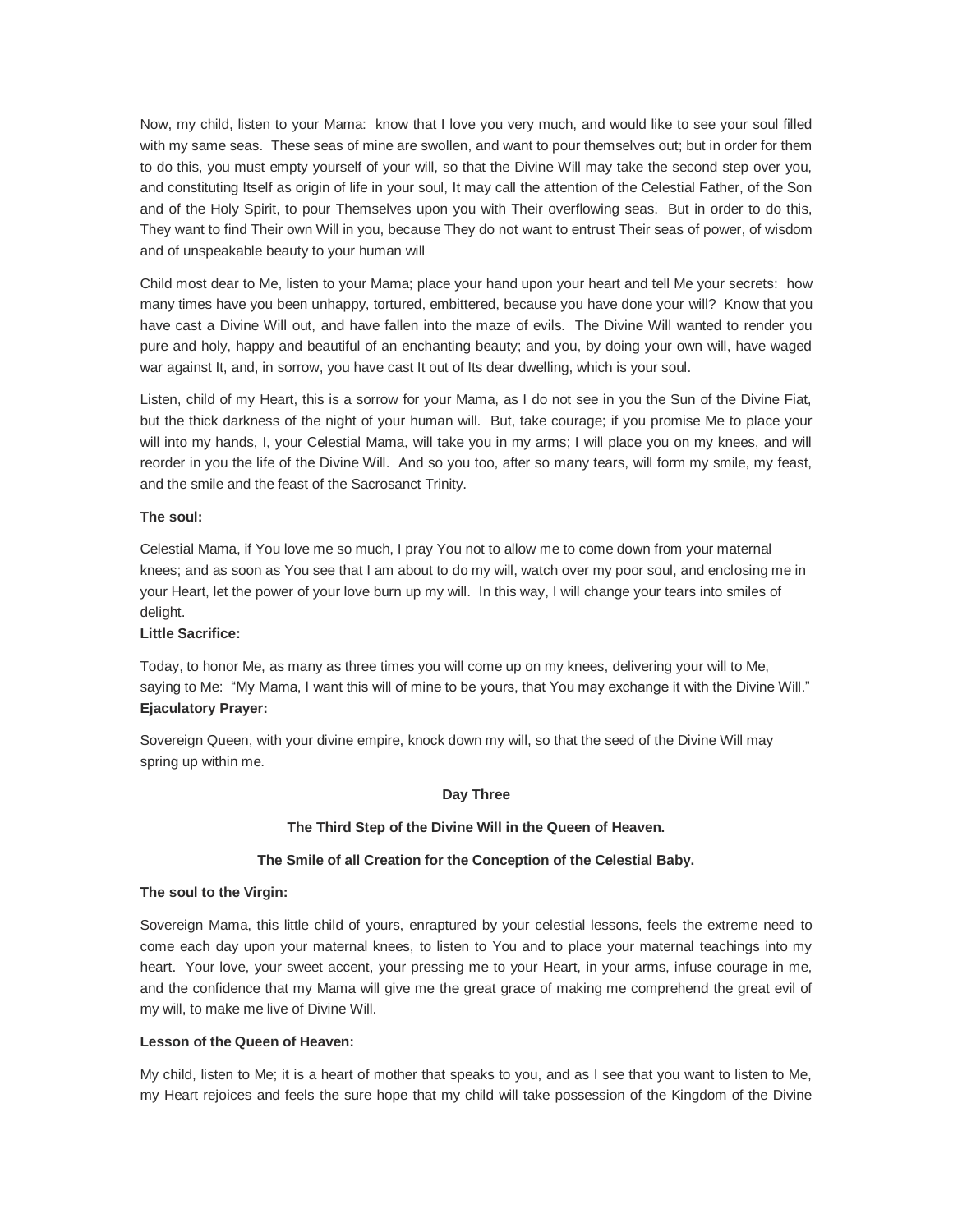Will, which I possess within my maternal Heart, to give It to my children. Therefore, be attentive in listening to Me, and write all my words within your heart, that you may always meditate on them, and model your life according to my teachings.

Listen, my child: as soon as the Divinity smiled and celebrated my Conception, the Supreme Fiat took the third step over my little humanity. Tiny, tiny as I was, It endowed Me with divine reason; and moving all Creation in feast, It made Me be recognized by all created things as their Queen. They recognized in Me the life of the Divine Will, and the whole universe prostrated itself at my feet, though I was tiny and not yet born. And singing my praises, the sun made feast for Me and smiled with its light; the heavens made feast for Me with their stars, which smiled at Me with their meek and sweet twinkling and offered themselves as refulgent crown over my head; the sea made feast for Me with its waves, rising and falling peacefully. In sum, there was not one created thing that did not unite itself to the smile and to the feast of the Sacrosanct Trinity. All accepted my dominion, my rule, my command, and they felt honored because, after so many centuries from the time in which Adam had lost the command and the dominion of king by withdrawing from the Divine Will, they found in Me their Queen; and all Creation proclaimed Me Queen of Heaven and earth.

My dear child, you must know that when the Divine Will reigns in the soul, It does not know how to do small things – but great. It wants to centralize all of Its divine prerogatives in the fortunate creature, and everything that came out of Its Omnipotent Fiat surrounds her and remains obedient to her wishes. What did the Divine Fiat not give to Me? It gave Me everything – Heaven and earth were in my power; I felt dominator of all, and even of my very Creator.

Now, my child, listen to your Mama. Oh! how my Heart grieves in seeing you weak, poor; nor do you have the true dominion of dominating yourself. Fears, doubts, apprehensions, are the things that dominate you – all miserable rags of your human will. But do you know why? Because the life of the Divine Will, intact, is missing in you, which, putting to flight all the evils of the human will, may render you happy and fill you with all the goods It possesses.

Ah! if you, with a firm resolution, decide no longer to give life to your human will, you will feel all evils die, and all goods come back to life within you. And then everything will smile at you, and the Divine Will will take the third step, also in you, and all Creation will make feast for the newly arrived in the Kingdom of the Divine Will.

Therefore, my child, tell Me – will you listen to Me? Do you give Me your word that you will never – never again do your will? Know that if you do this, I will never leave you, I will place Myself as guardian of your soul; I will envelope you within my light, so that no one may dare to importune my child. I will give you my rule, that you may rule over all the evils of your will.

#### **The soul:**

Celestial Mama, your lessons descend into my heart and fill it with celestial balm. I thank You for lowering Yourself so much toward me, poor little one. But listen, O my Mama – I fear myself; but if You want, You can do anything, and with You, I can do anything. I abandon myself like a little baby in the arms of my Mama, and I am certain that I will satisfy Her maternal yearnings.

## **Little Sacrifice:**

Today, to honor Me, you will look at the heavens, the sun, the earth, and uniting yourself with all, as many as three times, you will recite three *Glory Be's* in order to thank God for having constituted Me Queen of all. **Ejaculatory Prayer:**

Powerful Queen, dominate over my will, to convert it into Divine Will.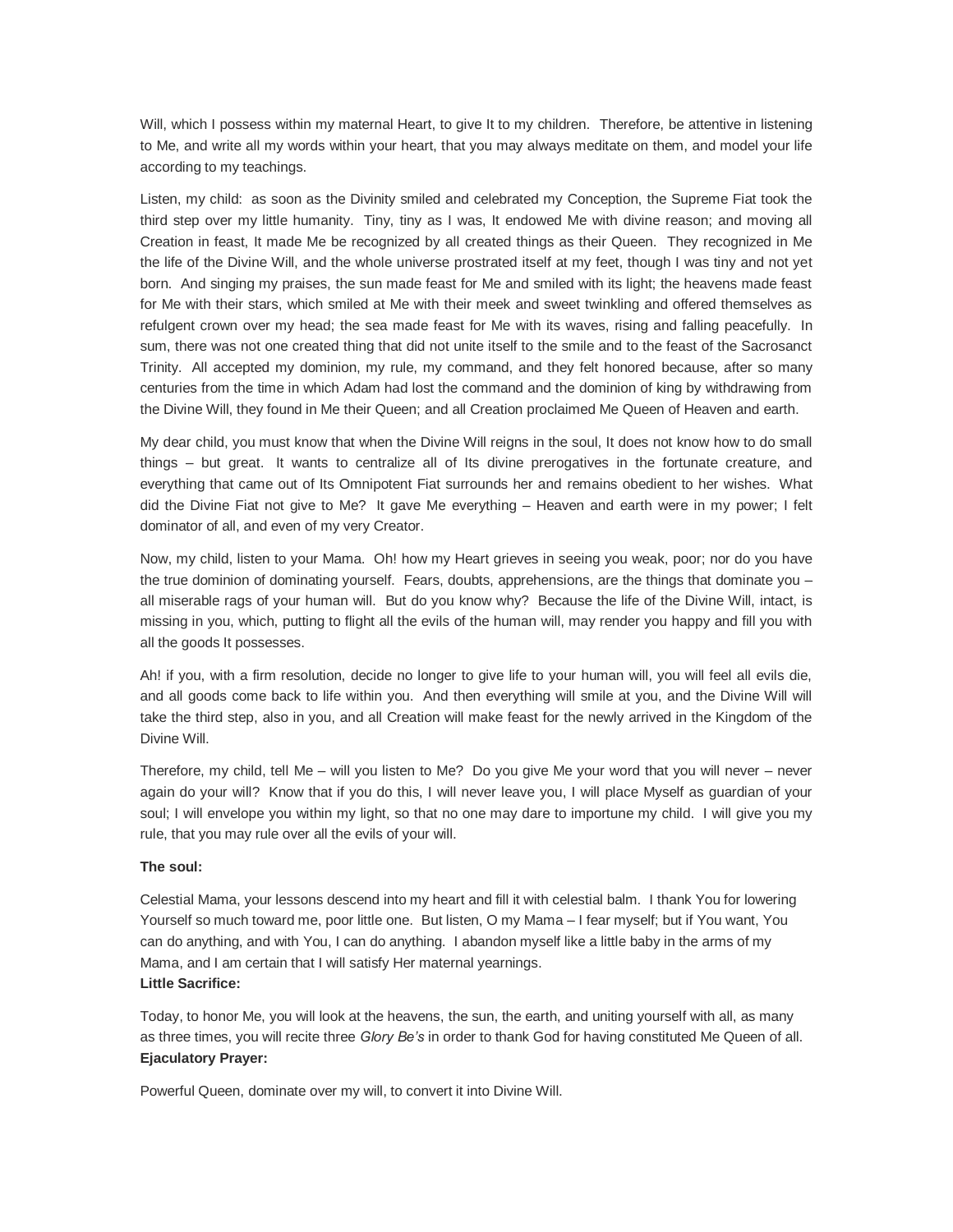## **Day Four The Fourth Step of the Divine Will in the Queen of Heaven.**

## **The Test.**

### **The soul to the Virgin:**

Here I am again, on the maternal knees of my dear Celestial Mama. My heart beats so very strongly. I am restless with love for the desire to hear your beautiful lessons; therefore, give me your hand and take me in your arms. In your arms I spend moments ofParadise– I feel happy. Oh, how I yearn to hear your voice – a new life descends into my heart. Therefore, speak to me, and I promise to put your holy teachings into practice.

#### **Lesson of the Queen of Heaven:**

My child, if you knew how much I love to hold you tightly in my arms, leaning on my maternal Heart, to let you hear the celestial secrets of the Divine Fiat…. And if you yearn so much to listen to Me, those are my yearnings that echo in your heart; it is your Mama that wants her child, and wants to entrust Her secrets to her, and narrate to you the story of what the Divine Will operated in Me.

Child of my Heart, pay attention to Me; it is my Heart of Mother that wants to pour Itself out with her child. I want to tell you my secrets which, until now, have not been revealed to anyone, because the hour of God had not yet sounded, in which, wanting to bestow surprising graces upon creatures, which He has not conceded in the whole history of the world, He wants to make known the prodigies of the Divine Fiat – what It can operate in the creature, if she lets herself be dominated by It. And this is why He wants to place Me in the sight of all, as model, since I had the great honor of forming my whole life of Divine Will.

Now, my child, know that as soon as I was conceived and put the Divinity in feast, Heaven and earth made feast for Me, and recognized Me as their Queen. I remained so identified with my Creator, that I felt Myself as the owner in the divine dominions. I did not know what separation from my Creator was; that same Divine Will which reigned in Me, reigned in Them, and rendered Us inseparable. And while everything was smile and feast between Me and Them, I could see that They could not trust Me if They did not receive a proof. My child, the test is the flag that says victory; the test places all the goods that God wants to give us in safekeeping; the test matures and disposes the soul for gains of great conquests. And I too saw the necessity of this test, because I wanted to give proof to my Creator, in exchange for the so many seas of graces He had given Me, with an act of my faithfulness which would cost Me the sacrifice of my whole life. How beautiful it is to be able to say: "You have loved me, I have loved You" – but without the test, it can never be said.

Now, know, my child, that the Divine Fiat made known to Me the creation of man, innocent and holy. For him too everything was happiness; he had command over all Creation, and all the elements were obedient to his wishes. Since the Divine Will was reigning in Adam, by virtue of It, he too was inseparable from his Creator. After the so many goods that God had given him, in order to receive one act of faithfulness in Adam, He commanded him not to touch one fruit only, of the many which were there in the terrestrialEden. This was the proof that God wanted in order to confirm his innocence, sanctity and happiness, and to give him the right of command over the whole of Creation. But Adam was not faithful in the test, and because he was not faithful, God could not trust him. And so he lost command, innocence and happiness, and it can be said that he turned the work of Creation upside down.

Now know, child of my Heart, that in knowing the grave evils of the human will in Adam and in all his progeny, I, your Celestial Mother, though newly conceived, cried bitterly and with hot tears over fallen man. And the Divine Will, in seeing Me cry, asked Me, as proof, to surrender my human will to It. The Divine Fiat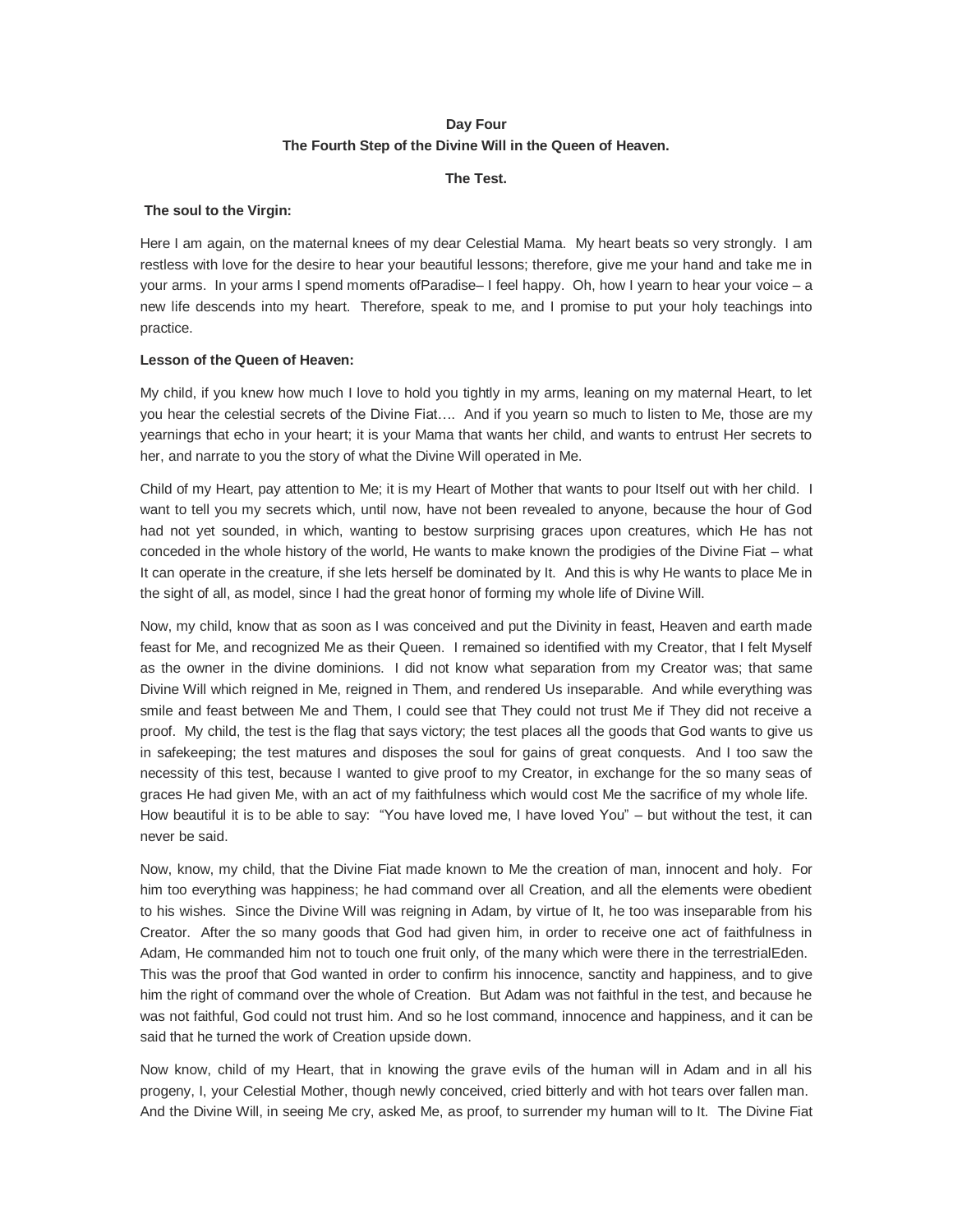said to Me: "I do not ask of you a fruit, as with Adam; no, no – but I ask you for your will. You will keep it as if you did not have it, under the empire of my Divine Will, which will be your life, and will feel confident to make of you whatever It wants." So, the Supreme Fiat took the fourth step in my soul, asking Me for my will as proof, waiting for my Fiat, and for my acceptance of such a test.

Tomorrow I will wait for you again to come upon my knees, to let you hear the outcome of the test; and since I want you to imitate your Mama, I pray you, as Mother, never to deny anything to your God, be they even sacrifices that would last your whole life. Remaining ever unwavering in the test which God asks of you, your faithfulness, is the call of the divine designs upon you; it is the reflection of His virtues which, like many brushes, make of the soul the masterpiece of the Supreme Being. It can be said that the test offers the material into the divine hands, for Them to accomplish Their crafting in the creature. God does not know what to do with one who is not faithful in the test; not only this, but he upsets the most beautiful works of his Creator.

Therefore, my dear child, be attentive: if you are faithful in the test, you will make your Mama happier. Do not cause Me to be worried, give Me your word, and I will guide you and sustain you in everything as my child.

## **The soul:**

Holy Mama, I know my weakness, but your maternal goodness infuses such confidence in me that I hope for everything from You, and with You I feel secure. Even more, I place into your maternal hands the very tests which God will dispose for me, that You may give me all those graces so that I may not send the divine designs to ruin.

#### **Little Sacrifice:**

Today, to honor Me, you will come three times onto my maternal knees, and will bring Me all your pains, of soul and of body. You will bring everything to your Mama, and I will bless them for you, in order to infuse in them the strength, the light, the grace that are needed.

## **Ejaculatory Prayer:**

Celestial Mama, take me into your arms, and write in my heart: *"Fiat, Fiat, Fiat."*

## **Day Five The Fifth Step of the Divine Will in the Queen of Heaven.**

#### **The Triumph of the Test.**

#### **The soul to the Virgin:**

Celestial Sovereign, I see that You stretch out your arms toward me, to take me onto your maternal knees; and I run – or rather, I fly, to enjoy the chaste embraces, the celestial smiles of my Celestial Mama. Holy Mama, your appearance today is of a triumpher, and with an air of triumph You want to narrate to me the triumph of your test. Ah! yes, most gladly I will listen to You, and I pray You to give me the grace to be able to triumph in the tests which the Lord will dispose for me.

## **Lesson of the Queen of Heaven:**

Child most dear to Me, oh! how I yearn to confide my secrets to my child; secrets which will give Me much glory, and which will glorify that Divine Fiat which was the primary cause of my Immaculate Conception, of my Sanctity, Sovereignty and Maternity. I owe everything to the Fiat – I know nothing else. All of my sublime prerogatives for which theHolyChurchso much honors Me, are nothing other than the effects of that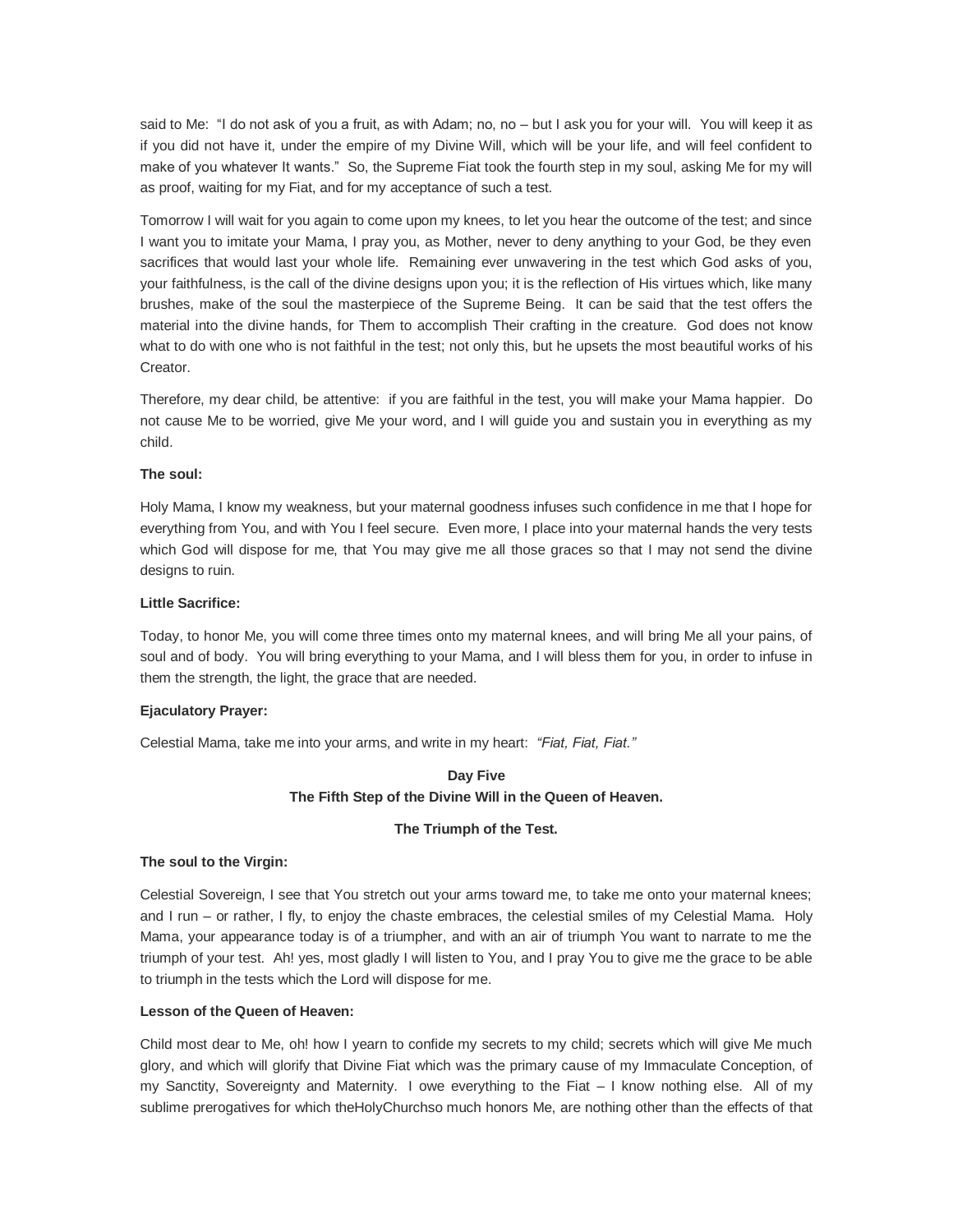Divine Will which dominated Me, reigned and lived in Me. This is why I yearn so much that That which produced in Me so many privileges and admirable effects as to astonish Heaven and earth, be known.

Now listen to Me, dear child: as soon as the Supreme Being asked Me for my human will, I comprehended the grave evil that the human will can do in the creature, and how it puts everything in danger, even the most beautiful works of her Creator. The creature, with her human will, is all oscillation; she is weak, inconstant, disordered. And this, because in creating man, God had created him united with His Divine Will as though by nature, in such a way that It was to be the strength, the prime motion, the support, the food, the life of the human will. So, by not giving life to the Divine Will in our own, we reject the goods received from God in creation, and the rights received, by nature, in the act in which we were created.

Oh! how well I comprehended the grave offense that is given to God, and the evils that pour upon the creature. I had such horror and fear of doing my will – and rightly did I fear, because Adam too was created innocent by God, and yet, by doing his own will, into how many evils did he not plunge himself and all generations?

Therefore, I, your Mama, taken by terror, and even more, by love toward my Creator, swore never to do my will. And to be more sure and to better attest my sacrifice to the One who had given Me so many seas of graces and privileges, I took this human will of mine and I bound it to the foot of the Divine Throne, in continuous homage of love and sacrifice, promising never to use my will, not even for one instant of my life, but always that of God.

My child, to you, perhaps, my sacrifice of living without my will may not seem great; but I tell you that there is no sacrifice similar to mine – even more, all other sacrifices in the whole history of the world can be called shadows in comparison with mine. To sacrifice oneself for one day  $-$  now yes, now no  $-$  is easy; but to sacrifice oneself in each instant, in each act, in the very good that one wants to do, for one's entire life, without ever giving life to one's own will, is the sacrifice of sacrifices; it is the greatest attestation that can be offered, and the purest love, filtered through the Divine Will Itself, that can be offered to our Creator. This sacrifice is so great, that God cannot ask anything more of the creature, nor can she find how to sacrifice more for her Creator.

Now, my most dear child, as soon as I gave the gift of my will to my Creator, I felt triumphant in the test asked of Me, and God felt triumphant in my human will. God was waiting for my proof – that is, a soul who would live without will – in order to adjust the balance with mankind, and to assume the attitude of clemency and mercy.

Therefore, I will wait for you again to narrate to you the story of what the Divine Will did after the triumph of the test.

And now, a little word to you, my child: if you knew how I yearn to see you living without your will…. You know that I am your Mother, and a Mama wants to see her child happy; but how can you be happy if you do not decide to live without your will, as your Mama lived? If you do so, I will give you everything; I will place Myself at your disposal, I will be all for my child, provided that I receive the good, the contentment, the happiness, of having a child who lives all of Divine Will.

### **The soul:**

Triumphant Sovereign, into your hands of Mother do I place my will, so that You Yourself, as Mama, may purify it and embellish it for me, and bind it together with your own to the foot of the Divine Throne, that I may live not with my will, but always – always with that of God.

## **Little Sacrifice:**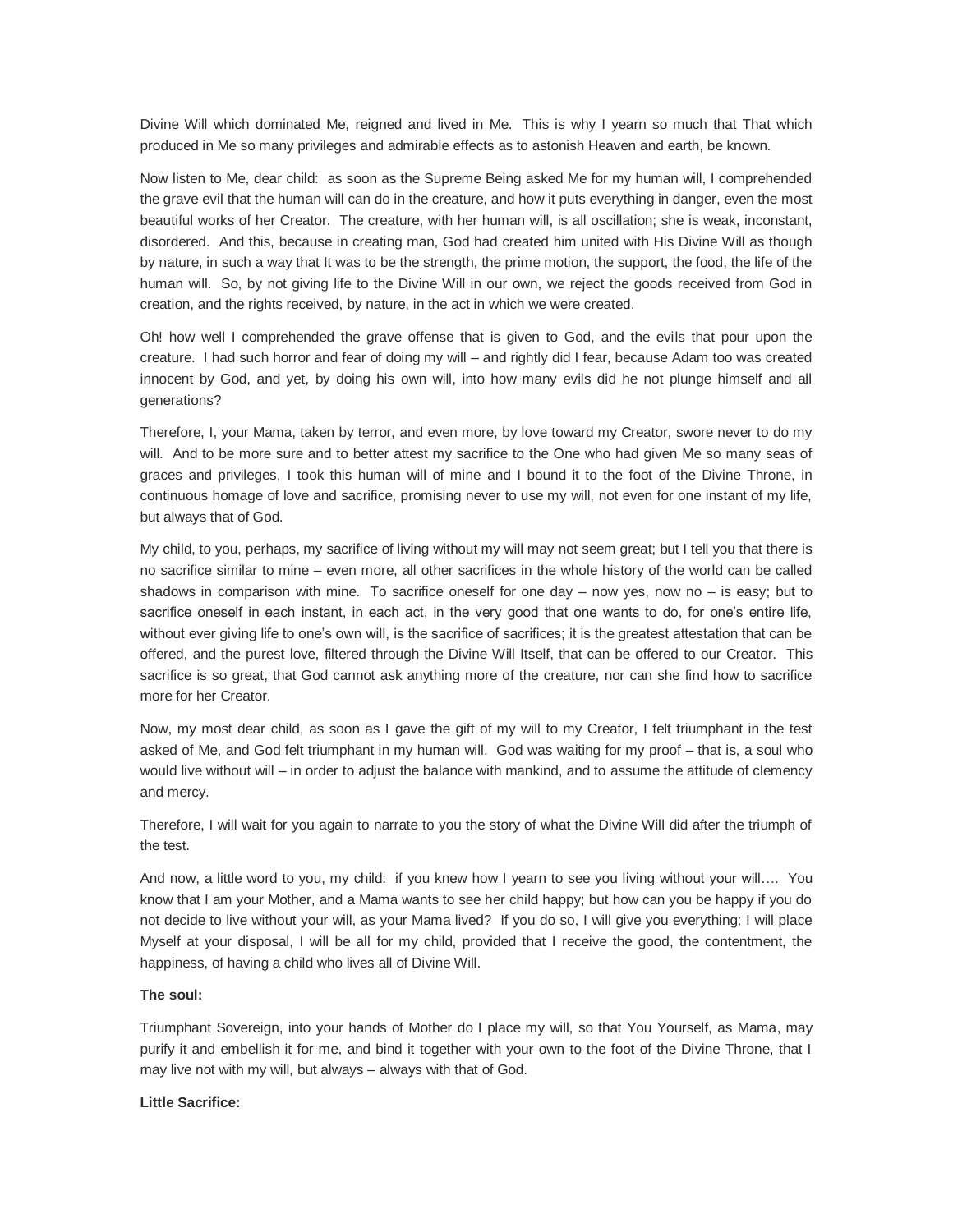Today, to honor Me, in each act you do, you will deliver your will into my maternal hands, and will pray Me to let the Divine Will flow in place of your own.

## **Ejaculatory Prayer:**

Triumphant Queen, steal my will from me, and grant me the Divine Will.

## **Day Six The Sixth Step of the Divine Will in the Queen of Heaven.**

## **After the Triumph in the Test, the Possession.**

## **The soul to the Virgin:**

Queen Mama, I see that You are waiting for me again, and stretching out your hand toward me, You take me on your knees and press me to your Heart, to let me feel the Life of that Divine Fiat which You possess. Oh! how refreshing is Its warmth; how penetrating Its light. O please! Holy Mama, if You love me so much, plunge the little atom of my soul into that Sun of the Divine Will which You conceal, so that I too may be able to say: "My will is ended, it will have life no more; my life will be the Divine Will."

## **Lesson of the Queen of Heaven:**

Dearest child, trust your Mama and pay attention to my lessons; they will serve you to make you abhor your will, and to make you long within yourself for that Holy Fiat, whose Life I so much yearn to form in you.

My child, you must know that the Divinity was assured about Me through the test It wanted – while everyone believes that I did not have any test, and that it was enough for God to make the great portent He made of Me, of conceiving Me without original sin. Oh, how they deceive themselves. On the contrary, He asked of Me a proof which He has asked of no one. And He did this with justice and with highest wisdom, because, since the Eternal Word was to descend into Me, not only was it not decorous that He find in Me the original sin, but it was also not decorous for Him to find in Me a human will operating. It would have been too unseemly for God to descend into a creature in whom reigned the human will. And this is why He wanted from Me, as proof, and for my whole life, my will, in order to secure the Kingdom of the Divine Will within my soul. Once He secured this in Me, God could do with Me whatever He wanted; He could give Me anything, and I can say that He could deny Me nothing.

For now, let us go back to the point we reached. I will reserve the narration of what this Divine Will did in Me during the course of my lessons.

Now listen, my child: after the triumph in the test, the Divine Fiat took the sixth step in my soul by having Me take possession of all of the divine properties, as much as it is possible and imaginable for the creature. Everything was mine – Heaven, earth, and even God Himself, whose very Will I possessed. I felt I was the possessor of Divine Sanctity, of Love, of Beauty, Power, Wisdom and Goodness. I felt I was Queen of everything; nor did I feel a stranger in the house of my Celestial Father. I felt vividly His Paternity and the supreme happiness of being His faithful daughter. I can say that I grew up on the paternal knees of God, nor did I know other love or other science but that which my Creator administered to Me. Who can tell you what this Divine Will did in Me? It elevated Me so high, It embellished Me so much, that the very Angels remain mute, nor do they know where to begin to speak about Me.

Now, my dearest child, you must know that, as soon as the Divine Fiat had Me take possession of everything, I felt Myself the possessor of everything and of everyone. With Its Power, Immensity and Allseeingness, the Divine Will enclosed all creatures in my soul, and I felt a little place in my maternal Heart for each one of them. From the moment I was conceived, I carried you in my Heart, and – oh, how much I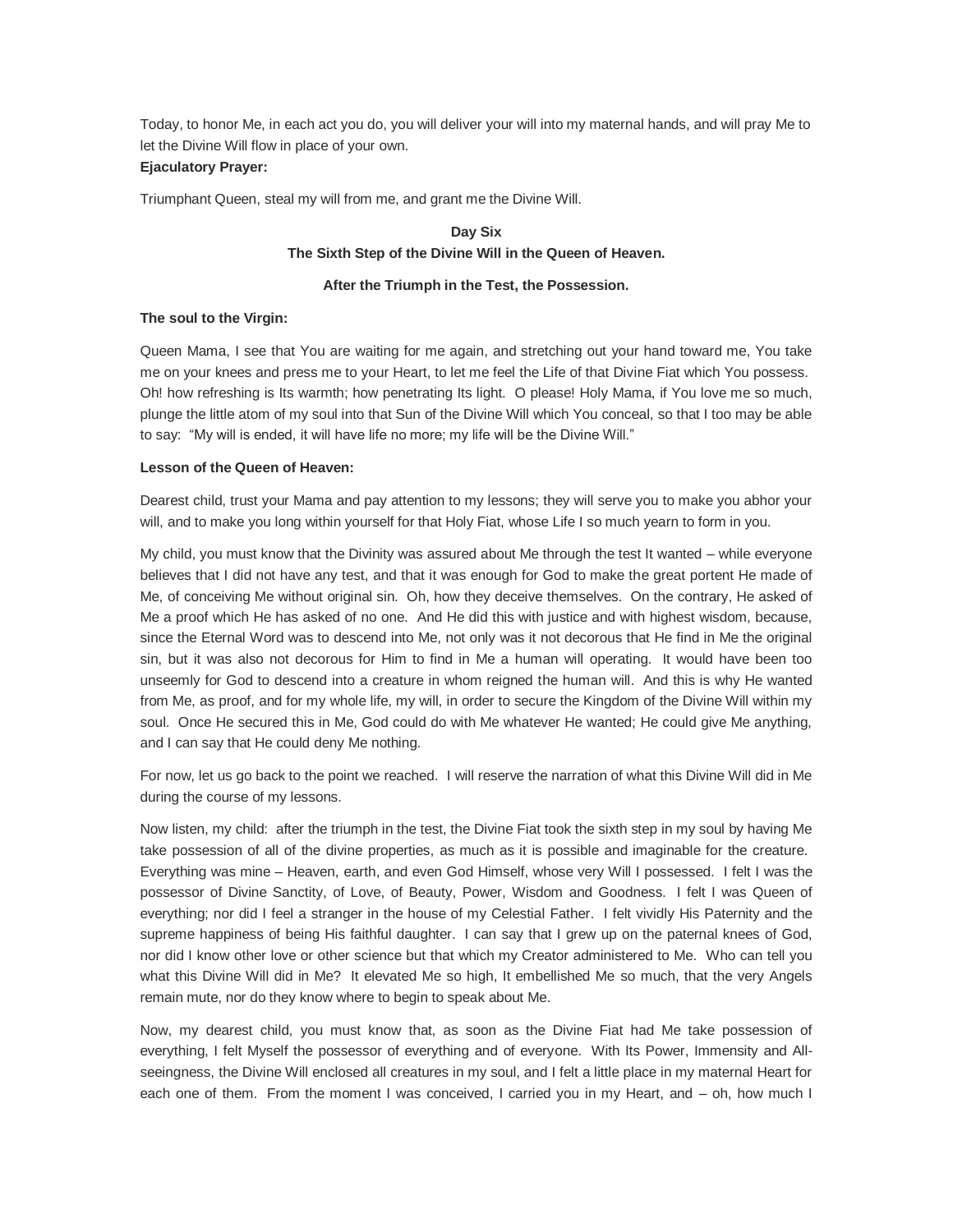loved you, and I love you. I loved you so much, that I acted as your Mother before God; my prayers, my sighs, were for you; and in the delirium of Mother, I said: "Oh! how I wish to see my child possessor of everything, just as I am."

Therefore, listen to your Mama: do not want to recognize your human will any more. If you do so, everything will be in common between Me and you; you will have a divine strength in your power; all things will turn into divine sanctity, love and beauty. And in the ardor of my love, just as the Most High sang my praises, "All beautiful, all holy, all pure are You, O Mary!", I will say: "Beautiful, pure and holy is my child, because she possesses the Divine Will."

## **The soul:**

Queen of Heaven, I too hail You: "All beautiful, pure and holy is my Celestial Mama". O please! I pray You, if You have a place for me in your maternal Heart, O please, enclose me in It, so I will be sure that I will not do my will any more, but always that of God; and we, Mother and child, will both be happy.

## **Little Sacrifice:**

Today, to honor Me, you will recite three *Glory Be's* for three times, in thanksgiving to the Most Holy Trinity for establishing in Me the Kingdom of the Divine Will, giving Me possession of everything. And making the words of the Supreme Being your own, at each *Glory Be*, you will say to Me: "All beautiful, pure and holy is my Mama."

## **Ejaculatory Prayer:**

Queen of Heaven, make me be possessed by the Divine Will.

## **Day Seven The Queen of Heaven in the Kingdom of the Divine Will takes the Scepter of Command,**

## **and the Sacrosanct Trinity constitutes Her Its Secretary.**

## **The soul to the Divine Secretary:**

Queen Mama, here I am, prostrate at your feet. I feel that, as your child, I cannot be without my Celestial Mama; and even though today You come to me with the glory of the scepter of command and with the crown of Queen, yet You are always my Mama. So, though trembling, I fling myself into your arms, that You may heal the wounds which my bad will has made to my poor soul. Listen, my Sovereign Mama, if You do not make a prodigy – if You do not take your scepter of command in order to guide me and hold your empire over all my acts, so that my will may have no life – alas! I will not have the beautiful destiny of coming into the Kingdom of the Divine Will.

## **Lesson of the Queen of Heaven:**

My dear child, come into the arms of your Mama, and pay attention in listening to Me; and you will hear the unheard-of prodigies that the Divine Fiat did in your Celestial Mama.

As I took possession of the Kingdom of the Divine Will, Its steps within Me ended; more so, since these six steps symbolized the six days of Creation: each day, by pronouncing a Fiat, God took as though a step, passing from the creation of one thing to another. On the sixth day, He took the final step, saying: "Fiat – let Us make man in Our image and likeness." And on the seventh day He rested in His works, as though wanting to enjoy everything He had created with such magnificence. And in His rest, looking at His works,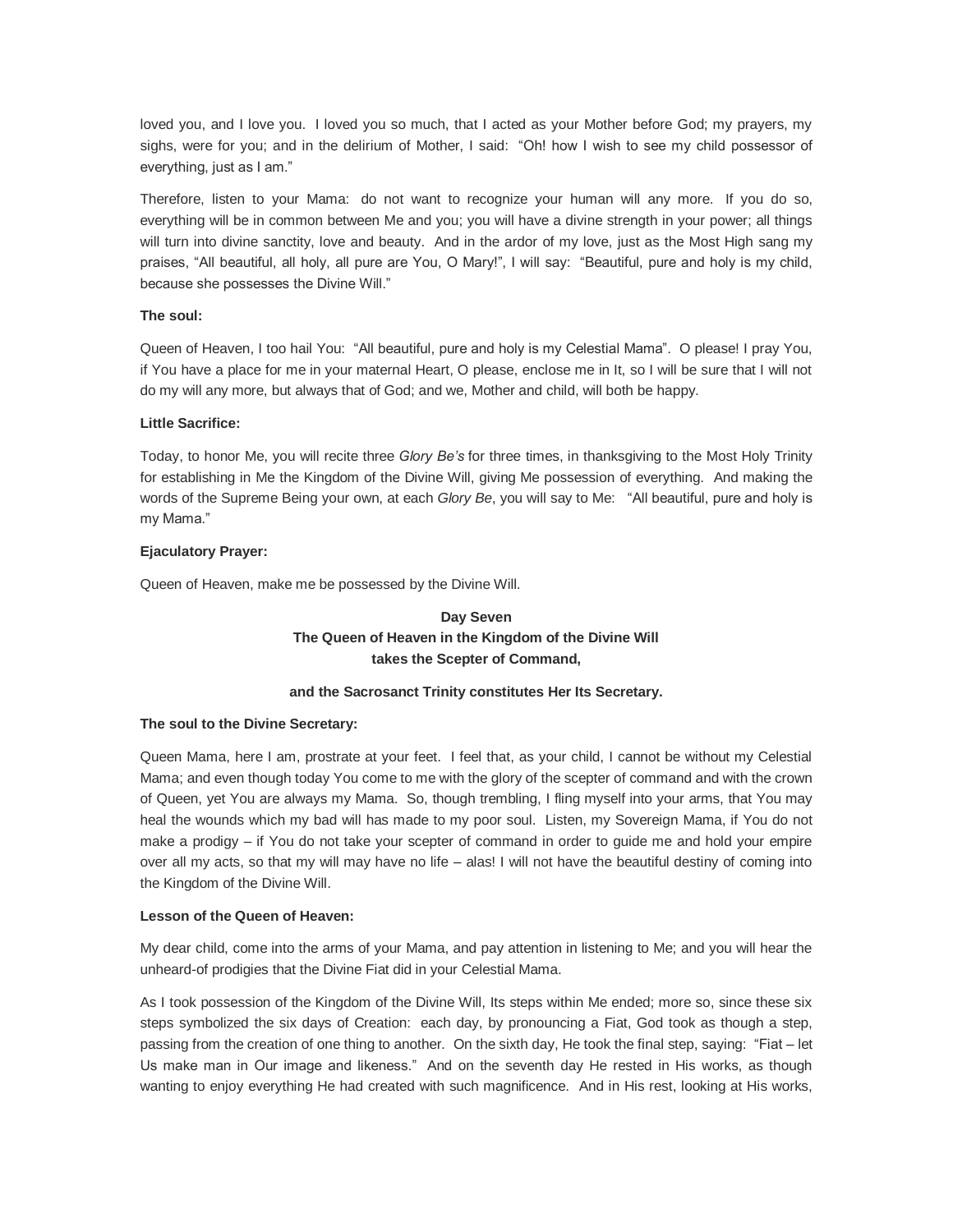He said: "How beautiful are my works – everything is order and harmony." And fixing upon man, in the ardor of His Love, He added: "But you are the most beautiful – you are the crown of all Our works."

Now, my creation surpassed all the prodigies of Creation, and therefore the Divinity wanted to take, with Its Fiat, six steps in Me. As I took possession of the Kingdom of the Divine Will, Its steps in Me ended, and Its full Life, whole and perfect, began within my soul; and – oh! at what divine heights I was placed by the Most High. The heavens could neither reach Me nor contain Me; the light of the sun was small before my light. No created thing could reach Me. I crossed the divine seas as if they were my own; my Celestial Father, the Son and the Holy Spirit, longed for Me to be in Their arms, to enjoy Their little daughter. And, oh! the contentment They felt in feeling that, as I loved Them, prayed Them and adored Their Supreme Height, my love, my prayer and adoration, came out from within my soul, from the center of the Divine Will. They felt, coming out of Me, waves of divine love, chaste fragrances, unusual joys, which started from within the Heaven that Their own Divine Will had formed in my littleness; so much so, that They could not stop repeating: "All beautiful, all pure, all holy, is Our little daughter. Her words are chains that bind Us; Her gazes are darts that wound Us; Her heartbeats are arrows that, darting through Us, make Us go into a delirium of love." They felt the power, the strength of Their Divine Will coming out of Me, which rendered Us inseparable; and They called Me "Our invincible daughter, who will obtain victory even over Our Divine Being."

Now, listen to Me, my child; the Most Holy Trinity, taken by excess of love for Me, told me: "Our beloved daughter, Our Love cannot resist; It feels suffocated if We do not entrust to You Our secrets. Therefore We elect You Our faithful Secretary; to You We want to entrust Our sorrows and Our decrees. At any cost We want to save man – look how he goes toward the precipice. His rebellious will drags him continuously toward evil. Without the life, the strength and the support of Our Divine Will, he has deviated from the path of his Creator, and walks crawling on the earth – weak, ill, and full of all vices. But there are no other ways to save him, nor other ways out, than for the Eternal Word to descend, take his guise, his miseries, his sins upon Himself; become his brother, conquer him by dint of love and unheard-of pains, and give him so much confidence as to be able to bring him back again into Our paternal arms. Oh! how We grieve over the destiny of man. Our sorrow is great, nor could We confide it to anyone, because not having a Divine Will to dominate them, they could never comprehend either Our sorrow, or the grave evils of man fallen into sin. To You, who possess Our Fiat, is given the ability to comprehend it. Therefore, to You, as Our own Secretary, We want to unveil Our secrets, and place the scepter of command into your hands, that You may dominate and rule over everything, and your dominion may conquer God and men, bringing them to Us as Our children, generated anew in your maternal Heart."

Who can tell you, dear child, what my Heart felt at these divine speaking? A vein of intense sorrow opened in Me, and I committed Myself, even at the cost of my life, to conquer God and the creature, and to unite them together.

Now, my child, listen to your Mama: I saw you surprised in hearing Me narrate the story of the possession in the Kingdom of the Divine Will. Now know that this destiny is given also to you: if you decide never to do your will, the Divine Will will form Its Heaven in your soul; you will feel the divine inseparability; the scepter of command over yourself, over your passions, will be given to you. You will no longer be slave to yourself, because only the human will puts the poor creature into slavery, clips the wings of her love toward the One who created her, and takes away from her the strength, the support and the confidence to fling herself into the arms of her Celestial Father – in such a way that she is unable to know either His secrets, or the great love with which He loves her, and therefore she lives like a stranger in the house of her Divine Father. What distance the human will casts between Creator and creature!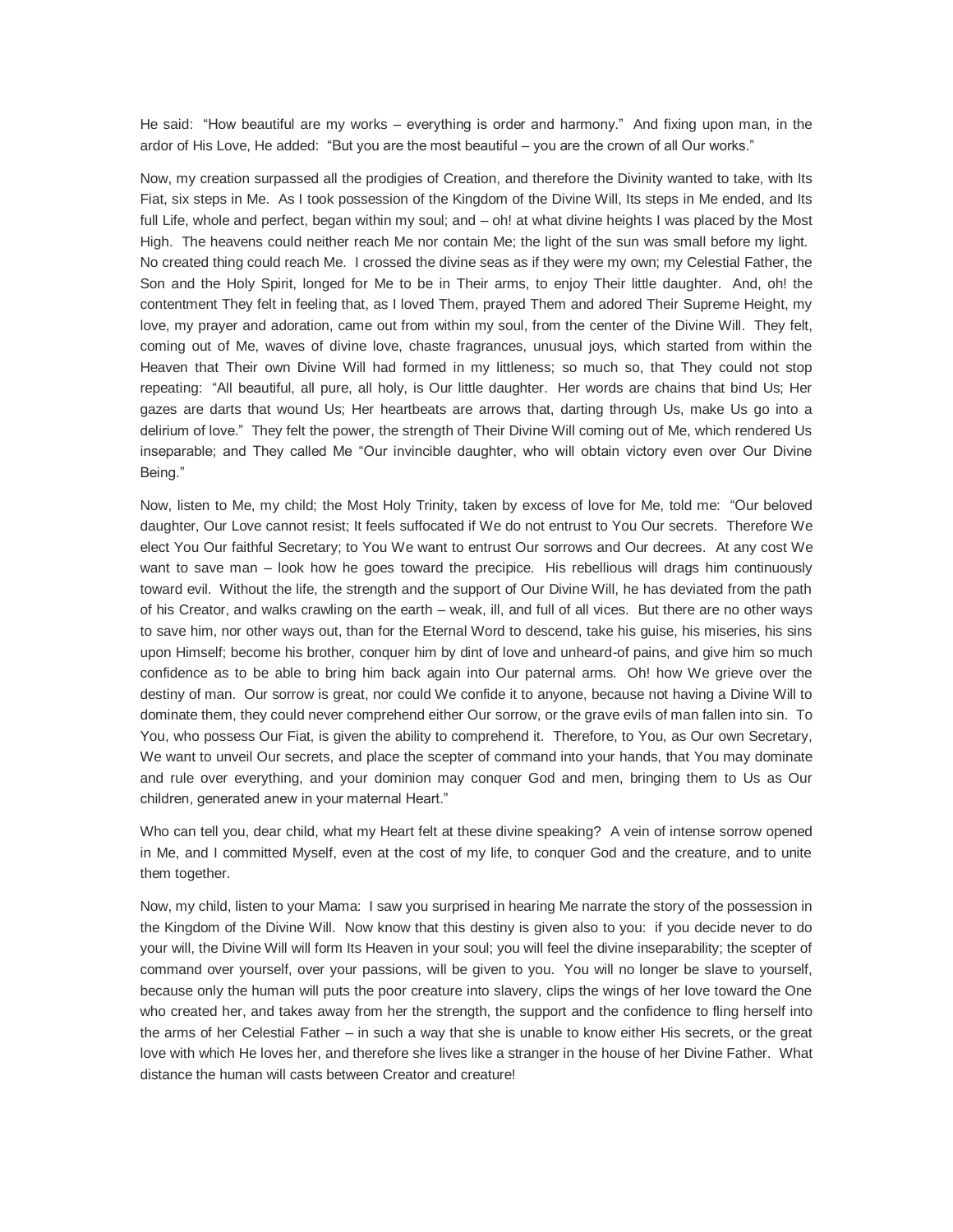Therefore, listen to Me – make Me content. Tell Me you will no longer give life to your will, and I will fill you completely with the Divine Will.

## **The soul:**

Holy Mama, help me; don't You see how weak I am? Your beautiful lessons move me to tears, and I cry over my great misfortune of having fallen many times into the maze of doing my own will, detaching myself from that of my Creator. O please, be my Mama, do not leave me to myself. With your power, unite the Divine Will to mine; enclose me in your maternal Heart, in which I will be sure never to do my will.

## **Little Sacrifice:**

Today, to honor Me, you will remain under my mantle, to learn to live under my gaze; and reciting three *Hail Marys* to Me, you will pray Me to make everyone know the Divine Will.

#### **Ejaculatory Prayer:**

Holy Mama, enclose me in your Heart, that I may learn from You to live of Divine Will.

## **Day Eight The Queen of Heaven in the Kingdom of the Divine Will**

## **receives the Mandate from Her Creator to place in Safety the Destiny of Mankind.**

### **The soul to the Divine Agent:**

Here I am with You, Celestial Mama. I feel I cannot be without my dear Mama; my poor heart is restless, and only when I am on your lap like a tiny little one, clasped to your Heart, to listen to your lessons – then do I feel it at peace. Your sweet accent sweetens all my bitternesses, and sweetly binds my will; and placing it like a footstool under the Divine Will, it makes me feel Its sweet empire, Its life, Its happiness.

## **Lesson of the Celestial Agent:**

Dearest child of mine, know that I love you very much; trust your Mama, and be sure that you will obtain victory over your will. If you are faithful to Me, I will take complete responsibility over you – I will act as your true Mama. Therefore, listen to what I did for you before the Most High.

I did nothing other than bring Myself onto the knees of my Celestial Father. I was little, not yet born; but the Divine Will, whose life I possessed, rendered my visits to my Creator accessible to Me. All doors, all ways, were open for Me, nor was I fearful or afraid of Them. Only the human will causes fear, apprehension, distrust, and puts the poor creature far away from the One who so much loves her, and who wants to be surrounded by His children. So, if the creature is afraid and fears, and does not know how to be as child and Father with her Creator, it is a sign that the Divine Will does not reign in her. And therefore they are the tortured – the martyred ones of the human will. Therefore, never do your will; do not want to torture and martyr yourself by yourself, for this is the most horrible of martyrdoms, without support and without strength.

Listen to Me: I brought Myself into the arms of the Divinity; more so, since They awaited Me, and made feast on seeing Me. They loved Me so much, that when I would appear, They would pour more seas of love and sanctity into my soul. I do not remember ever having departed from Them without Their adding more surprising gifts for Me.

So, while I was in Their arms, I prayed for mankind; and many times, with tears and sighs, I cried for you, my child, and for all. I cried because of your rebellious will, because of your sad lot of seeing yourself reduced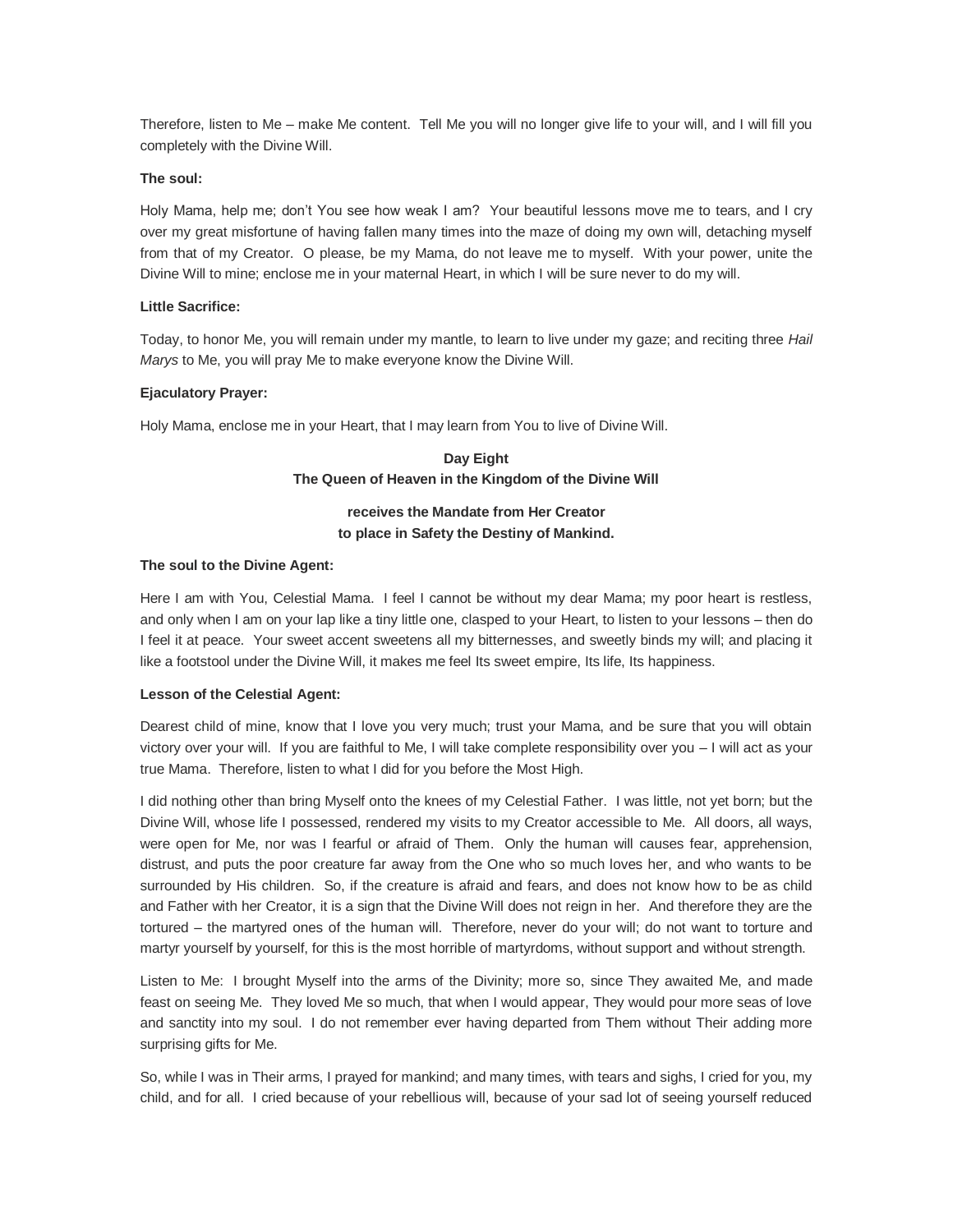to slavery by it, which rendered you unhappy. To see my child unhappy made Me shed bitter tears, to the point of wetting the hands of my Celestial Father with my crying. And the Divinity, moved by my crying, continued telling Me: "Our beloved daughter, your love binds Us, your tears extinguish the fire of Divine Justice; your prayers draw Us so much toward the creatures, that We do not know how to resist You. Therefore, We give to You the mandate to place in safety the destiny of mankind. You will be Our Agent in their midst. To You do We entrust their souls; You will defend Our rights, prejudiced by their sins; You will be in the middle, between them and Us, to restore the balance on both sides. We feel in You the invincible strength of Our Divine Will which, through You, prays and cries. Who can resist You? Your prayers are commands, your tears rule over Our Divine Being. Therefore, forward in your enterprise."

Now, my dearest child, my little Heart felt consumed with love at the loving ways of the divine speaking; and with all my love I accepted Their mandate, saying to Them: "Highest Majesty, I am here in your arms; dispose of Me in whatever way You want. I will lay down even my life – and if I had as many lives for as many as are the creatures, I would put them at their disposal and Yours, to bring them, all safe, into your paternal arms." And without knowing then that I was to be the Mother of the Divine Word, I felt in Me the double Maternity: Maternity toward God, to defend His just rights; Maternity toward creatures, to bring them to safety. I felt Myself Mother of all. The Divine Will which reigned in Me, and which knows not how to do isolated works, brought God and all creatures from all centuries into Me. In my maternal Heart I felt my God offended, wanting to be satisfied, and I felt the creatures under the empire of Divine Justice. Oh! how many tears I shed. I wanted to make my tears descend into each heart, to let everyone feel my Maternity, all of love. I cried for you and for all, my child. Therefore, listen to Me – have pity on my crying. Take my tears in order to extinguish your passions, and to make your will lose life. O please! accept my mandate – that you do always the Will of your Creator.

#### **The soul:**

Celestial Mama, my poor heart cannot endure in hearing how much You love me. Ah! You love me so much, to the point of crying for me. I feel your tears descend into my heart, and like many wounds, they wound me and make me comprehend how much You love me. I want to unite my tears to yours, and pray to You, crying, that You never leave me alone, that You watch over me in everything, and even beat me, if necessary. Be my Mama, and I, your little child, will let You do anything with me, so that your mandate may be the welcome one by me, and You may bring me in your arms to our Celestial Father, as the accomplished act of your divine mandate.

#### **Little Sacrifice:**

Today, to honor Me, you will give Me your will, your pains, your tears, your anxieties, your doubts and fears, into my maternal hands, so that, as your Mama, I may keep them in deposit within my maternal Heart, as pledges of my child. And I will give you the precious pledge of the Divine Will.

#### **Ejaculatory Prayer:**

Celestial Mama, pour your tears into my soul, that they may heal the wounds that my will did to me.

## **Day Nine The Queen of Heaven in the Kingdom of the Divine Will**

## **is constituted by God Celestial Peacemaker and Bond of Peace**

**between Creator and Creature.**

#### **The soul to her Celestial Queen:**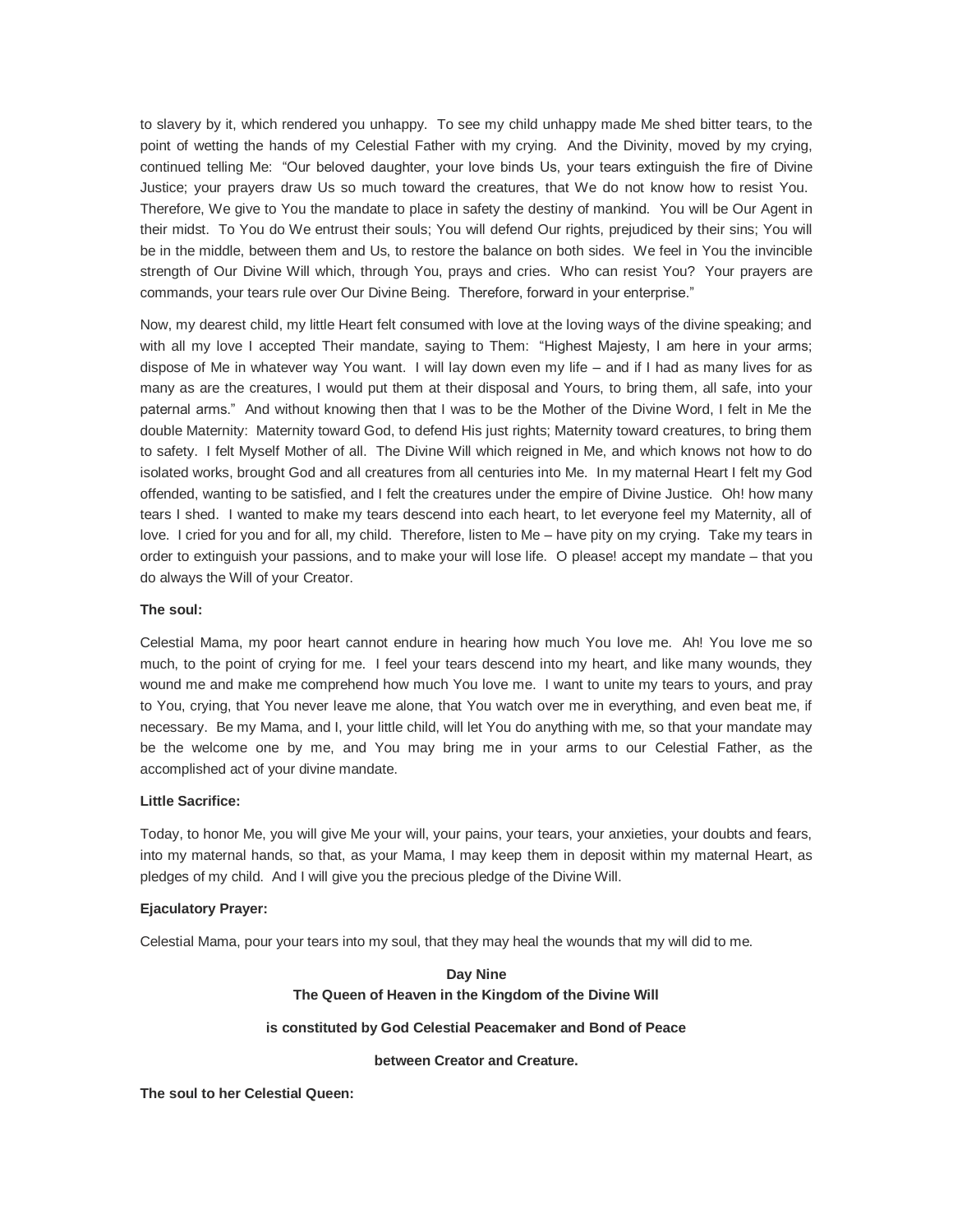Sovereign Lady and my dearest Mama, I see that You call me as You feel the ardor of the love that burns in your Heart, because You want to narrate to me what You did for your child in the Kingdom of the Divine Will. How beautiful it is to see You direct your steps toward your Creator; and as They hear the treading of your feet, They look at You and feel wounded by the purity of your gazes; and They await You in order to be spectators of your innocent smile, to smile at You, and to amuse Themselves with You. O please! Holy Mama, in your joys, in your chaste smiles with your Creator, do not forget your child who lives in the exile, who is so much in need, and whose will, peeping out, would often want to overwhelm me, to snatch me from the Kingdom of the Divine Will.

#### **Lesson of the Queen of Heaven:**

Child of my maternal Heart, do not fear, I will never forget you. On the contrary, if you always do the Divine Will and live in Its Kingdom, we will be inseparable, I will always carry you clasped in my hand, to lead you and be your guide, in order to teach you how to live in the Supreme Fiat. Therefore, banish fear; in It, everything is peace and security. The human will is the disturber of souls, and puts in danger the most beautiful works, the holiest things. Everything is unsafe in it: sanctity, virtues, and even the salvation of the soul are in danger; and the characteristic of one who lives of human will is volubility. Who could ever trust one who lets herself be dominated by the human will? No one – neither God, nor man. She looks like those empty reeds that turn at every blow of wind. Therefore, dearest child of mine, if a blow of wind wants to render you inconstant, plunge yourself into the sea of the Divine Will, and come to hide on the lap of your Mama, that I may defend you from the wind of the human will; and holding you tightly in my arms, I may render you firm and confident along the path of Its Divine Kingdom.

Now, my child, follow Me before the Supreme Majesty, and listen to Me. With my rapid flights, I would reach Their divine arms, and upon arriving, I would feel Their overflowing love which, like mighty waves, covered Me with Their love. Oh! how beautiful it is to be loved by God. In this love one feels happiness, sanctity, infinite joys, and one feels so embellished, that God Himself feels enraptured by the striking beauty He infuses in the creature in loving her.

I wanted to imitate Them, and, though little, I did not want to remain behind Their love. So, from the waves of love They had given Me, I would form my waves, in order to cover my Creator with my love. In doing this, I would smile, because I knew that my love could never cover the immensity of Their love. But in spite of this, I would try, and my innocent smile would arise on my lips. The Supreme Being would smile at my smile, making feast and amusing Himself with my littleness.

Now, in the middle of our loving stratagems, I remembered the painful state of my human family upon earth, for I too was of their offspring – and how I grieved and prayed that the Eternal Word would descend and put a remedy to it. And I would say this with such tenderness as to reach the point of changing smile and feast into crying. The Most High was so moved by my tears, more so, since they were the tears of a little one; and pressing Me to the divine bosom, They dried my tears and said to Me: "Daughter, do not cry, pluck up courage. Into your hands We have placed the destiny of mankind; We gave You the mandate, and now, to console You more, We make of You the Peacemaker between Us and the human family. So, to You it is given to reconcile us. The power of Our Will that reigns in You compels Us to give the kiss of peace to poor humanity, decayed and unsafe."

Who can tell you, my child, what my Heart felt at this divine condescension? My love was so great that I felt faint and, in delirium, I was restless, looking for more love as relief for my love.

Now a word to you, my child. If you listen to Me by banishing your will and giving the royal place to the Divine Fiat, you too will be loved with striking love by your Creator; you will be His smile, you will put Him in feast, and will be bond of peace between the world and God.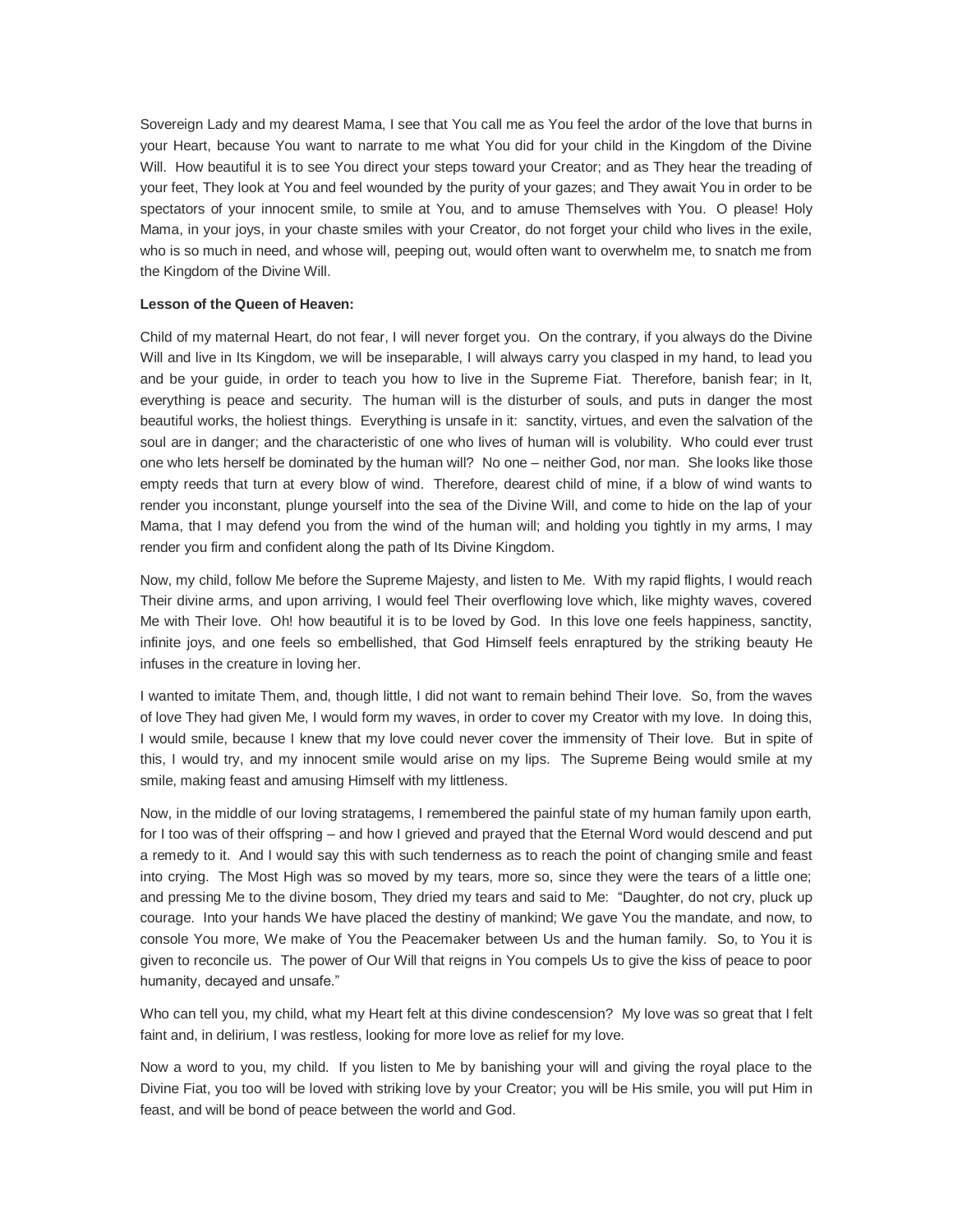## **The soul:**

Beautiful Mama, help your child. You Yourself, place me into the sea of the Divine Will, and cover me with the waves of the eternal love, that I may see and hear nothing but Divine Will and love.

### **Little Sacrifice:**

Today, to honor Me, you will ask Me for all of my acts, and will enclose them in your heart, so that you may feel the strength of the Divine Will that reigned in Me. And then you will offer them to the Most High, to thank Him for all the offices He gave Me in order to save the creatures.

#### **Ejaculatory Prayer:**

Queen of Peace, make the Divine Will give me Its kiss of peace.

## **Day Ten The Queen of Heaven in the Kingdom of the Divine Will,**

## **Dawn that rises to put to Flight the Night of the Human Will. Her Glorious Birth.**

### **The soul to the Queen of Heaven:**

Here I am, O Holy Mama, near your cradle, to be spectator of your prodigious birth. The heavens are stupefied, the sun is fixed upon You with its light, the earth exults with joy and feels honored to be inhabited by its little newborn Queen; the Angels compete among themselves in surrounding your cradle, to honor You and to be ready for your wishes. So, all honor You and want to celebrate your birth. I too unite myself with all, and prostrate before your cradle, where I see, as though enraptured, your mother Anne and your father Joachim, I want to tell You my first word, I want to entrust to You my first secret. I want to empty my heart into Yours, and say to You: "My Mama, You who are the dawn, herald of the Divine Fiat upon the earth, O please! put to flight the gloomy night of the human will in my soul and in the whole world. Ah! yes, may your birth be our hope which, like a new dawn of grace, may regenerate us in the Kingdom of the Divine Will."

#### **Lesson of the Newborn Queen:**

Child of my Heart, my birth was prodigious; no other birth can be said to be similar to mine. I enclosed within Myself the Heaven, the Sun of the Divine Will, and also the earth of my humanity – but a blessed and holy earth, which enclosed the most beautiful flowerings. And even though I was just newly born, I enclosed the prodigy of the greatest prodigies: the Divine Will reigning in Me, which enclosed in Me a Heaven more beautiful, a Sun more refulgent than those of Creation, of which I was also Queen, as well as a sea of graces without boundaries, which constantly murmured: "Love, love to my Creator." Therefore, my birth was the true dawn that puts to flight the night of the human will; and as I kept growing, I formed the daybreak and called for the brightest daylight, to make the Sun of the Eternal Word rise over the earth.

My child, come into my cradle to listen to your tiny little Mama. As soon as I was born, I opened my eyes to see this low world, to go in search of all my children in order to enclose them in my Heart, give them my maternal love and, regenerating them to the new life of love and of grace, give them the step to let them enter into the Kingdom of the Divine Fiat, of which I was the possessor. I wanted to act as Queen and as Mother, enclosing everyone in my Heart, to place everyone in safety, and give them the great gift of theDivineKingdom. In my Heart I had a place for everyone, because for one who possesses the Divine Will there are no constraints, but infinite expanses. Therefore I looked also at you, my child – no one escaped Me. And since on that day everyone celebrated my birth, it was also feast for Me. But upon opening my eyes to the light, I had the sorrow of seeing the creatures in the thick night of the human will.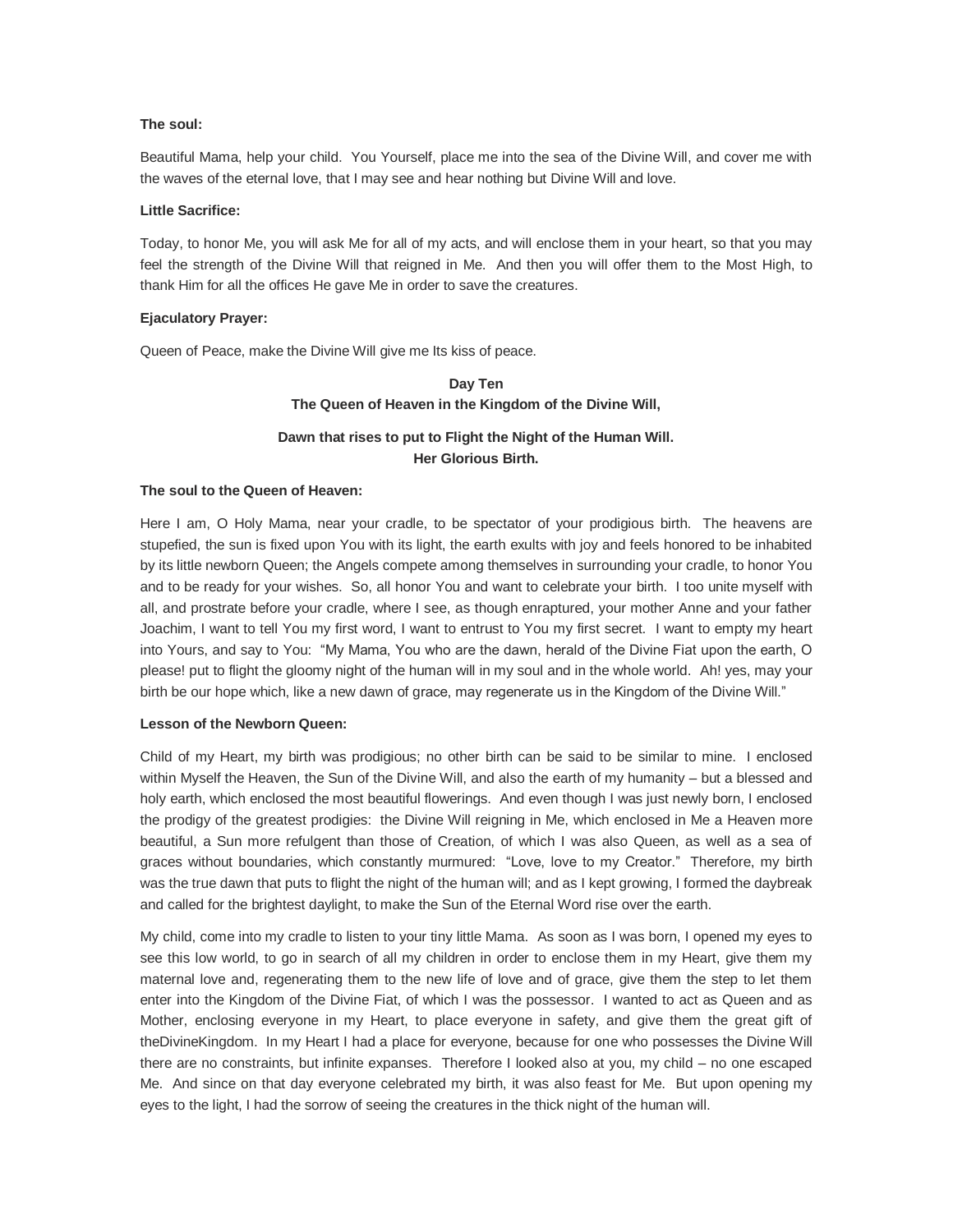Oh! in what an abyss of darkness the creature who lets herself be dominated by her will finds herself enwrapped. It is the true night – but a night with no stars; at most, a few fleeting lightnings, which are easily followed by thunders which, in roaring, thicken the darkness even more, and unload the storm over the poor creature – storms of fear, of weaknesses, of dangers, of falling into evil.

My little Heart remained pierced in seeing my children in this horrible storm, in which the night of the human will had overwhelmed them.

Now listen to your little Mama: I am still in the cradle, I am little; look at my tears that I shed for you. Every time you do your will, it is a night that you form for yourself; and if you knew how much this night harms you, you would cry with Me. It makes you lose the light of the day of the Holy Will, it turns you upside down, it paralyzes you to good, it breaks true love in you, and you remain like a poor ill one, who lacks the necessary things to get well Ah! my child, dear child, listen to Me: never do your will; give Me your word that you will make your tiny little Mama content.

### **The soul:**

Holy little Mama, I feel myself trembling in hearing of the ugly night of my will. Therefore I am here, at your cradle, to ask of You the grace that, by your prodigious birth, You make me be reborn in the Divine Will. I will be always near You, Celestial little Baby; I will unite my prayers and my tears to yours, to impetrate, for myself and for all, the Kingdom of the Divine Will upon earth.

#### **Little Sacrifice:**

Today, to honor Me, you will come three times to visit Me in my cradle, saying to Me each time: "Celestial little Baby, make me be reborn together with You in the life of the Divine Will."

#### **Ejaculatory Prayer:**

My little Mama, make the dawn of the Divine Will rise within my soul.

## **Day Eleven The Queen of Heaven in the Kingdom of the Divine Will,**

#### **in the first Years of Her Life down here, forms a Most Refulgent Daybreak,**

## **to make the longed for Day of Light and of Grace rise in the Hearts.**

#### **The soul to the Little Baby Queen:**

Here I am again near your cradle, Celestial little Mama. My little heart feels charmed by your beauty and I am unable to detach my gaze from a beauty so rare. How sweet is your gaze; the motion of your little hands calls me to embrace You and to cling to press myself to your Heart, which is drowned with love. Holy little Mama, give me your flames, that they may burn away my human will, and so I can make You content, living of Divine Will together with You.

## **Lesson of the Queen of Heaven:**

My child, if you knew how my maternal little Heart rejoices in seeing you near my cradle to listen to Me.... I feel Myself, with facts, Queen and Mother, because in having you near Me, I am not a sterile Mother or a Queen without a people, but I have my dear child who loves Me very much, and who wants Me to do for her the office of Mama and of Queen. Therefore, you are the bearer of joy to your Mama; more so, since you come onto my lap to be taught by Me how to live in the Kingdom of the Divine Will. To have a child who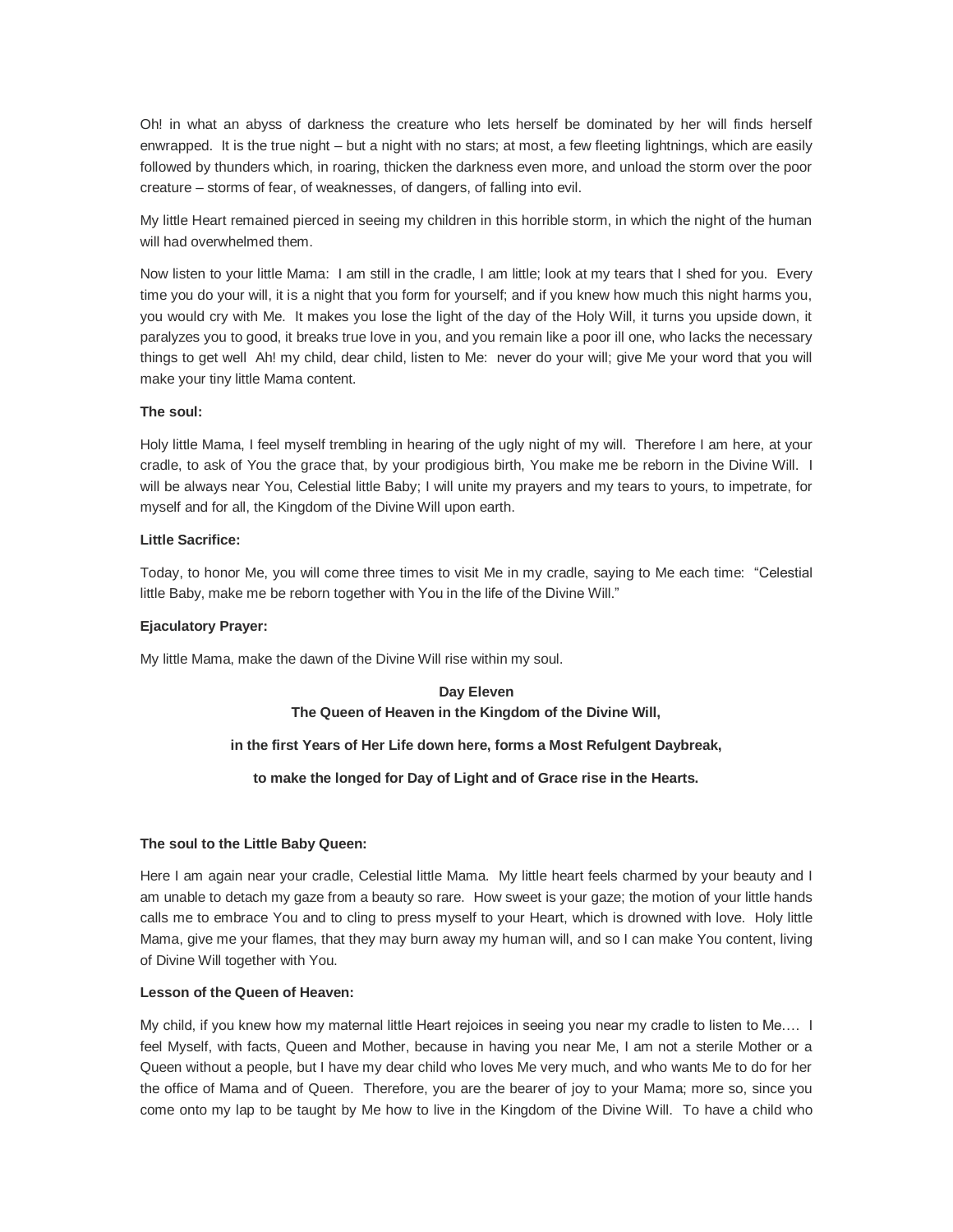wants to live together with Me in this Kingdom so holy is the greatest glory, honor and feast for your Mama. Therefore, pay attention to Me, my dear child, and I will continue to narrate to you the wonders of my birth.

My cradle was surrounded by Angels, who competed among themselves in singing lullabies to Me, as to their sovereign Queen. And since I was endowed with reason and with science, infused in Me by my Creator, I did my first duty to adore, with my intelligence, and also with my babbling little voice of a baby, the Most Holy Adorable Trinity. And the ardor of my love for a Majesty so holy was so great that, feeling Myself languishing, I was delirious for wanting to be in the arms of the Divinity, to receive Their embraces, and to give Them my own. And so the Angels, for whom my desires were commands, picked Me up, and carrying Me on their wings, brought Me into the loving arms of my Celestial Father. Oh! with how much love They awaited Me. I was coming from the exile, and the brief pauses of separation between Me and Them were the cause of new fires of love; they were new gifts that They prepared for Me, to give them to Me; and I would find new devices to ask for pity and mercy for my children who, living in the exile, were under the lash of Divine Justice. And dissolving Myself all in love, I said to Them: "Adorable Trinity, I feel happy – I feel Myself Queen, nor do I know what unhappiness and slavery is. On the contrary, because of your Will reigning in Me, the joys, the happinesses, are so great and so many that, little as I am, I cannot embrace them all. But in so much happiness, there is a vein of intense bitterness in my little Heart: I feel in It my children unhappy, slave to their rebellious will. Have pity, Holy Father – have pity. O please! make my happiness whole – make happy these unhappy children, whom I carry, more than Mother, within my maternal Heart. Let the Divine Word descend upon earth, and everything will be granted. And I will not come down off of your paternal knees if You do not give Me the deed of grace, that I may bring to my children the good news of their Redemption."

The Divinity was moved at my prayers, and filling Me with new gifts, They said to Me: "Return to the exile and continue your prayers. Extend theKingdomofOur Willin all your acts, for at the appropriate time We will make You content." But They did not tell Me either when or where He would descend.

So I would depart from Heaven only to do the Divine Will. This was the most heroic sacrifice for Me, but I did it gladly, so that the Divine Will alone might have full dominion over Me.

Now listen to Me, my child. How much did your soul cost Me, to the point of embittering the immense sea of my joys and happinesses. Every time you do your will, you render yourself a slave, and you feel your unhappiness; and I, as your Mama, feel in my Heart the unhappiness of my child. Oh! how sorrowful it is to have unhappy children. And how you should take to heart doing the Divine Will, since I reached the point of departing from Heaven so that my will might have no life in Me.

Now, my child, continue to listen to Me: in each one of your acts, may your first duty be to adore your Creator, to know Him and to love Him. This places you in the order of Creation, and you come to recognize the One who created you. This is the holiest duty of each creature: to recognize her origin.

Now you must know that my bringing Myself to Heaven, descending, praying, formed the daybreak around Me, which, spreading in the whole world, surrounded the hearts of my children, so that, from the dawn, the daybreak might rise, to make arise the serene day of the awaiting of the Divine Word upon earth.

#### **The soul:**

Celestial little Mama, in seeing You, just newly born, giving me lessons so holy, I feel enraptured and I comprehend how much You love me, to the point of rendering Yourself unhappy because of me. O please! Holy Mama, You who love me so much, let the power, the love, the joys that inundate You, descend into my heart, so that, filled with them, my will may find no room to live in me, and may freely give up the place to the dominion of the Divine Will.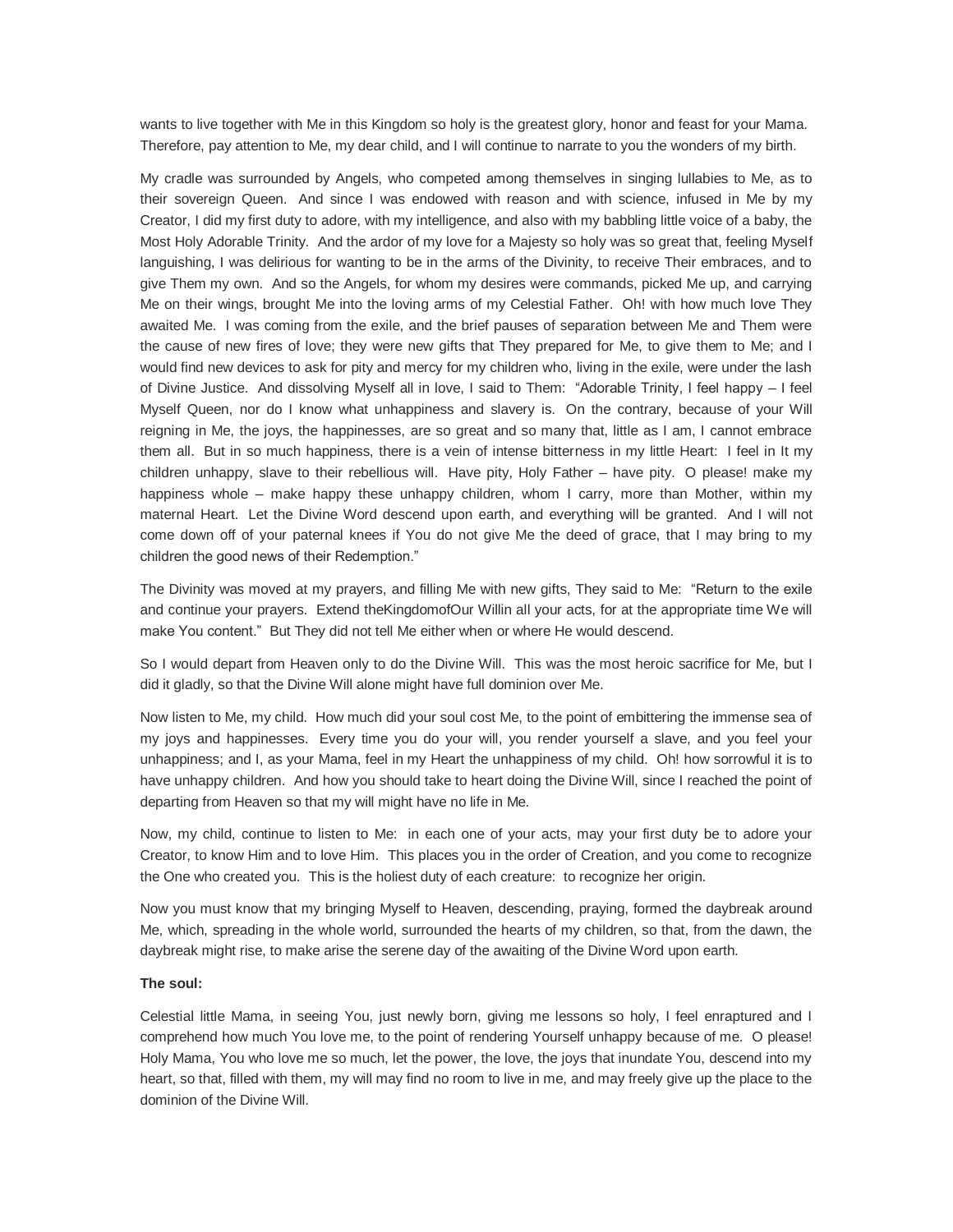## **Little Sacrifice:**

Today, to honor Me, you will do three acts of adoration to your Creator, reciting three *Glory Be's* to thank Him for the many times I received the grace to be admitted to Their presence.

#### **Ejaculatory Prayer:**

Celestial Mama, make the daybreak of the Divine Will rise within my soul.

## **Day Twelve The Queen of Heaven in the Kingdom of the Divine Will**

#### **leaves the Cradle, takes Her first Steps, and with Her childlike Acts, calls God**

#### **to descend upon Earth, and calls the Creatures to live in the Divine Will.**

## **The soul to the Celestial Little Queen:**

Here I come again to You, my dear little Baby, in the house ofNazareth. I want to be spectator of your tender age; I want to give You my hand as You take your first steps and speak with your holy mama and with your father Joachim. Little as You are, after you have learned how to walk, You help Saint Anne in the little tasks. My little Mama, how dear You are to me, and all striking. O please! give me your lessons, that I may follow your childhood and learn from You, also in the little human actions, to live in the Kingdom of the Divine Will.

## **Lesson of the Little Queen of Heaven:**

My dear child, my only desire is to keep my child near Me. Without you I feel lonely, and I have no one to whom to confide my secrets. So, it is my maternal cares that seek to have my child near Me, whom I keep in my Heart, in order to give you my lessons, and so make you comprehend how to live in the Kingdom of the Divine Will.

But the human volition does enter into It; it remains crushed and in act of receiving continual deaths before the light, sanctity and power of the Divine Will. But do you think that the human volition remains afflicted because the Divine Will keeps it in the act of dying continually? Ah, no, no – rather, it feels happy that upon its dying will, the Divine Will is born again and rises victorious and triumphant over it, bringing to it joy and happiness without end. It is enough to comprehend, dear child, what it means to let oneself be dominated by It and to experience It, for the creature to abhor her own will so much, that she would rather let herself be torn to pieces than go out of the Divine Will.

Now listen to Me: I departed from Heaven only to do the Will of the Eternal One; and even though I had my Heaven within Me – which was the Divine Will – and I was inseparable from my Creator, yet I enjoyed being in the Celestial Fatherland. More so since, the Divine Will being in Me, I felt my rights of daughter to be with Them, to let Myself be rocked as a tiny little one in Their paternal arms, to participate in all the joys and happiness, riches and sanctity, which They possessed, for as much as I could take of them, and to fill Myself so much, as to be unable to contain any more. And the Supreme Being enjoyed in seeing that, without fear, but rather, with highest love, I filled Myself with Their goods; nor was I surprised that They would let Me take whatever I wanted. I was Their daughter – one was the Will which animated Us; whatever They wanted, I wanted as well. So, I felt that the properties of my Celestial Father were mine. The only difference is that I was little, and could not embrace or take all Their goods; as many as I would take, so many were left, that I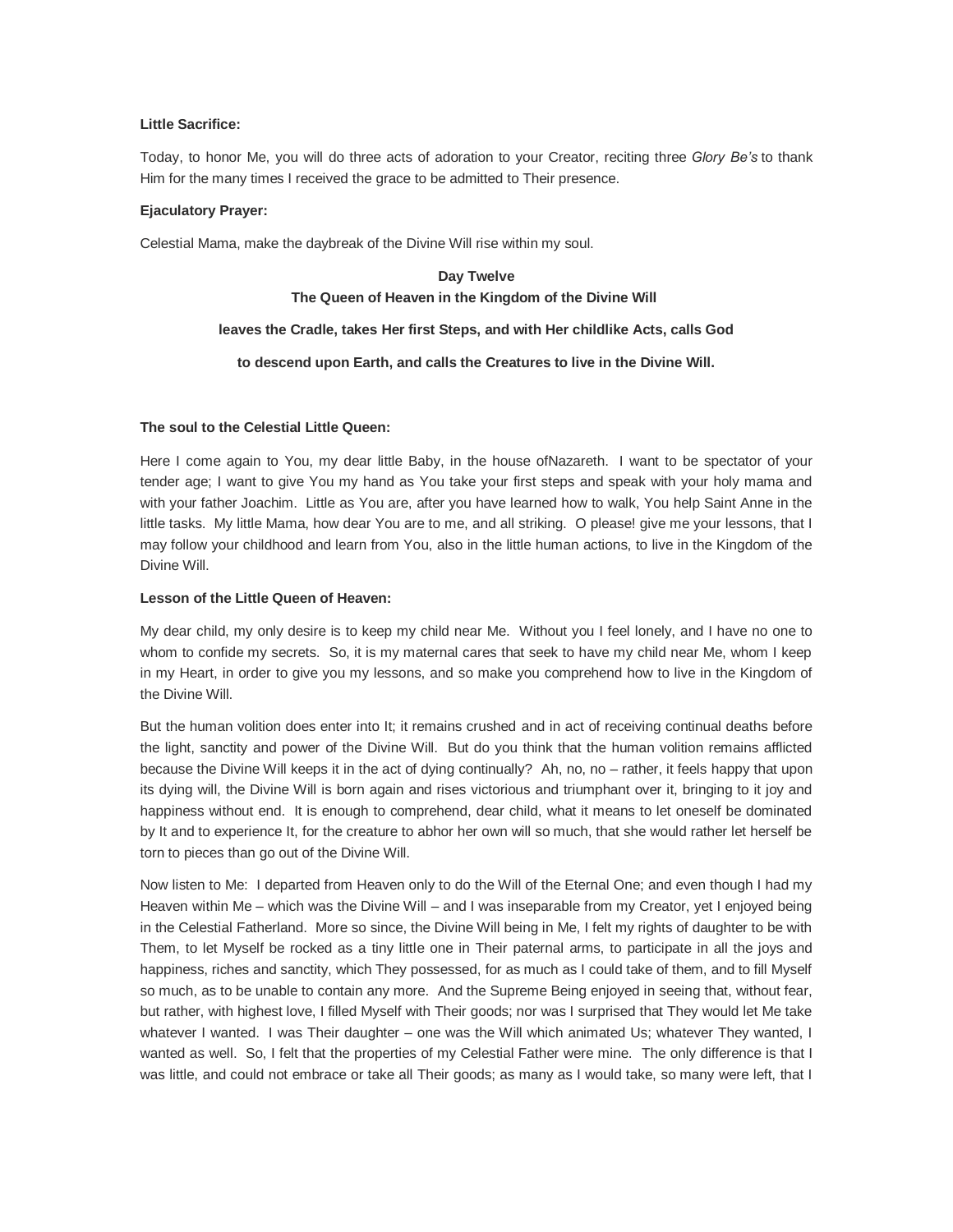had no capacity to contain them, because I was always a creature; while the Divinity was great – immense, and in one single act It embraced everything.

But, in spite of this, at the moment They would let Me understand that I was to deprive Myself of Their celestial joys and of the chaste embraces which We gave each other, I would depart from Heaven without hesitation, and would return to the midst of my dear parents. They loved Me very much; I was all lovable, striking, cheerful, peaceful, and filled with childlike grace, such as to captivate their affection for Me. They were all attentive over Me – I was their jewel. When they took Me in their arms, they felt unusual things, and a divine life palpitating in Me.

Now, child of my Heart, you must know that as my life down here began, the Divine Will extended Its Kingdom in all my acts. So, my prayers, my words, my steps, the food, the sleep I took, the little tasks with which I helped my mother, were animated by the Divine Will. And since I have always carried you in my Heart, I called you as my child in all my acts. I called your acts to be together with mine, so that also in your acts, even indifferent ones, the Kingdom of the Divine Will might extend. Listen to how much I have loved you: if I prayed, I called your prayer into mine, so that yours and mine might receive the same value and power – the value and the power of a Divine Will. If I spoke, I called your word; if I walked, I called your steps; and if I did the little human actions, indispensable to the human nature – such as taking the water, sweeping, helping my mother by handing the wood to her in order to start the fire, and many other similar things – I called these same acts of yours, that they might receive the value of a Divine Will, and so that, both in mine and in yours, Its Kingdom might extend. And while calling you in each of my acts, I called the Divine Word to descend upon earth.

Oh! how much I have loved you, my child. I wanted your acts within mine in order to render you happy and to let you reign together with Me, and – oh! how many times I called you and your acts, but, to my greatest sorrow, mine remained isolated, and I saw yours as though lost within your human will, forming – horrible to say – the kingdom, not divine, but human: the kingdom of passions, and the kingdom of sin, of unhappinesses and misfortune. Your Mama cried over your misfortune; and for each act of human will that you do, as I know the unhappy kingdom to which they lead you, my tears are still pouring, to make you comprehend the great evil that you do.

Therefore, listen to your Mama: if you do the Divine Will, joys, happinesses, will be given to you by right; everything will be in common with your Creator; weaknesses, miseries, will be banished from you. And then you will be the dearest of my children; I will keep you in my same Kingdom, to let you live always of Divine Will.

#### **The soul:**

Holy Mama, who can resist seeing You cry and not listening to your holy lessons? I, with all my heart, promise, swear, never to do my will – never again. And You, Divine Mama – never leave me alone, so that the empire of your presence may crush my will, to let me reign, always – always in the Will of God.

#### **Little Sacrifice:**

Today, to honor Me, you will give Me all your acts to keep Me company during my tender age, saying to Me three acts of love, in memory of the three years which I lived with my mother, Saint Anne.

#### **Ejaculatory Prayer**.

Powerful Queen, captivate my heart, to enclose it in the Will of God.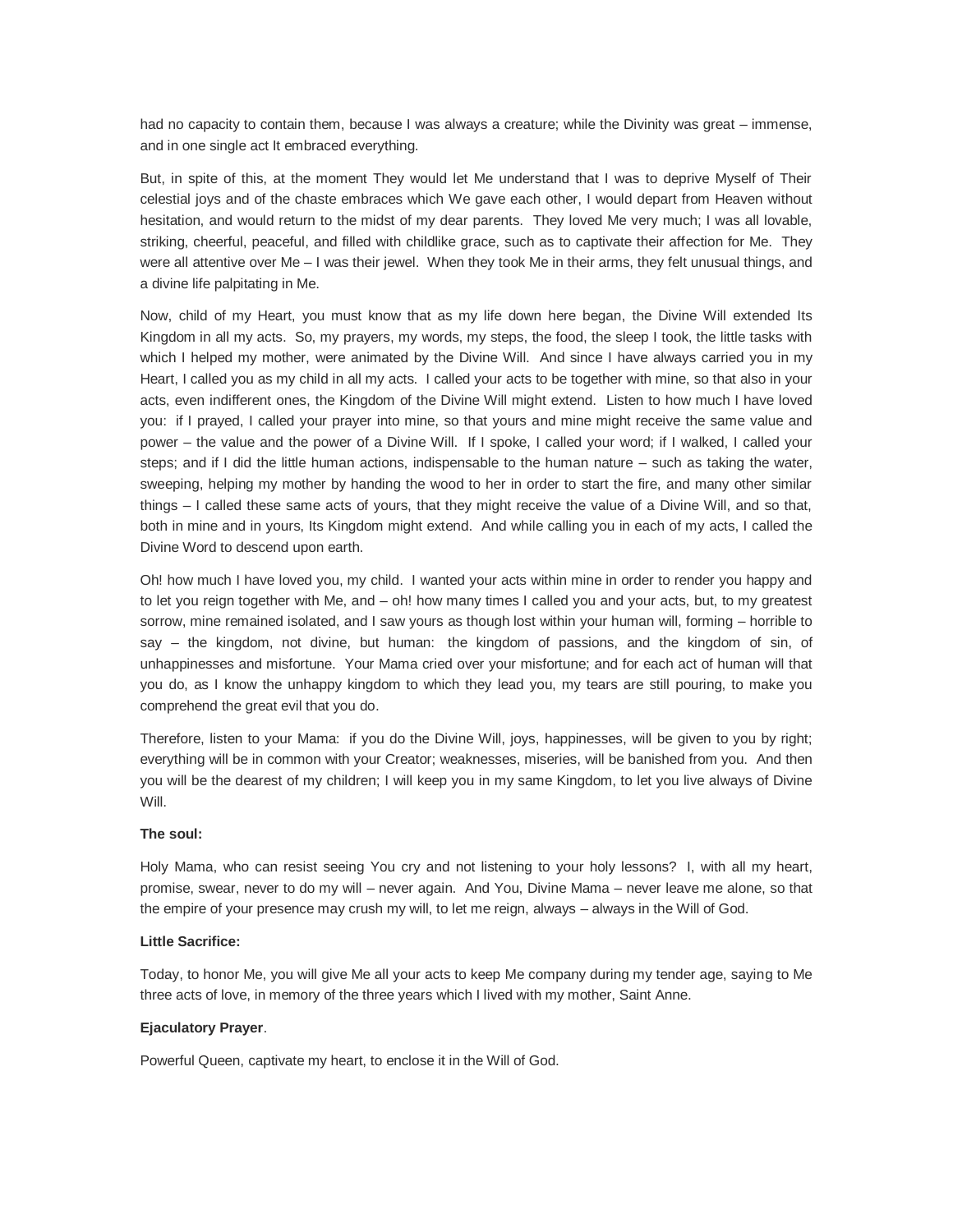## **Day Thirteen The Queen of Heaven in the Kingdom of the Divine Will**

## **departs for the Temple and gives example of total Triumph in the Sacrifice**.

## **The soul to the Triumphant Queen:**

Celestial Mama, today I come to prostrate myself before You, to ask for your invincible strength in all my pains; and You know how my heart is filled with them, to the point of feeling drowned with pains. O please! if You love so much to act as my Mother, take my heart in your hands and pour into it the love, the grace and the strength to triumph in my pains, and to convert them all into Divine Will.

## **Lesson of the Triumphant Queen:**

My child, courage, do not fear; your Mama is all for you, and today I was waiting for you so that my heroism and my triumph in the sacrifice may infuse in you strength and courage, that I may see my child triumphant in her pains, with the heroism of bearing them with love and in order to do the Divine Will.

Now, my child, listen to Me: I had just turned three years old when my parents made known to Me that they wanted to consecrate Me to the Lord in theTemple. My heart rejoiced in hearing this – that is, consecrating Myself and spending my years in the house of God. But beneath my joy there was a sorrow – a privation of the dearest persons one can have on earth, which were my dear parents. I was little, I needed their maternal cares; I was depriving Myself of the presence of two great saints. Moreover, I saw that as the day approached on which they were to deprive themselves of Me, who rendered their lives full of joy and of happiness, they felt such bitterness as to feel themselves dying. But, though suffering, they were disposed to make the heroic act of taking Me to the Lord.

My parents loved Me in the order of God, and considered Me a great gift, given to them by the Lord; and this gave them the strength to make the painful sacrifice. Therefore, my child, if you want to have invincible strength to suffer the hardest pains, let all your things be in the order of God, and hold them as precious gifts given to you by the Lord.

Now, you must know that I prepared Myself with courage for my departure for theTemple, because, as I delivered my will to the Divine Being and the Supreme Fiat took possession of my whole being, I acquired all virtues as my own nature. I was dominator of Myself; all virtues were in Me like many noble princesses, and according to the circumstances of my life, they promptly showed themselves, to do their office without any resistance. In vain would they have called Me Queen, had I not possessed the virtue of being Queen over Myself. Therefore, I had in my dominion perfect charity, invincible patience, enrapturing sweetness, profound humility, and the whole endowment of the other virtues. The Divine Will rendered my little earth of my humanity fortunate, always flowery, and without the thorns of vices.

Do you see then, dear child, what it means to live of Divine Will? Its light, Its sanctity and power convert all virtues into one's nature; nor does It lower Itself to reign in a soul where there is a rebellious nature – no, no. It is sanctity, and It wants the nature in which It must reign to be ordered and holy. Therefore, by the sacrifice of going to theTemple, it was conquests that I made; and over this sacrifice, the triumph of a Divine Will was formed in Me. And these triumphs brought into Me new seas of grace, of sanctity and of light – to the extent of feeling happy in my pains, in order to be able to conquer new triumphs.

Now, my child, place your hand upon your heart, and tell your Mama: do you feel your nature changed into virtue? Or, do you feel the thorns of impatience, the noxious herbs of agitations, the bad humors of affections which are not holy? Listen – let your Mama do it; place your will into my hands, determined in not wanting it any more, and I will make you be possessed by the Divine Will, which will banish everything from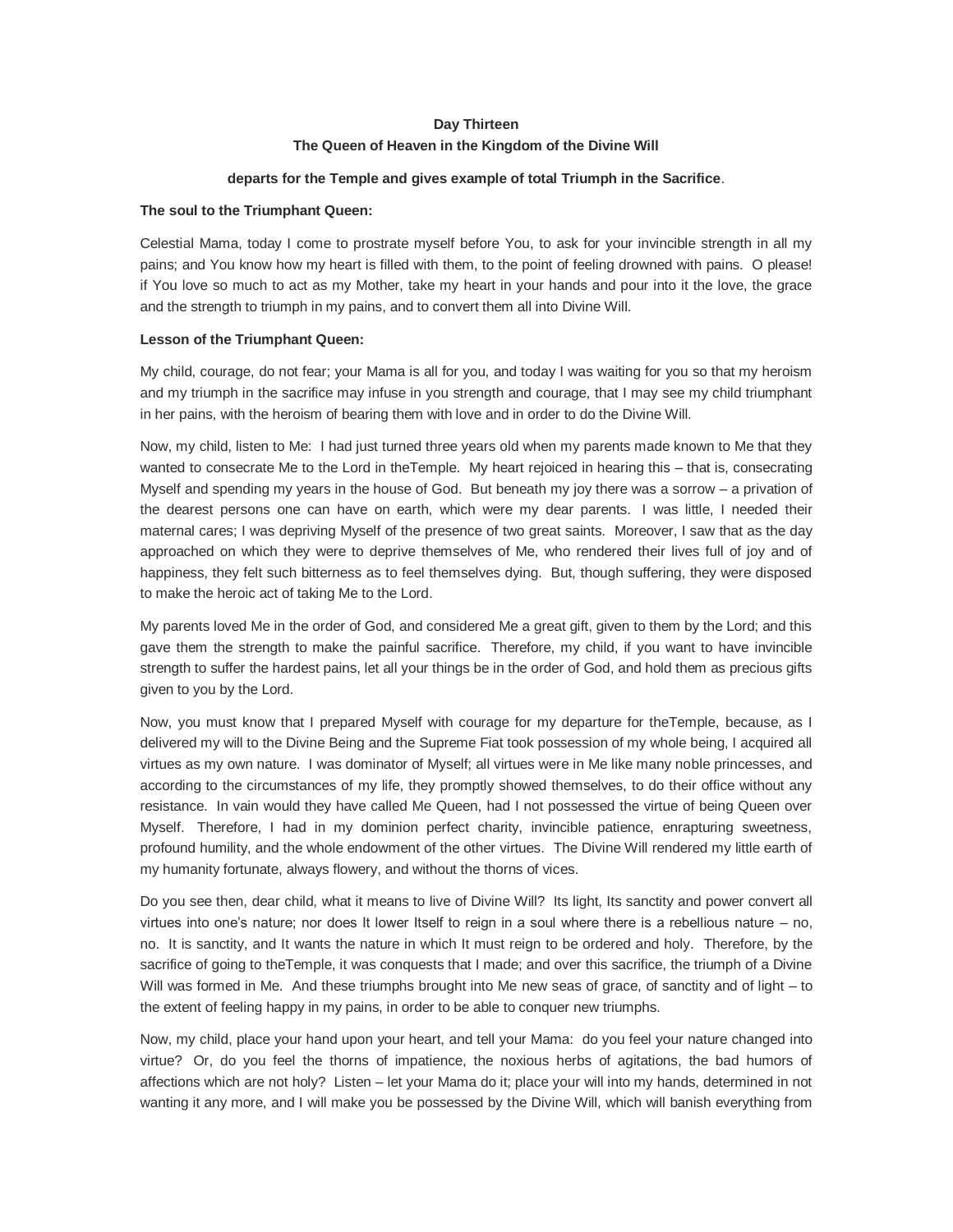you; and what you have not done in many years, you will do in one day, which will be the beginning of true life, of happiness, and of true sanctity.

## **The soul:**

Holy Mama, help your child; make a visit to my soul, and with your maternal hands, snatch from me everything You find which is not Will of God. Burn away the thorns, the noxious herbs, and You Yourself, call the Divine Will to reign in my soul.

## **Little Sacrifice:**

Today, to honor Me, you will call Me three times to visit your soul, and will give Me all the freedom to do with you whatever I want.

## **Ejaculatory Prayer:**

Sovereign Queen, take my soul in your hands, and transform it completely into Will of God.

## **Day Fourteen The Queen of Heaven in the Kingdom of the Divine Will**

## **arrives at the Temple, Her Dwelling, and makes Herself Model for Souls consecrated to the Lord.**

#### **The soul to the Celestial Queen, Model for Souls:**

Celestial Mama, I, your poor child, feel the irresistible need to be with You, to follow your steps, to see your actions in order to copy them, to make of them my model and keep them as guide of my life. I feel so much the need of being guided, because by myself I can do nothing; but with my Mama who loves me so much, I will be able to do everything – and will be able to do also the Divine Will.

#### **Lesson of the Queen of Heaven, Modeller of Souls:**

My dear child, it is my ardent desire to let you be spectator of my actions, so that you may be enamored and may imitate your Mama. Therefore, place your hand into mine; I will feel happier to have my child together with Me.

Now, pay attention to Me, and listen. I left the house ofNazarethaccompanied by my holy parents. Upon leaving it, I wanted to give one last glance to that little house in which I was born, to thank my Creator for having given Me a place in which to be born, and to leave it in the Divine Will, so that my childhood and so many dear memories – since, being full of reason, I comprehended everything – might all be kept in the Divine Will and deposited in It as pledges of my love toward the One who had created Me.

My child, thanking the Lord and placing our acts into His hands as pledges of our love causes new channels of graces and communications to be opened between God and the soul, and it is the most beautiful homage that one can render to the One who loves us so much. Therefore, learn from Me to thank the Lord for all that He disposes for you, and in anything you are about to do, may your word be: "Thank You, O Lord; I place everything in your hands."

Now, while I left everything in the Divine Fiat, since It reigned in Me and never left Me for one instant of my life, I carried It as though in triumph within my little soul, and – oh! prodigies of the Divine Will – with Its preserving virtue It maintained the order of all my acts, small and great, as though in act within Me, as Its triumph and mine. So, I never lost memory of a single act of mine; and this gave Me so much glory and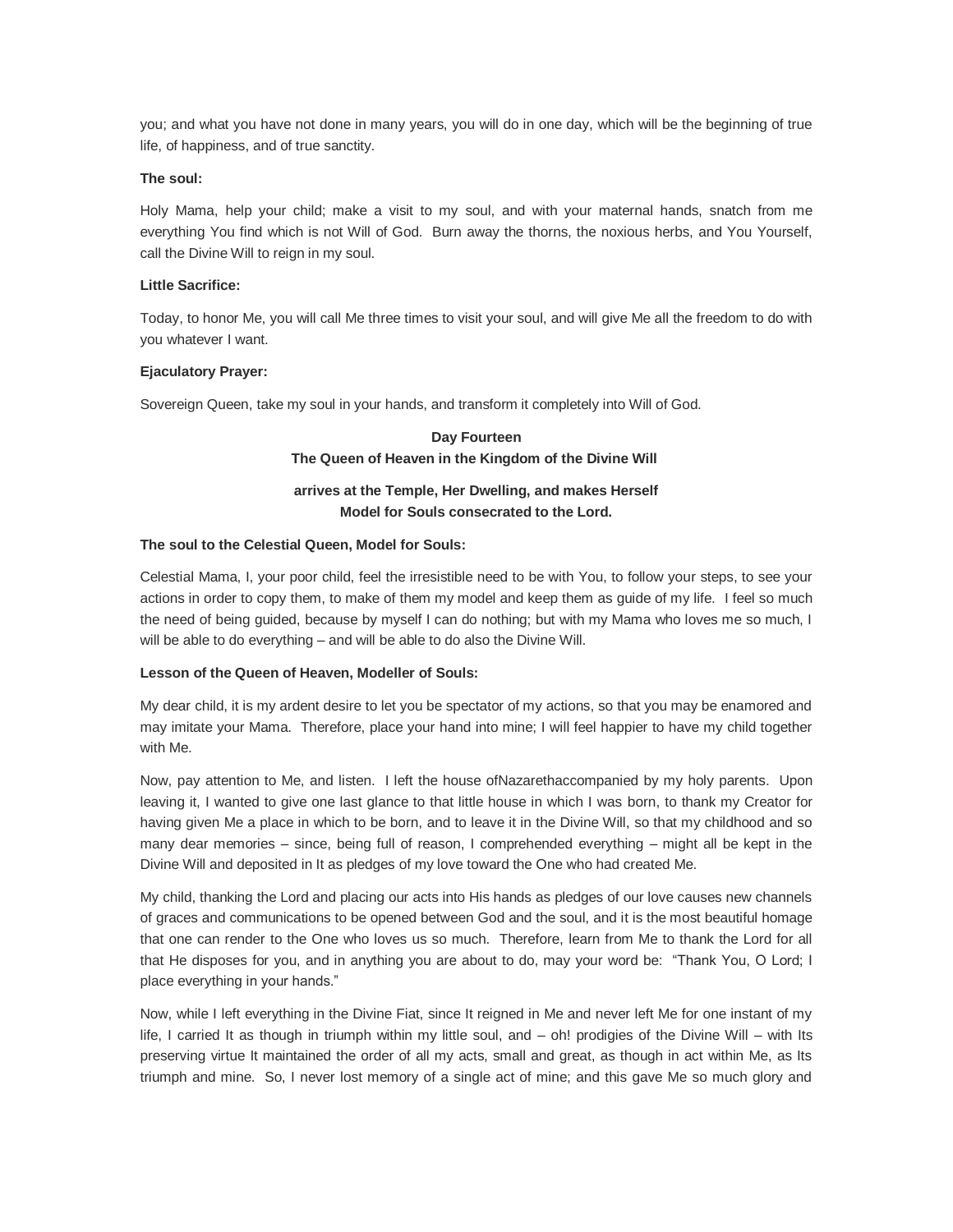honor that I felt Queen, because each of my acts done in the Divine Will was more than sun, and I was studded with light, with happiness, with joys. The Divine Will brought Me Its Paradise.

My child, to live of Divine Will should be the desire, the yearning, and almost the passion of all, so great is the beauty that one acquires and the good that one feels. The complete opposite for the human will; it has the virtue of embittering the poor creature; it oppresses her, it forms the night, and she gropes her way, always staggering in good, and many times she loses the memory of the little good she has done.

Now, my child, I departed from my paternal house with courage and detachment, because I looked only at the Divine Will, in which I kept my Heart fixed; and this was enough for Me in everything. But while I was walking to go to theTemple, I looked at all Creation, and – oh! marvel – I felt the heartbeat of the Divine Will in the sun, in the wind, in the stars, in the heavens; even under my steps I felt It palpitating. And the Divine Fiat that reigned in Me commanded all Creation, which concealed It like a veil, to all bow and pay to Me the honor of Queen. And all bowed, giving Me signs of subjection. Even the tiny little flower of the field did not spare itself from giving Me its little homage. I put everything in feast, and when, out of necessity, I would go out of the house, the Creation would place Itself in the act of giving Me signs of honor, and I was forced to command them to remain in their place, and to follow the order of our Creator.

Now, listen to your Mama. Tell Me: do you feel in your heart joy, peace, detachment from everything and from everyone, and the courage that you can do anything in order to fulfill the Divine Will, in such a way as to feel continuous feast within yourself? My child, peace, detachment, courage, form the empty space in the soul in which the Divine Will can take Its place; and being untouchable by any pain, It brings perennial feast into the creature. Therefore, courage my child; tell Me that you want to live of Divine Will, and your Mama will take care of everything.

Tomorrow I will wait for you to tell you of the way I conducted Myself in theTemple.

#### **The soul:**

My Mama, your lessons enrapture me, and descend deep into my heart. O please! You, who so much love for your child to live of Divine Will, with your empire, empty me of everything; infuse in me the necessary courage to make me give death to my will; and I, trusting in You, will say to You: "I want to live of Divine Will."

### **Little Sacrifice:**

Today, to honor Me, you will give Me all your acts as a pledge of love for Me, saying to Me: "I love You, my Mama"; and I will deposit them in the Divine Will.

#### **Ejaculatory Prayer:**

Celestial Mama, empty me of everything, to hide me in the Will of God.

## **Day Fifteen The Queen of Heaven in the Kingdom of the Divine Will.**

## **Continuing on the same Topic: Her Life in the Temple.**

**The soul to the Queen of Heaven:**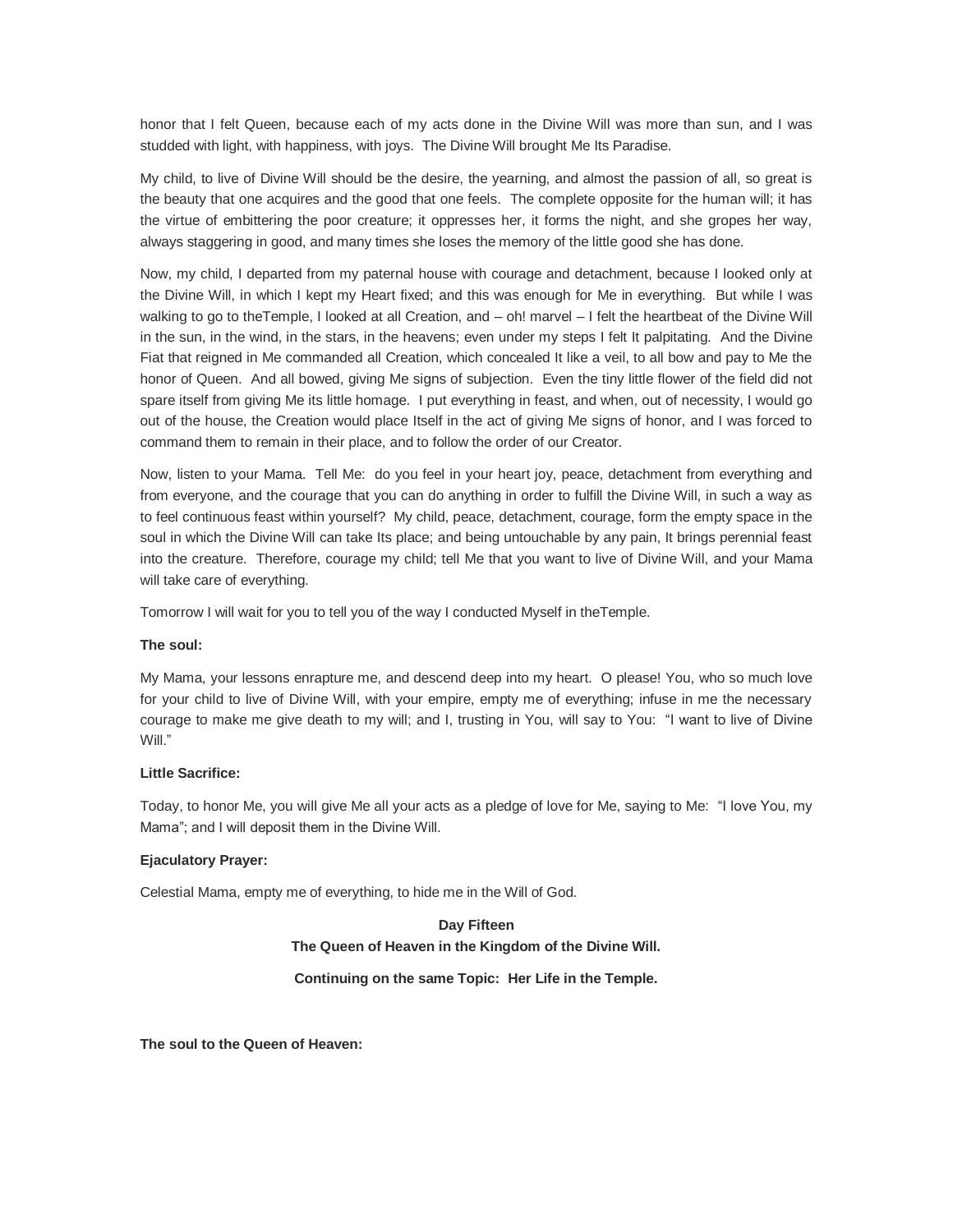Queen Mama, here I am; your child is at your side to follow your steps as You enter theTemple. Oh! how I wish that my Mama would take my little soul and enclose it in the livingTempleof the Will of God, isolating me from everyone, except my Jesus and Her sweet company.

#### **Lesson of the Queen of Heaven:**

My dearest child, how sweet is your whispering to my ears – hearing you say that you want to be enclosed by Me in the livingTempleof the Divine Will, and that you want no other company but that of your Jesus and mine. Ah! dear child, you make the joys of true Mother arise in my maternal Heart; and if you let Me do it, I am certain that my child will be happy, and my joys will be hers; and to have a happy child is the greatest happiness and glory of a maternal heart.

Now listen to Me, my child: I arrived at the Temple only to live of Divine Will; my holy parents delivered Me to the superiors of the Temple, consecrating Me to the Lord; and while they were doing so, I was dressed up in a festal manner, and hymns and prophecies were sung, which regarded the future Messiah. Oh! how my Heart rejoiced.

Afterwards, with courage, I said good-bye to my dear and holy parents; I kissed their right hands, and I thanked them for the care they took of my childhood, and for having consecrated Me to the Lord with so much love and sacrifice. My peaceful presence, without crying and courageous, infused so much courage in them, that they had the strength to leave Me and to depart from Me. The Divine Will ruled over Me and extended Its Kingdom in all those acts of mine. Oh! power of the Fiat – You alone could give Me the heroism, though I was so little, to have the strength to detach Myself from those who loved Me so much, and whom I saw feeling their hearts break in separating from Me.

Now, my child, listen to Me: I enclosed Myself in the Temple; and the Lord wanted it so, that I might extend the Kingdom of the Divine Will in my acts which I was to do in it, so as to let Me prepare the ground with my human acts, and the Heaven of the Divine Will which was to be formed over this ground, for all souls consecrated to the Lord. I was most attentive to all the duties which were usually done in that holy place. I was peaceful with everyone, nor did I ever cause any bitterness or bother to anyone. I submitted Myself to the most humble tasks; I found no difficulty in anything, either in sweeping or in doing dishes. Any sacrifice was an honor – a triumph for Me. But do you want to know why? I looked at nothing – everything was Will of God for Me. So, the little bell that called Me was the Fiat; I would hear the mysterious sound of the Divine Will which called Me in the sound of the little bell, and my Heart would rejoice and run to go wherever the Fiat was calling Me. My rule was the Divine Will, and I saw my superiors as the ones who imparted the commands of a Will so holy. Therefore, for Me, the little bell, the rule, the superiors, and my actions, even the most humble ones, were joys and feasts which the Divine Fiat prepared for Me; and extending Itself also outside of Me, It called Me to extend Its Will in order to form Its Kingdom in the smallest of my acts. And I acted like the sea, which hides everything it possesses, and lets nothing but water be seen. So I did: I hid everything in the immense sea of the Divine Fiat; I saw nothing but seas of Divine Will, and therefore all things brought Me joys and feasts.

Ah! my child, you and all souls ran within my acts. I could do nothing without my child; it was precisely for my children that I prepared the Kingdom of the Divine Will. Ah! if all the souls consecrated to the Lord in holy places would make everything disappear in the Divine Will, how happy they would be, converting the communities into many celestial families, and populating the earth with many holy souls. But, alas, with the sorrow of Mother, I must say: how many bitternesses, disturbances and discords are not there? – while sanctity is not in the office given to them, but in doing the Divine Will in whatever office that might be entrusted to them, for It is the peacemaker of souls, strength and support in the hardest sacrifices.

**The soul:**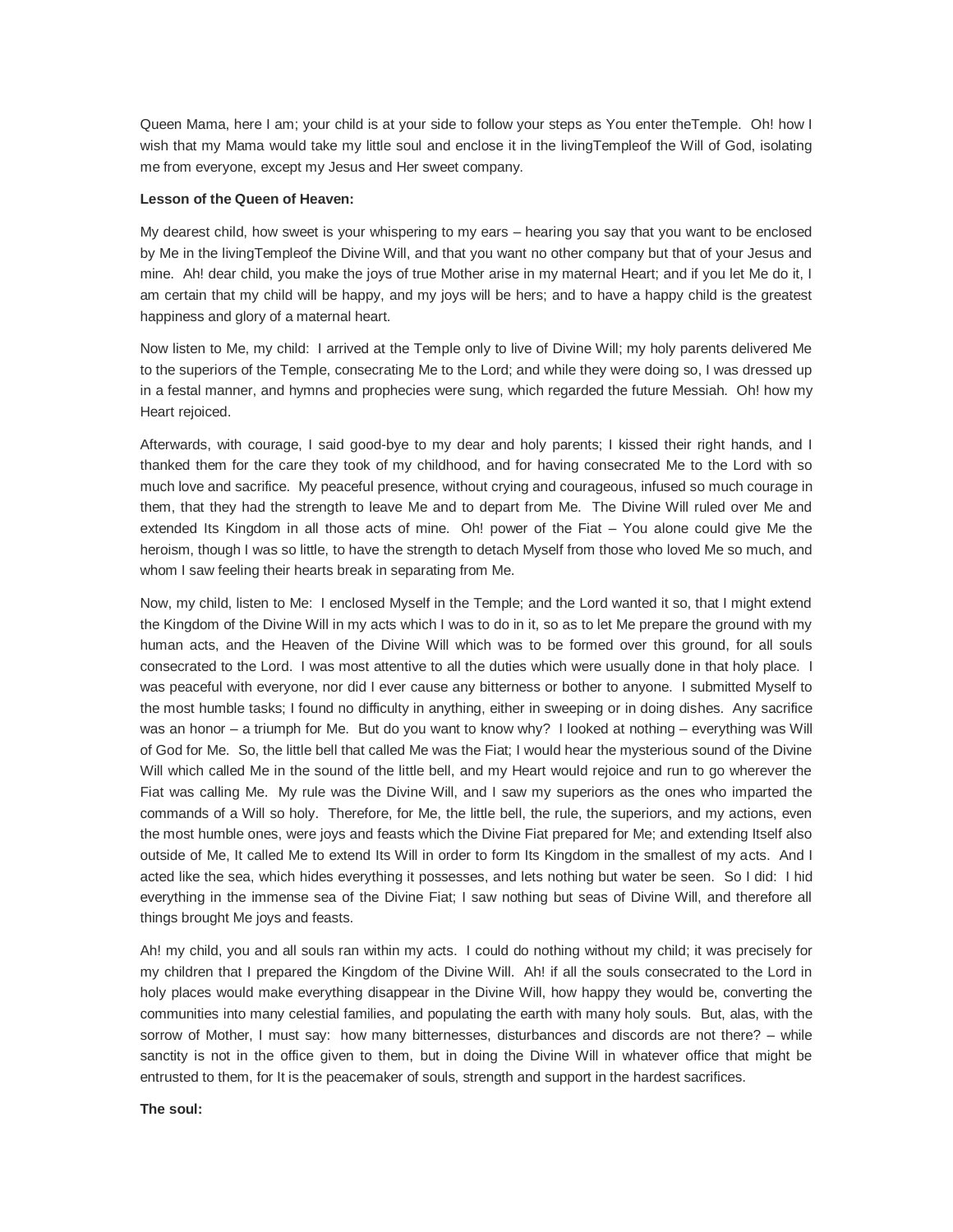Oh! Holy Mama, how beautiful are your lessons. How sweetly they descend into my heart. O please! I pray You to extend in me the sea of the Divine Fiat, and to raise it around me like a wall, so that your child may see and know nothing else but Divine Will, in such a way that, journeying always through It, I may know Its secrets, Its joys, Its happiness.

#### **Little Sacrifice:**

Today, to honor Me, you will do for Me twelve acts of love, to honor the twelve years which I lived in the Temple, praying Me to admit you to the union with my acts.

#### **Ejaculatory Prayer:**

Queen Mama, enclose me in the sacredTempleof the Will of God.

## **Day Sixteen The Queen of Heaven in the Kingdom of the Divine Will**

**continues Her Life in the Temple, and forms the New Day**

#### **to make the Refulgent Sun of the Divine Word rise upon Earth.**

## **The soul to her Celestial Mama:**

My most sweet Mama, I feel that You have stolen my heart, and I run to my Mama, who keeps my heart within Hers as pledge of my love, and, in place of my heart, wants to put the Divine Will as pledge of Her love of Mother. Therefore I come into your arms, so that, as your child, You may prepare me, give me your lessons, and do with me whatever You want; and I pray You never to leave your child alone, but to keep me always – always together with You.

#### **Lesson of the Queen of Heaven:**

My dearest child, oh, how I long to keep you always together with Me. I would like to be your heartbeat, your breath, the works of your hands, the step of your feet, to make you feel, through Me, how the Divine Will operated in Me. I would like to pour Its life into you. Oh, how sweet, lovable, enchanting and enrapturing It is. Oh! how you would render Me twice as happy, if I had you, my child, under the total empire of that Divine Fiat which formed all my fortune, my happiness, my glory.

Now pay attention to Me, and listen to your Mama who wants to share Her fortune with you. I continued my life in theTemple, but Heaven was not closed for Me; I could go there as many times as I wanted – I had free passage to ascend and descend. In Heaven I had my Divine Family, and I burned and longed to be with Them. The very Divinity awaited Me with great love in order to converse with Me, to be happy and to make Me more happy, more beautiful, more dear in Their eyes. After all, They had not created Me to keep Me far away – no, no. They wanted to enjoy Me as Their daughter; They wanted to hear Me – how my words, animated by the Fiat, had the power to put peace between God and creatures. They loved to be won by Their little daughter, and to hear Me repeat to Them: "Descend – let the Word descend upon earth." I can say that the very Divinity would call Me; and I would run – I would fly into Their midst. Since I had never done my human will, my presence requited Them of the love and the glory of the great work of all Creation, and therefore They entrusted to Me the secret of the history of mankind. And I prayed and prayed again for peace to come between God and man.

Now, my child, you must know that the human will alone closed Heaven, and therefore it was not given to man to penetrate into those celestial regions, or to have a familiar relationship with his Creator. On the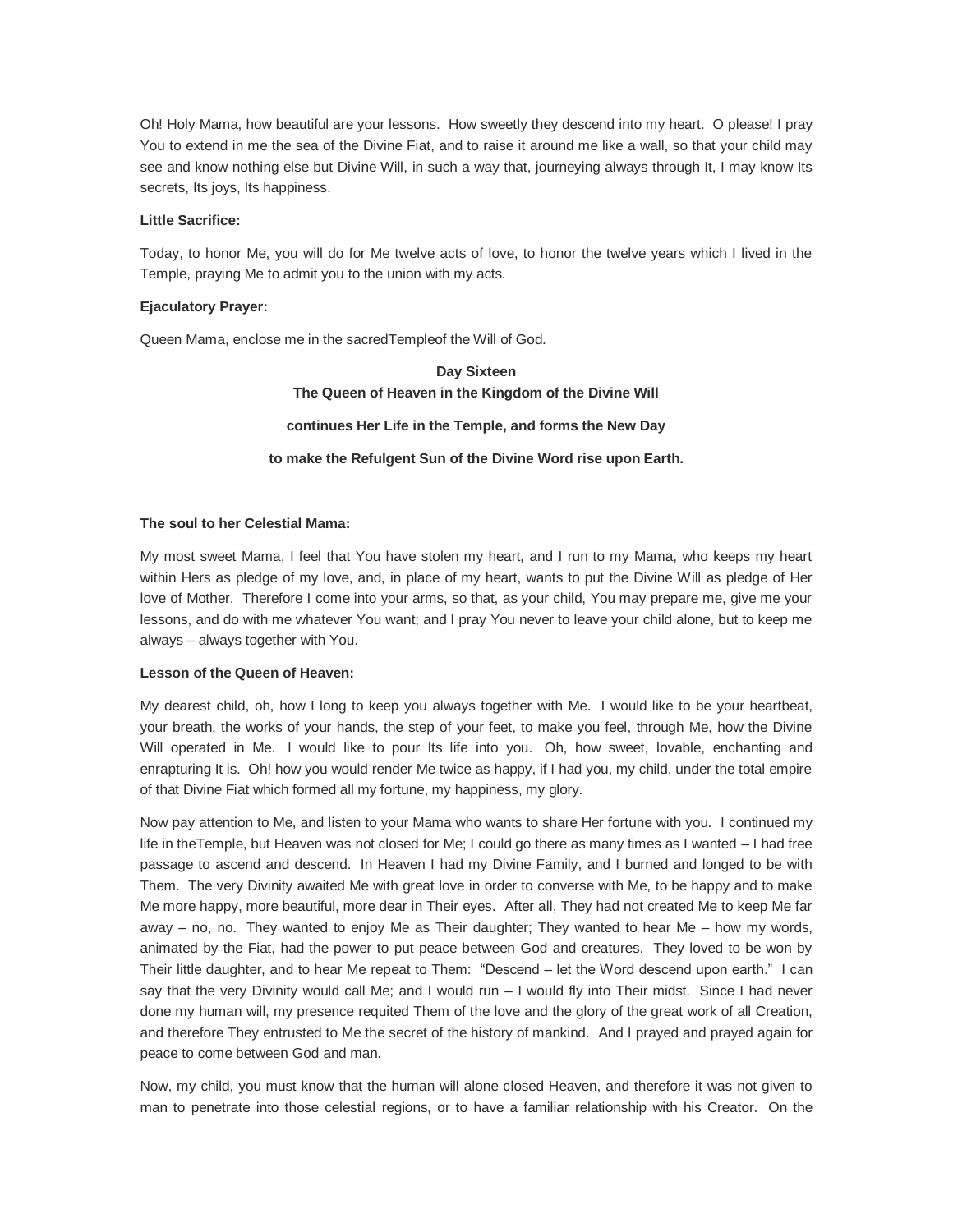contrary, the human will had cast him away from the One who had created him. As soon as man withdrew from the Divine Will, he became fearful, timid; he lost the dominion of himself and of the whole Creation. All the elements, because they were dominated by the Fiat, had remained superior to him and could do harm to him. Man was afraid of everything; and do you think it is trivial, my child, that the one who had been created as king, dominator of everything, reached the point of being afraid of the One who had created him? It is strange, my child, and I would say almost against nature, that a child would be afraid of his father; while it is according to nature that, as one generates, love and trust between father and child are also generated. This can be called the primary inheritance that is due to the child, and the primary right that is due to the father. So, by doing his will, Adam lost the inheritance of his Father; he lost his Kingdom, and rendered himself the laughing stock of all created things.

My child, listen to your Mother, and ponder well the great evil of the human will. It removes the eyes of the soul and makes her become blind, in such a way that everything is darkness and fear for the poor creature. Therefore, place your hand upon your heart and swear to your Mama that you would rather die than do your will. I, by never doing my will, had no fear of my Creator. And how could I be afraid if He loved Me so much? And the Kingdom extended so much within Me, that with my acts I kept forming the full day to make the new Sun of the Eternal Word rise upon earth. And as I saw that the day was being formed, I increased my supplications to obtain the longed-for day of peace between Heaven and earth.

Tomorrow I will wait for you to narrate to you another surprise of my life down here.

#### **The soul:**

My Sovereign Mama, how sweet are your lessons. Oh, how they make me comprehend the great evil of my human will. Oh! how many times I too felt within me fear, timidity, and as though far away from my Creator. Ah! it was my human will that reigned in me – not the Divine; and this is why I felt its sad effects.

Therefore, if You love me as your child, take my heart in your hands, and put out of me the fear, the timidity, which prevent my flight toward my Creator, and, in their place, put in me that Fiat which You so much love, and which You want to reign in my soul.

## **Little Sacrifice:**

Today, to honor Me, you will place into my hands every bother, fear, mistrust that you may feel, that I may convert them into Will of God; saying to me, three times: "My Mama, make the Divine Will reign in my soul."

#### **Ejaculatory Prayer:**

My Mama, my trust, form the day of the Divine Will in my soul.

## **Day Seventeen**

#### **The Queen of Heaven in the Kingdom of the Divine Will**

**leaves the Temple. Marriage with Saint Joseph. Divine Mirror to which She calls, to reflect themselves, all those who are called by God to the Marital State.**

## **The soul to her Celestial Mama:**

Holy Mama, today more than ever I feel the need to remain clasped in the arms of my Mama, so that that Divine Will which reigns in You may form the sweet enchantment to my will, that It may keep it subdued, and it may not dare to do anything which is not Will of God. Your lessons of yesterday made me comprehend the life imprisonment into which the human will casts the poor creature, and I so much fear that my will may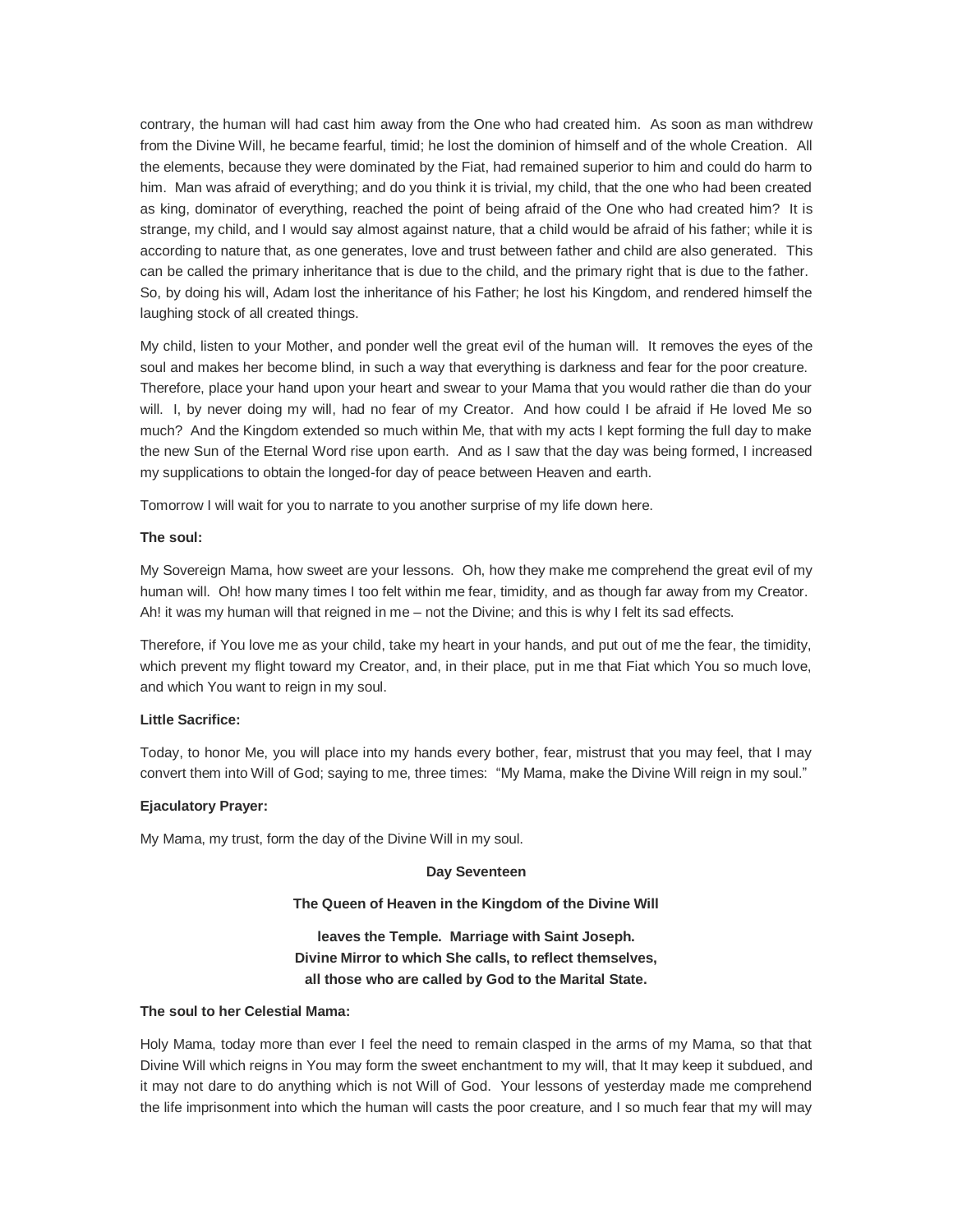make little escapes from me, and take its place in me again. Therefore I entrust myself to You, my Mama, that You may watch over me so much, that I may be sure to live always of Divine Will.

## **Lesson of the Queen of Heaven:**

Cheer up, my child – have courage and trust in your Mama, and an iron resolution never to give life to your will. Oh! how I would love to hear from your lips: "My Mama, my will is ended, and the Divine Fiat has total empire in me." These are the weapons that make it die continuously, and conquer the Heart of your Mama to use all the loving arts of Mother, so that Her child may live in theKingdomofHer Mama. For you it will be sweet death, which will give you true life; and for Me it will be the most beautiful victory I will achieve in the Kingdom of the Divine Will. Therefore, have courage and trust in Me. Distrust is of the cowardly, and of those who are not really committed to obtaining victory, and therefore they are always without weapons; and without weapons one cannot win, and is always inconstant and vacillating in doing good.

Now, my child, listen to Me: I continued my life in theTempleand my little escapes up there to my Celestial Fatherland. I had my rights of daughter to make my little visits to my Divine Family which, more than Father, belonged to Me. But what was not my surprise when in one of these visits of mine They made known to Me that it was Their Will for Me to leave the Temple; first, to unite Myself in bond of marriage, according to the custom of those times, to a holy man called Joseph; and to withdraw together with him to live in the house of Nazareth.

My child, in this step of my life, in appearance it seemed that God wanted to put Me in a trial. I had never loved anyone in the world, and since the Divine Will extended through my whole being, my human will never had one act of life; therefore, the seed of human love was missing in Me. How could I love a man in the human order, as great a saint as he might be? It is true that I loved everyone, and that my love toward all was so great, that my love of Mother had inscribed them in my maternal Heart, one by one, with indelible characters of fire. But this was all in the order of divine love; and human love, compared to the divine, can be called shadows, shadings – atoms of love. Yet, my child, that which in appearance seemed to be a trial and as though strange for the sanctity of my life, God used in an admirable way in order to fulfill His designs, and to grant Me the grace which I so much longed for – that is, the descent of the Word upon earth. God gave Me the safeguard, the defense, the help, so that no one could talk about Me – about my honesty. Saint Josephwas to be the cooperator, the tutor, who was to take care of that bit of the human which We needed; as well as the shadow of the Celestial Paternity, in which our little Celestial Family on earth was to be formed.

So, in spite of my surprise, immediately I said: "Fiat", knowing that the Divine Will would not harm Me, or prejudice my sanctity. Oh! had I wanted to put in one act of my human will, even in the aspect of wanting to know no man, I would have sent to ruin the plans of the coming of the Word upon earth. Therefore, it is not the diversity of states that prejudices sanctity, but the lack of Divine Will, and of the fulfillment of one's duties to which God calls the creature. All states are holy, marriage too, as long as the Divine Will is present in them, as well as the exact sacrifice of one's duties. But the great part are indolent and lazy, and not only do they not make themselves saints, but they make of their state, some a purgatory, and some a hell.

So, as I learned that I was to leave theTemple, I did not say a word to anyone, waiting for God Himself to move the external circumstances to make Me fulfill His adorable Will, as indeed it happened. The superiors of theTemplecalled Me and said to Me that it was their will, and also the custom of those times, that I prepare Myself for marriage. I accepted. Miraculously, among many, the choice fell uponSaint Joseph; and so the marriage was formed and I left theTemple.

Therefore, I pray you, child of my Heart, that in all circumstances you take to heart the Divine Will alone, if you want the divine designs to be accomplished over you.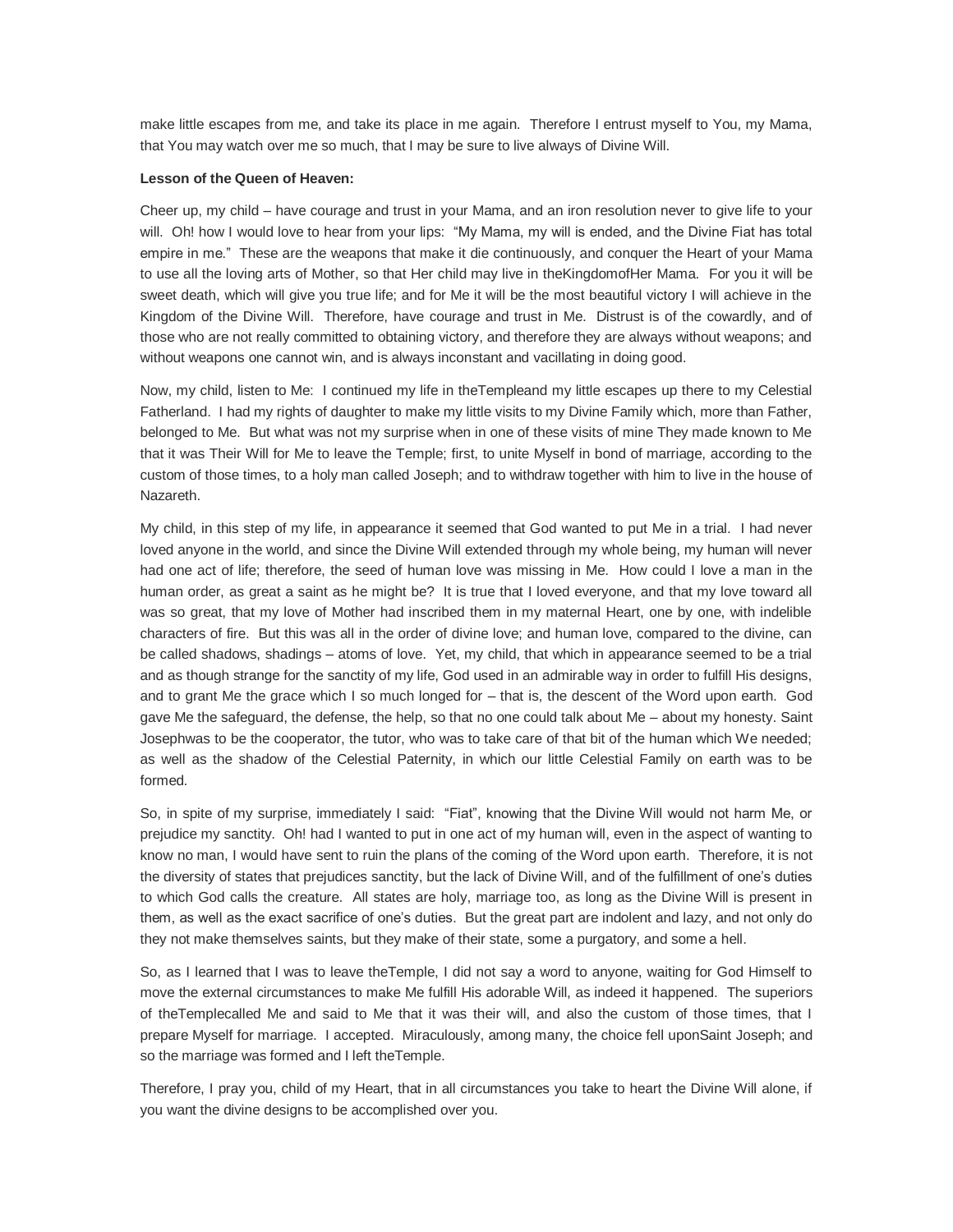## **The soul:**

Celestial Queen, your child entrusts herself to You. With my trust, I want to wound your Heart; and may this wound always say in your maternal Heart: "Fiat! Fiat! Fiat!" – so your little child always asks from You.

#### **Little Sacrifice:**

Today, to honor Me, you will come onto my knees and will recite fifteen *Glory Be's* to thank the Lord for all the graces He granted Me up to the fifteenth year of my life, especially for having given Me the company of a man so holy, as was Saint Joseph.

#### **Ejaculatory Prayer:**

Powerful Queen, give me the weapons to wage battle, to make me conquer the Will of God.

## **Day Eighteen The Queen of Heaven in the Kingdom of the Divine Will**

## **in the House of Nazareth. Heaven and Earth are about to exchange the Kiss of Peace.**

#### **The Divine Hour is Near.**

## **The soul to her Queen Mama:**

My Sovereign Mama, I am back again to follow your steps. Your love binds me, and like powerful magnet, it keeps me fixed and all intent on listening to the beautiful lessons of my Mama. But this is not enough for me; if You love me as your child, enclose me in the Kingdom of the Divine Will in which You lived and live, and close the doors in such a way that, even if I wanted, I would no longer be able to go out. So, as Mother and child, we will live common life and will both be happy.

#### **Lesson of the Queen of Heaven:**

My dearest child, if you knew how I long to keep you enclosed in the Kingdom of the Divine Will…. Each lesson of mine that I give you is fences that it forms to prevent your stepping out; and it is a fortress to wall up your will, that it may comprehend and love being under the sweet empire of the Supreme Fiat. Therefore, be attentive in listening to Me, because this is nothing other than the work that your Mama does in order to entice and captivate your will, and to make the Divine Will conquer you.

Now, my dear child, listen to Me: I departed from theTemplewith the same courage with which I entered It, and only to do the Divine Will. I went toNazarethand I no longer found my dear and holy parents. I went accompanied only by Saint Joseph, and in him I saw my good angel whom God had given Me for my custody, though I had cohorts of Angels that accompanied Me on the journey. All created things made bows of honor for Me; and I, thanking them, gave each created thing my kiss and my greeting as Queen. And so we arrived atNazareth.

Now, you must know thatSaint Josephand I looked at each other with modesty, and we felt our hearts swollen, because each one wanted to let the other know that we were bound to God with a vow of perennial virginity. Finally, silence was broken, and we both manifested our vow. Oh! how happy we felt; and thanking the Lord, we protested to live together as brother and sister. I was most attentive in serving him; we looked at each other with veneration, and the dawn of peace reigned in our midst. Oh! if all would reflect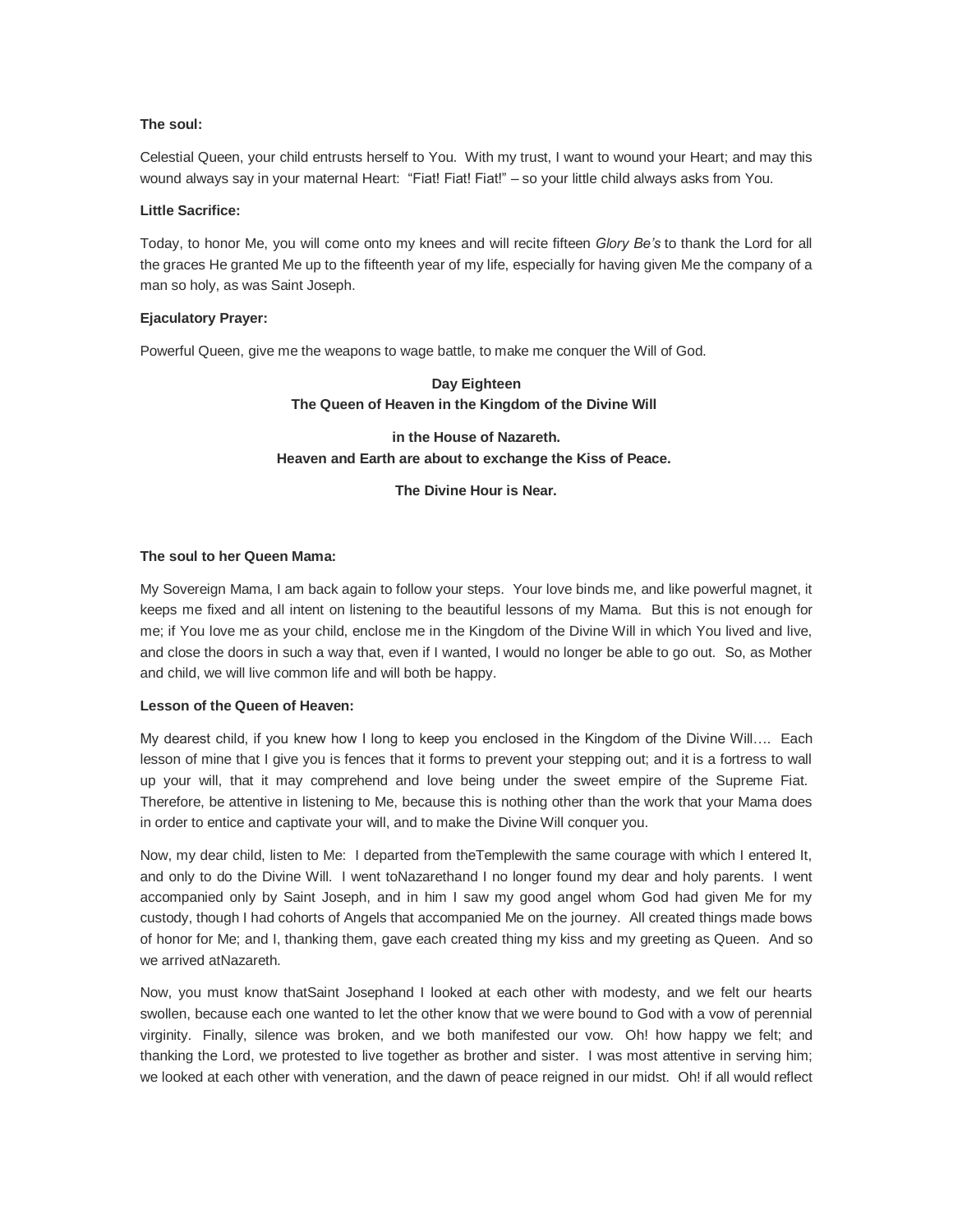themselves in Me by imitating Me…. I adapted Myself very much to the ordinary life; I let nothing appear outside of the great seas of grace that I possessed.

Now, listen to Me, my child: in the house ofNazarethI felt ignited more than ever, and I prayed that the Divine Word would descend upon earth. The Divine Will, which reigned in Me, did nothing but invest all my acts with light, with beauty, with sanctity, with power. I felt It was forming the Kingdom of light within Me – but a light that constantly arises; the Kingdom of beauty, sanctity and power that always grows. So, all the divine qualities, which the Divine Fiat extended within Me with Its reigning, brought Me fecundity. The light that invaded Me was so great, that my very humanity would remain so embellished and invested by this Sun of the Divine Will, that it would do nothing but produce celestial flowers. I felt Heaven lowering Itself down to Me, and the earth of my humanity rising; and Heaven and earth embraced, reconciled, to exchange the kiss of peace and of love. The earth disposed itself to produce the seed in order to form the Just One, the Holy One; and Heaven opened to let the Word descend into this seed.

I would do nothing but descend and ascend to my Celestial Fatherland, and throw Myself into the paternal arms of my Celestial Father, saying to Him with the heart: "Holy Father, I cannot endure any longer – I feel enflamed; and while I burn, I feel a powerful strength within Me that wants to conquer You. With the chains of my love I want to bind You in order to disarm You, that You may delay no more; but upon the wings of my love I want to carry the Divine Word from Heaven to earth." And I prayed and cried that He would listen to Me.

And the Divinity, conquered by my tears and prayers, assured Me by saying to Me: "Daughter, who can resist You? You have won; the divine hour is near. Return to the earth and continue your acts in the power of my Volition, and by these, all will be shaken, and Heaven and earth will exchange the kiss of peace." But in spite of this, I did not yet know that I was to be the Mother of the Eternal Word.

Now, dear child, listen to Me, and comprehend well what it means to live of Divine Will. By living of It, I formed Heaven and Its Divine Kingdom in my soul. Had I not formed this Kingdom within Me, the Word could never have descended from Heaven to earth. If He descended, it was because He descended into His own Kingdom, which the Divine Will had formed in Me. He found in Me His Heaven, His divine joys; nor would the Word ever have descended into a foreign kingdom – ah, no, no. First He wanted to form His Kingdom in Me, and then descend as victorious into His Kingdom. Not only this, but by living always of Divine Will, I acquired by grace that which in God is by nature: the divine fecundity, in order to form, without the work of a man, the seed to let the Humanity of the Eternal Word germinate from Me. What can the Divine Will operating in a creature not do? Everything, and all possible and imaginable goods. Therefore, may you take to heart that everything be Divine Will in you, if you want to imitate your Mama, and make Me content and happy.

#### **The soul:**

Holy Mama, if You want, You can. Just as You had the power to conquer God, to the point of making Him descend from Heaven to earth, You will not lack the power to conquer my will, that it may no longer have life. In You I hope, from You I will obtain everything.

### **Little Sacrifice:**

Today, to honor Me, you will make Me a little visit in the house of Nazareth, and, as homage to Me, you will give Me all your acts, that I may unite them to mine in order to convert them into Divine Will.

## **Ejaculatory Prayer:**

Celestial Empress, bring the kiss of the Will of God to my soul.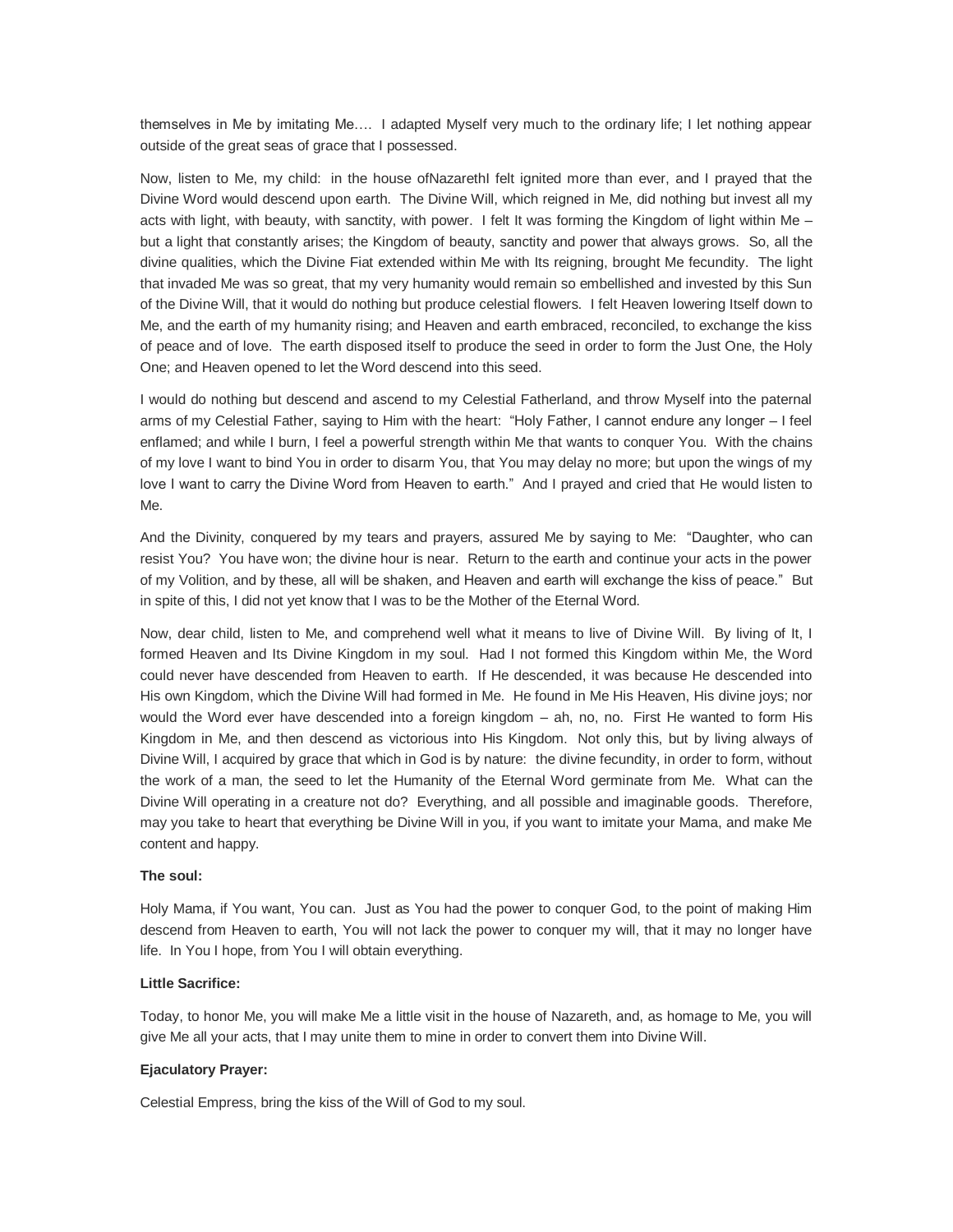#### **Day Nineteen**

## **The Queen of Heaven in the Kingdom of the Divine Will.**

## **The Doors of Heaven open, the Sun of the Eternal Word places Himself on the lookout.**

### **He sends His Angel to tell the Virgin that the Hour of God has come.**

### **The soul to her Celestial Mama:**

Holy Mama, here I am again on the knees of my Mama. I am your child, who wants to be fed the food of your most sweet word, which brings me the balm to heal the wounds of my miserable human will. My Mama, speak to me; let your powerful words descend into my heart and form a new creation, in order to form the seed of the Divine Will in my soul.

#### **Lesson of the Sovereign Queen:**

Dearest child, this is precisely the purpose for which I love so much to let you hear the celestial secrets of the Divine Fiat, the portents It can operate where It reigns completely, and the great harm of one who lets himself be dominated by the human will: that you may love the Divine Will, to let It form Its throne within you, and abhor the human will, to make of it the footstool of the Divine Will, keeping it sacrificed at Its divine feet.

Now, my child, listen to Me: I continued my life in Nazareth; the Divine Fiat continued to expand Its Kingdom within Me. It used my littlest acts, even the most indifferent ones – such as keeping the little house in order, starting the fire, sweeping, and all the tasks that are usually done in the families – to let Me feel Its life palpitating in the fire, in the water, in the food, in the air I breathed – in everything. And investing them, It formed over my little acts seas of light, of grace, of sanctity; because wherever It reigns, the Divine Will has the power to form, from little trifles, new heavens of enchanting beauty. In fact, being immense, It does not know how to do small things, but with Its power It gives value to trifles, and makes of them the greatest things, such as to astonish Heaven and earth. Everything is holy, everything is sacred, for one who lives of Divine Will.

Now, child of my Heart, pay attention to Me and listen: several days before the descent of the Eternal Word upon earth, I could see Heaven opened and the Sun of the Divine Word at Its doors, as though to look out for the one upon whom He was to take His flight, to render Himself Celestial Prisoner of a creature. Oh! how beautiful it was to see Him at the doors of Heaven, as though on the lookout, and to spy the fortunate creature who was to host her Creator! The Sacrosanct Trinity no longer looked at the earth as alien to Them, because there was little Mary who, by possessing the Divine Will, had formed the Divine Kingdom in which He could descend safely, as in His own dwelling, in which He would find Heaven and the many suns of the many acts of Divine Will done in my soul. The Divinity overflowed with love, and removing the mantle of justice which, for so many centuries, They had kept with creatures, They covered Themselves with the mantle of infinite mercy, and decreed among Themselves the descent of the Word, and were in the act of sounding the hour of the fulfillment. At this sound, Heaven and earth were astounded, and all stood at attention, to be spectators of such a great excess of love, and a prodigy so unheard-of.

Your Mama felt ignited with love, and echoing the love of my Creator, I wanted to form one single sea of love, so that the Word might descend upon earth within it. My prayers were incessant, and while I was praying in my little room, an Angel came, sent from Heaven as messenger of the great King. He came before Me, and bowing, he hailed Me: "Hail, O Mary, our Queen; the Divine Fiat has filled You with grace.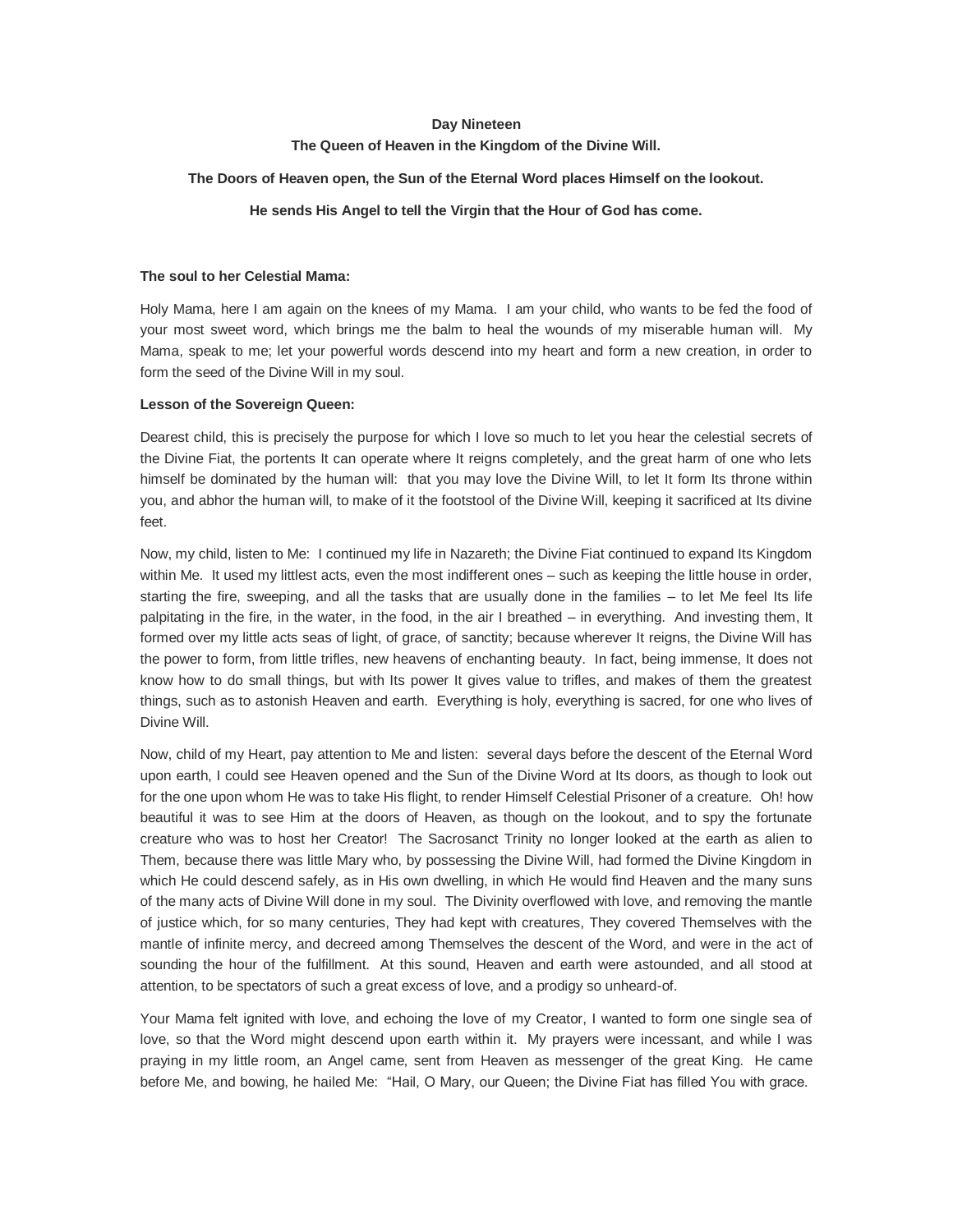He has already pronounced His Fiat – that He wants to descend; He is already behind my shoulders, but He wants your Fiat to form the fulfillment of His Fiat."

At such a great announcement, so much desired by Me – although I had never thought I would be the chosen one – I was stupefied and hesitated one instant. But the Angel of the Lord told Me: "Do not fear, our Queen, for You have found grace before God. You have conquered your Creator; therefore, to complete the victory – pronounce your Fiat."

I pronounced my Fiat, and – oh! marvel – the two Fiat fused together and the Divine Word descended into Me. My Fiat, which was endowed with same value as the Divine Fiat, from the seed of my humanity, formed the tiny little Humanity which was to enclose the Word; and the great prodigy of the Incarnation was accomplished.

Oh! power of the Supreme Fiat – You raised Me so high as to render Me powerful, to the point of being able to create within Me that Humanity which was to enclose the Eternal Word, whom Heaven and earth could not contain. The heavens were shaken, and all Creation assumed the attitude of feast; and exulting with joy, they peeked over the little house of Nazareth, to give homages and obsequies to the Creator made Man; and in their mute language, they said: "Oh! prodigy of prodigies, which only a God could do. Immensity has made itself little, power has rendered itself powerless, His unreachable height has lowered itself deep into the abyss of the womb of a Virgin, and at the same time, He is little and immense, powerful and powerless, strong and weak."

My dear child, you cannot comprehend what your Mama experienced in the act of the Incarnation of the Word. All pressed upon Me and awaited my Fiat, I could say, omnipotent.

Now, dear child, listen to Me: how much you should take to heart doing the Divine Will and living of It. My power still exists – let Me pronounce my Fiat over your soul. But in order to do this, I want your own. A true good cannot be done with one alone; the greatest works are always done between two. God Himself did not want to do it on His own, but wanted Me together with Him to form the great prodigy of the Incarnation; and in my Fiat and in His, the life of the Man-God was formed, the destiny of mankind was restored, Heaven was no longer closed; all goods were enclosed between the two Fiat. Therefore, let us pronounce them together: "Fiat, Fiat", and my maternal love will enclose in you the life of the Divine Will.

Enough for now; tomorrow I will wait for you again, to narrate to my child the continuation of the Incarnation.

## **The soul:**

Beautiful Mama, I feel stupefied in hearing your beautiful lessons. O please! I pray You to pronounce your Fiat over me; and I will pronounce my own, so that that Fiat, for which You so much yearn to reign as life in me, may be conceived in me.

### **Little Sacrifice**:

Today, to honor Me, You will come to give the first kiss to Jesus, and will say to Him, as many as nine times, that you want to do His Will. And I will repeat the prodigy of making Jesus be conceived in your soul.

#### **Ejaculatory Prayer:**

Powerful Queen, pronounce your Fiat, and create in me the Will of God.

**Day Twent[y\[1\]](http://divinewill.org/virgin_mary_in_the_kingdom_of_the.htm#_ftn1) The Queen of Heaven in the Kingdom of the Divine Will.**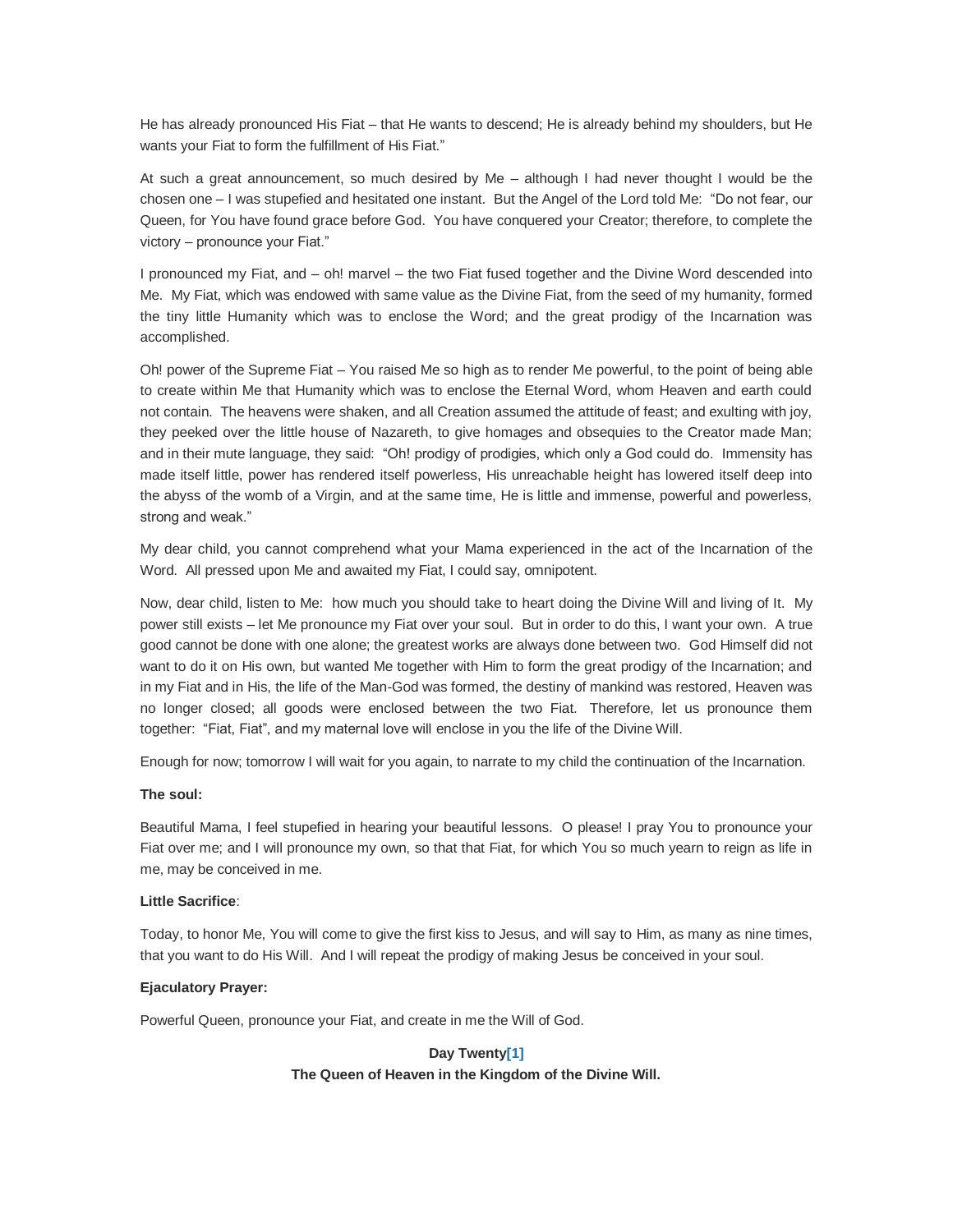## **The Virgin, Heaven studded with Stars. In this Heaven, the Sun of the Divine Fiat blazes with Its Most Refulgent Rays**

#### **and fills Heaven and earth. Jesus in the Womb of His Mama.**

#### **The soul to her Mother Queen:**

Here I am again with You, my Celestial Mama. I come to rejoice with You, and bowing at your holy feet, I hail You, Full of Grace and Mother of Jesus. Oh! I will no longer find my Mama alone, but I will find my little Prisoner Jesus together with You. So, we will be three, no longer two: together, Mama, Jesus and I. What fortune for me, that if I want to find my little King Jesus, it is enough to find His Mama and mine. O please! O Holy Mama, at the height of Mother of a God at which You are, have pity on your miserable and little child, and say for me the first word to little Prisoner Jesus – that He give me the great grace to live of His Divine Will.

#### **Lesson of the Queen of Heaven, Mother of Jesus:**

My dear child, today I await you more than ever. My maternal Heart is swollen; I feel the need to pour out my ardent love with my child: I want to say to you that I am the Mother of Jesus. My joys are infinite; seas of happiness inundate Me. I can say: I am the Mother of Jesus; His creature, His handmaid, is Mother of Jesus – and I owe this only to the Fiat. It rendered Me full of grace, It prepared the worthy dwelling for my Creator. Therefore, always glory, honor and thanksgiving be to the Supreme Fiat.

Now listen to Me, child of my Heart: as soon as the little Humanity of Jesus was formed in my womb by the power of the Divine Fiat, the Sun of the Eternal Word incarnated Himself in It. I had my Heaven, formed by the Fiat, all studded with most refulgent stars which glittered with joys, beatitudes, harmonies of divine beauty; and the Sun of the Eternal Word, blazing with inaccessible light, came to take His place within this Heaven, hidden in His little Humanity. And since His little Humanity could not contain Him, the center of this Sun remained in It, but Its light overflowed outside, and investing Heaven and earth, It reached every heart. And with Its pounding of light, It knocked at each creature, and with voices of penetrating light, It said to them: "My children, open to Me; give Me a place in your hearts. I have descended from Heaven to earth in order to form my life in each one of you. My Mother is the center in which I reside, and all my children will be the circumference, in which I want to form so many of my lives for as many as are my children." And the light knocked and knocked again, without ever ceasing; and the little Humanity of Jesus moaned, cried, agonized, and within that light which reached into the hearts, He made flow His tears, His moans and His pangs of love and of sorrow.

Now, you must know that a new life began for your Mama. I was aware of everything that my Son was doing. I saw Him devoured by seas of flames of love; each one of His heartbeats, breaths and pains, were seas of love that He unleashed, enveloping all creatures to make them His own by force of love and of sorrow. In fact, you must know that as His little Humanity was conceived, He conceived all the pains He was to suffer, up to the last day of His life. He enclosed all souls within Himself, because, as God, no one could escape Him. His immensity enclosed all creatures, His all-seeingness made them all present to Him. Therefore, my Jesus, my Son, felt the weight and the burden of all the sins of each creature. And I, your Mama, followed Him in everything, and felt within my maternal Heart the new generation of the pains of my Jesus, and the new generation of all the souls whom, as Mother, together with Jesus I was to generate to grace, to light, to the new life which my dear Son came to bring upon earth.

My child, you must know that from the moment I was conceived, I loved you as Mother, I felt you in my Heart, I burned with love for you, but I did not understand why. The Divine Fiat made me do facts, but would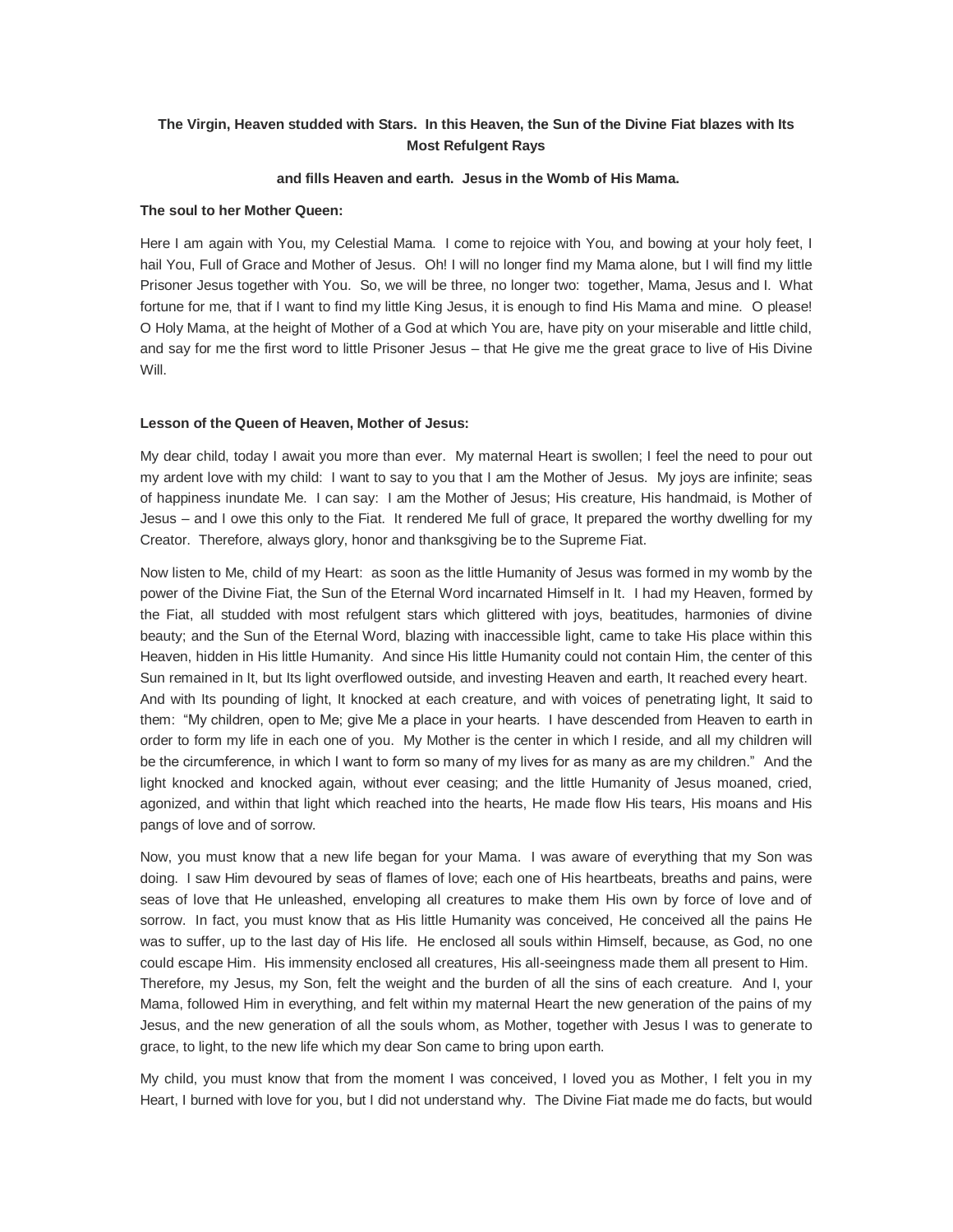keep the secret hidden from Me. But as He incarnated Himself, He revealed the secret to Me, and I comprehended the fecundity of my Maternity – that I was to be not only Mother of Jesus, but Mother of all; and this Maternity was to be formed on the stake of sorrow and of love. My child, how much I have loved you, and I love you.

Now listen to Me, dear child – what extent one can reach, when the Divine Will takes operating life in the creature, and the human will lets It work without impeding Its step. This Fiat, which by nature possesses the generative virtue, generates all goods in the creature; It renders her fecund, giving her maternity over all, over all goods, and over the One who created her. Maternity says and means true love, heroic love, love that is content with dying to give life to the one it has generated. If this is not there, the word maternity is sterile, is empty, and is reduced to words, but does not exist with facts. Therefore, if you, my child, want the generation of all goods, let the Fiat take operating life in you, which will give you the maternity, and you will love everyone with love of mother. And I, your Mama, will teach you how to fecundate in you this maternity, all holy and divine.

#### **The soul:**

Holy Mama, I abandon myself in your arms. Oh! how I would like to wet your maternal hands with my tears, to move You to compassion for the state of my poor soul. O please! if You love me as Mama, enclose me in your Heart, let your love burn away my miseries, my weaknesses, and let the power of the Divine Fiat, which You possess as Queen, form Its operating life in me, in such a way that I may be able to say: "My Mama is all for me, and I am all for Her."

## **Little Sacrifice:**

Today, to honor Me, you will thank the Lord as many as three times in the name of all, for He incarnated Himself and made Himself Prisoner in my womb, giving Me the great honor of choosing Me as His Mother.

#### **Ejaculatory Prayer:**

Mama of Jesus, be my Mama and guide me on the path of the Will of God.

## **Day Twenty-one The Queen of Heaven in the Kingdom of the Divine Will.**

## **Rising Sun. Full Midday. The Eternal Word in our Midst.**

#### **The soul to her Queen Mama:**

Most sweet Mama, my poor heart feels the extreme need to come onto your maternal knees to confide to You my little secrets and to entrust them to your maternal Heart. Listen, oh! my Mama, in looking at the great prodigies that the Divine Fiat operated in You, I feel it is not given to me to imitate You because I am little, weak; and then, the tremendous struggles of my existence, which crush me and leave me but a breath of life.

My Mama, oh, how I would want to pour my heart into Yours, to let You feel the pains that embitter me and the fear that tortures me – that I may fail to do the Divine Will. Have pity, O Celestial Mother, have pity. Hide me in your Heart and I will lose the memory of my evils, to remember only to live of Divine Will.

#### **Lesson of the Queen of Heaven, Mother of Jesus:**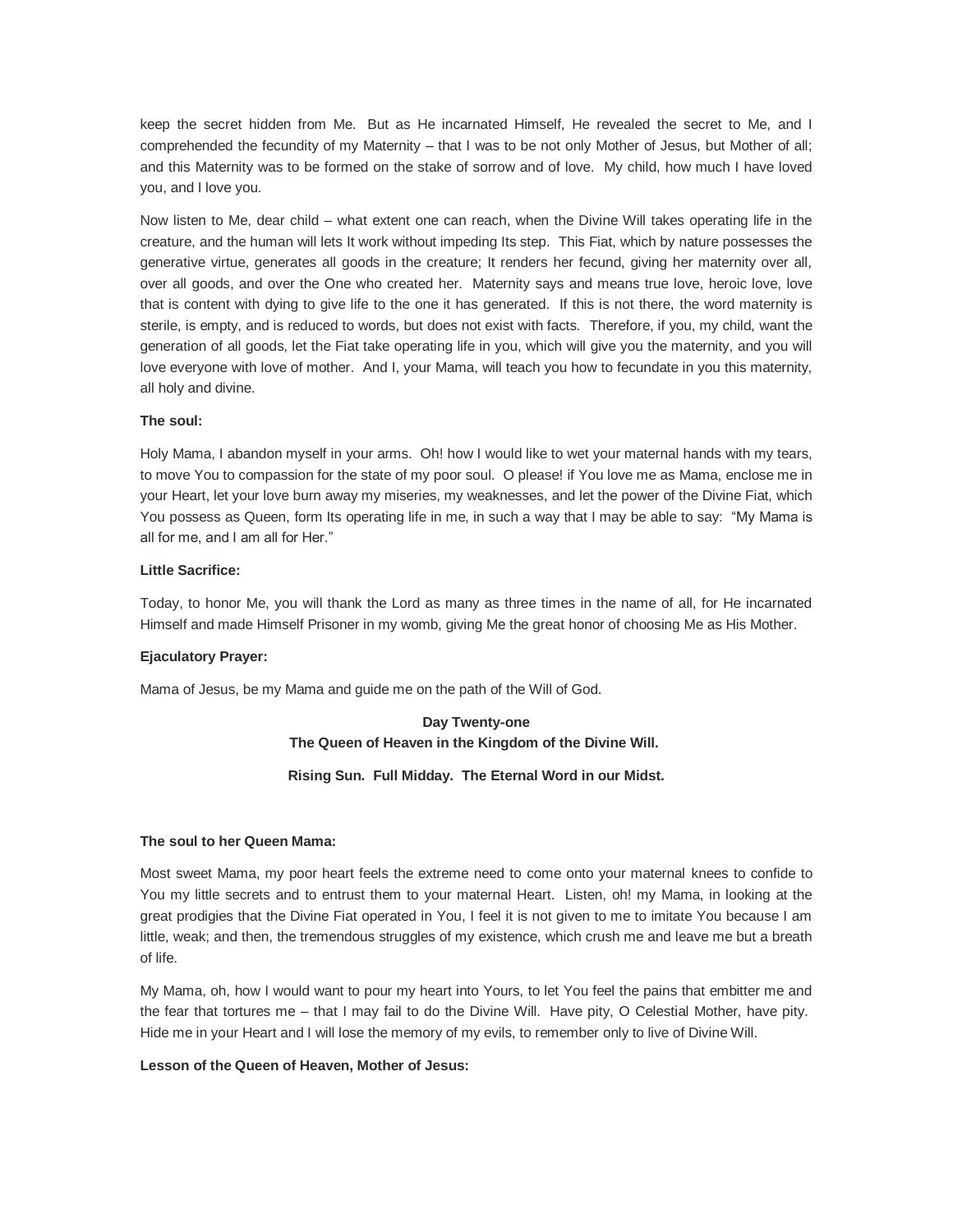Dearest child, do not fear, trust your Mama; pour everything into my Heart, and I will take everything into account. I will be your Mama, I will change your pains into light, and will use them to expand the boundaries of the Kingdom of the Divine Will in your soul.

Therefore, put everything aside for now, and listen to Me; I want to tell you what little King Jesus operated in my maternal womb, and how your Mama did not lose even one breath of little Jesus.

My child, the little Humanity of Jesus kept growing, united hypostatically with the Divinity. My maternal womb was so very narrow, dark – there was not a glimmer of light. And I could see Him in my maternal womb, immobile, enveloped in a deep night. But do you know what formed this darkness, so intense, for the Infant Jesus? The human will, in which man had voluntarily enveloped himself; and for as many sins as he committed, so many abysses of darkness he formed around and within himself, in such a way that it rendered him immobile to doing good. And my dear Jesus, in order to put to flight the darkness of this night so deep, in which man had rendered himself the prisoner of his own tenebrous will, to the point of losing the motion of doing good, chose the sweet prison of His Mama and, voluntarily, exposed Himself to the immobility of nine months.

My child, if you knew how martyred was my maternal Heart in seeing little Jesus in my little womb, immobile, crying, sighing…. His ardent heartbeat palpitated so very strongly; fidgeting with love, He made His heartbeat heard in every heart, to ask them – for pity's sake – for their souls, so as to enclose them in the light of His Divinity, because for love of them He had voluntarily exchanged light for darkness so that all might obtain true light in order to reach safety.

My dearest child, who can tell you what my little Jesus suffered in my womb? Unheard-of and indescribable pains. He was endowed with full reason – He was God and Man; and His love was so great that He put as though aside the infinite seas of joys, of happiness, of light, and plunged His tiny Humanity into the seas of darkness, of bitternesses, of unhappiness, of miseries, which creatures had prepared for Him. And little Jesus took them all upon His shoulders, as if they were His own. My child, true love never says 'enough'. It does not look at the pains, and by dint of pains it searches for the loved one; and when it lays down its life to give life back to the beloved – then is it content.

My child, listen to your Mama; see what great evil it is to do your will: not only do you prepare the night for your Jesus and for yourself, but you form seas of bitternesses, of unhappiness and of miseries, in which you remain so engulfed as to be unable to escape. Therefore, be attentive; make Me happy by saying to Me: "I want to do always the Divine Will."

Now listen, my child: little Jesus, in spasms of love, is in the act of taking the step to come out to the light of the day. His yearnings, His ardent sighs and desires for He wants to embrace the creature, to make Himself seen, and to look at her in order to enrapture her to Himself, give Him no more respite. And just as one day He put Himself on the lookout at the doors of Heaven in order to enclose Himself in my womb, so is He now in the act of putting Himself on the lookout at the doors of my womb, which is more than Heaven. And the Sun of the Eternal Word rises in the world and forms in it Its full midday. So, there will be night no longer for the poor creatures, nor dawn, nor daybreak – but always sunshine, more than at the fullness of midday.

Your Mama felt She could no longer contain Him within Herself. Seas of light and of love inundated Me; and just as I conceived Him within a sea of light, so within a sea of light He came out of my maternal womb. Dear child, for one who lives of Divine Will everything is light, and everything converts into light.

Enraptured in this light, I awaited to embrace my little Jesus in my arms, and as He came out of my womb, I heard His first loving wailings. The Angel of the Lord placed Him in my arms and I pressed Him so very tightly to my Heart and gave Him my first kiss, and little Jesus gave Me His.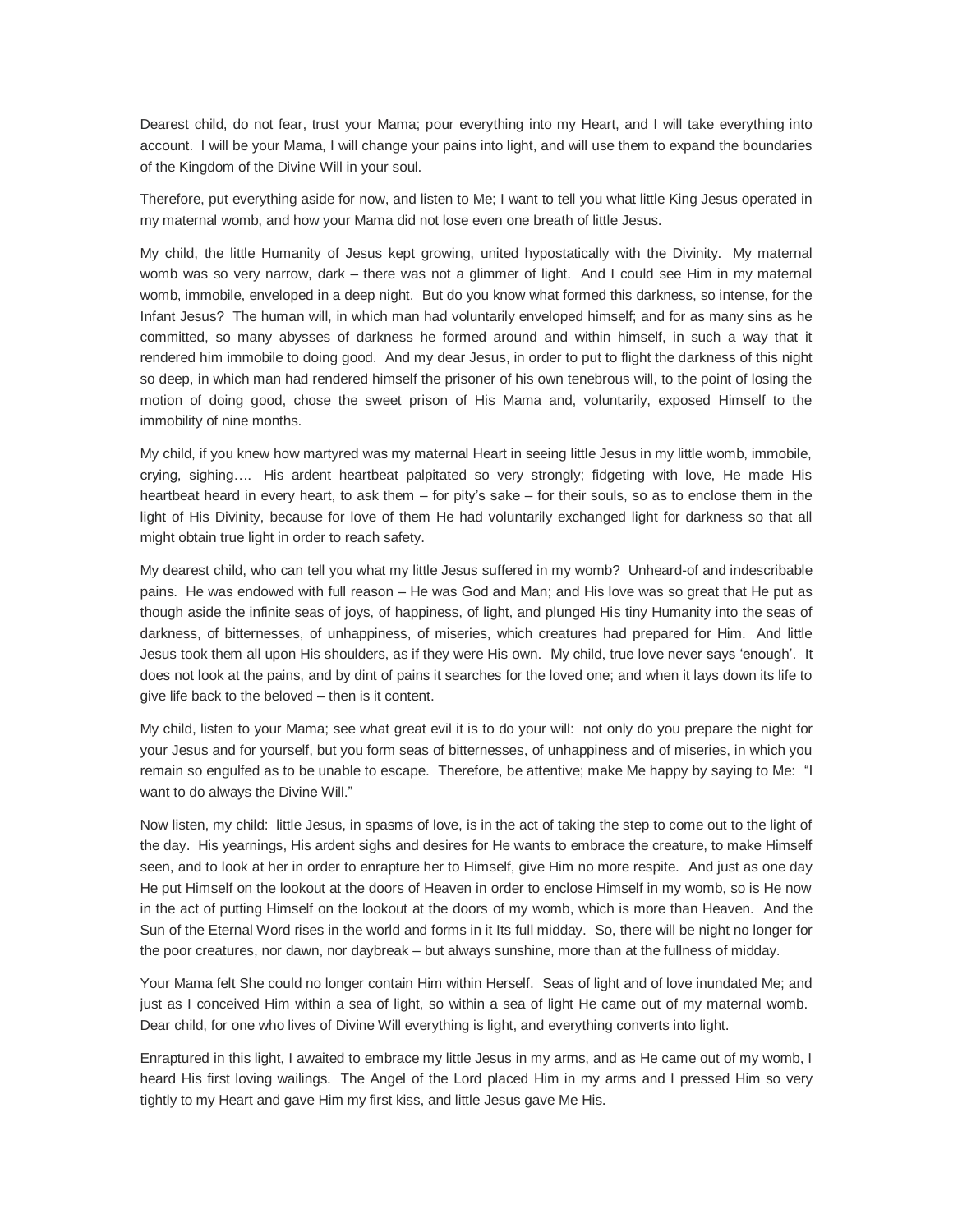Enough for now; tomorrow I will wait for you again, to continue the narration of the birth of Jesus.

## **The soul:**

Holy Mama, oh! how fortunate You are – You are the true blessed one among all women. O please! for the sake of those joys which You experienced when You pressed Jesus to your breast and gave Him your first kiss, I pray You to let me hold little Jesus in my arms for a few instants, that I may give Him contentment by saying to Him that I swear to love Him always – always, and that I want to know nothing but His Divine Will.

## **Little Sacrifice:**

Today, to honor Me, you will come to kiss the little feet of Baby Jesus, and you will place your will into His little hands to let Him play and smile.

## **Ejaculatory Prayer:**

My Mama, enclose little Jesus in my heart, that He may transform it completely into Will of God.

## **Day Twenty-two The Queen of Heaven in the Kingdom of the Divine Will.**

## **Little King Jesus is Born. The Angels point to Him and call the Shepherds to adore Him. Heaven and Earth exult, and the Sun of the Eternal Word, following Its Course, dispels the Night of Sin and gives rise to the Full Day of Grace. The Home of Bethlehem.**

## **The soul to her Celestial Mama:**

Today, Holy Mama, I feel an ardor of love, and I feel that I cannot be without coming onto your maternal knees to find the Celestial little Baby in your arms. His beauty enraptures me, His gazes wound me, His lips, in the act of moaning and bursting into tears, capture my heart to love Him. My dearest Mama, I know that You love me, and therefore I ask You to give me a little place in your arms, so that I may give Him my first kiss, pour my heart into little King Jesus, and entrust to Him my interesting secrets, which so much oppress me. And in order to make Him smile, I will say to Him: "My will is Yours and Yours is mine; therefore, form in me the Kingdom of your Divine Fiat."

## **Lesson of the Queen of Heaven to her child:**

My dearest child, oh! how I long for you to be in my arms, to have the great contentment of being able to say to our little Baby King: "Do not cry, my pretty One. See, here with us is my little child, who wants to recognize You as King and give You dominion in her soul, to let You lay the Kingdom of your Will within her."

Now, child of my Heart, while you are all intent on longing for the little Child Jesus, pay attention and listen to Me. You must know that it was midnight when the little newborn King came out of my maternal womb. But the night turned into day; He who was the Lord of light put to flight the night of the human will, the night of sin, the night of all evils; and as the sign of what He was doing in the order of souls, with His usual Omnipotent Fiat the midnight turned into most refulgent daylight. All created things ran to sing praise to their Creator in that little Humanity. The sun ran to give its first kisses of light to little Baby Jesus, and to warm Him with its heat; the ruling wind, with its waves, purified the air of the stable, and with its sweet moaning said to Him: "I love You"; the heavens were shaken from their very foundations; the earth exulted and trembled down to the abyss; the sea roared with its gigantic waves. In sum, all created things recognized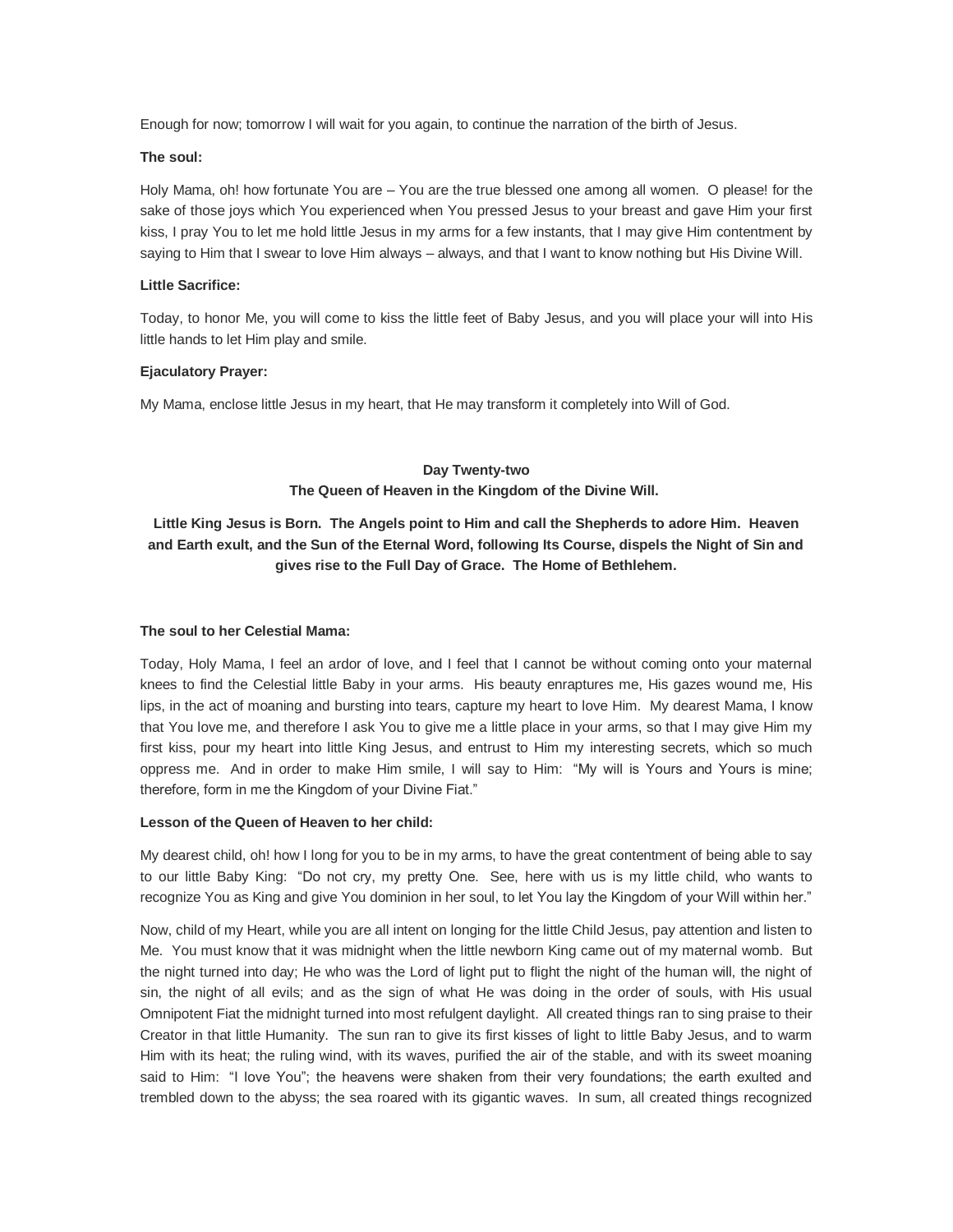that their Creator was now in their midst, and they all competed in singing His praises. The very Angels, forming light in the air, with melodious voices which could be heard by all, said: "Glory to God in the highest, and peace on earth to men of good will. The Celestial Baby is now born in the grotto of Bethlehem, wrapped in poor swaddling clothes…" – so much so, that the shepherds who were in vigil, listened to the angelic voices and ran to visit the little Divine King.

My dear child, continue to listen to Me. As I received Him into my arms and gave Him my first kiss, I felt the need of love to give something of my own to my Baby Son; and offering Him my breast, I gave Him abundant milk – milk formed in my person by the Divine Fiat Itself, in order to nourish little King Jesus. But who can tell you what I experienced in doing this; and the seas of grace, of love, of sanctity, that my Son gave to Me in return? Then I wrapped Him in poor but clean little clothes, and I placed Him in the manger. This was His Will, and I could not do without executing It. But before doing this, I shared Him with dear Saint Joseph, placing Him in his arms; and – oh! how he rejoiced. He pressed Him to his heart, and the sweet little Baby poured torrents of grace into his soul. Then, together with Saint Joseph, we arranged a little hay in the manger, and detaching Him from my maternal arms, I laid Him in it. And your Mama, enraptured by the beauty of the Divine Infant, remained kneeling before Him most of the time. I put all my seas of love into motion, which the Divine Will had formed in Me, to love Him, adore Him, and thank Him.

And what did the Celestial little Child do in the manger? A continuous act of the Will of our Celestial Father, which was also His; and emitting moans and sighs, He wailed, cried and called to everyone, saying in His loving moans: "Come all of you, children of mine; for love of you I am born to sorrow and to tears. Come all of you, to know the excess of my love. Give Me shelter in your hearts." And there was a coming and going of shepherds, who came to visit Him, and to all He gave His sweet gaze and His smile of love, amid His very tears.

Now, my child, a little word to you: you must know that all my joy was to hold my dear Son Jesus on my lap, but the Divine Will made Me understand that I should place Him in the manger, at everyone's disposal, so that whoever wanted to, could caress Him, kiss Him, and take Him in his arms, as if He were his own. He was the little King of all, therefore they had the right to make of Him a sweet pledge of love. And I, in order to fulfill the Supreme Volition, deprived Myself of my innocent joys, beginning, with works and sacrifices, the office of Mother, of giving Jesus to all.

My child, the Divine Will is demanding and wants everything, even the sacrifice of the holiest things; and according to the circumstances, the great sacrifice of depriving oneself of Jesus Himself; but this, in order to extend Its Kingdom even more, and to multiply the life of Jesus Himself. In fact, when the creature, out of love for Him, deprives herself of Him, her heroism and sacrifice is so great, as to have the virtue of producing a new life of Jesus, to be able to form another dwelling for Jesus. Therefore, dear child, be attentive and, under any pretext, never deny anything to the Divine Will.

## **The soul:**

Holy Mama, your beautiful lessons confound me; but if You want me to put them into practice, do not leave me alone, so that, when You see me succumb under the enormous weight of the divine privations, You may press me to your maternal Heart; and I will feel the strength never to deny anything to the Divine Will.

#### **Little Sacrifice:**

Today, to honor Me, you will come as many as three times to visit little Baby Jesus, and to kiss His tiny little hands; and you will say to Him five acts of love, to honor His tears and to calm His crying.

#### **Ejaculatory Prayer:**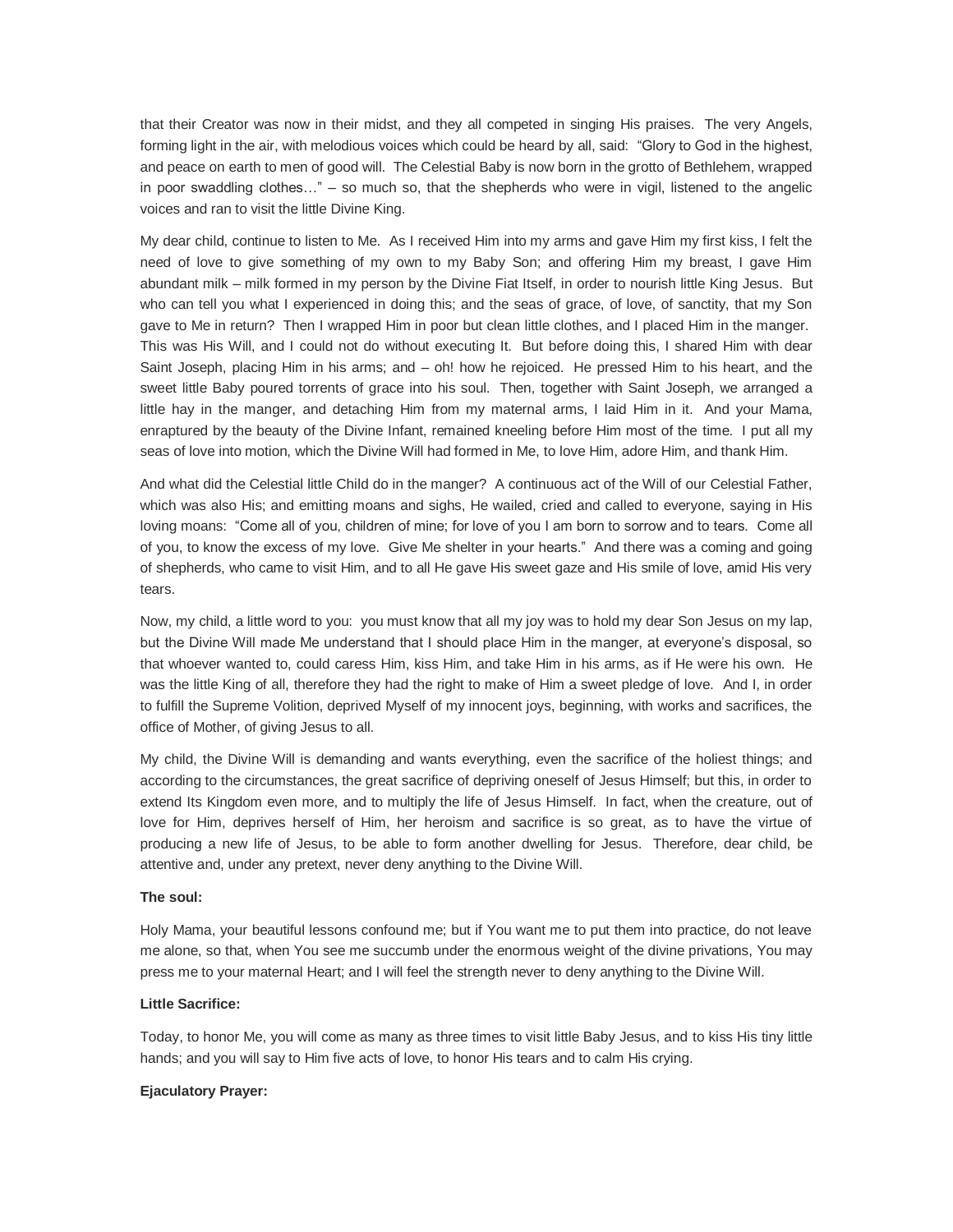Holy Mama, pour the tears of Jesus into my heart, that He may dispose in me the triumph of the Will of God.

## **Day Twenty-thre[e\[2\]](http://divinewill.org/virgin_mary_in_the_kingdom_of_the.htm#_ftn2) The Queen of Heaven in the Kingdom of the Divine Will.**

## **Here sounds the First Hour of Sorrow. A Star, with mute Voice, calls the Magi to adore Jesus. A Prophet makes himself the Revealer of the Sorrows of the Sovereign Queen.**

## **The soul to her Queen Mama:**

My most sweet Mama, here I am again at your knees; this child of yours can no longer be without You, my Mama. The sweet enchantment of the Celestial Baby, whom You now clasp in your arms, and now adore on your knees and love in the manger, enraptures me, thinking that your happy destiny and the very little King Jesus are nothing other than the fruits and the sweet and precious pledges of that Fiat which extended Its Kingdom in You. O please! oh! Mama, give me your word that You will make use of your power to form in me the Kingdom of the Divine Will.

#### **Lesson of my Celestial Mama:**

My dearest child, how happy I am to have you close to Me, to be able to teach you how the Kingdom of the Divine Will can extend in all things. All crosses, sorrows, humiliations, invested by the life of the Divine Fiat, are like raw materials in Its hands, in order to nourish Its Kingdom and to extend It more and more.

Therefore, pay attention to Me, and listen to your Mama. I continued my stay in the grotto of Bethlehem with Jesus and dear Saint Joseph. How happy we were. Because of the presence of the Divine Infant and of the Divine Will operating in us, that little grotto had changed into Paradise. It is true that pains and tears were not lacking, but compared to the immense seas of joy, of happiness, of light, which the Divine Fiat made arise in each of our acts, they were just little drops plunged into these seas. And then, the sweet and lovable presence of my dear Son was one of my greatest happinesses.

Now, dear child, you must know that the eighth day arrived after the Celestial Baby had been born to the light of the day, and the Divine Fiat sounded the hour of sorrow, commanding us to circumcise the charming little Baby. It was a most painful cut which little Jesus was to undergo. It was the law of those times that all the firstborn had to undergo this painful cut. It can be called the law of sin, but my Son was innocent and His law was the law of love; but in spite of this, because He came to find, not the man-king, but the man degraded, in order to make Himself his brother and to elevate him, He wanted to lower Himself, and He submitted Himself to the law.

My child, Saint Joseph and I felt a shiver of pain, but intrepid and without hesitating, we called the minister and we had Him circumcised with a most painful cut. At the bitter pain, Baby Jesus cried and flung Himself into my arms, asking for my help. Saint Joseph and I mixed our tears with His; we gathered the first Blood shed by Jesus for love of creatures, and we gave Him the name of Jesus – powerful name, which was to make Heaven and earth tremble, and even hell; a name which was to be balm, defense, help for every heart.

Now, my child, this cut was the image of the cruel cut that man had done to his soul by doing his own will; and my dear Son allowed Himself to be given this cut in order to heal the harsh cut of the human wills, and, with His Blood, to heal the wounds of the many sins which the poison of the human will has produced in the creatures. So, each act of human will is a cut that is given, and a wound that opens; and the Celestial Baby, with His painful cut, prepared the remedy for all the human wounds.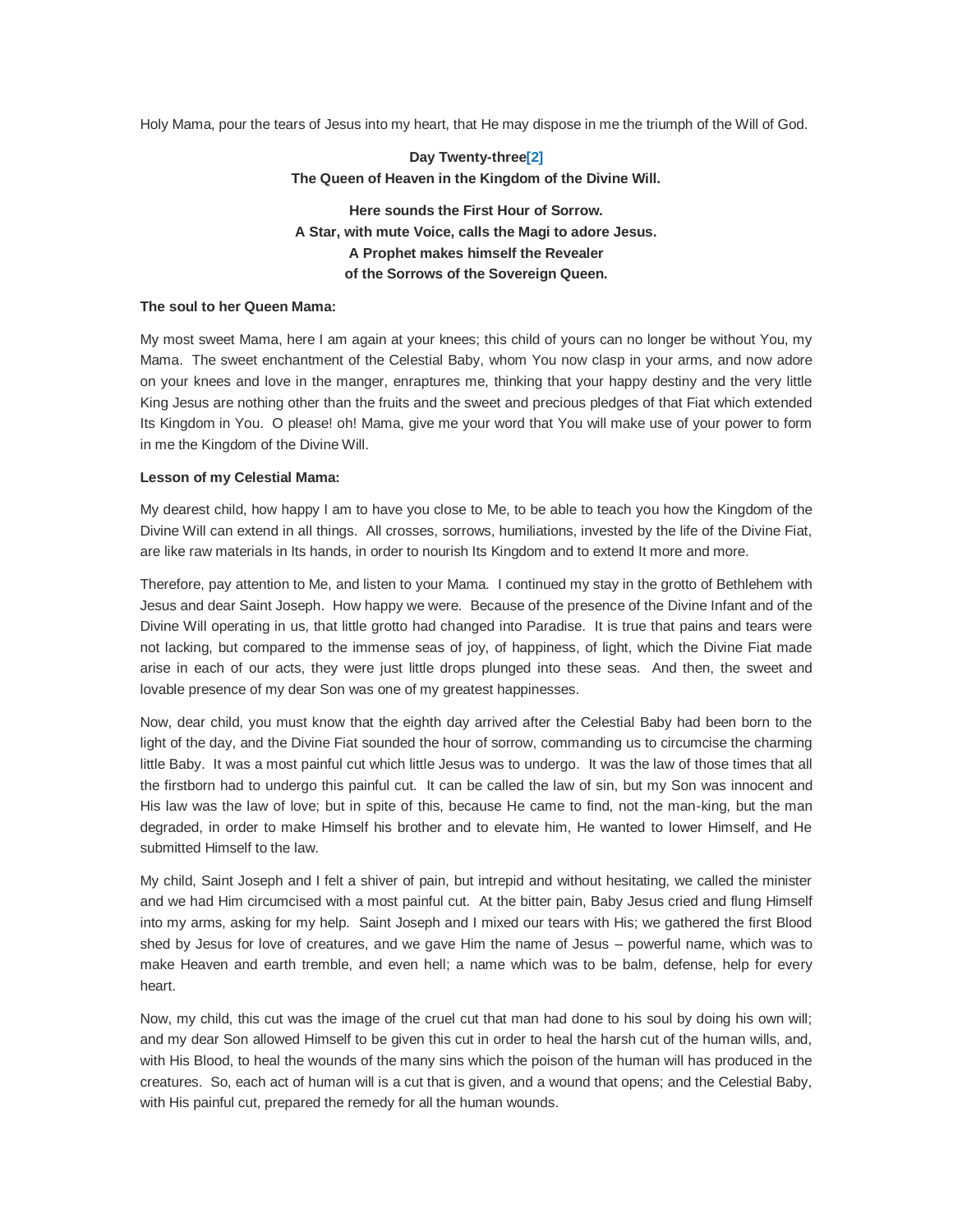Now, my child, another surprise: a new star shines under the vault of the heavens, and with its light, it goes in search of adorers, to lead them to recognize and adore Baby Jesus. Three individuals, each distant from the other, are struck by it, and invested by supreme light, they follow the star, which leads them to the grotto of Bethlehem, to the feet of Baby Jesus. What was not the astonishment of these Magi Kings, in recognizing in that Divine Infant the King of Heaven and earth – the One who had come to love and save all? In fact, in the act in which the Magi were adoring Him, enraptured by that celestial beauty, the newborn Baby made His Divinity shine forth from His little Humanity, and the grotto changed into Paradise; so much so, that they were no longer able to detach themselves from the feet of the Divine Infant – not until He again withdrew the light of the Divinity within His Humanity. And I, putting in exercise the office of Mother, spoke at length of the descent of the Word, and fortified them in faith, hope and charity, symbolized by their gifts offered to Jesus; and, full of joy, they withdrew into their regions, to be the first propagators.

My dear child, do not move from my side; follow Me everywhere. Forty days from the birth of little King Jesus are about to sound when the Divine Fiat calls us to the Temple in order to fulfill the law of the Presentation of my Son. So we went to the Temple. It was the first time that we went out together with my sweet Baby. A vein of sorrow opened in my Heart: I was going to offer Him as victim for the salvation of all. We entered the Temple, and first we adored the Divine Majesty; then we called the priest, and having placed Him in his arms, I made the offering of the Celestial Baby to the Eternal Father – offering Him in sacrifice for the salvation of all. The priest was Simeon, and as I placed Him in his arms, he recognized that He was the Divine Word and exulted with immense joy; and after the offering, assuming the attitude of prophet, he prophesied all my sorrows. Oh! how the Supreme Fiat sounded over my maternal Heart – thoroughly, with vibrating sound, the mournful tragedy of all the pains of my Baby Son. But what pierced Me the most were the words that the holy prophet spoke to Me: "This dear Baby will be the salvation and the ruin of many, and will be the target of contradictions."

If the Divine Will had not sustained Me, I would have died instantly of pure pain. But It gave Me life, and used it to form in Me the Kingdom of sorrows, within the Kingdom of Its very Will. So, in addition to the right of Mother which I had over all, I acquired the right of Mother and Queen of all Sorrows. Ah! yes, with my sorrows I acquired the little coin to pay the debts of my children, and also of the ungrateful children.

Now, my child, you must know that in the light of the Divine Will I already knew all the sorrows I was to suffer – and even more than that which the holy prophet told Me. But in that act, so solemn, of offering my Son, in hearing it being repeated to Me, I felt so pierced that my Heart bled, and deep gashes opened in my soul.

Now, listen to your Mama: in your pains, in the sorrowful encounters which are not lacking for you, never lose heart; but with heroic love let the Divine Will take Its royal place in your pains, that It may convert them for you into little coins of infinite value, with which you will be able to pay the debts of your brothers, to ransom them from the slavery of the human will, so as to make them enter again, as free children, into the Kingdom of the Divine Fiat.

#### **The soul:**

Holy Mama, in your pierced Heart do I place all my pains; and You know how they pierce my heart. O please! be my Mama, and pour into my heart the balm of your sorrows, that I may share in your same destiny of using my pains as little coins in order to conquer the Kingdom of the Divine Will.

## **Little Sacrifice:**

Today, to honor Me, you will come into my arms, that I may pour in you the first Blood that the Celestial Baby shed in order to heal the wounds that your human will did to you; and you will recite three acts of love in order to mitigate the spasm of the wound of Baby Jesus.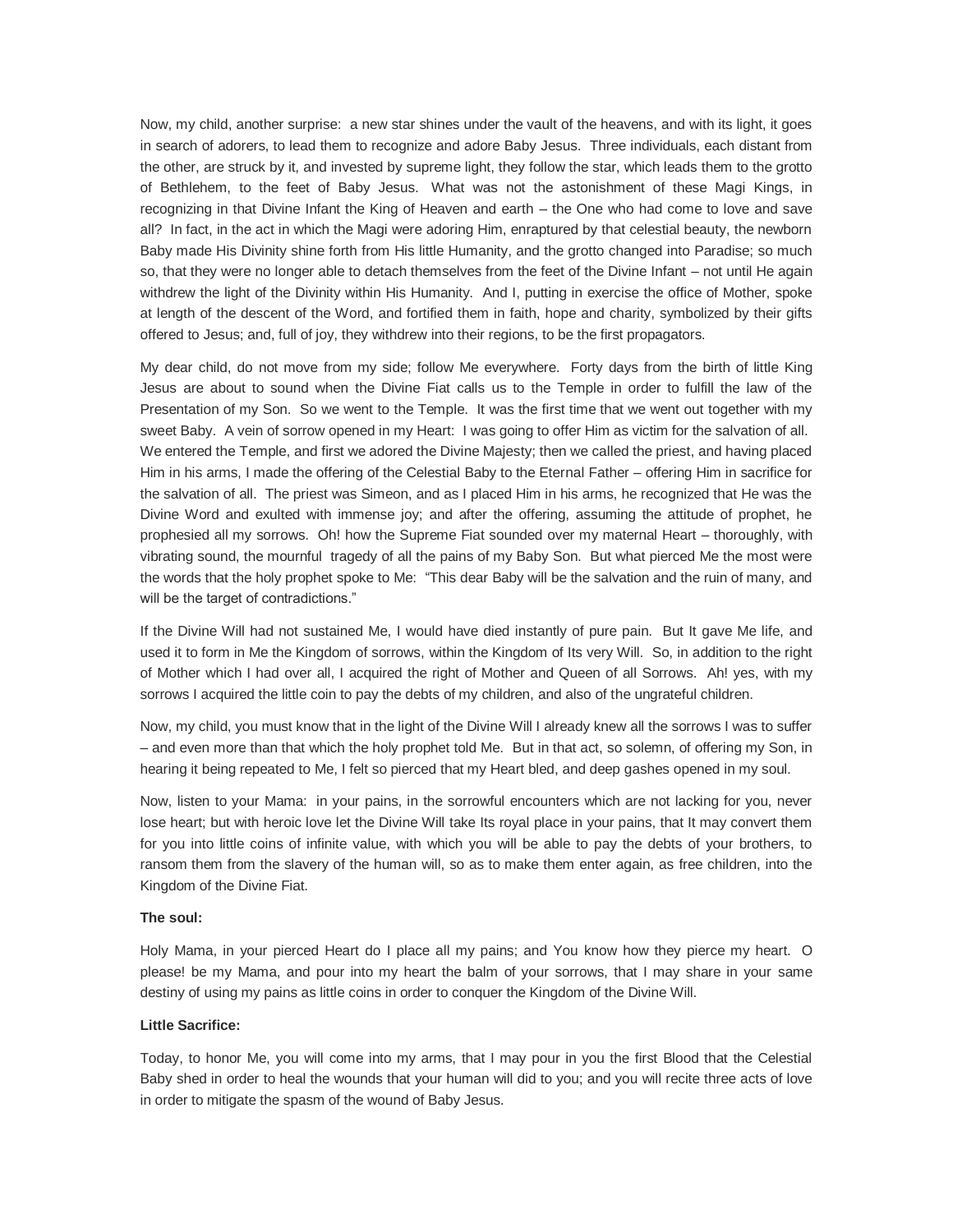## **Ejaculatory Prayer:**

My Mama, pour your sorrow into my soul, and convert all my pains into Will of God.

**Day Twenty-four The Queen of Heaven in the Kingdom of the Divine Will. A Cruel Tyrant. Little King Jesus is brought by His Mama and by Saint Joseph into a foreign Land, as Poor Exiled Ones. Return to Nazareth.**

#### **The soul to her Queen, overwhelmed by Sorrow:**

My Sovereign Mama, your little child feels the need to come to your maternal knees to keep You a little company. I see your face veiled with sadness, and a few fleeting tears flowing from your eyes. The sweet little Baby is shivering, and, sobbing, He cries. Holy Mama, I unite my pains to yours in order to comfort You and to calm the crying of the Celestial Baby. But, O please! my Mama, do not refuse to reveal to me your secret. What is it that is so gloomy for my dear little Baby?

#### **Lesson of the Mother Queen:**

My dearest child, today the Heart of your Mama is swollen with love and with sorrow, so much so, that I cannot refrain from crying. You know of the coming of the Magi Kings, who caused rumor in Jerusalem, asking about the new King. And cruel Herod, for fear that his throne might be overthrown, has already given the mandate to kill my sweet Jesus, my dear Life, together with all the other children.

My child, what sorrow! The One who has come to give life to all, and to bring into the world the new era of peace, of happiness, of grace – they want to kill Him! What ingratitude, what perfidy! Ah! my child, to what extent the blindness of the human will reaches! To the extent of becoming ferocious, of tying the hands of the very Creator, and of making itself the master of the One who created it. Therefore, give Me your compassion, my child, and try to calm the crying of the sweet Baby. He cries because of the human ingratitude, because, only a newborn, they want Him dead; and in order to save Him, we are forced to flee. Dear Saint Joseph has already been told by the Angel to leave quickly for a foreign land. You – accompany us, dear child; do not leave us alone, and I will continue to give you my lessons on the grave evils of the human will.

Now, you must know that as soon as man withdrew from the Divine Will, he broke off with his Creator. Everything had been made by God on earth – everything was His; and man, by not doing the Divine Will, lost all rights, and it can be said that he had no place on which to put his foot. So, he became the poor exiled one, the pilgrim who could not posses a permanent room; and this, not only for the soul, but also for the body. All things became mutable for poor man; and if he has any fleeting thing, it was by virtue of the foreseen merits of this Celestial Baby. This, because the whole magnificence of Creation was destined by God for those who would do His Will and live in Its Kingdom. All others, if they manage to take anything, are the true petty thieves of their Creator; and with reason: they do not want to do the Divine Will, and want the goods that belong to It!

Now, dear child, listen to how much I and this dear Baby love you, for at the first dawn of His life He goes into exile, and into a foreign land, in order to free you from the exile in which your human will put you, so as to call you back to live, not in a foreign land, but in your Fatherland, which was given to you when you were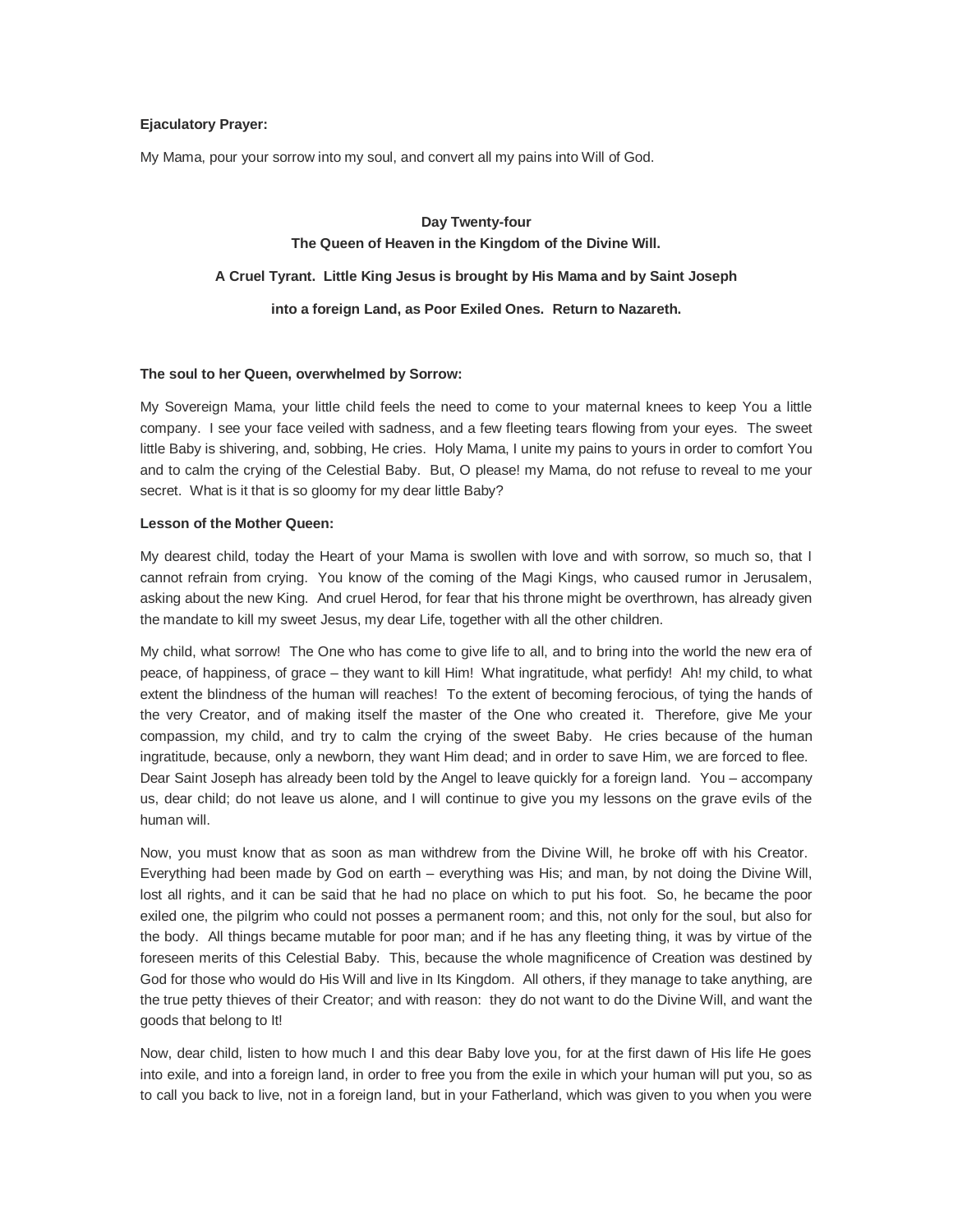created – that is, the Kingdom of the Supreme Fiat. Child of my Heart, have pity on the tears of your Mother, and on the tears of this sweet dear Baby, as We, crying, ask you never to do your will. But, come back, We pray you, We implore you, into the bosom of the Divine Will, which so much longs for you.

Now, dear child, in the midst of the sorrow for human ingratitude, and amid the immense joys and happinesses that the Divine Fiat gave Us, and the feast that all Creation made for the sweet Baby, the earth became green again and flowery under our steps, to give homage to its Creator. The sun fixed on Him, and singing His praises with its light, it felt honored to give Him its light and heat. The wind caressed Him; the birds, almost like clouds, alighted around Us, and with their trills and songs, made the most beautiful lullabies for the dear Baby, to calm His crying and favor His sleep. My child, since the Divine Will was in Us, We had power over everything.

So we arrived in Egypt, and after a long period of time, the Angel of the Lord told Saint Joseph that we should return to the house of Nazareth, because the cruel tyrant had died. So we repatriated to our native lands.

Now, Egypt symbolizes the human will – a land full of idols; and wherever the little Child Jesus passed, He knocked down these idols and cast them into hell. How many idols the human will possesses – idols of vainglory, of self-esteem and of passions that tyrannize the poor creature. Therefore, be attentive; listen to your Mama, as I would make any sacrifice never to let you do your will, and would lay down even my life to give you the great good of living always in the bosom of the Divine Will.

#### **The soul:**

Most sweet Mama, how much I thank You for making me comprehend the great evil of the human will. Therefore I pray You, for the sake of the sorrow You suffered in the exile of Egypt, to make my soul go out of the exile of my will, and to make me repatriate to the dear Fatherland of the Divine Will.

#### **Little Sacrifice**:

Today, to honor Me, you will offer your actions united with mine, in act of gratitude to the Holy Baby, praying Him to enter into the Egypt of your heart in order to change it all into Will of God.

## **Ejaculatory Prayer:**

My Mama, enclose little Jesus in my heart, that He may reorder it all into Divine Will.

## **Day Twenty-fiv[e\[3\]](http://divinewill.org/virgin_mary_in_the_kingdom_of_the.htm#_ftn3) The Queen of Heaven in the Kingdom of the Divine Will.**

#### **Nazareth, Symbol and Reality of the Kingdom of the Divine Fiat. Hidden Life.**

## **The Depository, Source and Perennial Channel.**

#### **The soul to her Sovereign Queen:**

Most sweet Mama, here I am again at your maternal knees, as I find You together with the little child Jesus; and caressing Him, You tell Him your love story, and Jesus tells You His. Oh! how beautiful it is to find Jesus and the Mama speaking to each other. And the ardor of their love is so great that they remain mute – enraptured: the Mother in the Son, and the Son in the Mother. Holy Mama, do not put me aside, but keep me with You, so that, in listening to what You say, I may learn to love You and to do always the Most Holy Will of God.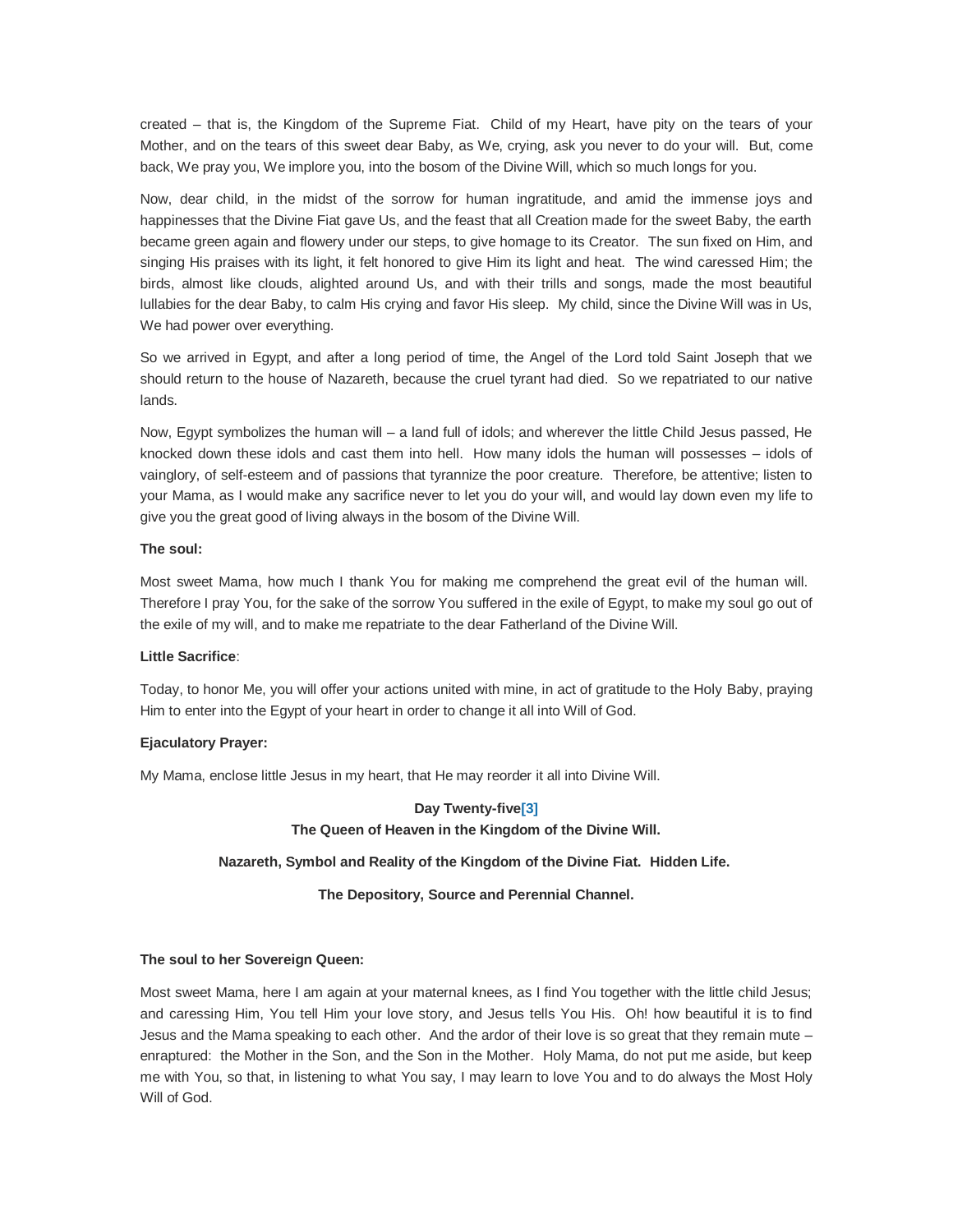#### **Lesson of the Queen of Heaven:**

Dearest child, oh! how I longed for you in order to continue my lessons on the Kingdom which the Supreme Fiat extended ever more within Me.

Now, you must know that for your Mama, for dear and sweet Jesus, and for Saint Joseph, the little house of Nazareth was a Paradise. Being the Eternal Word, my dear Son possessed the Divine Will within Himself, of His own virtue; immense seas of light, of sanctity, of joys and of infinite beauty resided in that little Humanity. I possessed the Divine Will by grace; and even though I could not embrace immensity, as did beloved Jesus – because He was God and Man, and I was always His finite creature – yet, in spite of this, the Divine Fiat filled Me so much, having formed Its seas of light, of sanctity, of love, of beauties and of happinesses; and the light, the love and everything that a Divine Will can possess, which came out of Us, were so great that Saint Joseph remained eclipsed, inundated, and lived of our reflections.

Dear child, in this house of Nazareth, the Kingdom of the Divine Will was in full force. Every little act of ours – that is, working, starting the fire, preparing the food – were all animated by the Supreme Volition, and were formed on the solidity of the sanctity of pure love. Therefore, from the littlest to the greatest of our acts, immense joys, happinesses and beatitudes were unleashed. And we remained so inundated as to feel ourselves as though under a pouring rain of new joys and indescribable contentments.

My child, you must know that the Divine Will possesses, by nature, the source of joys, and when It reigns in the creature It delights in giving, in each one of her acts, the new continuous act of Its joys and happinesses. Oh! how happy we were. Everything was peace, highest union, and each of us felt honored in obeying the other. My dear Son also competed in wanting to be commanded by Me and by dear Saint Joseph in the little jobs. Oh! how beautiful it was to see Him in the act of helping His foster father in the smith-work, or to see Him take food. But how many seas of grace did He let flow in those acts for the good of creatures?

Now, dear child, listen to Me: in this house of Nazareth, the Kingdom of the Divine Will was formed in your Mama and in the Humanity of my Son, to make of It a gift for the human family, when they would dispose themselves to receive the good of this Kingdom. But even though my Son was King and I was Queen, yet We were King and Queen without a people. Our Kingdom, though It could enclose all and give life to all, was deserted, because Redemption was needed first, in order to prepare and dispose man to come into this Kingdom so holy. More so, since It was possessed by Me and by my Son, who belonged to the human family according to the human order, as well as to the Divine Family by virtue of the Divine Fiat and of the Incarnate Word, and therefore creatures received the right to enter into this Kingdom. And the Divinity gave the right, and left the doors open to those who wanted to enter. So, our hidden life of so many years served to prepare the Kingdom of the Divine Will for creatures. And this is why I want to make known to you what this Supreme Fiat operated in Me, so that you may forget your will, and as you hold the hand of your Mama, I may lead you into the goods which, with so much love, I have prepared for you.

Tell Me, child of my Heart, will you make Me content, and also your and my dear Jesus, as We await you with so much love in this Kingdom so holy, to live together with Us, and to live only of Divine Will?

Now listen, dear child, to another trait of love which my dear Jesus made for Me in the house of Nazareth: He made of Me the depository of the whole of His life. When God does a work, He does not leave it suspended, or in the empty space, but He always looks for a creature in whom to be able to enclose and place the whole of His work. Otherwise, there would be the danger that God might expose His works to uselessness – which cannot be. Therefore, my dear Son placed in Me His works, His words, His pains – everything. He deposited even His breath into His Mama. And when, withdrawn in our little room, He would speak sweetly and narrate to Me all the Gospels He was to preach to the public, the Sacraments He was to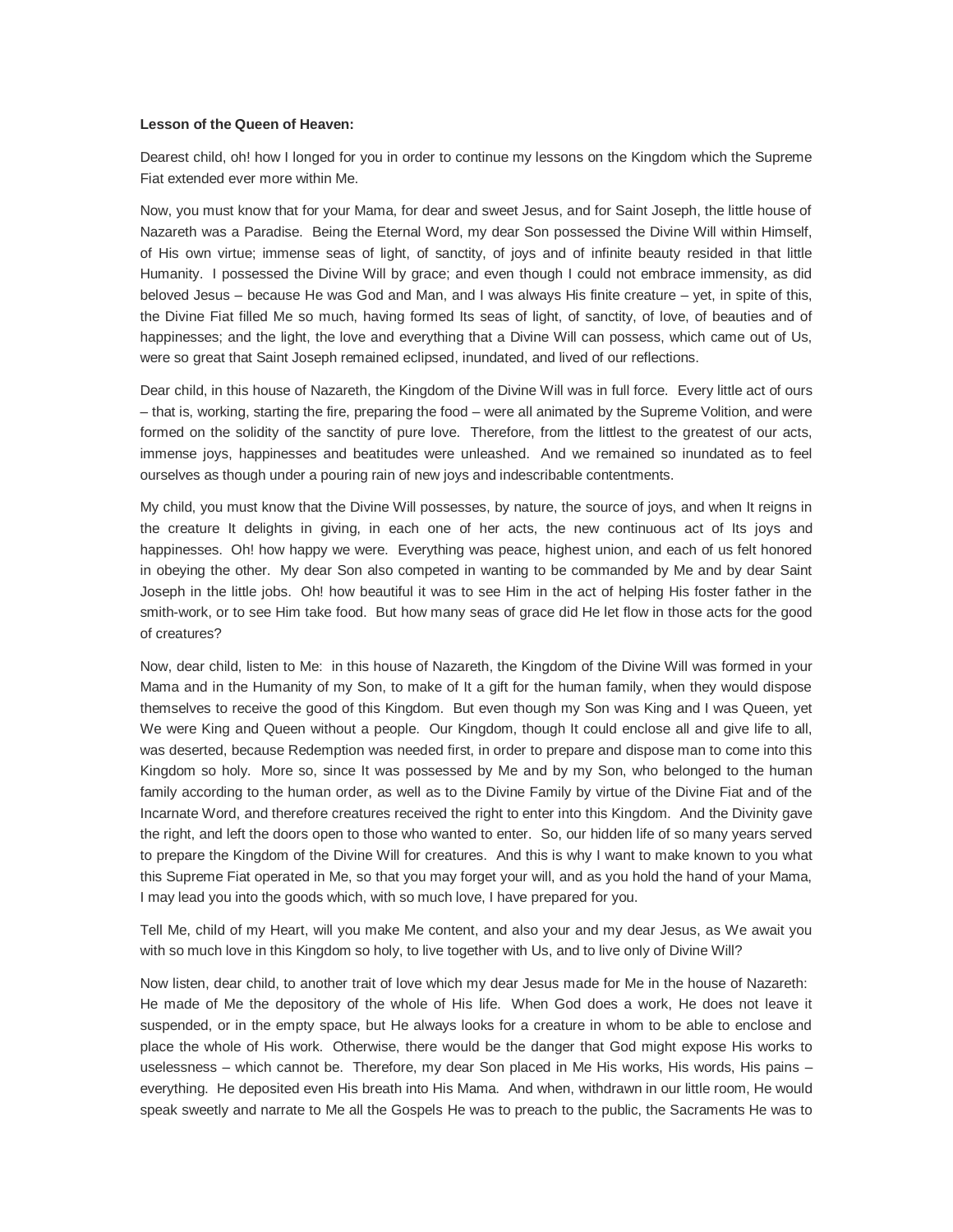institute, He entrusted everything to Me; and depositing everything in Me, He constituted Me perennial channel and source, because His life and all His goods were to come from Me for the good of all creatures. Oh! how rich and happy I felt in feeling that all that my dear Son Jesus did, was being deposited in Me. The Divine Will which reigned in Me gave Me the space to be able to receive everything, and Jesus felt the requital from His Mama of love and glory of the great work of Redemption. What did I not receive from God, because I never did my will, but always His? Everything; even the very life of my Son was at my disposal; and while it remained always in Me, I could bilocate it, to give it to whomever would ask Me for it with love.

Now, my child, a little word to you. If you do always the Divine Will and never your own, and you live in It, I, your Mama, will make the deposit of all the goods of my Son in your soul. Oh, how fortunate you will feel – you will have a divine life at your disposal, which will give you everything. And I, acting as your true Mama, will put Myself on guard, so that this life may grow in you, and form in you the Kingdom of the Divine Will.

#### **The soul:**

Holy Mama, I abandon myself into your arms. I am a little daughter who feels the extreme need of your maternal cares. O please! I pray You to take this will of mine and to enclose it in your Heart. Never give it to me again, that I may be happy to live always of Divine Will; and so I will make You and my dear Jesus content.

## **Little Sacrifice:**

Today, to honor Me, you will come to make three little visits in the house of Nazareth to honor the Holy Family, reciting three *Pater, Ave, Gloria*, praying us to admit you to live in our midst.

#### **Ejaculatory Prayer:**

Jesus, Mary and Joseph, take me with you to live in the Kingdom of the Will of God.

## **Day Twenty-six The Queen of Heaven in the Kingdom of the Divine Will.**

**The Hour of Sorrow approaches. Painful Separation.**

## **Jesus in His Public and Apostolic Life.**

#### **The soul to her Celestial Mother:**

Here I come again to You, my Queen Mama. Today, my love of daughter toward You makes me run to be spectator of when my sweet Jesus, separating from You, goes on His way to form His apostolic life in the midst of creatures. Holy Mama, I know that You will suffer very much; each moment of separation from Jesus will cost You your life; and I, your child, do not want to leave You alone. I want to dry your tears, and with my company, I want to break your loneliness; and as we remain together, You will continue to give me your beautiful lessons on the Divine Will.

#### **Lesson of the Queen of Heaven:**

My dearest child, your company will be very pleasing to Me, because in you I will feel the first gift that Jesus gives Me – a gift made of pure love, produced by His sacrifice and mine; a gift which will cost Me the life of my Son.

Now, pay attention to Me and listen. Hear, my child: a life of sorrow, of loneliness and of long separations from my Highest Good, Jesus, begins for your Mama. His hidden life is ended, and He feels the irresistible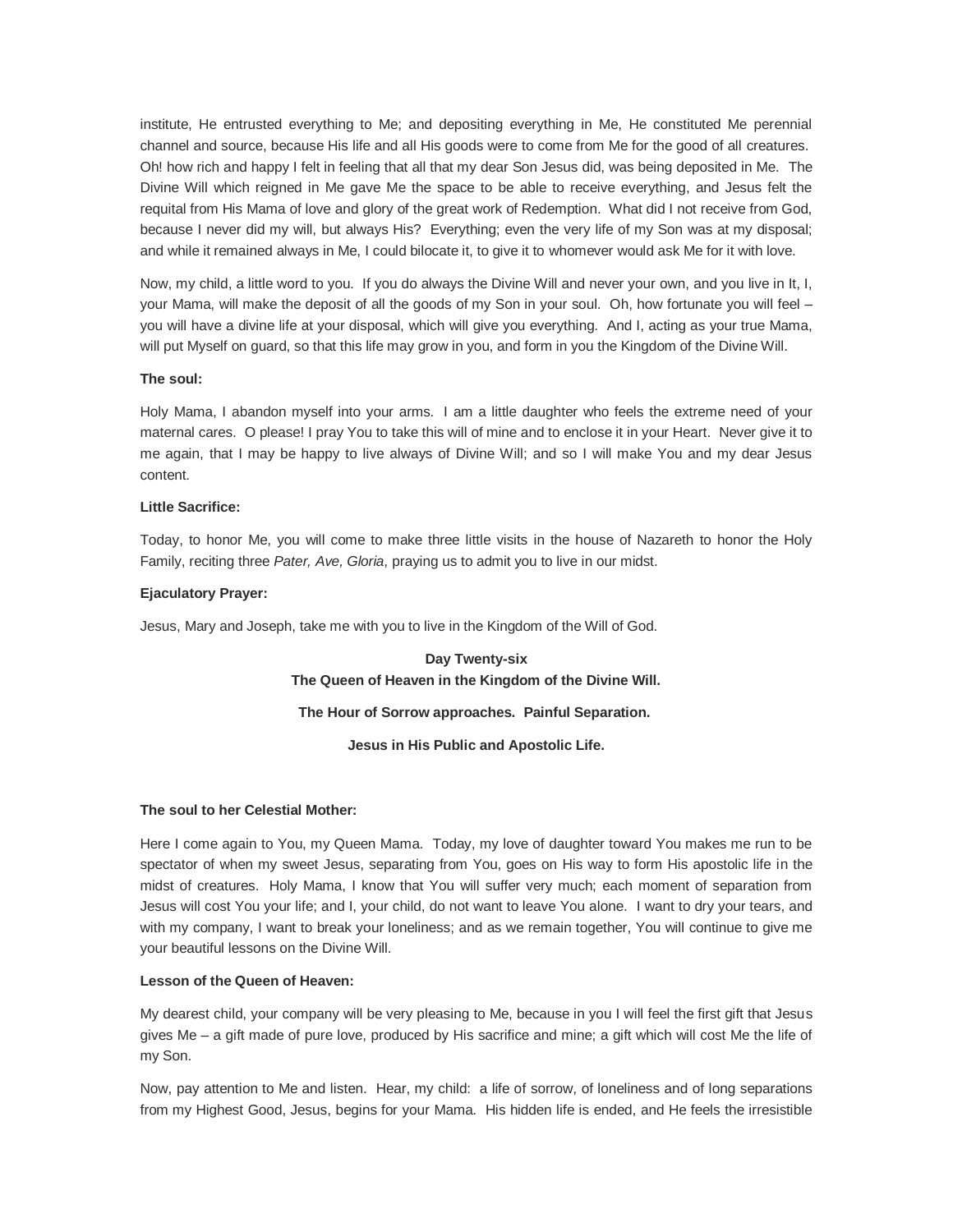need of love to go out in public, to make Himself known, and to go in search of man, lost in the maze of his will, and prey to all evils. Dear Saint Joseph had already died; Jesus was leaving, and I remained alone in the little house.

When my beloved Jesus asked Me for the obedience to leave – because He did nothing without first telling Me – I felt a blow in my Heart, but knowing that that was the Supreme Will, immediately I pronounced my Fiat – I did not hesitate one instant; and between my Fiat and the Fiat of my Son, We separated. In the ardor of our love, He blessed Me, and He left Me. I accompanied Him with my gaze while I could, and then, withdrawing, I abandoned Myself in that Divine Will which was my life. But – oh! power of the Divine Fiat – this Holy Will never let Me lose sight of my Son, nor did He lose Me; on the contrary, I felt His heartbeat in mine, and Jesus felt mine in His.

Dear child, I had received my Son from the Divine Will, and whatever this Holy Will gives, is not subject either to ending or to suffering separation – Its gifts are permanent and eternal. Therefore, my Son was mine; no one could take Him away from Me – neither death, nor sorrow, nor separation – because the Divine Will had given Him to Me. So, our separation was the appearance, but in reality We were fused together; more so, since one was the Will that animated Us. How could We separate?

Now, you must know that the light of the Divine Will allowed Me to see how badly and with how much ingratitude they treated my Son. He directed His step toward Jerusalem; His first visit was to the holy Temple, in which He began the series of His preachings. But – ah! sorrow – His word, full of life, bearer of peace, of love and of order, was misinterpreted and badly listened to – especially by the erudite and the learned of those times. And when my Son said that He was the Son of God, the Word of the Father, the One who had come to save them, they took such offense that they wanted to devour Him with their furious gazes. Oh, how my beloved Good, Jesus, suffered. His creative word, rejected, made Him feel the death which they gave to His divine word; and I was all attention, all eyes, in looking at that Divine Heart, bleeding, and I offered Him my maternal Heart to receive the same wounds, to console Him and give Him a support when He was about to succumb. Oh! how many times, after imparting His word, I saw Him forgotten by all, without anyone who would offer Him a refreshment; alone – alone, outside of the city walls; outside, under the vault of the starry heavens, leaning on a tree, crying and praying for the salvation of all. And I, your Mama, dear child, cried with Him from my little house; and in the light of the Divine Fiat, I sent Him my tears as refreshment, my chaste embraces and my kisses as comfort.

But in seeing Himself rejected by the great, the learned, my beloved Son did not stop, nor could He stop – His love ran, because He wanted souls. So He surrounded Himself with the poor, the afflicted, the sick, the lame, the blind, the mute, and with many other maladies by which the poor creatures were oppressed – all of them images of the many evils which the human will had produced in them. And dear Jesus healed everyone; He consoled and instructed everyone. So He became the friend, the father, the doctor, the teacher of the poor.

My child, it can be said that the poor shepherds were the ones who received Him with their visits at His birth, and the poor are those who follow Him in the last years of His life down here, unto His death. In fact, the poor, the ignorant, are more simple, less attached to their own judgment, and therefore they are more favored, more blessed, and preferred by my dear Son; so much so, that He chose poor fishermen as Apostles, as pillars of the future Church.

Now, dearest child, if I wanted to tell you what my Son and I did and suffered during these three years of His public life, I would be too long. What I recommend to you is that in everything you may do and suffer, your first and last act be the Divine Fiat. In the Fiat I separated from my Son, and the Fiat gave Me the strength to make the sacrifice. In the same way, you will find strength for everything, even in the pains that cost you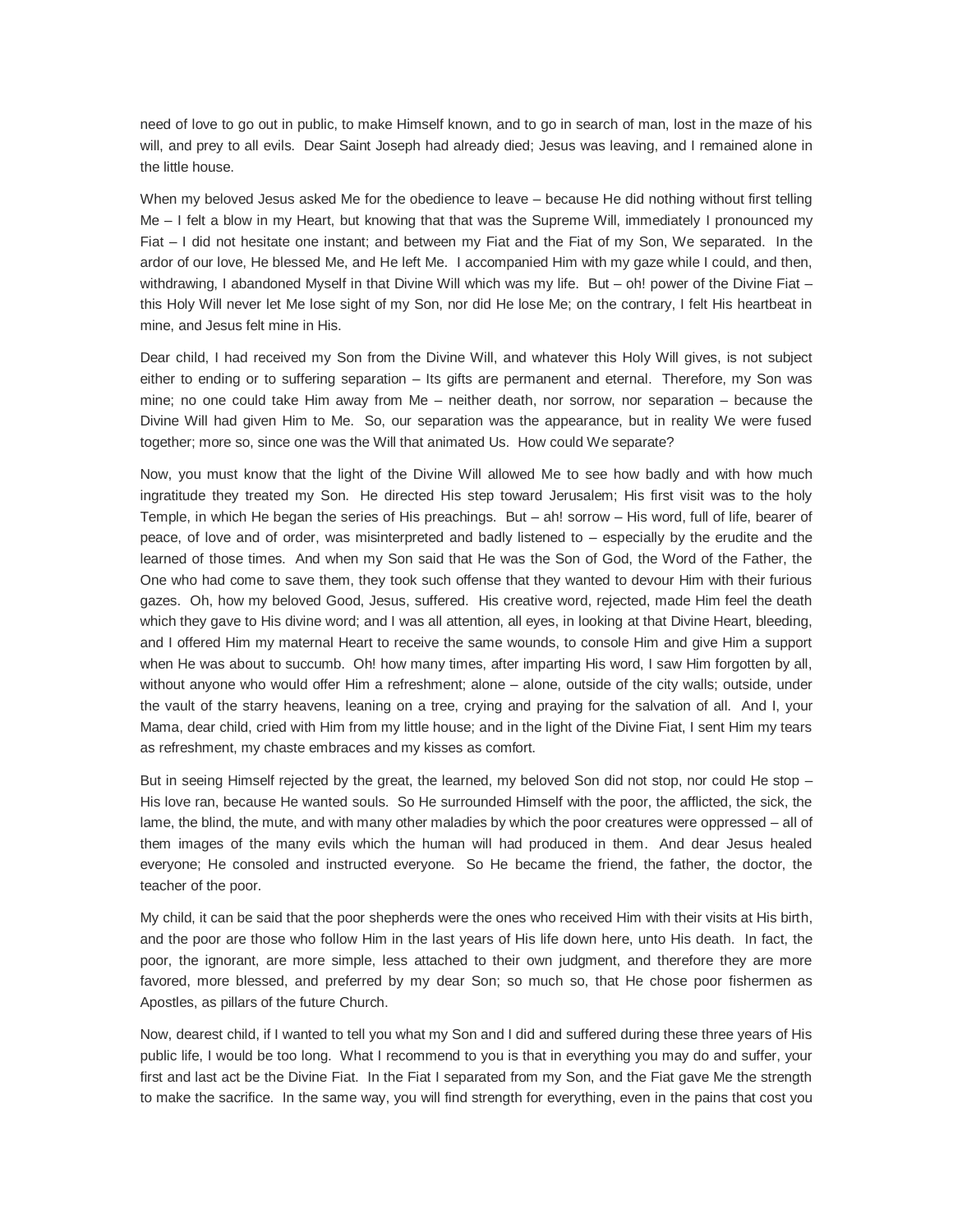your life, if you enclose everything in the Eternal Fiat. Therefore, give your word to your Mama, that you will let yourself be found always in the Divine Will. In this way, you too will feel the inseparability from Me and from our Highest Good, Jesus.

#### **The soul:**

Most sweet Mama, how I compassionate You in seeing You suffer so much. O please, I pray You, pour your tears and those of Jesus into my soul, to reorder it and enclose it in the Divine Fiat.

#### **Little Sacrifice:**

Today, to honor Me, you will give Me all your pains as company to my loneliness, and in each pain you will place an *"I love You"* for Me and for your Jesus, to repair for those who do not want to listen to the teachings of Jesus.

#### **Ejaculatory Prayer:**

Divine Mama, may your word and that of Jesus descend into my heart and form in me the Kingdom of the Divine Will.

## **Day Twenty-seven The Queen of Heaven in the Kingdom of the Divine Will.**

## **Here sounds the Hour of Sorrow. The Passion. A Deicide. The Crying of all Nature.**

#### **The soul to her Sorrowful Mother:**

My dear Sorrowful Mother, today, more than ever, I feel the irresistible need to be close to You. No, I will not move from your side, to be spectator of your bitter sorrows and to ask You, as your child, for the grace to place in me your sorrows and those of your Son Jesus, and also His very death; so that His death and your sorrows may give me the grace to make my will die continually, and make rise again, upon it, the life of the Divine Will.

#### **Lesson of the Queen of Sorrows:**

Dearest child, do not deny Me your company in so much bitterness. The Divinity has already decreed the last day of my Son down here. An Apostle has already betrayed Him, giving Him up into the hands of the Jews, to make Him die. My dear Son, taken by excess of love and not wanting to leave His children, whom He came to search for upon earth with so much love, has already left Himself in the Sacrament of the Eucharist, so that whoever wants Him, may possess Him. So, the life of my Son is about to end, and He is about to take flight to His Celestial Fatherland.

Ah! dear child, the Divine Fiat gave Him to Me, and in the Divine Fiat I received Him; and now, in the same Fiat, I give Him back. My Heart is torn; immense seas of sorrows inundate Me; I feel life leaving Me because of the atrocious spasm. But nothing could I deny to the Divine Fiat; on the contrary, I felt disposed to sacrifice Him with my own hands, had It wanted it so. The strength of the Divine Will is omnipotent, and I felt such strength by virtue of It, that I would have contented Myself with dying rather than deny anything to the Divine Will.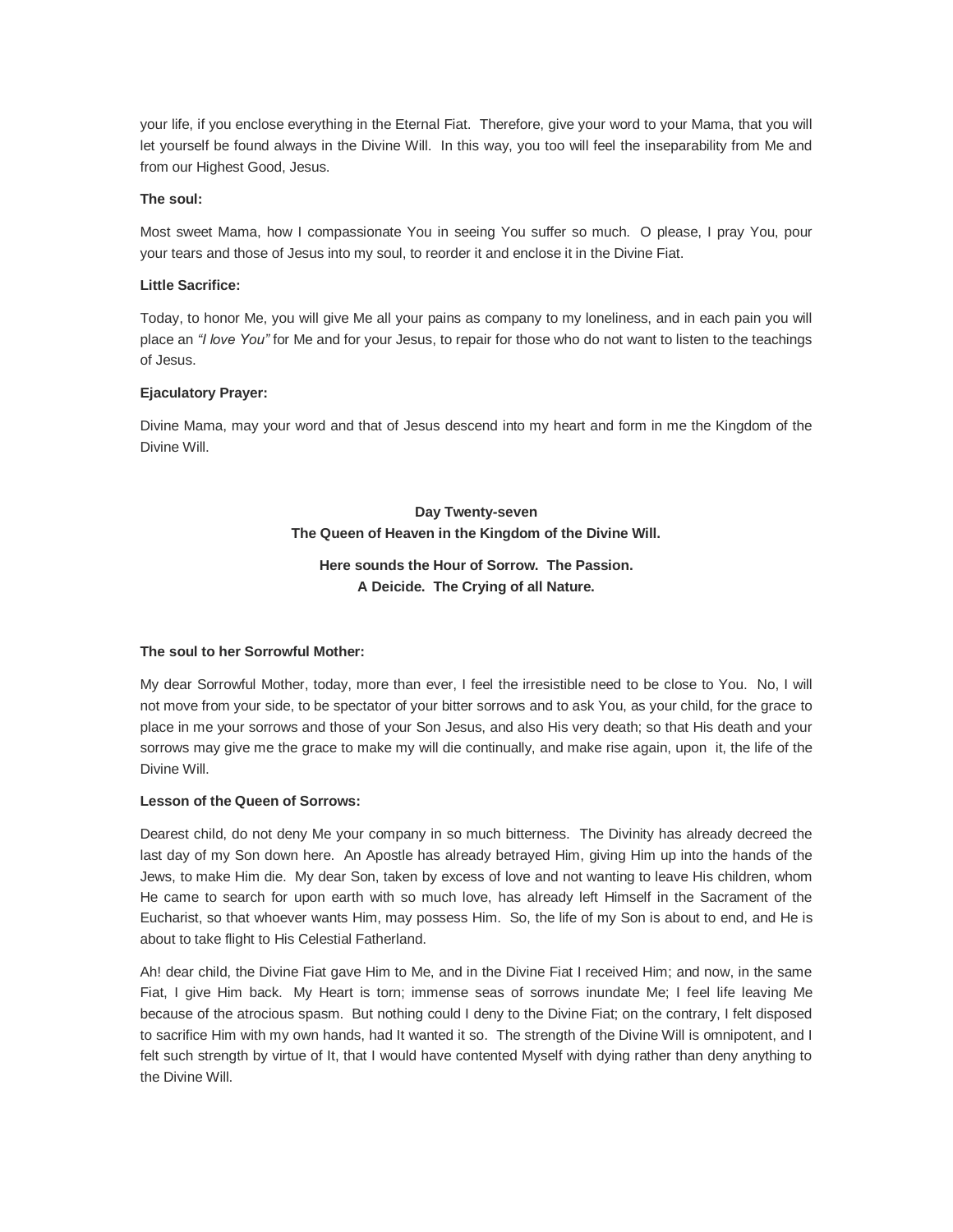Now, my child, listen to Me: my maternal Heart is drowned with pains; just thinking that my Son, my God, my Life, must die, is more than death for your Mama. Yet, I know I must live. What torment, what deep gashes form in my Heart, piercing It all the way through with sharp swords. Yet, dear child, I grieve in saying this, but I must say this to you: in these pains and deep gashes, and in the pains of my beloved Son, there was your soul – your human will. Since it would not let itself be dominated by the Will of God, We covered it with pains, We embalmed it, We fortified it with our pains, so that it would dispose itself to receive the life of the Divine Will.

Ah! if the Divine Fiat had not sustained Me and continued Its course with infinite seas of light, of joy, of happiness, along side the seas of my bitter sorrows, I would have died as many times for as many pains as my dear Son suffered. Oh! how tortured I felt, when He made Himself seen for the last time – pale, with a sadness of death on His face, and with trembling voice, as though wanting to burst into sobs, He told me: "Good-bye Mama. Bless your Son, and give Me the obedience to die. My Divine Fiat and Yours made Me be conceived, and my Divine Fiat and Yours must make Me die. Hurry, Oh dear Mama, pronounce your Fiat, and tell Me: 'I bless You and I give You the obedience to die crucified. So does the Eternal Will want, and so I too want'."

My child, what a blow to my pierced Heart. Yet, I had to say it, because there were no forced pains in Us, but all voluntary. So We blessed each other, and exchanging that gaze which is not able to detach any more from the beloved, my dear Son, my sweet Life, departed; and I, your sorrowful Mama, stayed. But the eye of my soul never lost sight of Him. I followed Him into the Garden, in His terrible agony, and – oh! how my Heart bled in seeing Him abandoned by all, even by His most faithful and dear Apostles.

Dear child, the abandonment of dear ones is one of the greatest sorrows for a human heart in the stormy hours of life; especially for my Son, who had loved them so much and done so much good to them, and who was in the act of giving His life for the very ones who had just abandoned Him in the extreme hours of His life – even more, they had run away. What sorrow! What sorrow! And I, in seeing Him agonize and sweat Blood, agonized together with Him and sustained Him in my maternal arms. I was inseparable from my Son; His pains were reflected in my Heart, liquefied by sorrow and by love, and I felt them more than if they were my own. So I followed Him the whole night; there was not one pain or accusation they gave Him, which did not resound in my Heart. But, at the dawn of the morning, unable to endure any longer, accompanied by the disciple John, by Magdalene and other pious women, I wanted to follow Him step by step, also corporally, from one tribunal to another.

My dearest child, I heard the roaring of the lashes that fell upon the naked body of my Son; I heard the mockeries, the satanic laughter, and the blows they gave Him on His head when they crowned Him with thorns. I saw Him when Pilate showed Him to the people – disfigured and unrecognizable. I felt deafened by the "Crucify Him, Crucify Him!" I saw Him take the Cross upon His shoulders, exhausted, panting. And I, unable to refrain, hastened my step to give Him my last embrace and to dry His face, all wet with Blood. But – no! there was no pity for Us. The cruel soldiers pulled Him by the ropes and made Him fall. Dear child, what harrowing pain, not being able to help my dear Jesus in so many pains. Every pain opened a sea of sorrow in my pierced Heart. Finally, I followed Him to Calvary, where, amid unheard-of pains and horrible contortions, He was crucified and lifted up on the Cross. Only then was it conceded to Me to be at the foot of the Cross, to receive from His dying lips the gift of all my children, and the right and seal of my Maternity over all creatures. Shortly after, amid unheard-of spasms, He breathed His last.

All nature wore mourning, and cried over the death of its Creator. The sun cried, obscuring itself and withdrawing, horrified, from the face of the earth. The earth cried with a strong tremor, ripping open in various places, for the sorrow of the death of its Creator. All cried: the sepulchers by opening, the dead by rising; and even the veil of the Temple cried with sorrow by ripping open. All lost joy, and felt terror and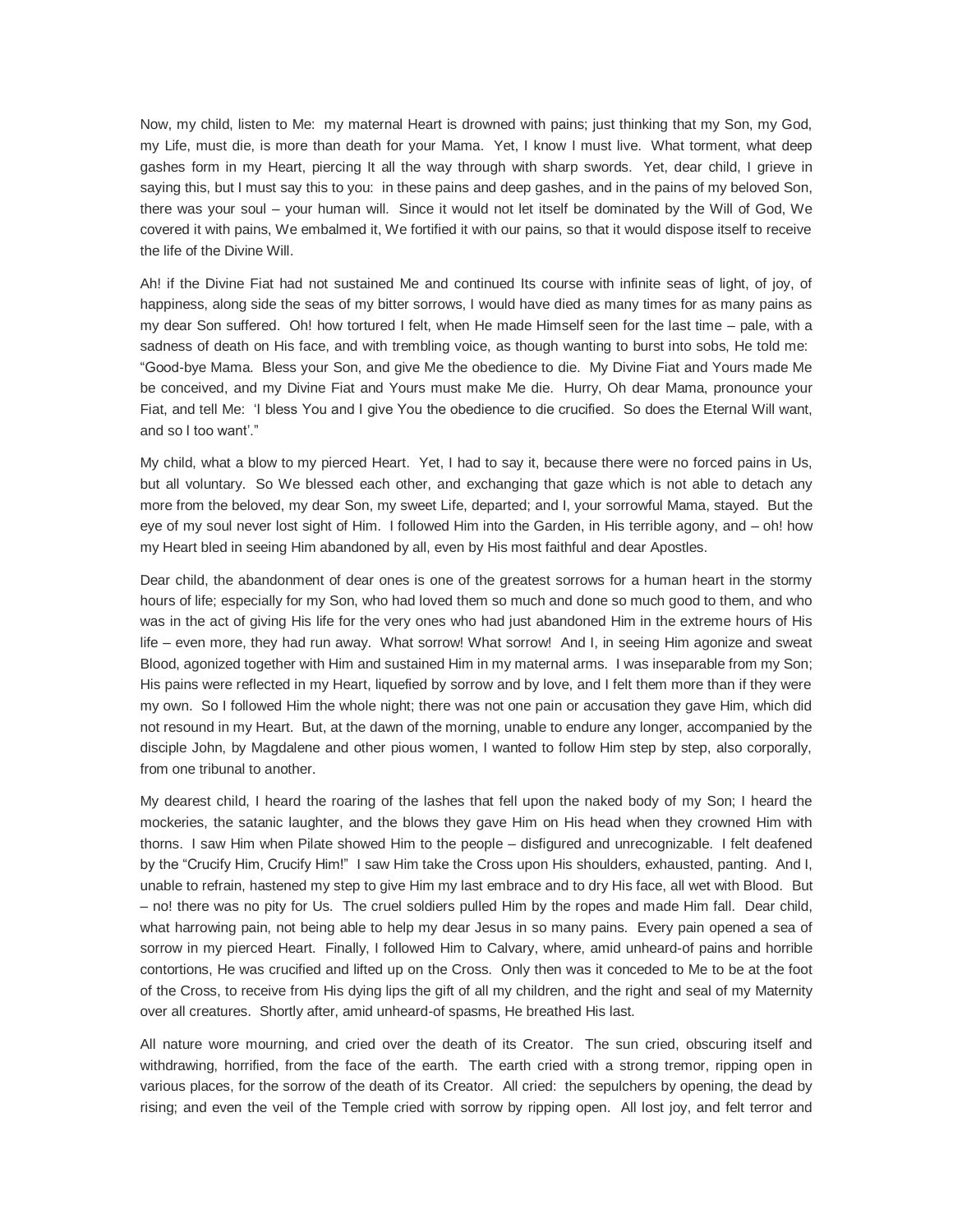fright. My child, your Mama remained petrified with sorrow, waiting to receive Him into my arms, to close Him in the sepulcher.

Now, listen to Me in my intense sorrow; with the pains of my Son I want to speak to you of the great evils of your human will. Look at Him in my sorrowful arms, how disfigured He is. He is the true portrait of the evils that the human will does to the poor creatures. My dear Son wanted to suffer so many pains in order to raise this will again – fallen into the abyss of all miseries; each pain of Jesus and each one of my sorrows called it to rise again in the Divine Will. Our love was so great that in order to place this human will in safety, We filled it with our pains, up to the point of drowning it and enclosing it inside the immense seas of my sorrows, and of those of my beloved Son.

Therefore, on this day of sorrows for your sorrowful Mother – and all for you – in return give Me your will, into my hands, that I may enclose it in the bleeding wounds of Jesus, as the most beautiful victory of His Passion and death, and as the triumph of my most bitter sorrows.

## **The soul:**

Sorrowful Mama, your words wound my heart, and I feel myself dying in hearing that it was my rebellious will that made You suffer so much. Therefore I pray You to enclose it in the wounds of Jesus, that I may live of His pains and of your bitter sorrows.

#### **Little Sacrifice:**

Today, to honor Me, you will kiss the wounds of Jesus, saying five acts of love, and praying Me that my sorrows may seal your will in the opening of His sacred side.

#### **Ejaculatory Prayer:**

May the wounds of Jesus and the sorrows of my Mama give me the grace to make my will rise again in the Will of God.

## **Day Twenty-eight The Queen of Heaven in the Kingdom of the Divine Will. Limbo. The Expectation.**

#### **Victory over Death. The Resurrection.**

### **The soul to her Mother Queen:**

Pierced Mama, your little child, knowing that You are alone, without your beloved Good, Jesus, wants to remain clinging to You to keep You company in your most bitter desolation. Without Jesus, all things change into sorrow for You. The memory of His harrowing pains, the sweet sound of His voice which still resounds in your ear, the charming gaze of dear Jesus, now sweet, now sad, now swollen with tears, but which always enraptured your maternal Heart – as You don't have them with You any more, they are like sharp swords which pierce your pierced Heart through.

Desolate Mama, your dear child wants to give You relief, an act of compassion, for each pain. Even more, I would like to be Jesus, to be able to give You all the love, all the comforts, reliefs and compassion which Jesus Himself would have given You in this state of yours, of bitter desolation. Sweet Jesus gave me to You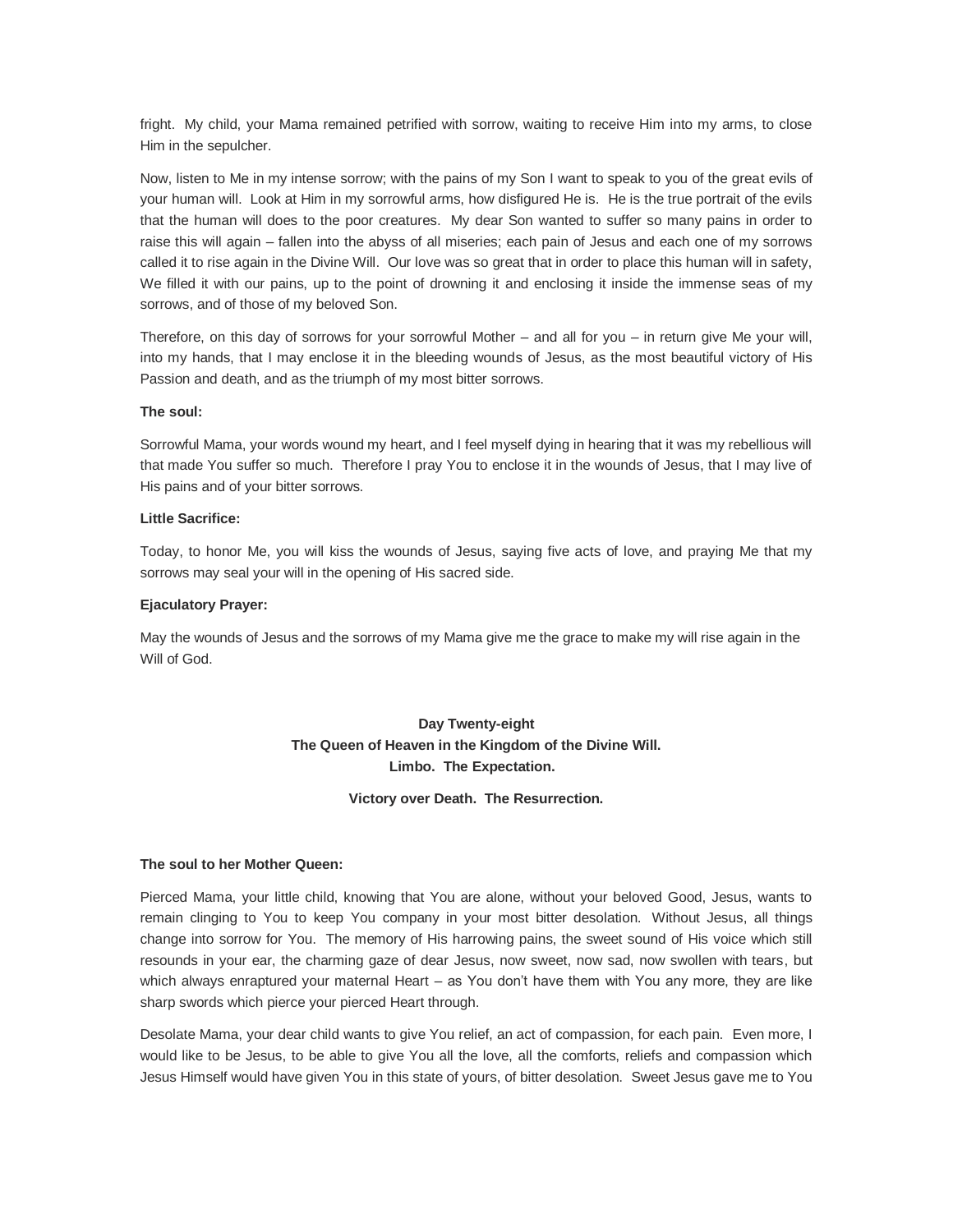as your child; therefore, put me in His place in your maternal Heart, and I will be all of my Mama; I will dry your tears, and I will always keep You company.

## **Lesson of the Desolate Queen and Mother:**

Dearest child, thank you for your company; but if you want your company to be sweet and dear to Me, and bearer of relief to my pierced Heart, I want to find in you the Divine Will operating and dominating, and that you do not surrender even one breath of life to your will. Then, yes, will I exchange you with my Son Jesus, because, His Will being in you, in It I will feel Jesus in your heart, and – oh, how happy I will be to find in you the first fruit of His pains and of His death. In finding my beloved Jesus in my child, my pains will change into joys, and my sorrows into conquests.

Now, listen to Me, child of my sorrows: as my dear Son breathed His last, He descended into Limbo, as triumpher and bearer of glory and happiness to that prison in which were all the Patriarchs and Prophets, the first father Adam, dear Saint Joseph, my holy parents, and all those who had been saved by virtue of the foreseen merits of the future Redeemer. I was inseparable from my Son, and not even death could take Him away from Me. So, in the ardor of my sorrows I followed Him into Limbo and was spectator of the feast, of the thanksgivings, which that whole great crowd of people gave to my Son, who had suffered so much, and whose first step had been toward them, to beatify them and to bring them with Himself to celestial glory. So, as He died, conquests and glory began for Jesus and for all those who loved Him. This, dear child, is symbol of how, as the creature makes her will die through union with the Divine Will, conquests of divine order, glory and joy begin, even in the midst of the greatest sorrows.

Even though the eyes of my soul followed my Son and I never lost sight of Him, at the same time, during those three days in which He was buried, I felt such yearnings to see Him risen, that in my ardor of love I kept repeating: "Rise, my Glory! Rise, my Life!" My desires were ardent, my sighs, of fire – to the point of feeling consumed.

Now, in these yearnings, I saw that my dear Son, accompanied by that great crowd of people, went out of Limbo in act of triumph, and brought Himself to the sepulcher. It was the dawn of the third day, and just as all nature had cried over Him, now it rejoiced; so much so, that the sun anticipated its course to be present at the act in which my Son was rising again. But – oh marvel – before rising again, He showed that crowd of people His Most Holy Humanity – bleeding, wounded, disfigured; the way it had been reduced for love of them and of all. All were moved, and admired the excesses of love and the great portent of Redemption.

Now, my child, oh, how I wish you to be present in the act in which my Son rose again. He was all Majesty; His Divinity, united to His soul, unleashed seas of light and of enchanting beauty, such as to fill Heaven and earth; and, as triumpher, making use of His power, He commanded His dead Humanity to receive His soul again, and to rise, triumphant and glorious, to immortal life. What a solemn act! My dear Jesus triumphed over death, saying: "Death, you will no longer be death – but life."

With this act of triumph, He placed the seal that He was Man and God; and with His Resurrection, He confirmed His doctrine, His miracles, the life of the Sacraments, and the whole life of the Church. Not only this, but He obtained triumph over the human wills, weakened and almost extinguished to true good, to make triumph over them the life of that Divine Will which was to bring to creatures the fullness of sanctity and of all goods. And at the same time, by virtue of His Resurrection, He cast into the bodies the seed of resurrection to everlasting glory. My child, the Resurrection of my Son encloses everything, says everything, confirms everything, and is the most solemn act that He did for love of creatures.

Now, listen to Me, my child; I want to speak to you as the Mama who loves her child very much. I want to tell you what it means to do the Divine Will and to live of It; and my Son and I give you the example. Our life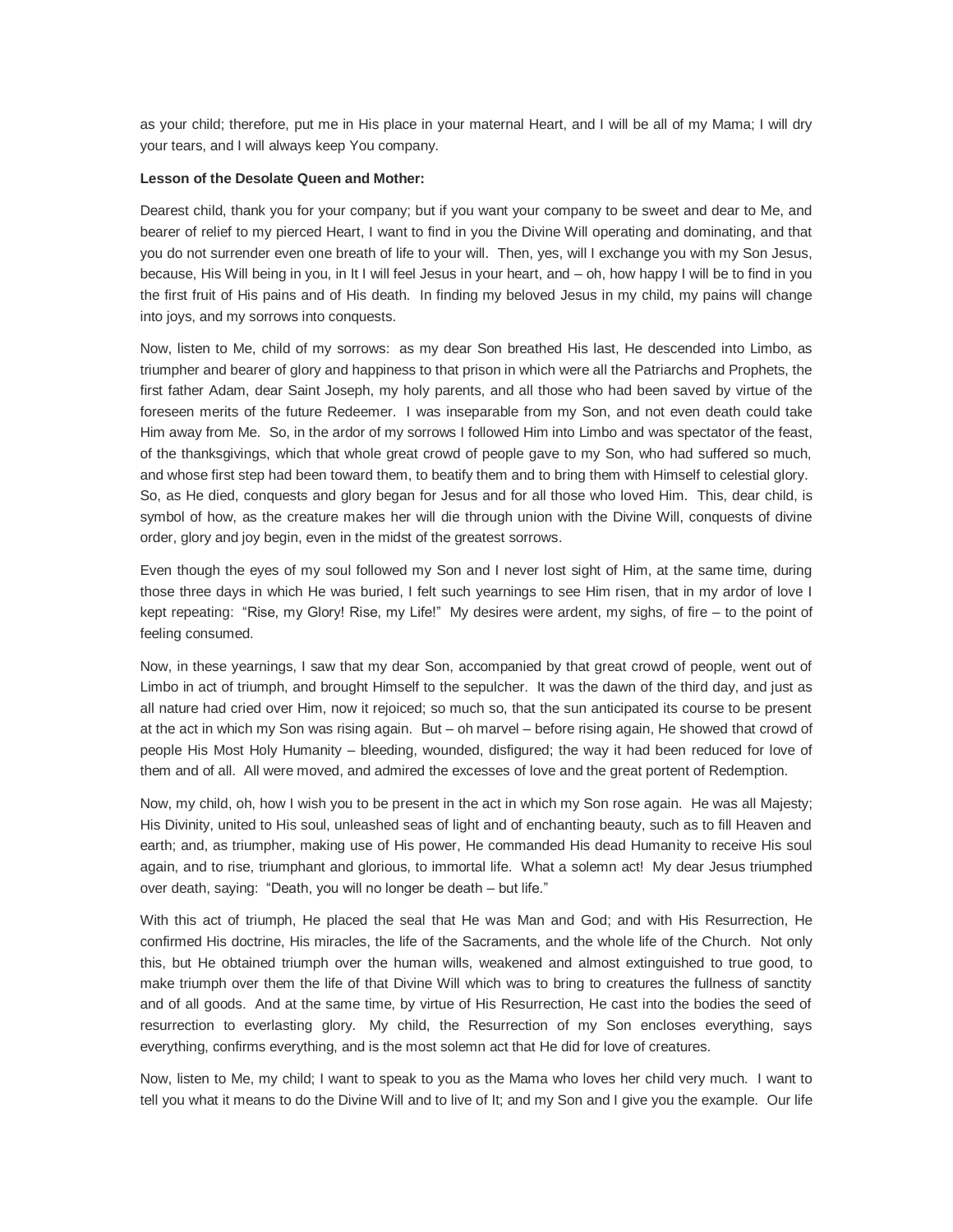was strewn with pains, with poverty, with humiliations, to the point of seeing my beloved Son dying of pains; but in all this ran the Divine Will. It was the life of our pains, and We felt triumphant and conquerors, to the extent of changing even death into life; so much so, that in seeing the great good, We voluntarily exposed ourselves to suffering because, since the Divine Will was in Us, no one could impose himself on It, or on Us. Suffering was in our power, and We called upon it as nourishment and triumph of Redemption, so as to be able to bring good to the entire world.

Now, dear child, if your life and your pains have the Divine Will as their center of life, be certain that sweet Jesus will use you and your pains to give help, light and grace to the whole universe. Therefore, pluck up courage; the Divine Will knows how to do great things wherever It reigns; and in all circumstances, reflect yourself in Me and in your sweet Jesus, and move forward.

## **The soul:**

Holy Mama, if You help me and keep me sheltered under your mantle, acting as my celestial sentry, I am certain that I will convert all my pains into Will of God; and I will follow You, step by step, along the interminable ways of the Supreme Fiat, because I know that your charming love of Mother and your power will conquer my will, and You will keep it in your power and exchange it with the Divine Will. Therefore, my Mama, I entrust myself to You, and I abandon myself into your arms.

## **Little Sacrifice:**

Today, to honor Me, you will say seven times: "Not my will, but Yours be done", offering Me my sorrows to ask Me for the grace that you may always do the Divine Will.

## **Ejaculatory Prayer:**

My Mama, for the sake of the Resurrection of your Son, make me rise again in the Will of God.

## **Day Twenty-nine The Queen of Heaven in the Kingdom of the Divine Will. The Hour of the Triumph. Apparitions of Jesus. The Fugitives cling around the Virgin as the Ark of Salvation and of Forgiveness. Jesus departs for Heaven.**

## **The soul to her Mother Queen:**

Admirable Mother, here I come to You again, on your maternal knees, to unite myself with You in the feast and triumph of the Resurrection of our dear Jesus. How beautiful is your appearance today – all loveliness, all sweetness, all joy. I seem to see You risen together with Jesus. O please, oh Holy Mama, in so much joy and triumph, do not forget your child. Rather, enclose the seed of the Resurrection of Jesus in my soul, so that, by virtue of It, I may rise again fully in the Divine Will, and live always united with You and with my sweet Jesus.

## **Lesson of the Queen of Heaven:**

Blessed child of my maternal Heart, great was my joy and my triumph in the Resurrection of my Son; I felt reborn and risen again in Him. All my sorrows changed into joy and into seas of graces, of light, of love, of forgiveness for creatures, and laid my Maternity over all my children, given to Me by Jesus, with the seal of my sorrows.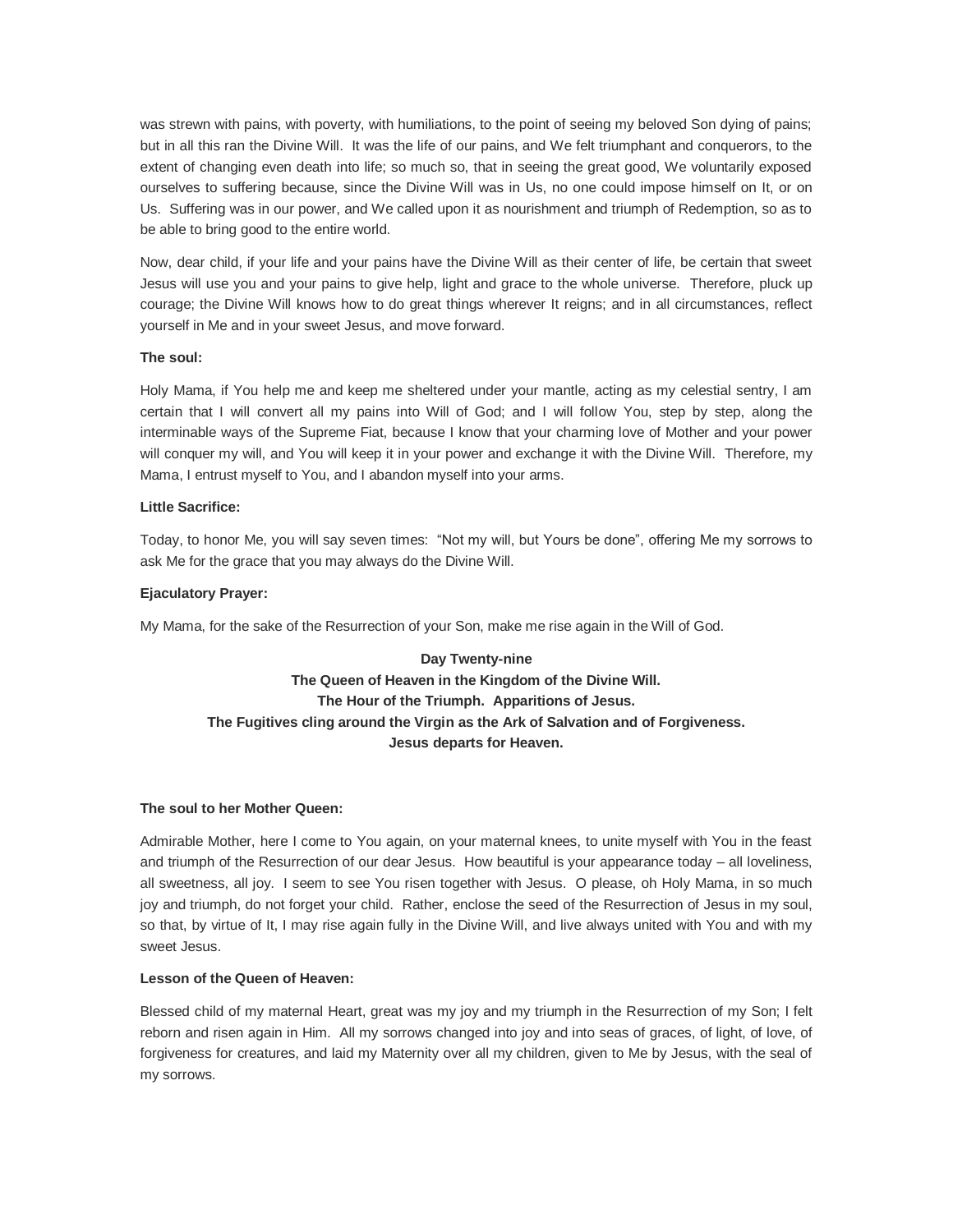Now listen to Me, dear child: you must know that after the death of my Son I withdrew in the cenacle, together with beloved John and Magdalene. But my Heart was pierced because only John was near Me, and in my sorrow I said: "And the other Apostles – where are they?"

But as they heard that Jesus had died, touched by special graces, all moved and weeping, one by one, the fugitives drew around Me, surrounding Me like a crown; and with tears and sighs, they asked for my forgiveness for they had so cravenly abandoned their Master, and had run away from Him. I welcomed them maternally in the ark of refuge and salvation of my Heart; I assured all of them of the forgiveness of my Son, and I encouraged them not to fear. I said to them that their destiny was in my hands, because He had given them all to Me as my children, and I recognized them as such.

Blessed child, you know that I was present at the Resurrection of my Son. But I did not say a word to anyone, waiting for Jesus Himself to manifest Himself as risen, glorious and triumphant. The first one to see Him risen was the fortunate Magdalene; then the pious women. And all came to Me telling Me that they had seen Jesus risen, that the sepulcher was empty; and I listened to all, and with an air of triumph I confirmed all in the faith in the Resurrection. By evening, almost all of the Apostles had seen Him, and all felt as though triumphant at having been the Apostles of Jesus. What change of scene, dear child – symbol of those who have first let themselves be dominated by the human will, represented by the Apostles who run away, abandoning their Master; and their fear and fright is such that they hide, and Peter reaches the point of denying Him. Oh! if they had been dominated by the Divine Will, they would never have run away from their Master, but, courageous and as triumphers, would never have departed from His side, and would have felt honored to lay down their lives to defend Him.

Now, dear child, my beloved Son Jesus remained on earth, risen, for forty days. Very often He appeared to the Apostles and disciples to confirm them in the faith and certainty of His Resurrection; and when He was not with the Apostles, He was with His Mama in the cenacle, surrounded by the souls who had come out of Limbo. But as the term of the forty days expired, beloved Jesus instructed the Apostles, and leaving His Mama as their guide and teacher, He promised us the descent of the Holy Spirit. Then, blessing us all, He departed, taking flight for the vault of the heavens, together with that great crowd of people who had come out of Limbo. All those who were there, and they were a great number, saw Him ascend; but as He went up high, a cloud of light removed Him from their sight.

Now, my child, your Mama followed Him into Heaven, and was present at the great feast of the Ascension. More so, since the Celestial Fatherland was not foreign to Me; and then, the feast of my Son, ascended into Heaven, would not have been complete without Me.

Now a little word to you, dearest child. Everything you have heard and admired has been nothing other than the power of the Divine Will operating in Me and in my Son. This is why I so much love to enclose in you the life of the Divine Will – and operating life – because everyone has It, but the majority of them keep It suffocated and to their service. And while It could operate prodigies of sanctity, of grace, and works worthy of Its power, It is forced by creatures to remain with folded arms, unable to carry out Its power. Therefore, be attentive, and let the Heaven of the Divine Will extend within you and operate, with Its power, whatever It wants and however It wants.

#### **The soul:**

Most Holy Mama, your beautiful lessons enrapture me, and – oh, how I wish and yearn for the operating life of the Divine Will in my soul. I too want to be the inseparable one from my Jesus and from You, my Mama. But to be sure of this, You must take on the commitment to keep my will enclosed in your maternal Heart; and even if You should see that it costs me much, You must never give it to me. Only in this way will I be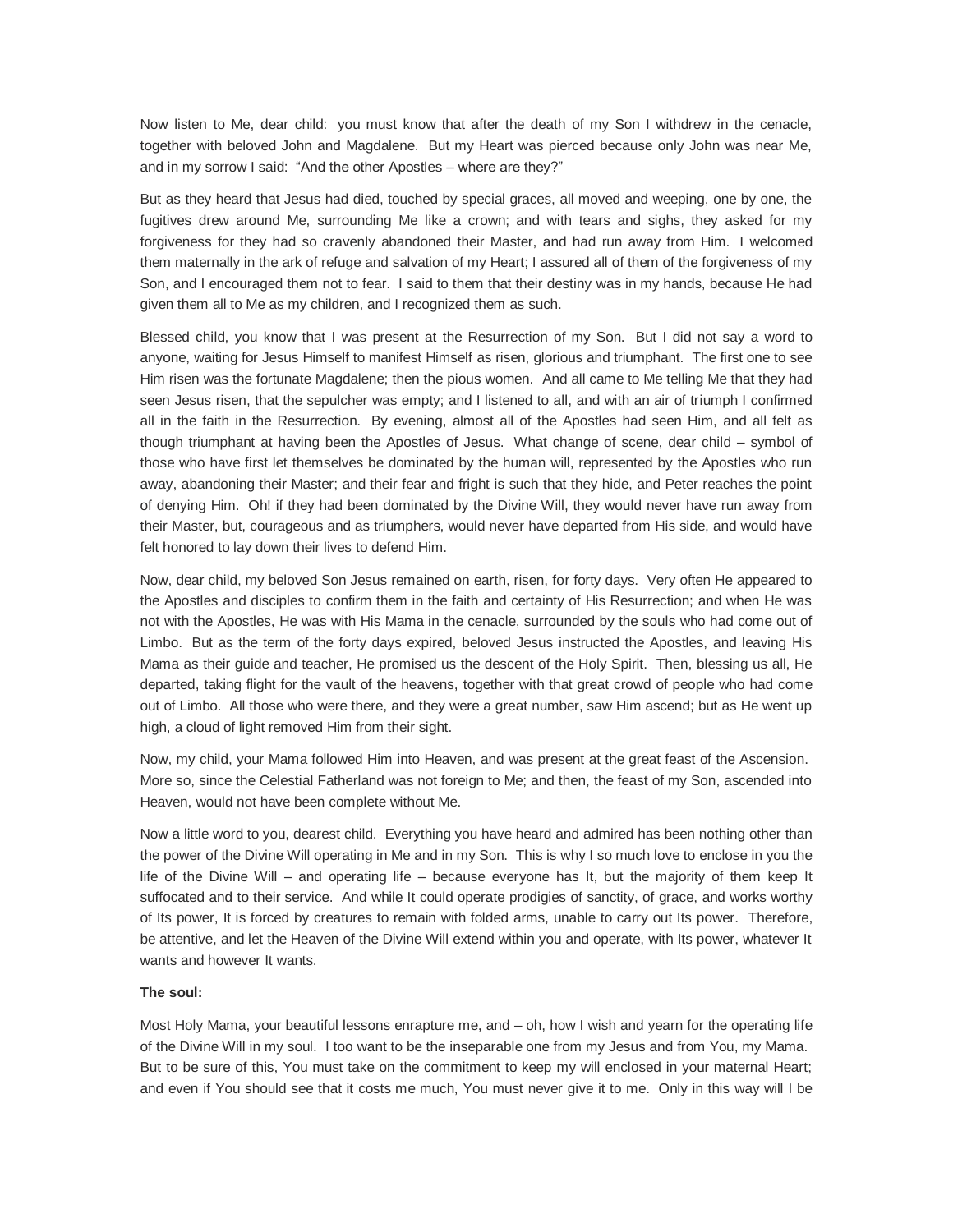certain; otherwise, it will always be words, but I will never do facts. Therefore, your child commends herself to You, and hopes for everything from You.

### **Little Sacrifice:**

Today, to honor Me, you will make three genuflections in the act in which my Son ascended into Heaven, and you will pray Him to make you ascend in the Divine Will.

#### **Ejaculatory Prayer:**

My Mama, with your power, triumph in my soul, and make me be reborn in the Will of God.

## **Day Thirty The Queen of Heaven in the Kingdom of the Divine Will. The Teacher of the Apostles, Central Place of the Nascent Church, and Boat of Refuge.**

#### **The Descent of the Holy Spirit.**

## **The soul to her Celestial Mother:**

Here I come to You again, Sovereign of Heaven. I feel so drawn to You that I count the minutes, waiting for your Supreme Height to call me in order to give me the beautiful surprises of your maternal lessons. Your love of Mother enraptures me, and in knowing that You love me, my heart rejoices, and I feel all the confidence that my Mama will give me so much love, so much grace, as to form the sweet enchantment to my human will; in such a way that the Divine Will may extend Its seas of light within my soul, and place the seal of Its Fiat in all my acts. O please! O Holy Mama, never leave me alone again, and let the Holy Spirit descend into me, that He may burn away all that does not belong to the Divine Will.

#### **Lesson of the Queen of Heaven:**

My blessed child, your words echo in my Heart, and feeling wounded, I pour Myself into you with my seas of graces. Oh, how they run toward my child, to give you the life of the Divine Will. If you are faithful to Me, I will leave you no more; I will always be with you, to give you the food of the Divine Will in each one of your acts, words and heartbeats.

Now listen to Me, my child: our Highest Good, Jesus, has departed for Heaven and is now before His Celestial Father, pleading for His children and brothers, whom He has left upon earth. From the Celestial Fatherland, He looks at everyone – no one escapes Him; and His love is so great that He leaves His Mama on earth as comfort, help, instruction and company for His children and mine.

Now, you must know that as my Son departed for Heaven, I remained together with the Apostles in the cenacle, waiting for the Holy Spirit. They were all around Me, clinging to Me, and we prayed together; they did nothing without my advice. And when I began to speak to instruct them or to narrate some anecdotes about my Son which they did not know – as for example, the details of His birth, His baby tears, His loving traits, the incidents that happened in Egypt, the so many wonders of the hidden life in Nazareth – oh, how attentive they were in listening to Me. They were enraptured in hearing the so many surprises, the so many teachings that He had given Me, which were to serve for them. In fact, my Son had said little or nothing about Himself to the Apostles, reserving for Me the task of making known to them how much He had loved them, and the details which only His Mama knew. So, my child, I was in the midst of my Apostles more than the sun of the day. I was the anchor, the wheel, the boat in which they found refuge, to be safe and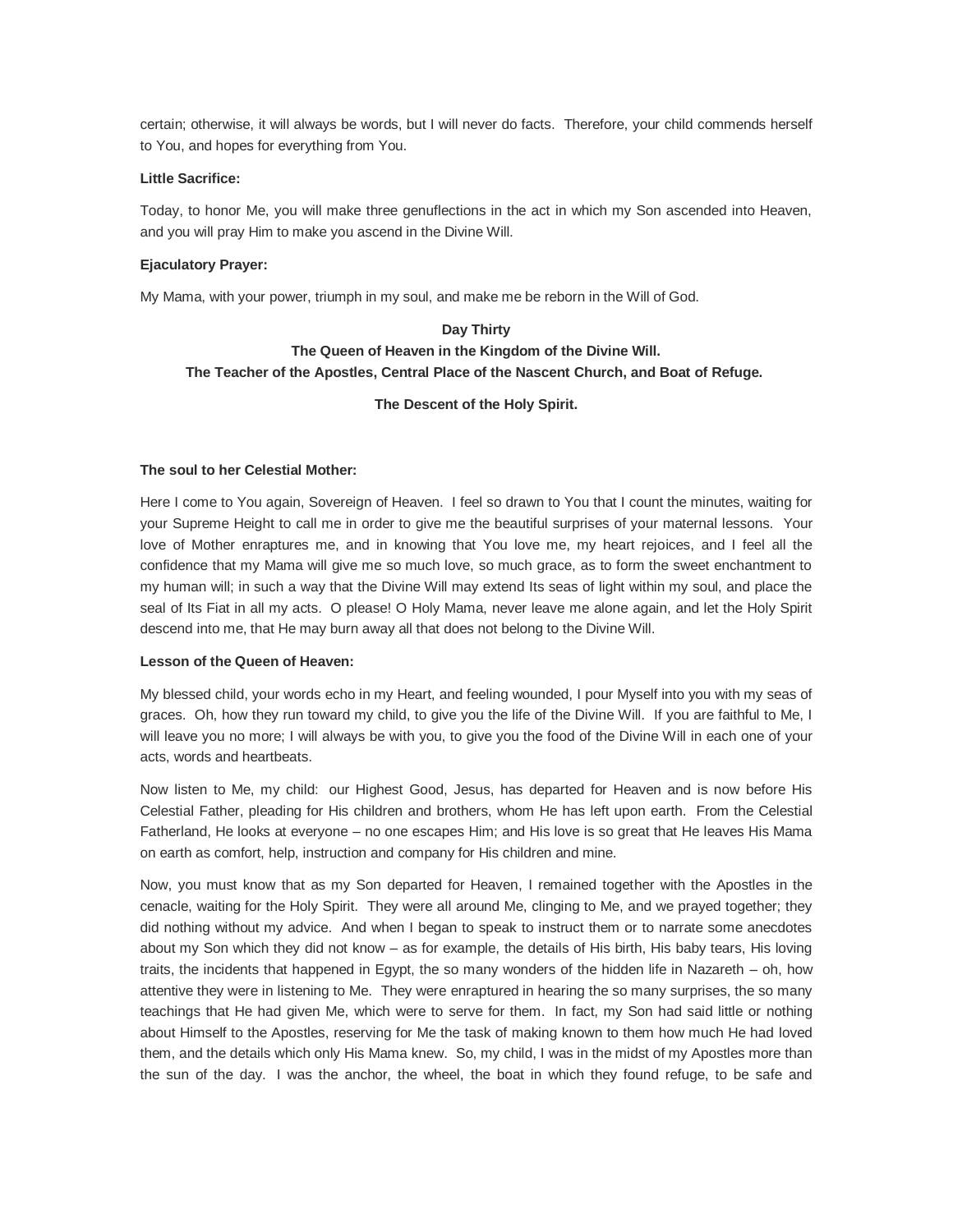sheltered from every danger. Therefore, I can say that I delivered the nascent Church upon my maternal knees, and that my arms were the boat in which I led Her to a safe harbor, and I still lead Her.

Then the time came for the descent of the Holy Spirit, promised by my Son, in the cenacle. What a transformation, my child. As they were invested, they acquired new science, invincible strength, ardent love. A new life flowed within them, which rendered them intrepid and courageous, in such a way that they scattered throughout the whole world to make Redemption known, and to lay down their lives for their Master. I remained with beloved John, and was forced to leave Jerusalem, as the storm of persecution began.

My dearest child, you must know that I still continue my magisterium in the Church – there is nothing which does not descend from Me. I can say that I pour my own self out for love of my children, and I nourish them with my maternal milk. Now, during these times, I want to display a yet more special love by making known how my whole life was formed in the Kingdom of the Divine Will. Therefore I call you onto my knees, into my maternal arms, so that, forming a boat for you, you may be sure to live in the sea of the Divine Will. Greater grace I could not give you. O please! I pray you, make your Mama content – come to live in this Kingdom so holy. And when you see that your will would want to have some act of life, come and take refuge in the safe boat of my arms, saying to Me: "My Mama, my will wants to betray me, and I deliver it to You, that you may put the Divine Will in its place."

Oh, how happy I will be if I am able to say: "My child is all mine, because she lives of Divine Will." And I will make the Holy Spirit descend into your soul, that He may burn away from you all that is human; and by His refreshing breath, He may rule over you and confirm you in the Divine Will.

### **The soul:**

Divine Teacher, today your little child feels her heart swollen, to the point of pouring myself out in crying, and wetting your maternal hands with my tears. A veil of sadness invades me, and I fear that I will not profit from your many teachings and from your many more than maternal cares. My Mama, help me, fortify my weakness, put to flight my fears; and I, abandoning myself in your arms, will be certain to live fully of the Divine Will.

## **Little Sacrifice:**

Today, to honor Me, you will recite seven *Glory Be's* in honor of the Holy Spirit, praying to Me that His prodigies may be renewed over the whole Holy Church.

### **Ejaculatory Prayer:**

Celestial Mama, pour fire and flames into my heart, that they may consume me, and burn away all that is not Will of God.

> **Day Thirty-one The Queen of Heaven in the Kingdom of the Divine Will. Transit from Earth to Heaven. Happy Entrance. Heaven and Earth celebrate the New Comer.**

#### **The soul to her Glorious Queen:**

My dear Celestial Mama, I am back again in your maternal arms, and in looking at You, I see that a sweet smile arises on your most pure lips. Today your attitude is all festive; it seems to me that You want to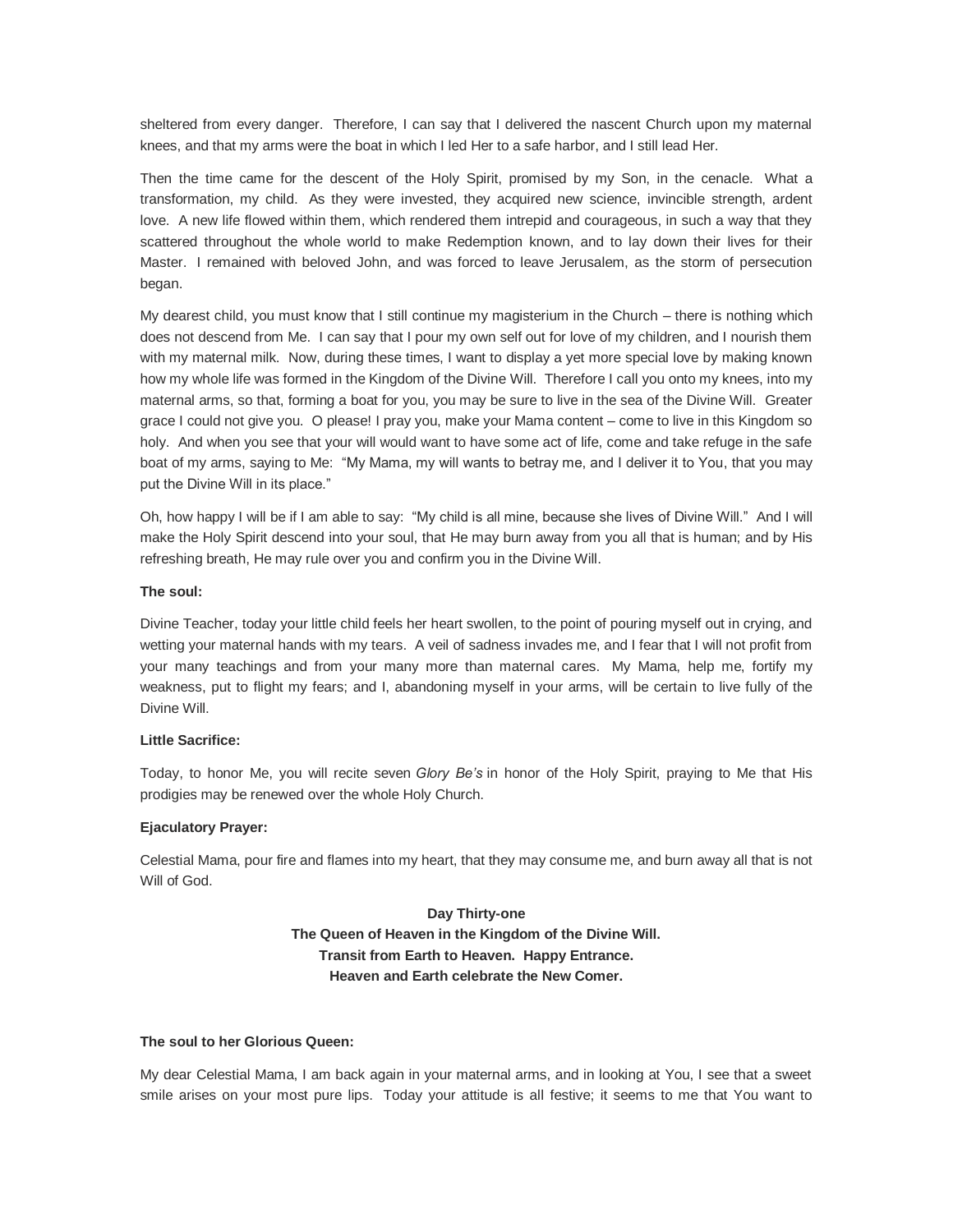narrate to me and confide to your child something that will surprise me even more. Holy Mama, O please! I pray You, with your maternal hands, touch my mind, empty my heart, that I may comprehend your holy teachings and put them into practice.

#### **Lesson of the Queen of Heaven:**

Dearest child, today your Mama is in feast, because I want to speak to you of my departure from earth to Heaven, on the day in which I completed fulfilling the Divine Will on earth. In fact, there was not one breath, or heartbeat, or step in Me, in which the Divine Fiat did not have Its complete act; and this embellished Me, enriched Me, sanctified Me so much, that even the Angels remained enraptured.

Now, you must know that before departing for the Celestial Fatherland, I returned again to Jerusalem with my beloved John. It was the last time that I went past the earth in mortal flesh, and the whole Creation, as though realizing it, prostrated Itself around Me. Even the fish of the sea that I crossed, unto the tiniest little bird, wanted to be blessed by their Queen; and I blessed them all, and gave them my last good-bye. So I arrived in Jerusalem, and withdrawing into an apartment where John brought Me, I enclosed Myself in it never to go out again.

Now, blessed child, you must know that I began to feel within Me such a martyrdom of love, united to ardent yearnings to reach my Son in Heaven, as to feel consumed – to the point of feeling infirm with love; and I had intense deliriums and swoonings, all of love. In fact, I did not know illness or any slight indisposition; in my nature, conceived without sin and lived completely of Divine Will, the seed of natural evils was missing. If pains courted Me so much, they were all in the supernatural order, and these pains were triumphs and honors for your Celestial Mama, and gave Me the field so that my Maternity would not be sterile, but conqueror of many children. Do you see then, dear child, what it means to live of Divine Will? It means to lose the seed of natural evils, which produce, not honors and triumphs, but weaknesses, miseries and defeats.

Therefore, dearest child, listen to the last word of your Mama who is about to leave for Heaven. I would not depart content if I did not leave my child safe. Before departing, I want to make my testament to you, leaving you as dowry that same Divine Will which your Mama possesses, and which engraced Me so much, to the point of making of Me the Mother of the Word, Lady and Queen of the Heart of Jesus, and Mother and Queen of all.

Listen, dear child, this is the last day of the month consecrated to Me. I have spoken to you with great love of that which the Divine Will operated in Me, of the great good It can do, and of what it means to let oneself be dominated by It. I have also spoken to you of the grave evils of the human will. But do you think that it was only to make you a simple narration? No, no; when your Mama speaks, She wants to give. In the ardor of my love, in each word I spoke to you, I bound your soul to the Divine Fiat, and I prepared for you the dowry in which you might live rich, happy, and endowed with divine strength.

Now that I am about to leave, accept my testament; may your soul be the paper on which I write the attestation of the dowry that I give to you, with the gold pen of the Divine Will, and with the ink of the ardent love that consumes Me. Blessed child, assure Me that you will not do your will, ever again. Place your hand on my maternal Heart, and promise Me that you will enclose your will in my Heart, so that, not feeling it, you will not have any occasion to do it, and I will bring it with Me to Heaven, as triumph and victory of my child.

O please! dear child, listen to the last word of your Mama, dying of pure love; receive my last blessing as seal of the life of the Divine Will that I leave in you, which will form your heaven, your sun, your sea of love and of grace. In these last moments, your Celestial Mama wants to drown you with love, and pour Her own self out into you, provided that I obtain my intent of hearing your last word – that you will content yourself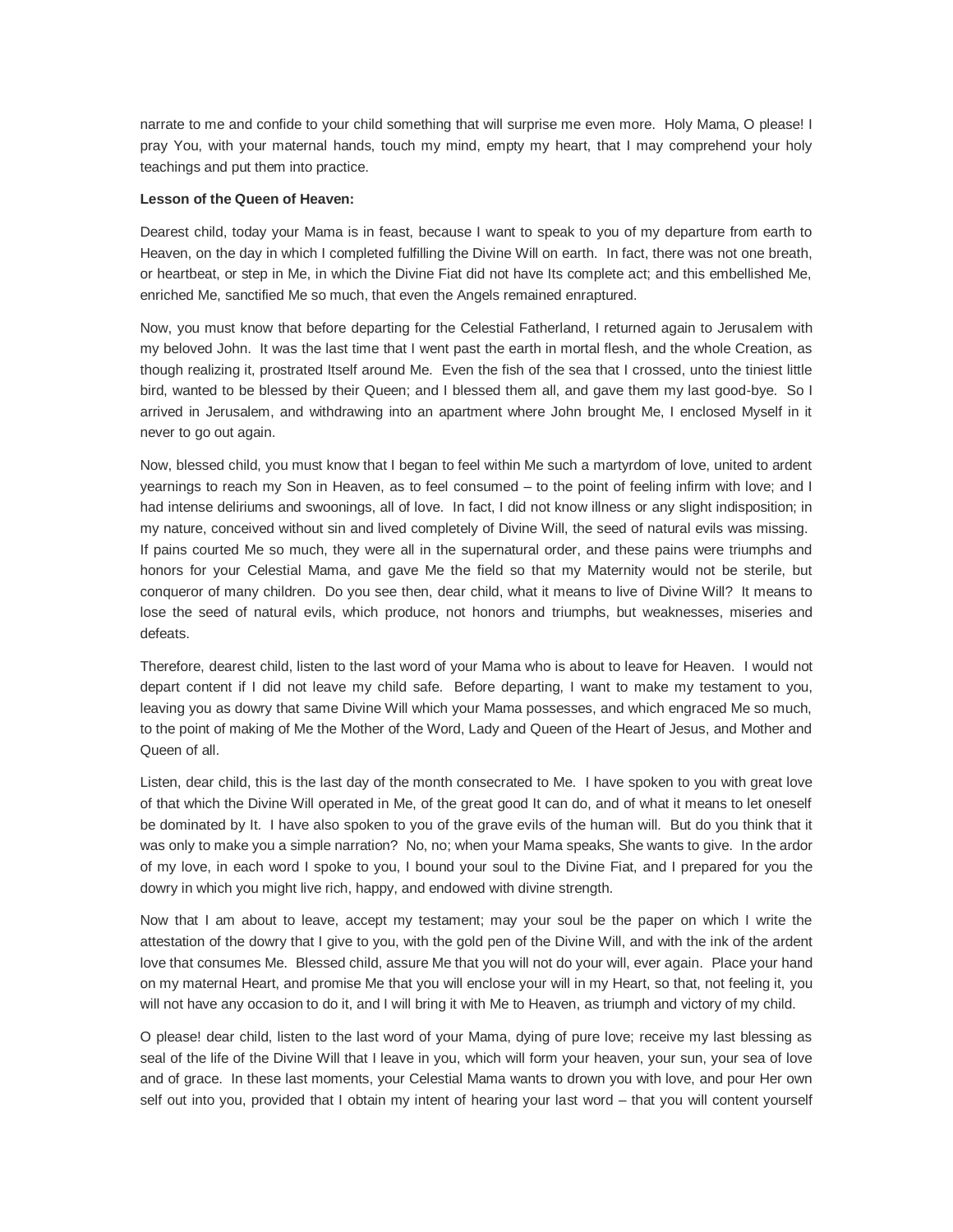with dying, and will make any sacrifice, rather than give one act of life to your will. Say it to me, my child – say it to me.

## **The soul:**

Holy Mama, in the ardor of my sorrow, I say it to You crying: if You see that I am about to do one act alone of my will, make me die; come Yourself to take my soul into your arms, and take me up there; and from the heart, I promise, I swear, never – never to do my will.

#### **The Queen of Love:**

Blessed child, how content I am. I could not decide to narrate to you my departure for Heaven if I did not leave my child safe on earth, endowed with Divine Will. But know that from Heaven I will not leave you – I will not leave you orphan; I will guide you in everything, and from your smallest need, up to the greatest call Me, and immediately I will come to you to act as your Mama.

Now, dear child, listen to Me. I was already infirm with love. The Divine Fiat, in order to console the Apostles, and also Myself, allowed almost in a prodigious way that all the Apostles, except one, would surround Me like a crown at the moment I was about to depart for Heaven. All felt a blow to their hearts, and cried bitterly. I consoled them all; I entrusted to them, in a special way, the nascent Holy Church, and I imparted my maternal blessing to all, leaving in their hearts, by virtue of it, the paternity of love toward souls. My dear Son did nothing but come and go from Heaven; He could no longer be without His Mama. And as I gave my last breath of pure love in the endlessness of the Divine Will, my Son received Me in His arms and took Me to Heaven, in the midst of the angelic choirs that sang praise to their Queen. I can say that Heaven emptied Itself to come to meet Me. All celebrated for Me, and in looking at Me, remained enraptured and said in chorus: "Who is She, who comes from the exile, all cleaving to Her Lord – all beautiful, all holy, with the scepter of Queen? Her greatness is such that the Heavens have lowered themselves to receive Her. No other creature has entered these celestial regions so adorned and striking – so powerful as to hold supremacy over everything."

Now, my child, do you want to know who She is – for whom the whole of Heaven sings praise and remains enraptured? I am She who never did Her own will. The Divine Will abounded so much with Me as to extend heavens more beautiful, suns more refulgent, seas of beauty, of love, of sanctity, such that I could give light to all, love and sanctity to all, and enclose everything and everyone within my heaven. It was the work of the Divine Will operating in Me that had accomplished such a great prodigy; I was the only creature entering Heaven, who had done the Divine Will on earth as It is done in Heaven, and who had formed Its Kingdom in my soul. Now, in looking at Me, the whole Celestial Court was amazed, because as they looked at Me, they found me heaven; and returning to look at Me, they found me sun; and unable to remove their gaze from Me, looking at Me more deeply, they saw Me sea, and found in Me also the most clear earth of my humanity, with the most beautiful flowerings. And, enraptured, they exclaimed: "How beautiful She is! She has everything centralized within Herself – She lacks nothing. Among all the works of Her Creator, She is the only complete work of the whole Creation."

Now, blessed child, you must know that this was the first feast made in Heaven for the Divine Will, which had worked so many prodigies in Its creature. So, at my entrance into Heaven, the whole Celestial Court celebrated that which, beautiful and great, the Divine Fiat can operate in the creature. Since then, these feasts have never been repeated, and this is why your Mama loves so much that the Divine Will reign in souls in an absolute way: to give It the field in order to let It repeat Its great prodigies and Its marvelous feasts.

#### **The soul:**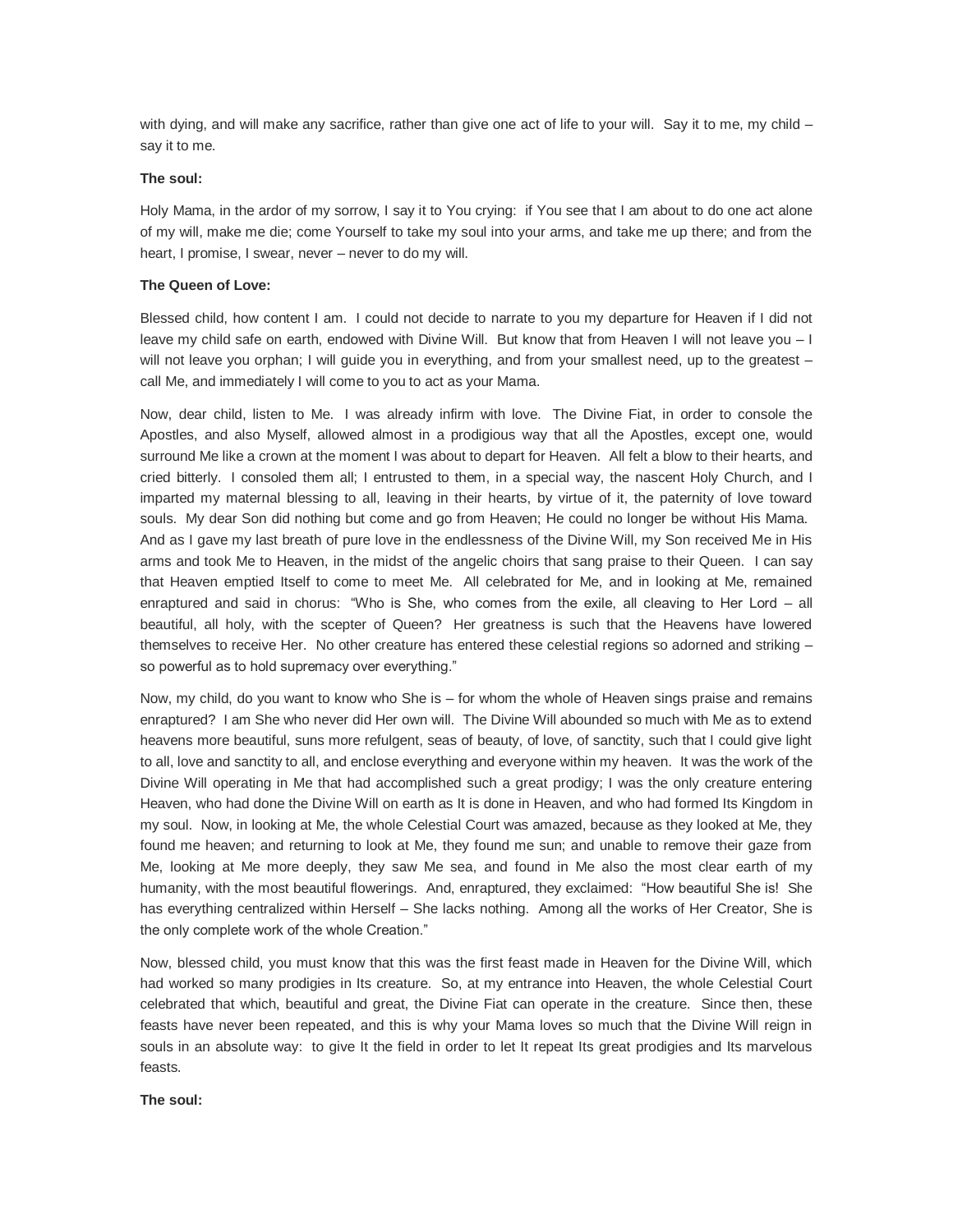Mama of love, Sovereign Empress, O please! from the Heaven in which You gloriously reign, turn your pitying gaze upon the earth and have pity on me. Oh, how I feel the need of my dear Mama. I feel life missing in me without You; everything vacillates without my Mama. Therefore, do not leave me halfway on my path, but continue to guide me until all things convert into Will of God for me, so that It may form Its life and Its Kingdom in me.

### **Little Sacrifice:**

Today, to honor Me, you will recite three *Glory Be's* to the Most Holy Trinity, to thank Them in my name for the great glory They gave Me when I was assumed into Heaven; and you will pray Me to come to assist you at the moment of your death.

#### **Ejaculatory Prayer:**

Celestial Mama, enclose my will in your Heart, and leave the Sun of the Divine Will in my soul.

#### **Offering of the human will to the Celestial Queen**

Most sweet Mama, here I am, prostrate at the foot of your throne. I am your little child, I want to give You all my filial love, and as your child, I want to braid all the little sacrifices, the ejaculatory prayers, my promises to never do my will, which I have made many times during this month of graces. And forming a crown, I want to place it on your lap as attestation of love and thanksgiving for my Mama.

But this is not enough; I want You to take it in your hands as the sign that You accept my gift, and at the touch of your maternal fingers, convert it into many suns, for at least as many times as I have tried to do the Divine Will in my little acts.

Ah! yes, Mother Queen, your child wants to give You homages of light and of most refulgent suns. I know that You have many of these suns, but they are not the suns of your child; so I want to give You mine, to tell You that I love You, and to bind You to loving me. Holy Mama, You smile at me and, all goodness, You accept my gift; and I thank You from the heart. But I want to tell You many things; I want to enclose my pains, my fears, my weaknesses, my whole being in your maternal Heart, as the place of my refuge – I want to consecrate my will to You. O please! my Mama, accept it; make of it a triumph of grace, and a field on which the Divine Will may extend Its Kingdom. This will of mine, consecrated to You, will render us inseparable, and will keep us in continuous relations. The doors of Heaven will not be closed for me, because, as I have consecrated my will to You, You will give me Yours in exchange. So, either the Mama will come and stay with her child on earth, or the child will go to live with her Mama in Heaven. Oh! how happy I will be.

Listen, dearest Mama, in order to make the consecration of my will to You more solemn, I call the Sacrosanct Trinity, all the Angels, all the Saints, and before all I protest – and with an oath – to make the solemn consecration of my will to my Celestial Mama.

And now, Sovereign Queen, as the fulfillment, I ask for your holy blessing, for myself and for all. May your blessing be the celestial dew which descends upon sinners to convert them, and upon the afflicted to console them. May it descend upon the whole world and transform it in good; may it descend upon the purging souls and extinguish the fire that burns them. May your maternal blessing be pledge of salvation for all souls.

Appendix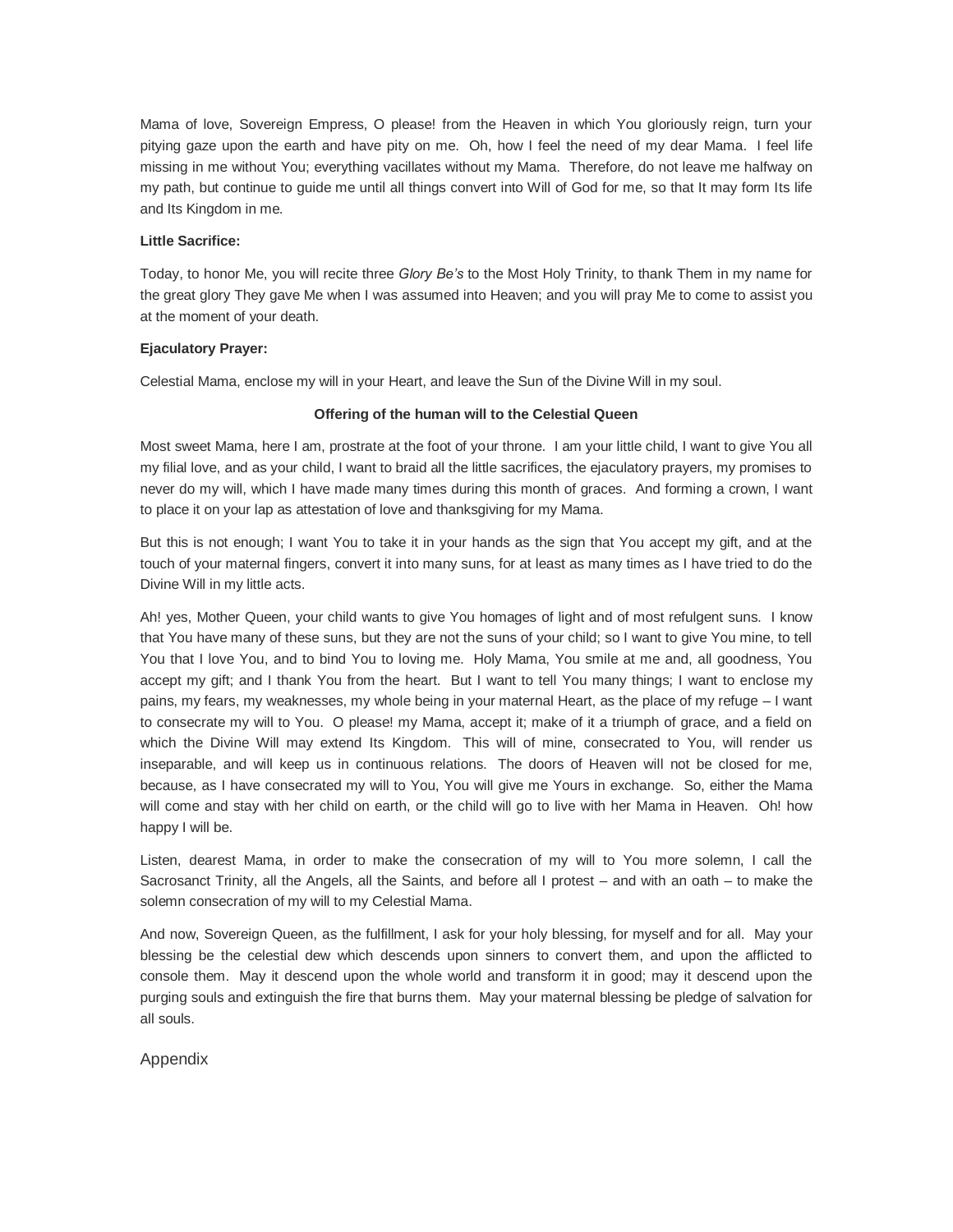The following six lessons and meditations were also written by Luisa at a later time, and were included in book *"The Queen of Heaven in the Kingdom of the Divine Will"*published in 1937 under the care of Luisa's confessor, Fr. Benedetto Calvi. They are being added here below as an appendix which enriches and expands the thirty one lessons of the *"Virgin Mary in the Kingdom of the Divine Will".*

Day Twenty (a[\)\[4\]](http://divinewill.org/virgin_mary_in_the_kingdom_of_the.htm#_ftn4)

The Queen of Heaven in the Kingdom of the Divine Will. In the Ardor of Her Love, feeling Herself the Mother of Jesus, Mary sets out in search of Hearts to be Sanctified.

Visit to St. Elisabeth; Sanctification of John.

## **The soul to her Celestial Mother:**

Celestial Mama, your poor child has extreme need of You. Since You are my Mother and the Mother of Jesus, I feel the right to be near You, to place myself at your side, and to follow your steps in order to model mine. O please! Holy Mama, give me your hand, and take me with You, that I may learn to behave well in the different actions of my life.

#### **Lesson of the Queen of Heaven:**

Blessed child, how sweet is your company to Me. In seeing that you want to follow Me in order to imitate Me, I feel refreshment for the flames of love that devour Me. Oh! yes, having you near Me, I will be able to teach you more easily how to live of Divine Will. While you follow Me, listen to Me.

As soon as I became Mother of Jesus and your Mother, my seas of love doubled, and unable to contain them all, I felt the need to pour them out, and to be the first bearer of Jesus to creatures, even at the cost of great sacrifices. But, what am I saying – sacrifices? When one really loves, sacrifices and pains are refreshments; they are reliefs and outpourings of the love that one possesses. Oh! my child, if you do not experience the good of sacrifice, if you do not feel how it brings the most intimate joys, it is a sign that the divine love does not fill all your soul, and therefore that the Divine Will does not reign as Queen in you. It alone gives such strength to the soul as to render her invincible and capable of bearing any pain.

Place your hand upon your heart, and observe how many voids of love there may be in it. Reflect: that secret self-esteem, that becoming disturbed at every slightest adversity, those little attachments you feel to things and to people, that tiredness in good, that bother caused in you by that which is not to your liking, are equivalent to as many voids of love in your heart; voids which, like little fevers, deprive you of the strength and of the desire to be filled with Divine Will. Oh! how you too will feel the refreshing and conquering virtue in your sacrifices, if you fill these voids with love.

My child, give Me your hand now, and follow Me, because I will continue to give you my lessons.

So I departed from Nazareth, accompanied by Saint Joseph, facing a long journey, and crossing mountains to go visit Elisabeth in Judea, who, in her advanced age, had miraculously become a mother. I went to her, not to make her a simple visit, but because I burned with the desire to bring her Jesus. The fullness of grace, of love, of light that I felt within Me, pushed Me to bring, to multiply – to increase a hundredfold the life of my Son in creatures.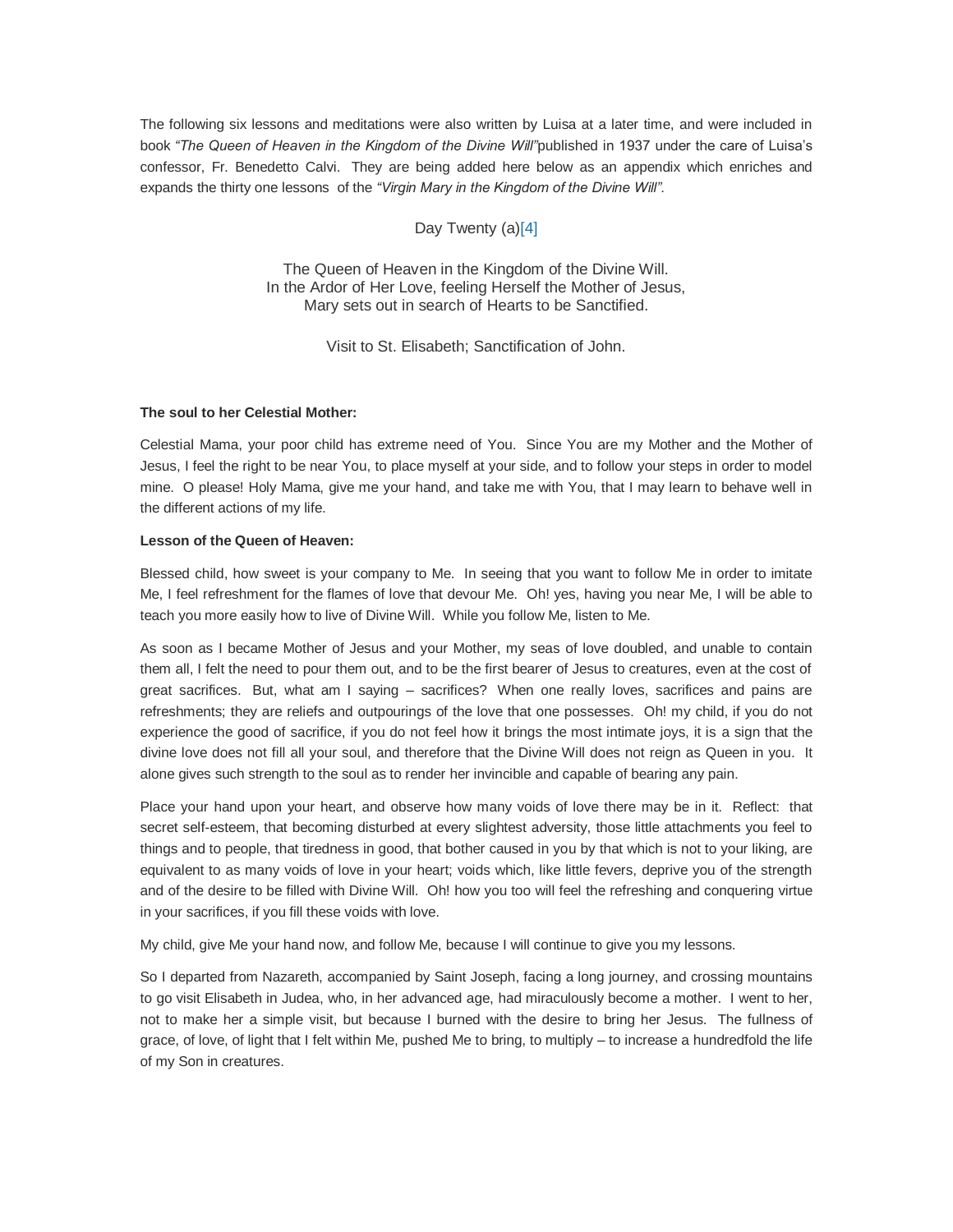Yes, my child, the love of Mother which I had for all men, and for you in particular, was so great, that I felt the extreme need to give my dear Jesus to all, so that all might possess Him and love Him. The right of Mother, given to Me by the Fiat, enriched Me with such power as to multiply Jesus as many times as there are creatures who want to receive Him. This was the greatest miracle I could perform: to have Jesus ready to give to whomever desired Him. How happy I felt.

How I wish that you too, my child, in approaching people and in making visits, would always be the bearer of Jesus, capable of making Him known, and yearning to make Him loved.

After several days of travel, finally I arrived in Judea, and I hastened to the house of Elisabeth. She came to meet Me in feast. At the greeting I gave her, marvelous phenomena occurred. My little Jesus exulted in my womb, and fixing on little John in the womb of his mother with the rays of His Divinity, He sanctified him, gave him the use of reason, and made known to him that He was the Son of God. And John leaped so vigorously with love and with joy that Elisabeth felt shaken. She too, touched by the light of the Divinity of my Son, recognized that I had become the Mother of God; and in the emphasis of her love, trembling with gratitude, she exclaimed: "Whence comes to me so much honor, that the Mother of my Lord should come to me?"

I did not deny the highest mystery; rather, I humbly confirmed it. Praising God with the song of the Magnificat – sublime canticle, through which the Church continuously honors Me – I announced that the Lord had done great things in Me, His handmaid, and that because of this, all peoples would call Me blessed.

My child, I felt devoured with the desire to pour out the flames of love that consumed Me, and to reveal my secret to Elisabeth, who also longed for the Messiah to come upon earth. A secret is a need of the heart which, irresistibly, is revealed to persons who are capable of understanding each other.

Who can ever tell you how much good my visit brought to Elisabeth, to John, and to their whole household? Each one remained sanctified, filled with gladness, felt unusual joys, and comprehended things unheard-of. And John, in particular, received all the graces which were necessary for him, to prepare himself to be the precursor of my Son.

Dearest child, the Divine Will does great and unheard-of things wherever It reigns. If I worked many prodigies, it was because It had Its royal place in Me. If you let the Divine Will reign in your soul, you too will become the bearer of Jesus to creatures – you too will feel the irresistible need to give Him to all.

## **The soul:**

Holy Mama, how I thank You for your beautiful lessons. I feel that they have such power over me as to make me yearn continuously to live in the Divine Will. But so that I may obtain this grace – come, descend into my soul together with Jesus; renew for me the visit you made to St. Elisabeth and the prodigies You worked for her. Ah! yes, my Mama, bring me Jesus – sanctify me. With Jesus I will be able to do His Most Holy Will.

## **Little Sacrifice:**

To honor Me, you will recite the *Magnificat* three times, in thanksgiving for the visit I made to St. Elisabeth.

## **Ejaculatory Prayer:**

Holy Mama, visit my soul, and prepare in it a worthy dwelling for the Divine Will.

## **Day Twenty-three (a[\)\[5\]](http://divinewill.org/virgin_mary_in_the_kingdom_of_the.htm#_ftn5)**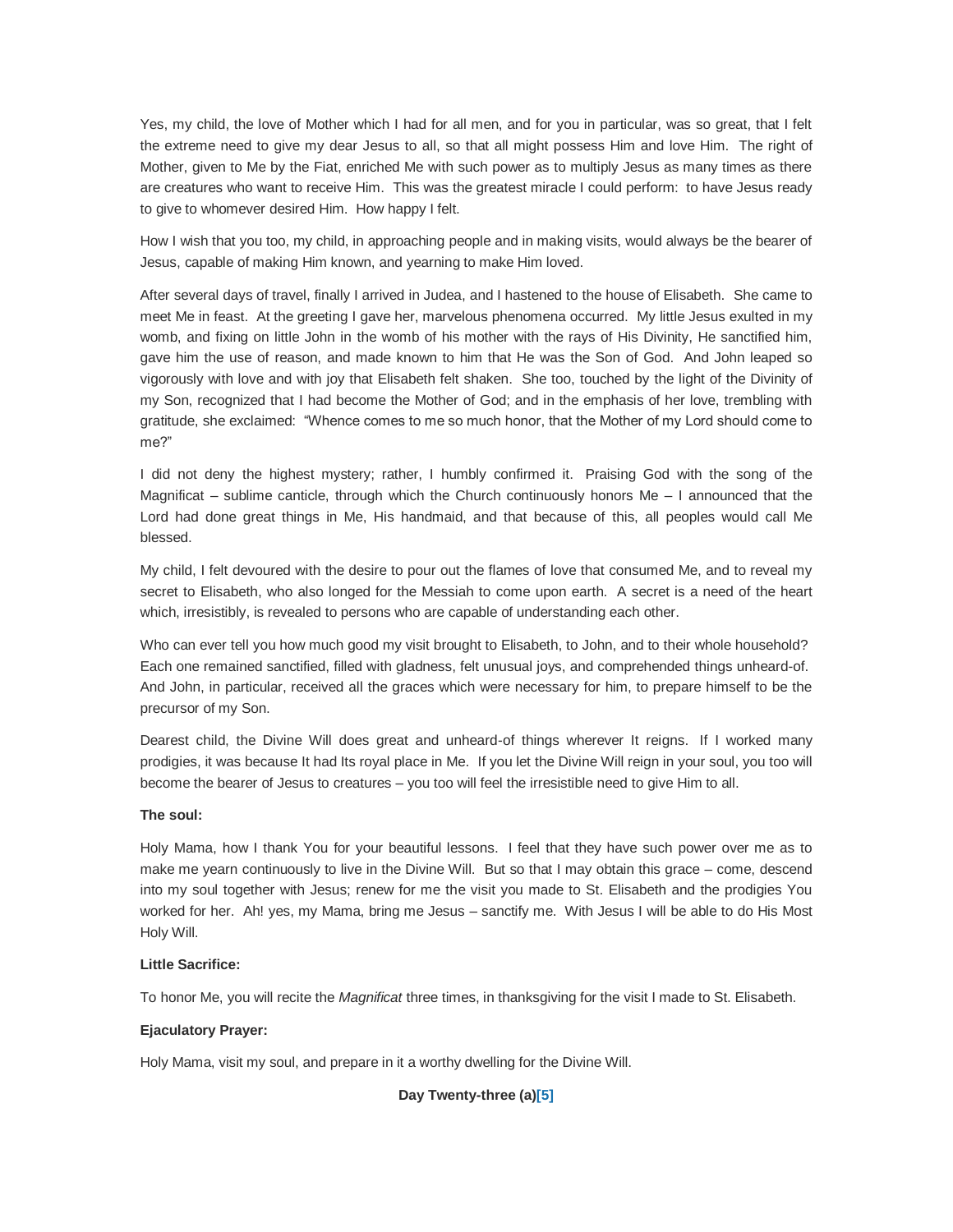The Queen of Heaven in the Kingdom of the Divine Will.

Here sounds the First Hour of Sorrow.

Heroism in submitting the Infant Jesus to the Harsh Cut of Circumcision.

## **The soul to her Celestial Mother:**

Divine Mama, your love calls me powerfully to You, because You want to let me share in your joys and in your sorrows, to enclose them in my heart as pledge of your love and of that of little Baby Jesus, that I may comprehend how much You have loved me, and how obliged I am to imitate You, keeping the model of your lives to make a perfect copy of them. And You, holy Mama, help me, that I may be able to imitate You.

## **Lesson of the Queen of Heaven:**

Dearest child, how I long for your company, to tell you our story of love and of sorrow. Company renders joys more sweet, tender and dear, and sorrow is mitigated and compensated by the company of the one who loves us.

Now, you must know that only eight days had passed from the birth of the Divine Infant. Everything was feast and happiness; the very Creation, taking a festive attitude, celebrated the Baby Creator. But duty interrupted our joys, because in those times there was a law that all firstborn sons were to undergo the harsh cut of circumcision. My Heart of Mother bled with sorrow in having to submit my dear Son, my Life, my own Creator, to such a bitter pain. Oh! how I would have wanted to take His place. But the Supreme Volition imposed Itself on my love, and giving Me heroism, commanded Me to circumcise the Child God. My child, you cannot comprehend how much it cost Me; but the Divine Fiat won, and I obeyed, united with Saint Joseph. In mutual agreement, we had my dear Son circumcised. At the painful cut, I felt my Heart being torn, and I cried. Saint Joseph cried, and my dear Baby sobbed, and His pain was such that He shivered, and looking at me, He sought help in Me. What an hour of pain and of spasm for the three of us. It was such that, more than sea, it engulfed all creatures, to bring to them the first pledge and the very life of my Son, in order to place them in safety.

Now, blessed child, you must know that this cut enclosed profound mysteries: first, it was the seal that impressed in the little Humanity of the Celestial Baby His brotherhood with the whole human family; and the Blood that He shed was the first disbursement before Divine Justice in order to ransom all human generations. The dear Baby was innocent, He was not obliged to the law; but He wanted to submit Himself – first, to give the example; and then, to infuse trust, courage, and say to all: "Do not fear; I am a little brother of yours, similar to you. Let us love one another, and I will place you all in safety; I will bring you all to my Celestial Father, as my dear brothers."

My child, what an example the Celestial Baby gives: He, who is the Author of the law, obeys the law. He is born only eight days ago, and He makes it a duty for Himself, and submits Himself to the harsh cut of circumcision; an indelible cut – as indelible as the union He came to form with degraded humanity. This says that sanctity is in doing one's own duty, in the observance of the laws, and in fulfilling the Divine Will. Sanctity without duty does not exist. It is duty that places order, harmony, and the seal on sanctity.

Furthermore, my child, you must know that as Adam withdrew from the Divine Will, after his brief life of innocence, his human will remained wounded, more than by a deadly knife, and through this wound entered sin and passions. He lost the beautiful day of the Divine Will, and degraded himself so much as to arouse pity. And my dear Son, after the joys of His birth, wanted to be circumcised, so that this, His wound, might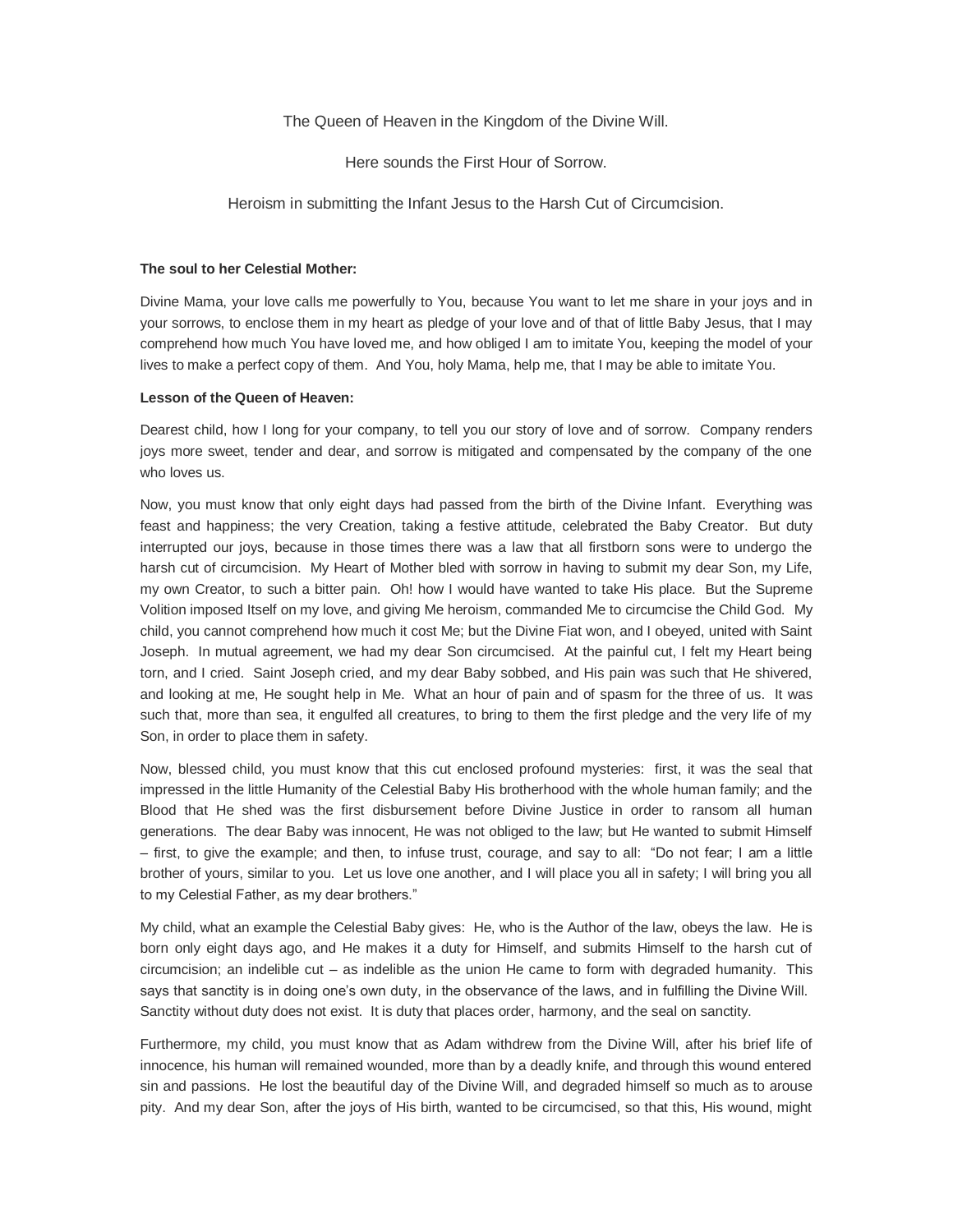heal the wound that Adam did to himself by doing his own will; and with His Blood, He prepared for him the bath to wash him of all his sins, to fortify Him, to embellish him, in such a way as to render him worthy to receive again that Divine Will he had rejected, which formed his sanctity and his happiness. Child, there was not one work or pain that He suffered, which did not seek to reorder again the Divine Will in the creatures. Therefore, in all circumstances, even painful and humiliating, may you take to heart doing the Divine Will in everything, because they are the raw material in which It hides in order to operate in the creature, so as to let her acquire Its Life acting in the creature.

Now, dearest child, in so much sorrow, the most beautiful joy arises, such as to stop our tears. As He was circumcised, we gave Him the Most Holy Name of Jesus, wanted by the Angel. In pronouncing this Most Holy Name, the joy, the contentment, was such as to sweeten our sorrow. More so, since in this Name, whoever wanted to, would find balm for his pains, the defense in dangers, the victory in temptations, the hand so as not to fall into sin, the medicine for all his evils. This Most Holy Name of Jesus makes hell tremble; the Angels revere It, and It sounds sweet to the ear of the Celestial Father. Before this Name, all bow down and adore. Powerful Name, holy Name, great Name; whoever invokes It with faith will feel the marvels, the miraculous secret of the virtue of this Most Holy Name.

Now, my child, I recommend to you: pronounce this Name, "Jesus", always. When you see that your human will, weak, vacillating, hesitates in doing the Divine, the Name of Jesus will make it rise again for you in the Divine Fiat. If you are oppressed, call upon Jesus; if you work, call upon Jesus; if you sleep, call upon Jesus; and when you wake up, may your first word be "Jesus". Call Him always; it is a Name that contains seas of grace, but which He gives to those who call Him and love Him.

#### **The soul to her Queen:**

Celestial Mama, how I must thank You for the beautiful lessons You have given me. O please! I pray You, inscribe them in my heart, that I may never forget them. And I pray You to give the bath of the Blood of the Celestial Baby to my soul, that It may heal the wounds of my human will to enclose in them the Divine; and I pray You to write over each wound, as guard, the Most Holy Name of Jesus.

#### **Little Sacrifice:**

Today, to honor Me, you will do five acts of love to the Most Holy Name of Jesus, and will compassionate Me in the sorrow I suffered in the circumcision of my Son Jesus.

## **Ejaculatory Prayer:**

My Mama, write "Jesus" inside my heart, that He may give me the grace to live of Divine Will.

## **Day Twenty-three (b[\)\[6\]](http://divinewill.org/virgin_mary_in_the_kingdom_of_the.htm#_ftn6)**

## **The Queen of Heaven in the Kingdom of the Divine Will. She leaves Bethlehem. The Divine Fiat calls Her to the Heroic Sacrifice of offering Baby Jesus for the Salvation of Mankind. The Purification.**

## **The soul to her Celestial Mother:**

Holy Mama, here I am close to You, to accompany You to the Temple, where You go to make the greatest of sacrifices – to place the life of the Celestial Infant at the mercy of each creature, that they may use it to reach safety and to be sanctified. But, ah! sorrow – many will use it to offend Him, and even to become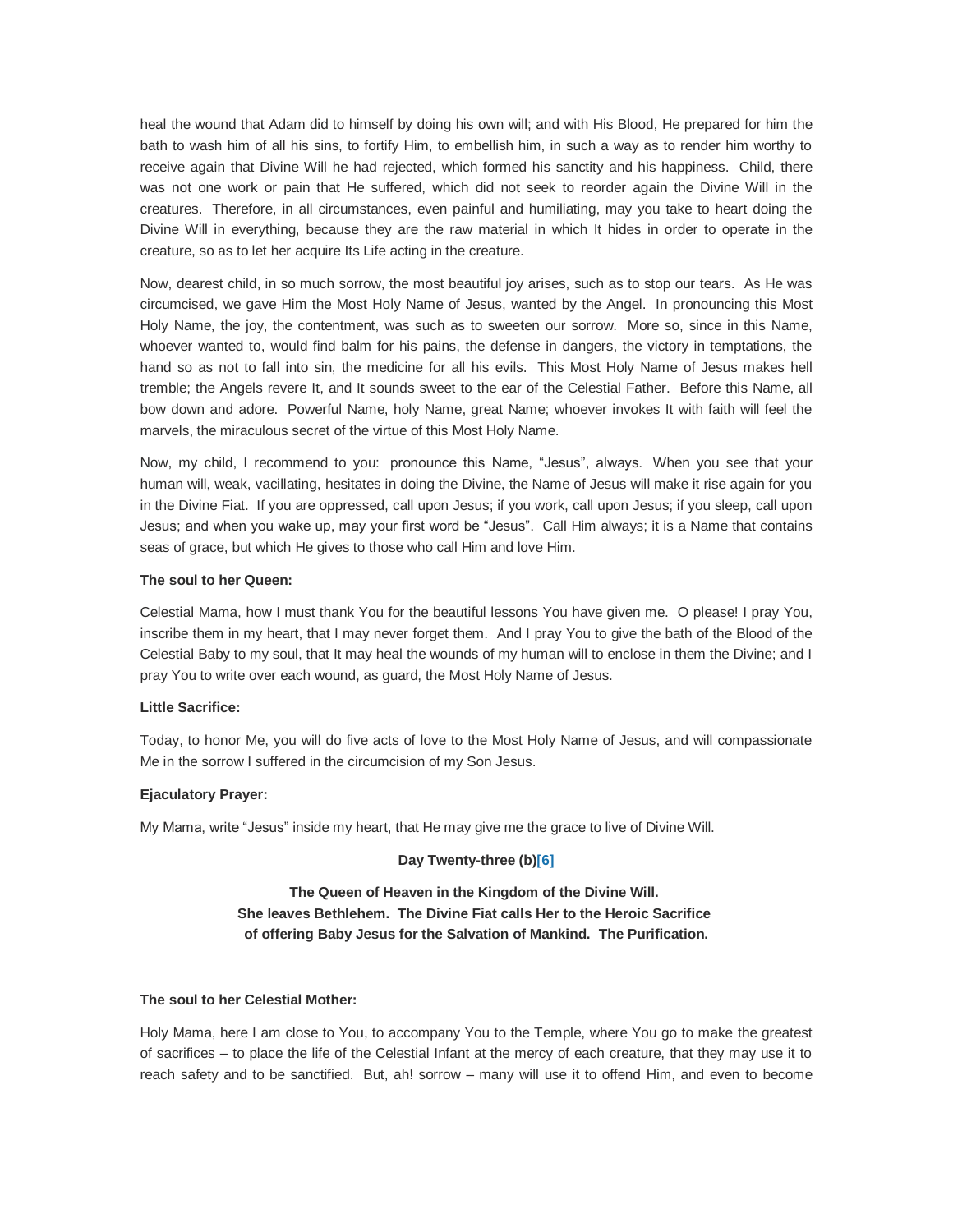lost. O please! my Mama, place little Jesus in my heart, and I promise You, I swear, to love Him always, and to keep Him as the life of my poor heart.

## **Lesson of the Queen of Heaven:**

Dearest child, how happy I am to have you close to Me. My maternal Heart feels the need to pour out my love and to confide to you my secrets. Be attentive to my lessons, and listen to Me. You must know that for forty days now, we have been in this grotto of Bethlehem, the first home of my Son down here; but, how many wonders in this grotto! The Celestial Infant, in an ardor of love, descended from Heaven to earth; He was conceived, was born, and felt the need to pour out this love; so, each breath, heartbeat and motion, was an outpouring of love that He made. Each tear, wail and moan, was an outpouring of love. Even His feeling numb with cold, His tiny little lips, livid and shivering – were all outpourings of love that He made; and He looked for His Mama in whom to deposit this love, which He could no longer contain; and I was prey to His love. So, I felt Myself being wounded continuously, and I felt my dear little One palpitating, breathing, moving within my maternal Heart. I felt Him crying, moaning and wailing, and I remained inundated by the flames of His love. The circumcision had already opened deep gashes in Me, into which He poured so much love that I felt Queen and Mother of love. I felt enraptured in seeing that in each pain, tear and motion that my sweet Jesus made, He looked for and called upon His Mama, as dear refuge of His acts and of His life. Who can tell you, my child, what passed between Me and the Celestial Baby during these forty days? The repetition of His acts together with Me, His tears, His pains, His love, were as though transfused together, and whatever He did, I did.

Now, after the completion of the forty days, the dear Baby, drowned more than ever in His love, wanted to obey the law and present Himself to the Temple to offer Himself for the salvation of each one. It was the Divine Will that called us to the great sacrifice, and we promptly obeyed. My child, this Divine Fiat, when It finds promptness in doing what It wants, places at the creature's disposal Its divine strength, Its sanctity, Its creative power to multiply that act, that sacrifice, for all and for each one. In that sacrifice It places the little coin of infinite value, with which one can pay and satisfy for all.

It was the first time that your Mama and Saint Joseph went out together with the little Child Jesus. All Creation recognized Its Creator, and felt honored at having Him in their midst; and assuming the attitude of feast, they accompanied us along the way. As we arrived at the Temple, we prostrated ourselves and adored the Supreme Majesty; and then we placed Him in the arms of the priest, who was Simeon, who made of Him an offering to the Eternal Father – offering Him for the salvation of all. And while he offered Him, inspired by God, he recognized the Divine Word, and exulting with immense joy, he adored and thanked the dear Baby. After the offering, he assumed the attitude of prophet, and predicted all my sorrows. Oh! how the Supreme Fiat, painfully, made my maternal Heart feel, with vibrating sound, the mournful tragedy of all the pains which my Divine Son was to suffer. Each word was a sharp sword that pierced Me. But what pierced my Heart the most was to hear that this Celestial Infant would be not only the salvation, but also the ruin of many, and the target of contradictions. What pain! What sorrow! If the Divine Will had not sustained Me, I would have died instantly of pure pain. But It gave Me life, to begin to form in Me the Kingdom of Sorrows within the Kingdom of Its very Divine Will. So, with the right of Mother which I had over all, I acquired also the right of Mother and Queen of all Sorrows. Oh! yes, with my sorrows, I acquired the little coin with which to pay the debts of my children, and also those of the ungrateful children.

Now, my child, you must know that through the light of the Divine Will that reigned in Me, I already knew all the sorrows I was to suffer – and even more than those which the holy prophet told me. Rather, I can say that he prophesied to Me the sorrows which were to come to Me from the outside, but he said not a word about my interior pains which would pierce Me more, and the interior pains between Me and my Son. But in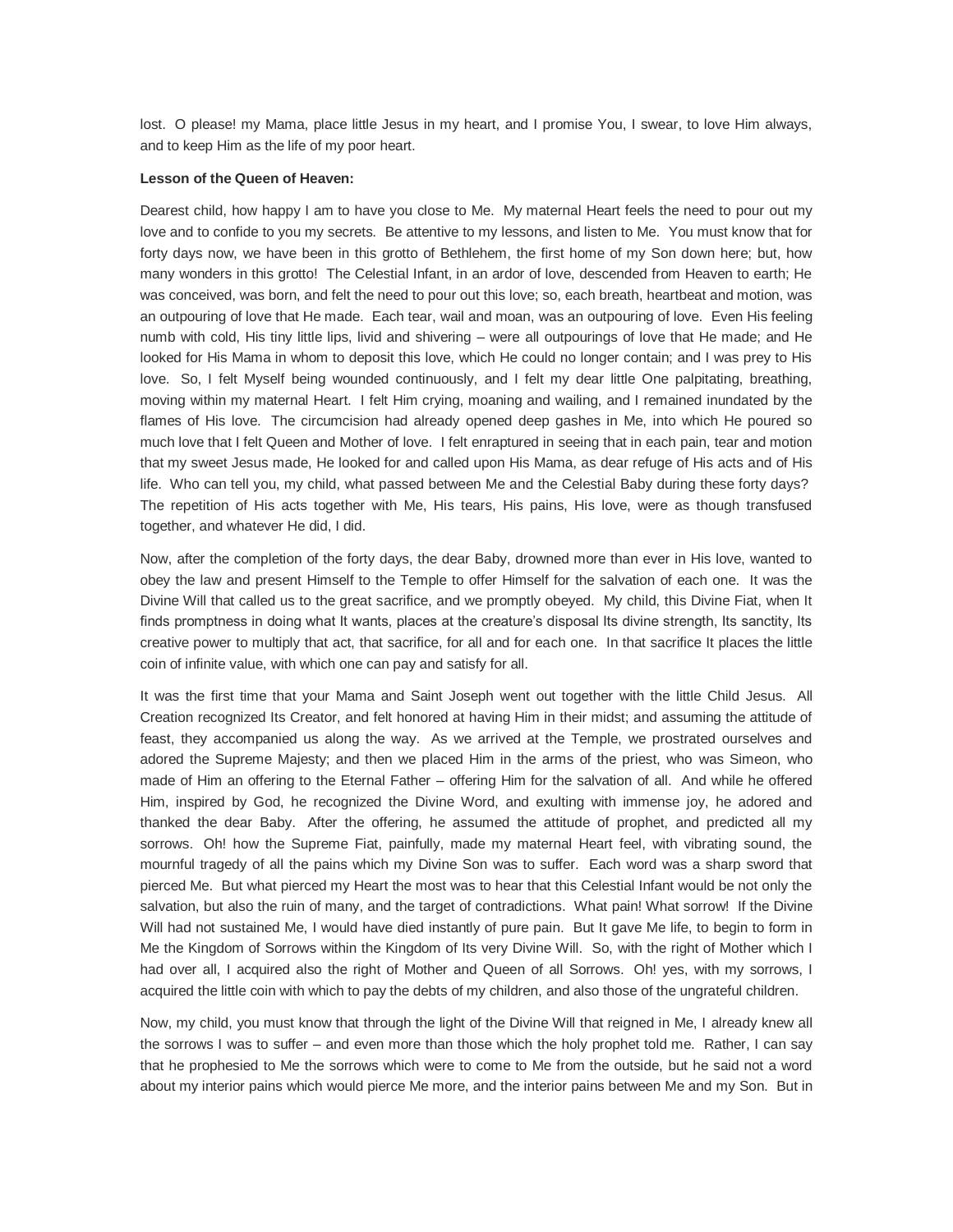spite of this, in that act, so solemn, of the offering of my Son, in hearing them being repeated to Me, I felt so pierced that my Heart bled, and new veins of sorrow and deep gashes opened in my soul.

Now, listen to your Mama: in your pains, in the sorrowful encounters which are not lacking for you either, when you know that the Divine Will wants some sacrifice of you – be ready, do not lose heart, but rather, repeat quickly the dear and sweet Fiat – that is: "Whatever You want, I want". And with heroic love, let the Divine Will take Its royal place in your pains, that It may convert them for you into the little coin of infinite value, with which you will be able to pay your debts, and also those of your brothers, to ransom them from the slavery of the human will, so as to make them enter, as free children, into the Kingdom of the Divine Fiat. In fact, you must know that the Divine Will is so pleased by the sacrifice wanted by It from the creature, that It gives her Its divine rights, and constitutes her queen of the sacrifice and of the good that will arise in the midst of creatures.

## **The soul to her Celestial Mother:**

Holy Mama, in your pierced Heart I place all my pains; and You know how much they afflict me. O please! be my Mama, and pour the balm of your sorrows into my heart, that I may share your same destiny of using my pains as the cortege of Jesus, to keep Him defended and sheltered from all offenses, and as the sure means to conquer the Kingdom of the Divine Will, and make It come to reign upon earth.

## **Little Sacrifice:**

Today, to honor Me, you will come into my arms, that I may offer you, together with my Son, to the Celestial Father, in order to obtain the Kingdom of the Divine Will.

#### **Ejaculatory Prayer:**

Holy Mama, pour your sorrow into my soul, and convert all my pains into Will of God.

## **Day Twenty-three (c[\)\[7\]](http://divinewill.org/virgin_mary_in_the_kingdom_of_the.htm#_ftn7)**

## **The Queen of Heaven in the Kingdom of the Divine Will.**

#### **A New Star, with Its Sweet Twinkling, calls the Magi to adore Jesus.**

**The Epiphany.**

## **The soul to her Celestial Mother:**

Here I am again, Holy Mama, on your maternal knees. The sweet Baby whom You hold to your breast and your enrapturing beauty bind me in such a way that I cannot move away from You. But today your appearance is even more beautiful. It seems to me that the sorrow of the circumcision has rendered You more beautiful. Your sweet gaze looks far away to see whether people dear to You are coming, because You feel the yearning of wanting to make Jesus known. I will not move from your knees, so that I too may listen to your beautiful lessons, and may come to know Him and love Him more.

## **Lesson of the Queen of Heaven:**

Dearest child, you are right in saying that you see Me as more beautiful. You must know that when I saw my Son circumcised and His Blood pouring from His wound, I loved that Blood, that wound, and I became Mother twice: Mother of my Son, and Mother of His Blood and of His crude pain. So, I acquired a double right of Maternity before the Divinity – a double right of graces for Myself and for all mankind. This is why you see Me as more beautiful.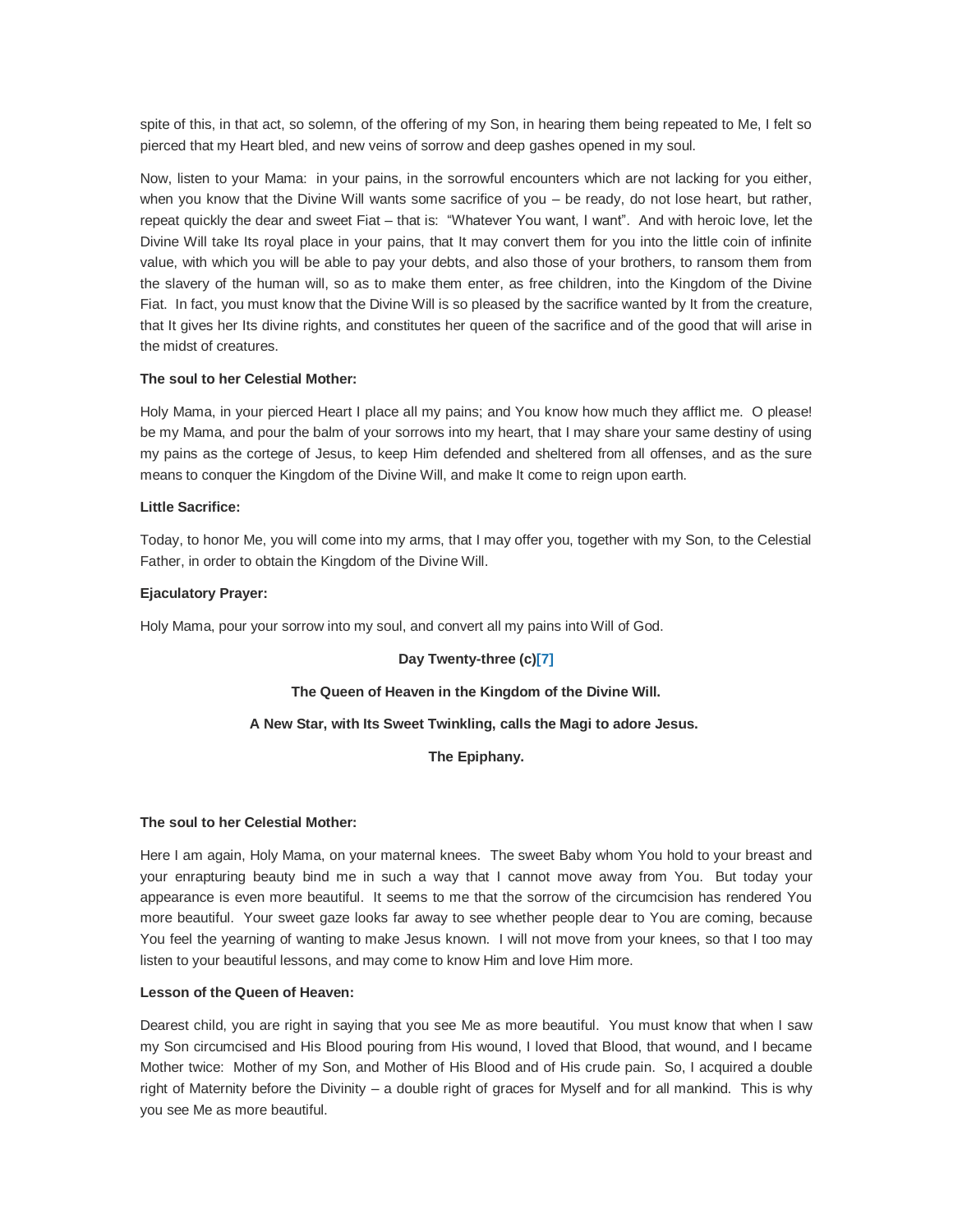My child, how beautiful it is to do good, to suffer in peace for love of the One who created us. This binds the Divinity to the creature, and gives her so much, of graces and of love, to the point of drowning her. This love and these graces do not know how to remain idle, but want to run and give themselves to all, to make known the One who has given so much. This is why I felt the need to make my Son known.

Now, my blessed child, the Divinity, which can deny nothing to one who loves It, makes a new star, more beautiful and luminous, arise under the azure heavens; and with its light, it goes in search of adorers, to say to the whole world, with its mute twinkling: "The One who has come to save you is born. Come to adore Him and to know Him as your Savior."

But – human ingratitude! – among many, only three individuals paid attention, and heedless of the sacrifices, put themselves on the way to follow the star. And just as a star guided their persons along the journey, so did my prayers, my love, my yearnings, my graces – for I wanted to make known the Celestial Baby, the Awaited One from all centuries – descend into their hearts like many stars, illumine their minds, guide their interiors, in such a way that, without yet knowing Him, they felt that they loved the One whom they were looking for, and they hastened their steps in order to reach and see Him, whom they so much loved.

My dearest child, my Heart of Mother rejoiced at the faithfulness, correspondence and sacrifice of these Magi Kings, to come to know and adore my Son. But I cannot hide from you a secret sorrow of mine: among many, only three. And in the history of the centuries, how many times is this sorrow of mine and this human ingratitude not repeated! My Son and I do nothing but make stars arise, one more beautiful than the other, to call some to know their Creator, some to sanctity, some to rise again from sin, some to the heroism of a sacrifice. But do you want to know what these stars are? A sorrowful encounter is a star; a truth that one comes to know is a star; a love unrequited by other creatures is a star; a setback, a pain, a disillusion, an unexpected fortune, are as many stars that shed light in the minds of creatures. And caressing them, they want to make them find the Celestial Infant, who fidgets with love, and shivering with cold, wants a refuge in their hearts to make Himself known and loved. But, alas, I who hold Him in my arms, wait in vain for the stars to bring Me creatures, in order to place Him in their hearts, and my Maternity is constrained, hindered. And while I am the Mother of Jesus, I am prevented from being the Mother of all, because they are not around Me, they do not look for Jesus; the stars hide, and they remain in the Jerusalems of the world, without Jesus. What sorrow, my child, what sorrow! It takes correspondence, faithfulness, sacrifice, to follow the stars; and if the Sun of the Divine Will rises in the soul – how much attention does it not take. Otherwise, one remains in the darkness of the human will.

Now, my child, as the holy Magi Kings entered Jerusalem, they lost the star, but in spite of this they did not stop looking for Jesus. However, as they went outside the city, the star reappeared and led them, festive, into the grotto of Bethlehem. I received them with love of Mother, and the dear Baby looked at them with great love and majesty, letting His Divinity shine forth from His little Humanity. And so, bowing down, they knelt at His feet, adoring and contemplating that celestial beauty; they recognized Him as true God, and remained enraptured, ecstatic, while enjoying Him; so much so, that the Celestial Baby had to withdraw His Divinity into His Humanity, otherwise they would have remained there, without being able to move from His divine feet.

Then, as they came round from their rapture, in which they offered the gold of their souls, the incense of their belief and adoration, the myrrh of their whole beings and of any sacrifice He might want of them, they added the external offering and gifts, symbol of their interior acts: gold, incense and myrrh. But my love of Mother was not yet content; I wanted to place the sweet Baby in their arms, and – oh! with how much love they kissed Him and pressed Him to their breasts. They felt paradise in advance within them. With this, my Son bound all the gentile nations to the knowledge of the true God, and placed the goods of Redemption, the return to faith of all peoples, in common for all. He constituted Himself King of the rulers; and with the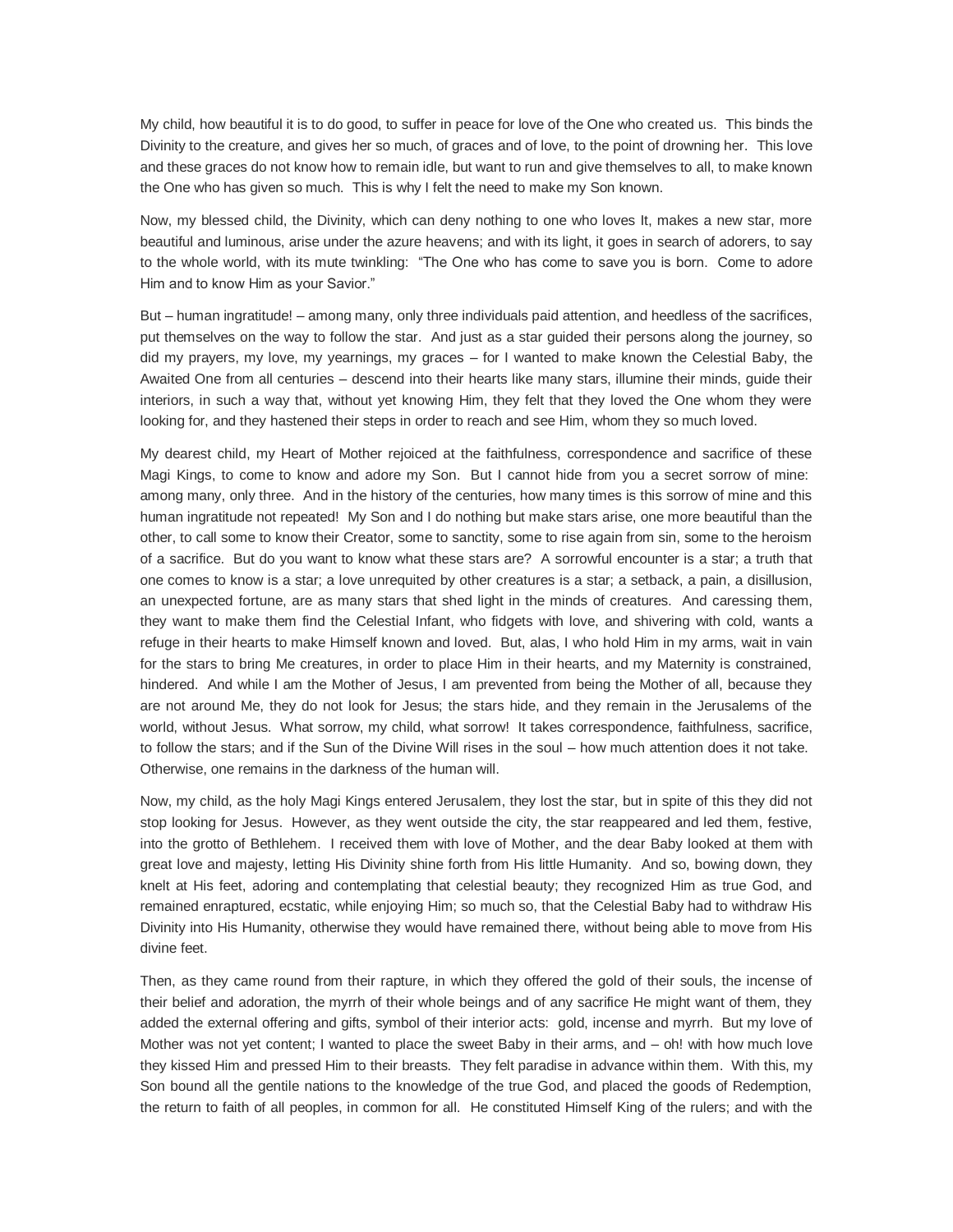weapons of His love, of His pains and of His tears, ruling over everything, He called the Kingdom of His Will upon earth. And I, your Mama, wanted to be the first Apostle. I instructed them, I told them the story of my Son – His ardent love; I recommended that they make Him known to all, and taking the first place of Mother and Queen of all the Apostles, I blessed them, I had them blessed by the dear Baby, and, happy and in tears, they departed again for their regions. I did not leave them; I accompanied them with maternal affection, and to repay them, I let them feel Jesus in their hearts. How happy they were! You must know that only when I see that my Son has the dominion, the possession, and forms His perennial dwelling in the hearts that search for Him and love Him – then do I feel a true Mother.

Now a little word to you, my child: if you want Me to act as your true Mother, let me place Jesus in your heart. You will make Him happy with your love; you will nourish Him with the food of His Will, because He takes no other food; You will clothe Him with the sanctity of your works. And I will come into your heart, I will raise my dear Son again together with you, and will perform the office of Mother for you and for Him; in this way I will feel the pure joys of my maternal fecundity. You must know that anything which does not begin from Jesus, who is inside the heart – be they even the most beautiful external works – can never please Me, because they are empty of the life of my dear Son.

#### **The soul to her Celestial Mother:**

Holy Mama, how I must thank You for wanting to place the Celestial Baby into my heart – how happy I am. O please! I pray You to hide me under your mantle, that I may see nothing but the Baby who is inside my heart; and forming of all my being one single act of love of Divine Will, I may make Him grow so much, to the point of filling myself completely with Jesus, and nothing may be left of me but the veil that hides Him.

#### **Little Sacrifice:**

Today, to honor Me, you will come three times to kiss the Celestial little One, giving Him the gold of your will, the incense of your adorations, the myrrh of your pains; and you will pray Me to enclose Him in your heart.

#### **Ejaculatory Prayer:**

Celestial Mama, enclose me within the wall of the Divine Will, that I may nourish my dear Jesus.

#### **Day Twenty-five (a[\)\[8\]](http://divinewill.org/virgin_mary_in_the_kingdom_of_the.htm#_ftn8)**

The Queen of Heaven in the Kingdom of the Divine Will.

Visit to the Temple. Mary, Model of Prayer.

Loss of Jesus. Joys and Sorrows.

#### **The soul to her Celestial Mother:**

Holy Mama, your maternal love calls me to You with ever more powerful voice. I see You now all busy, ready to leave Nazareth. My Mama, do not leave me, take me with You, and I will listen attentively to the rest of your sublime lessons.

#### **Lesson of the Queen of Heaven:**

Beloved child, your company and the care you show in listening to my celestial lessons in order to imitate Me are the purest joys you can procure for my maternal Heart. I delight because I am able to share with you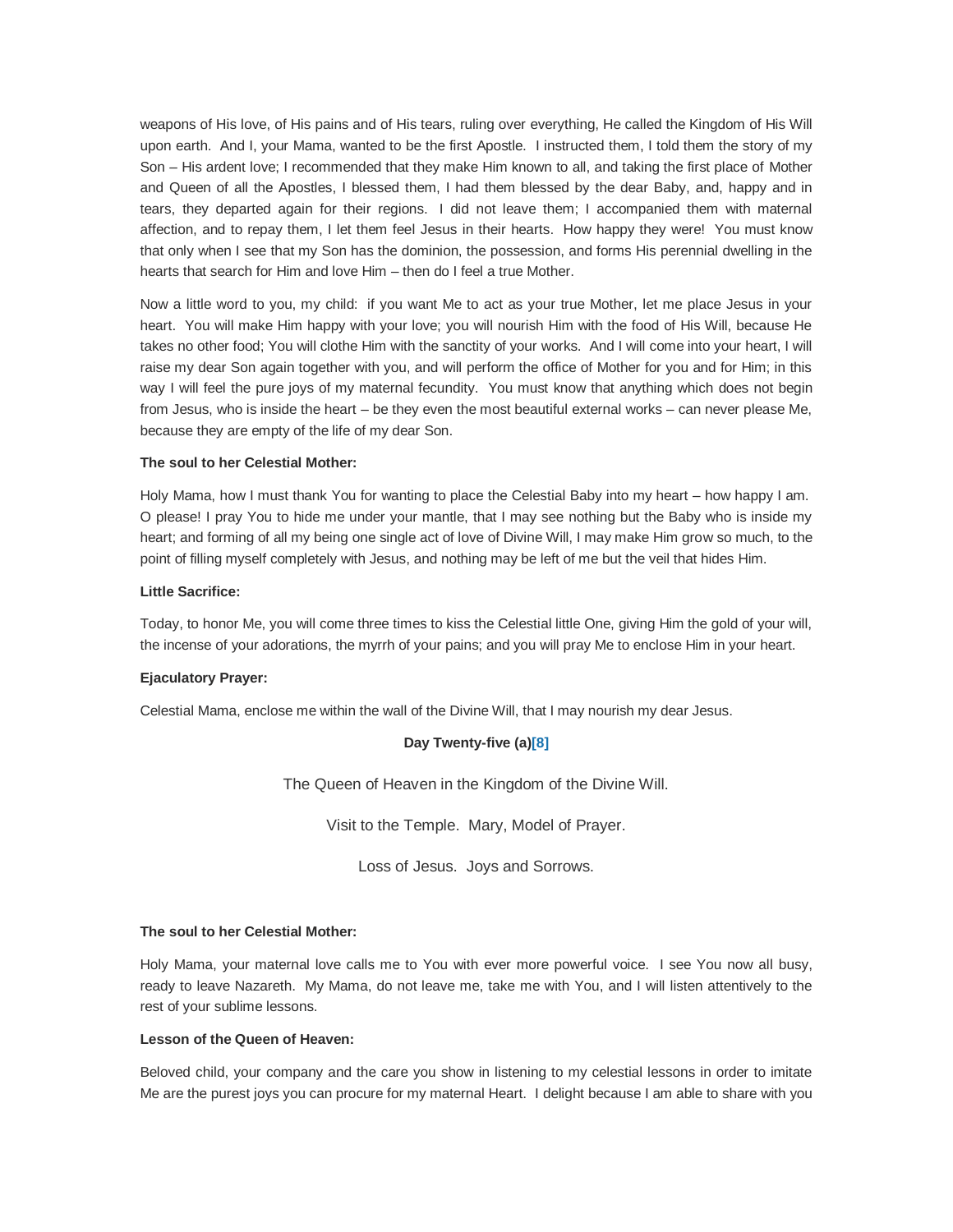the immense riches of my inheritance. Turning your gaze now to Jesus, now to Me, pay attention to Me; I will narrate to you an episode of my life which, though it had a consoling outcome, was yet most painful to Me. Imagine that if the Divine Will had not given Me continuous and new sips of strength and of grace, I would have died of pure spasm.

We continued to spend our lives in the quiet little house of Nazareth, and my dear Son grew in grace and in wisdom. He was charming because of the sweetness and the gentleness of His voice, the sweet enchantment of His eyes, the loveliness of His whole person. Yes, my Son was truly beautiful, immensely beautiful!

He had recently reached the age of twelve, when we went toJerusalemaccording to custom, in order to solemnize the Passover. We set out on the journey – He,Saint Josephand I. Very often, as we proceeded, devout and recollected, my Jesus would break the silence and speak to us now of His Celestial Father, now of the immense love for souls which He felt in His Heart.

Once inJerusalem, we went directly to theTemple, and as we arrived, we prostrated ourselves with our faces to the ground, we adored God profoundly, and prayed for a long time. Our prayer was so fervent and recollected as to open the Heavens, draw and bind the Celestial Father, and therefore hasten the reconciliation between Him and men.

Now, my child, I want to confide to you a pain that tortures Me. Unfortunately, there are many who go to church to pray, but the prayer that they direct to God remains on their lips, because their hearts and minds flee far away from Him. How many go to church out of pure habit, or to spend time uselessly. They close Heaven, instead of opening It. And how numerous are the irreverences committed in the house of God! How many scourges would be spared in the world, and how many chastisements would convert into graces, if all souls strived to imitate our example.

Only the prayer that springs from a soul in whom the Divine Will reigns, acts in an irresistible way over the Heart of God. It is so powerful as to conquer Him, and to obtain the greatest graces from Him. Therefore, take care to live in the Divine Will, and your Mama, who loves you, will give to your prayer the rights of Her powerful intercession.

After we had fulfilled our duty in theTempleand celebrated the Passover, we prepared to return toNazareth. In the confusion of the crowd, we were separated; I remained with the women, and Joseph joined the men. I looked around to see whether my dear Jesus had come with Me, but not seeing Him, I thought He had remained with his father Joseph. But what was not the surprise and the consternation I felt when, as we arrived at the place at which we were to reunite, I did not see Him at his side. Unaware of what had happened, we felt such fright and such pain that we both remained mute. Overcome with sorrow, we went back hurriedly, anxiously asking those whom we met: "O please! tell us if you have seen Jesus, our Son, for we cannot live without Him." And, crying, we would describe His features: "He is all lovable; His beautiful azure eyes sparkle with light and speak to the heart; His gaze strikes, enraptures, enchains; His forehead is majestic; His face is beautiful, of an enchanting beauty; His most sweet voice descends deep into the heart and sweetens all bitternesses; His hair, curly and like finest gold, renders Him striking and charming. All is majesty, dignity, sanctity in Him. He is the most beautiful among the sons of men."

But in spite of all our searching, nobody was able to tell us anything. The sorrow I felt became so sharp as to make Me cry bitterly, and to open, at each instant, deep gashes in my soul, which caused Me true spasms of death.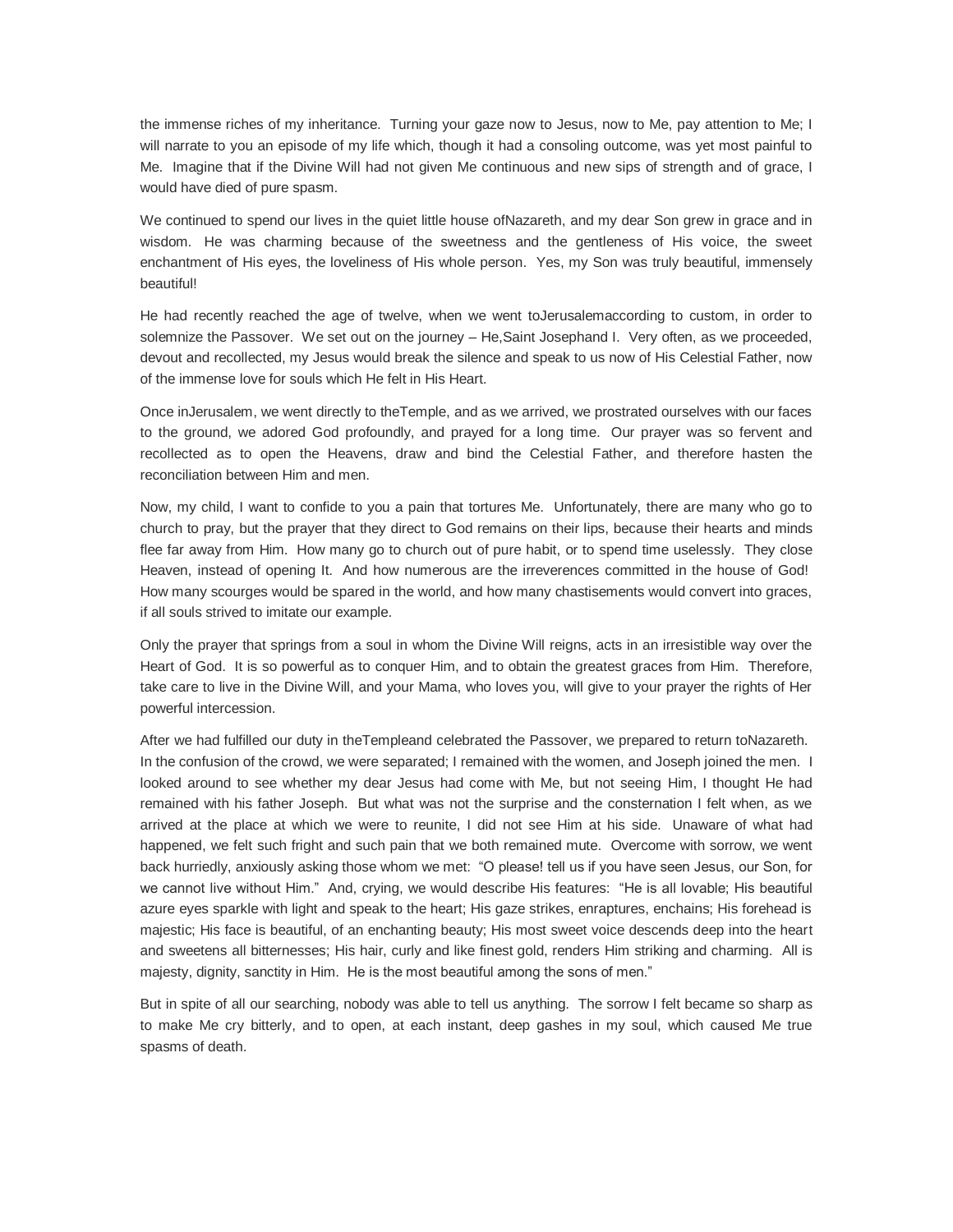Dear child, if Jesus was my Son, He was also my God; therefore my sorrow was all in the divine order – that is, so powerful and immense as to surpass all other possible torments together. If the Fiat which I possessed had not sustained Me continuously with Its divine strength, I would have died of dismay.

Seeing that no one was able to give us news, I anxiously questioned the Angels who surrounded Me: "But, tell Me, where is my beloved Jesus? Where should I direct my steps in order to find Him? Ah! Tell Him I can endure no more; bring Him to Me – into my arms, upon your wings. O please! my Angels, have pity on my tears, help Me – bring Me Jesus."

In the meantime, as every search had turned out in vain, we returned toJerusalem. After three days of most bitter sighs, of tears, of anxieties and fears, we entered theTemple. I was all eyes and looked everywhere, when, finally, as though overcome with jubilation, I saw my Son in the midst of the doctors of the law. He was speaking with such wisdom and majesty as to make those who were listening remain enraptured and amazed. Upon merely seeing Him, I felt life come back to Me, and immediately I comprehended the secret reason of His being lost.

And now, a little word to you, dearest child. In this mystery, my Son wanted to give to Me and to you, a sublime teaching. Could you perhaps assume that He was ignoring what I was suffering? On the contrary, my tears, my searching, and my sharp and intense sorrow, resounded in His Heart. Yet, during those hours, so painful, He sacrificed to the Divine Will His own Mama, the one whom He loves so much, in order to show Me how I too, one day, was to sacrifice His very Life to the Supreme Will.

In this unspeakable pain, I did not forget you, my beloved one. Thinking that it would serve as an example for you, I kept it at your disposal, so that you too, at the appropriate time, might have the strength to sacrifice everything to the Divine Will. As Jesus finished speaking, we approached Him reverently, and addressed Him with a sweet reproach: "Son, why have You done this to us?" And He, with divine dignity, answered us: "Why were you looking for Me? Did you not know that I have come into the world to glorify my Father?" Having comprehended the high meaning of such answer, and adored in it the Divine Will, we returned toNazareth.

Child of my maternal Heart, listen: when I lost my Jesus, the pain I felt was so very intense; yet, a second one added to this – that of your own being lost. In fact, in foreseeing that you would go far from the Divine Will, I felt deprived at once of the Son and of the daughter, and therefore my Maternity suffered a double blow.

My child, when you are in the act of doing your will rather than that of God, think that by abandoning the Divine Fiat, you are about to lose Jesus and Me, and to fall into the kingdom of miseries and of vices. Keep, then, your word, which you gave Me – to remain indissolubly united to Me – and I will grant you the grace to never again let yourself be dominated by your will, but exclusively by the Divine.

## **The soul:**

Holy Mama, I tremble in thinking of the abysses into which my will is capable of making me fall. Because of it, I can lose You, I can lose Jesus, and all the celestial goods. Mama, if You do not help me, if You do not surround me with the power of the light of the Divine Will, I feel it is not possible for me to live of Divine Will with constancy. Therefore I place all my hope in You, in You I trust, from You I hope for everything. Amen.

## **Little Sacrifice:**

You will recite three *Hail Marys* to compassionate the intense sorrow I felt during the three days in which I remained without my Jesus.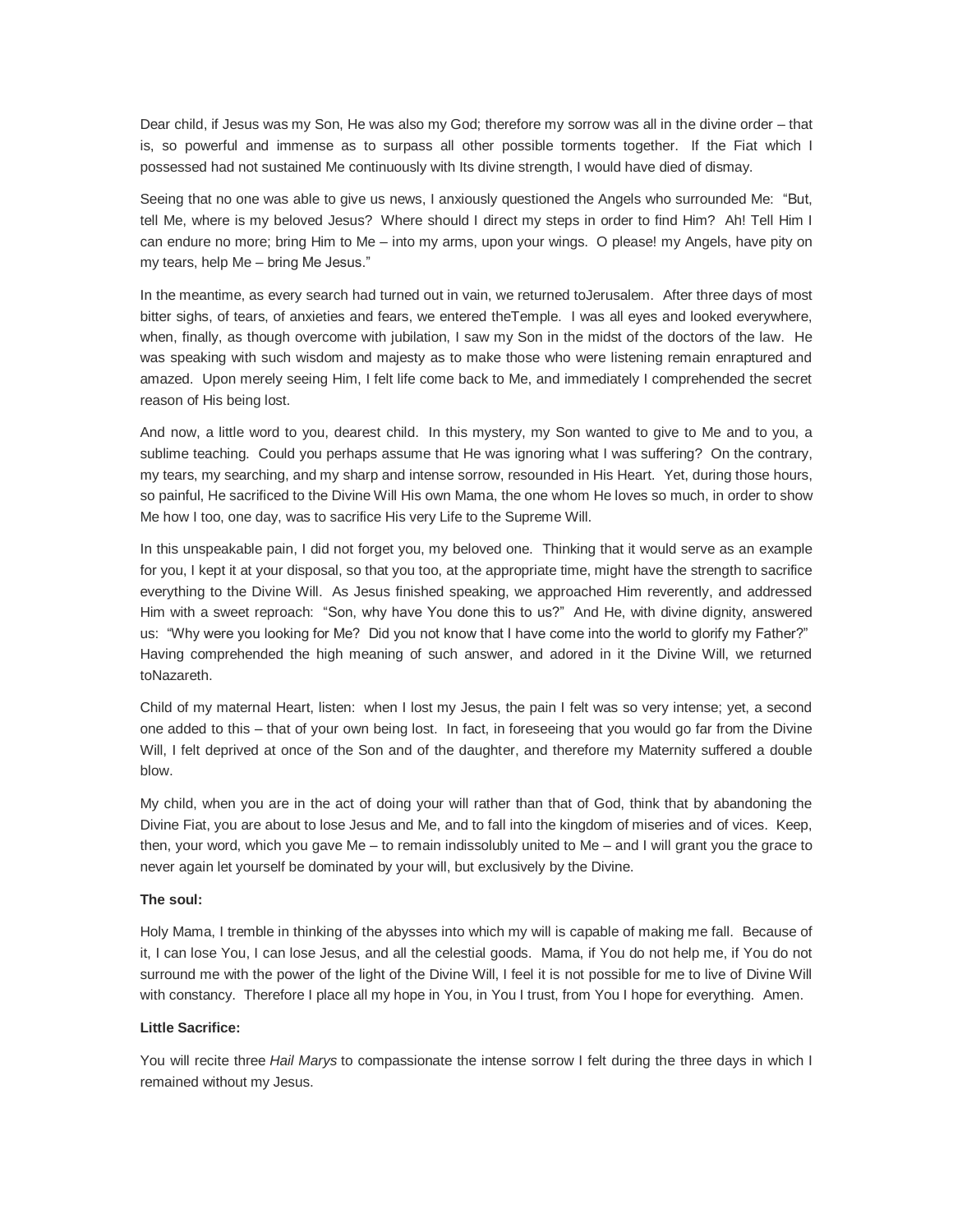## **Ejaculatory Prayer:**

Holy Mama, let me lose my will forever, to live only in the Divine Will.

Day twenty-five (b[\)\[9\]](http://divinewill.org/virgin_mary_in_the_kingdom_of_the.htm#_ftn9)

The Queen of Heaven in the Kingdom of the Divine Will.

Queen of Families, Queen of Miracles.

Bond of Marriage between the Fiat and the Creature. The Wedding ofCana.

## **The soul to her Celestial Mother:**

Holy Mama, here I am together with You and with sweet Jesus, to be present at a new wedding, to see its prodigies and comprehend its great mystery, and the extent of your maternal love for me and for all. O please! Mother of mine, take my hand in yours, place me on your knees, invest me with your love, purify my intelligence, and tell me why You wanted to be present at this wedding.

#### **Lesson of the Queen of Heaven:**

My dearest child, my Heart is swollen with love, and I felt the need to tell you the reason why, together with my Son Jesus, I wanted to be present at this wedding ofCana. Do you think it was because of a simple ceremony? No, child, there are profound mysteries. Pay attention to Me, and I will tell you new things, and how my love of Mother was displayed in an incredible manner, and the love of my Son gave true signs of paternity and royalty toward creatures.

Now listen to Me: my Son had come back from the desert, and was preparing Himself for His public life; but first He wanted to be present at this wedding, and therefore He allowed Himself to be invited. We went there, not to celebrate, but to work great things for the good of the human generations. My Son took the place of Father and King in the families, and I took the place of Mother and Queen. With Our presence We renewed the sanctity, the beauty, the order of the marriage formed by God in the Garden of Eden – that of Adam and Eve – married by the Supreme Being in order to populate the earth, and to multiply and increase the future generations. Marriage is the substance from which the life of the generations arises; it can be called the trunk from which the earth is populated. The priests, the religious, are the branches; but if it were not for the trunk, not even the branches would have life. Therefore, through sin, by withdrawing from the Divine Will, Adam and Eve caused the family to lose sanctity, beauty and order. And I, your Mama, the new innocent Eve, together with my Son, went to reorder that which God did in Eden; I constituted Myself Queen of families, and impetrated the grace that the Divine Fiat might reign in them, to have families that would belong to Me, and I might hold the place of Queen in their midst.

But this is not all, my child. Our love was burning, and We wanted to make known to them how much We loved them, and to give them the most sublime of lessons. And here is how: at the height of the lunch, wine lacked, and my Heart of Mother felt consumed with love, wanting to give help; and knowing that my Son can do anything, with supplicating accents, but certain that He would listen to Me, I say to Him: "My Son, the spouses have no more wine." And He answers Me: "My hour to do miracles has not yet come." And knowing that He certainly would not deny to Me what His Mama asked of Him, I say to those who are serving the table: "Do whatever my Son tells you, and you will have what you want; even more, you will receive in addition, and in superabundance."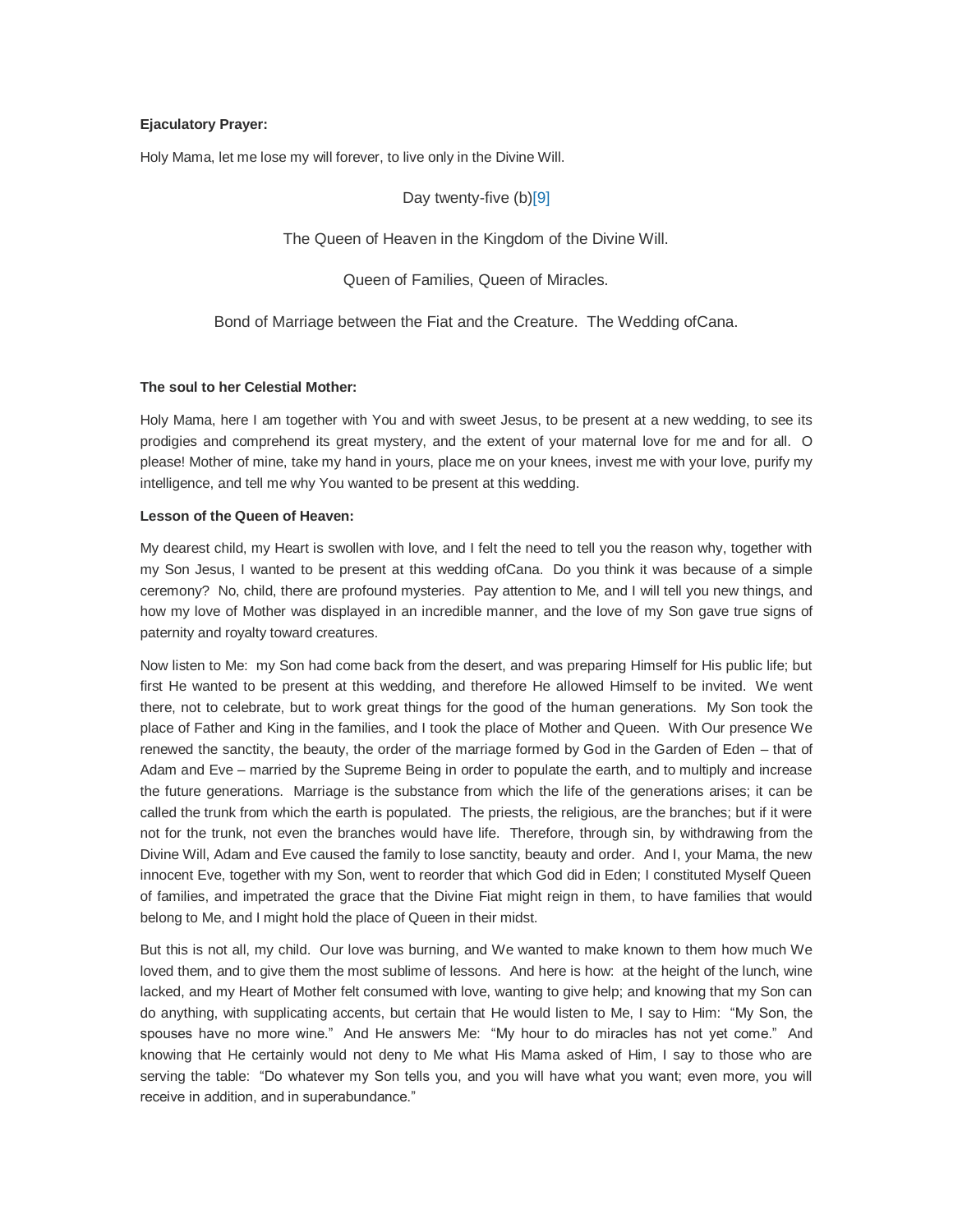My child, in these few words I gave a lesson, the most useful, necessary and sublime for creatures. I spoke with the Heart of Mother and I said: "My children, do you want to be holy? Do the Will of my Son. Do not move from what He tells you, and you will have His likeness, His sanctity in your power. Do you want all evils to cease? Do whatever my Son tells you. Do you want any grace, even difficult? Do whatever He tells you and wants. Do you also want the necessary things of natural life? Do whatever my Son tells you; because in His words, in everything He tells you and wants, He encloses such power that, as He speaks, His word contains what you ask for, and makes the graces that you want arise within your souls. How many see themselves as full of passions, weak, afflicted, misfortuned, miserable; yet, they pray and pray, but because they do not do what my Son tells, they obtain nothing; Heaven seems to be closed for them. This is a sorrow for your Mama, because I see that while they pray, they move away from the source in which all goods reside – the Will of my Son.

Now, those who were serving did precisely what my Son told them – that is: "Fill the jars with water and bring them to the table." My dear Jesus blessed that water and it turned into delicious wine. Oh! a thousand times blessed, the one who does what He tells and wants! With this, my Son gave Me the greatest honor, He constituted Me Queen of miracles; this is why He wanted my union and my prayer in doing His first miracle. He loved Me too much – so much that He wanted to give Me the first place of Queen also in miracles. And with facts, not with words, He said: "If you want graces, miracles, come to my Mother; I will never deny Her anything She wants."

In addition to this, my child, with my presence at this wedding, I looked at the future centuries, I saw the Kingdom of the Divine Will upon earth, I looked at families, and I impetrated for them that they might symbolize the love of the Sacrosanct Trinity, so that Its Kingdom might be in full force. And with my rights of Mother and Queen, I took to heart Its regime; and possessing the source of it, I placed at the creatures' disposal all the graces, the helps, the sanctity, which are needed to live in a Kingdom so holy. And so I keep repeating: "Do whatever my Son tells you."

My child, listen to Me: look for nothing else, if you want to have everything in your power, and give Me the contentment of being able to make of you my true child, and child of the Divine Will. Then will I take on the commitment of forming the marriage between you and the Fiat; and acting as your true Mother, I will bind the marriage by giving you the very Life of my Son as dowry, and my Maternity and all my virtues as gift.

## **The soul:**

Celestial Mama, how much I must thank You for the great love You have for me, and because, in everything You do, You always have a thought for me, and You prepare for me and give me such graces, that Heaven and earth are moved and enraptured together with me; and we all say: "Thank you! Thank you!" O please! Holy Mama, engrave within my heart your holy words: "Do whatever my Son tells you", so as to generate in me the life of the Divine Will, which I so much long for and desire. And You, seal my will, that it may always be submitted to the Divine.

## **Little Sacrifice:**

In all our actions, let us prick up our ears to listen to our Celestial Mama, who says to us: "Do whatever my Son tells you", that we may do everything in order to fulfill the Divine Will.

## **Ejaculatory Prayer:**

Holy Mama, come into my soul, and do for me the miracle of making me possessed by the Divine Will.